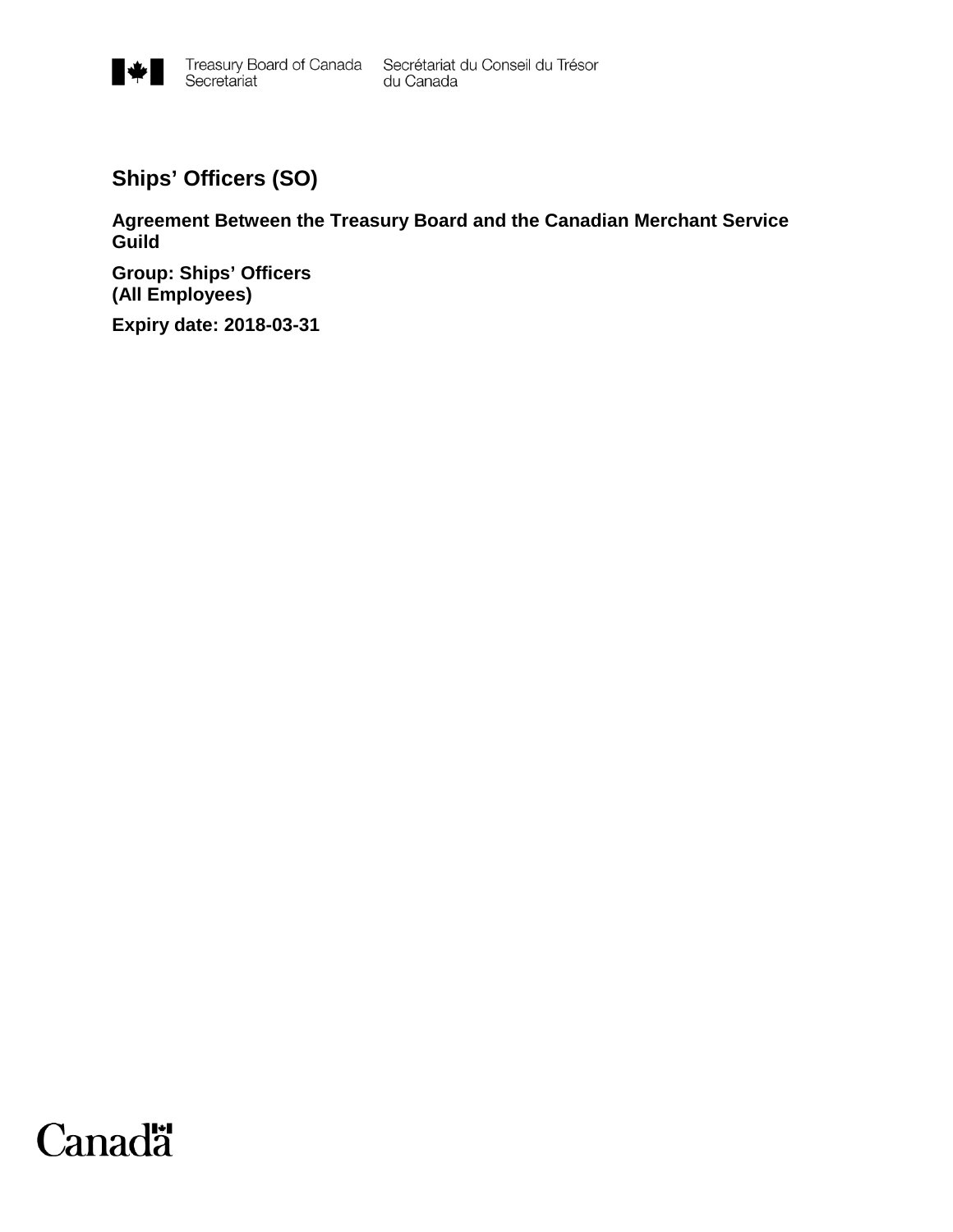# **This agreement covers the following classifications:**

**Code Group** 410 Ships' Officers (SO)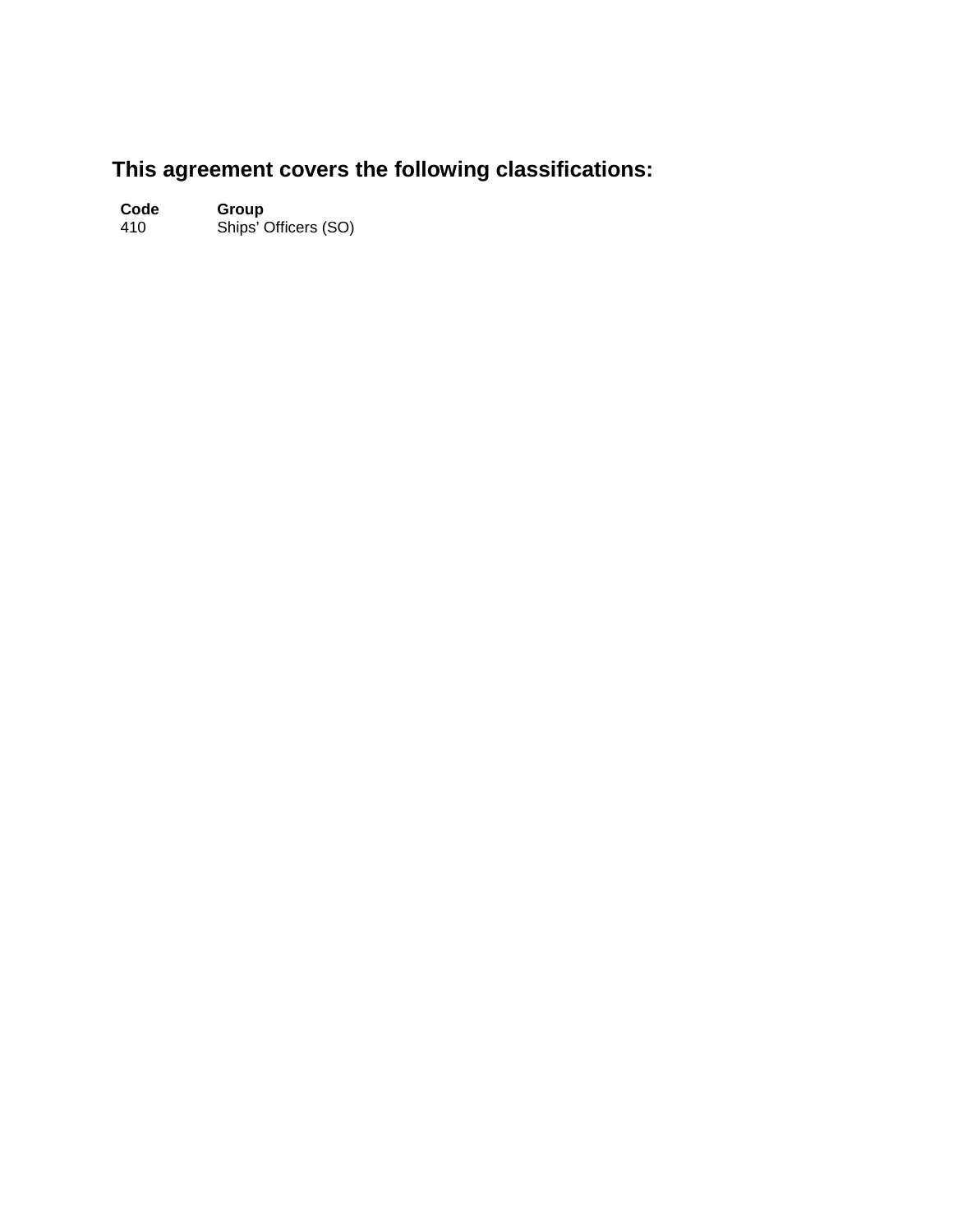Treasury Board of Canada Secretariat Compensation and Labour Relations L'Esplanade Laurier 140 O'Connor St Ottawa ON K1A 0R5

> © Her Majesty the Queen in right of Canada, represented by the President of the Treasury Board, 2019.

> > Catalogue No.: BT42-227/2018E-PDF ISBN: 978-0-660-29470-4

This document is available on the Government of Canada website at [www.tbs-sct.gc.ca/agreements-conventions/index-eng.aspx](http://www.tbs-sct.gc.ca/agreements-conventions/index-eng.aspx)

> Canadian Merchant Service Guild 27 Auriga Drive, Unit 67 Ottawa ON K2E 0B1

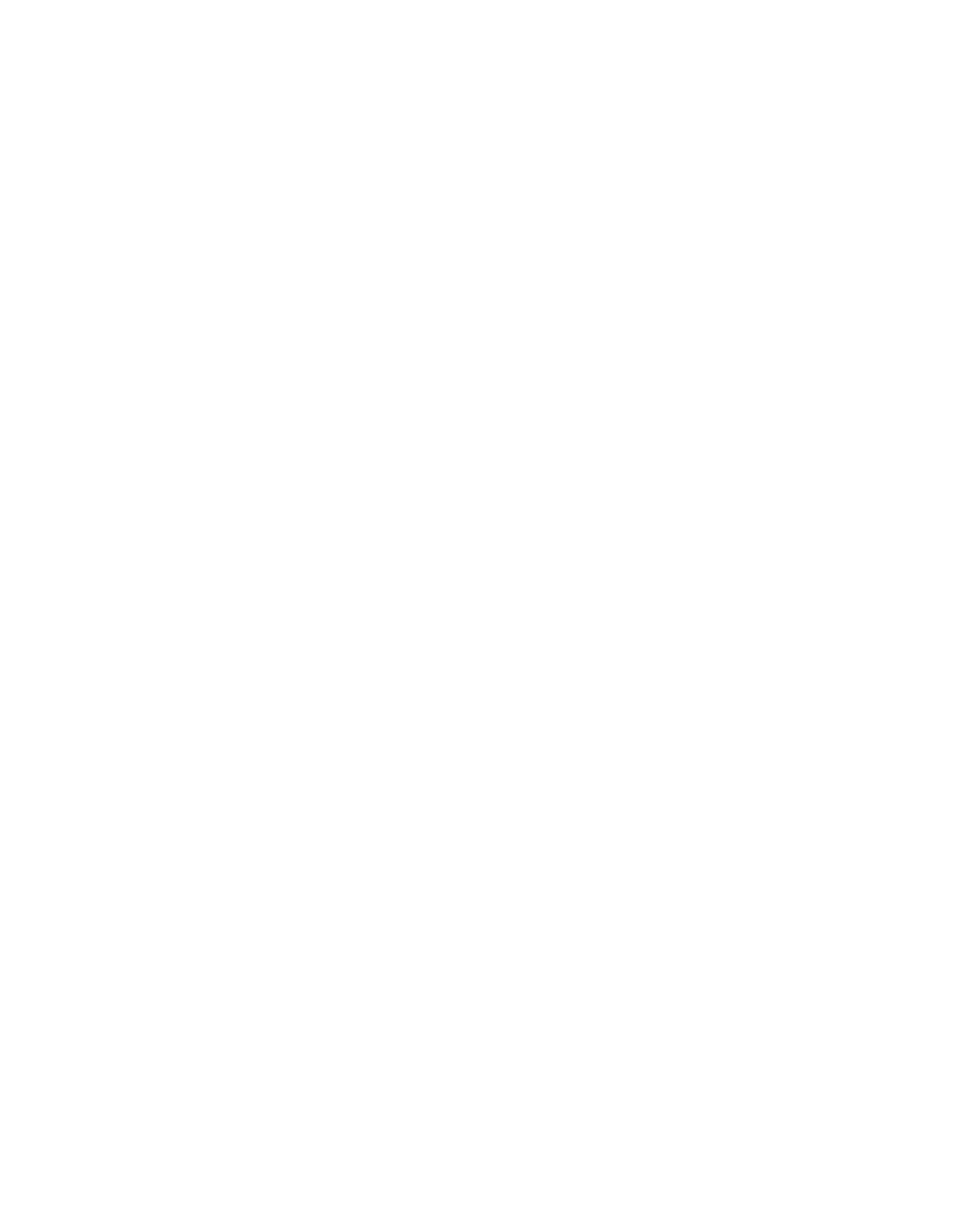# **Table of Contents**

| Article 6: conflict between legislation and the collective agreement  3               |
|---------------------------------------------------------------------------------------|
|                                                                                       |
|                                                                                       |
|                                                                                       |
|                                                                                       |
|                                                                                       |
|                                                                                       |
|                                                                                       |
|                                                                                       |
|                                                                                       |
|                                                                                       |
| Article 17: leave for Guild business or for other activities under the Public Service |
|                                                                                       |
|                                                                                       |
|                                                                                       |
|                                                                                       |
|                                                                                       |
|                                                                                       |
|                                                                                       |
|                                                                                       |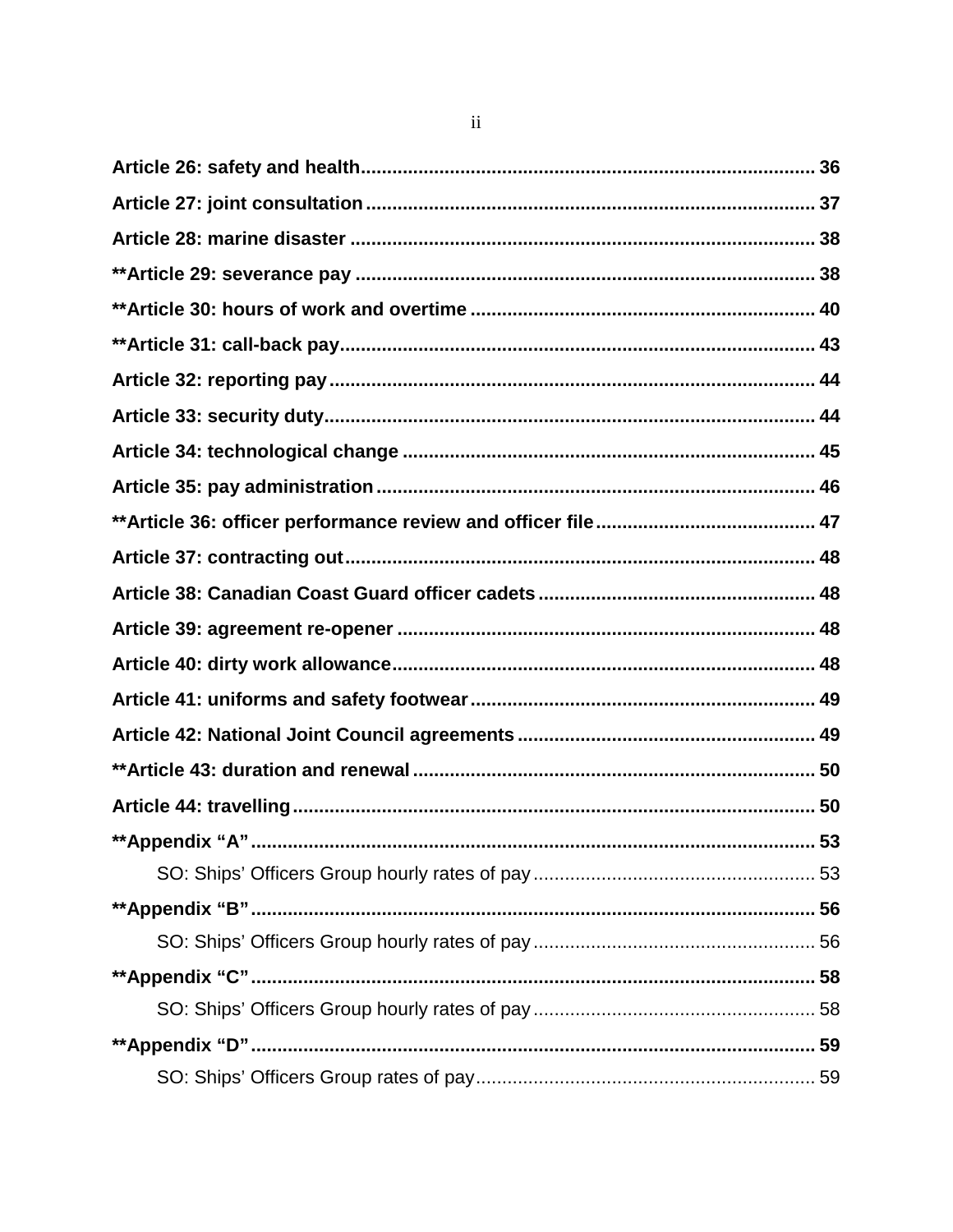| Archived provisions for the elimination of severance pay for resignation and                                                              |
|-------------------------------------------------------------------------------------------------------------------------------------------|
|                                                                                                                                           |
|                                                                                                                                           |
|                                                                                                                                           |
|                                                                                                                                           |
|                                                                                                                                           |
| Memorandum of Understanding Between the Canadian Merchant Service Guild<br>and the Treasury Board on Special Lay Day Bank: 65-Day Cap  95 |
| Memorandum of Understanding Between the Canadian Merchant Service Guild                                                                   |
| Memorandum of Understanding on Temporary Lack of Work Situation 97                                                                        |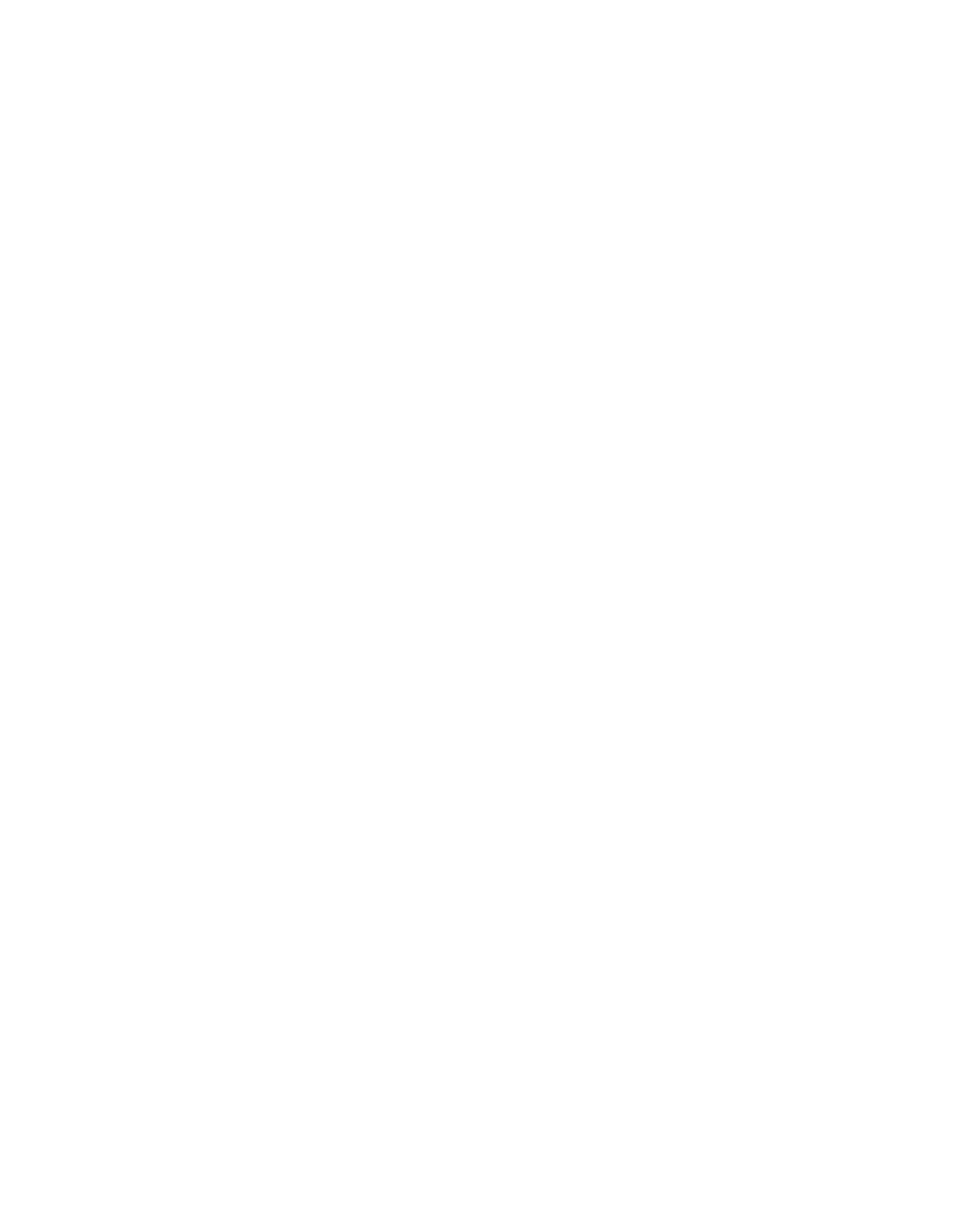# <span id="page-8-0"></span>**Article 1: purpose of agreement**

**1.01** The purpose of this agreement is to maintain harmonious and mutually beneficial relationships between the employer, the officers and the Guild, to set forth certain terms and conditions of employment relating to remuneration, hours of work, officer benefits and general working conditions affecting officers covered by this agreement and to ensure that all reasonable measures are provided for the safety and occupational health of the officers.

**1.02** The parties to this agreement share a desire to improve the quality of the public service of Canada and to promote the well-being and increased productivity of its officers to the end that the people of Canada will be well and efficiently served. Accordingly, they are determined to establish, within the framework provided by law, an effective working relationship at all levels of the public service in which members of the bargaining unit are employed.

# <span id="page-8-1"></span>**Article 2: interpretation and definitions**

**2.01** For the purpose of this agreement:

#### a. **"allowance"**

means compensation payable for the performance of special or additional duties, or in the case of a Canadian Coast Guard officer cadet an amount payable to help defray expenses incurred as a cadet;

#### b. **"bargaining unit"**

means the officers of the employer in the Ships' Officers Group, as described in the certificate issued by the former Public Service Staff Relations Board on December 10, 1968, amended on the 31st day of May 1999;

#### c. **"compensatory leave"**

means leave with pay in lieu of cash payment for overtime, for time worked on a designated holiday and for performing security duty, travelling time, call back pay, reporting pay and dirty work;

#### d. **"common-law spouse"**

relationship is said to exist when, for a continuous period of at least one (1) year, an officer has lived with a person publicly represented that person to be his/her spouse, and lives and intends to continue to live with that person as if that person were his/her spouse;

#### e. **"continuous employment"**

has the same meaning as in the Public Service Terms and Conditions of Employment Regulations;

#### f. **"day"**

in relation to an officer means the twenty-four (24) hour period during which that officer is normally required to perform the duties of his/her position and commences at 00:00 hours; g. **"day of rest"**

in relation to an officer means the twenty-four (24) hour period during which that officer is not ordinarily required to perform the duties of his/her position other than by reason of the officer being on leave, absent from duty without permission or by reason of that day being a holiday, and commences at 00:00 hours;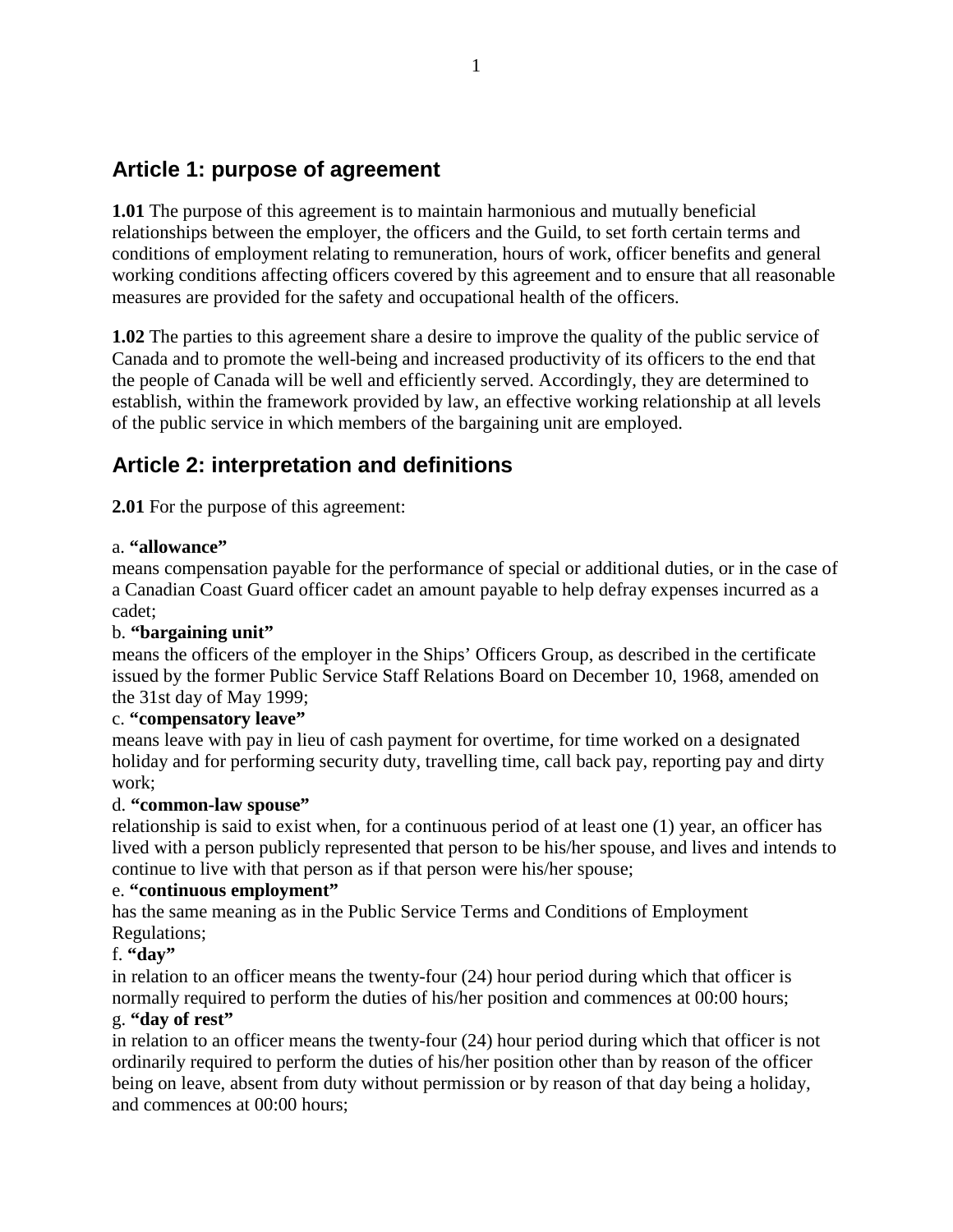#### h. **"designated holiday"**

means:

- i. in the case of a watch that does not commence and end on the same day, the twentyfour (24) hour period commencing from the time at which the watch commenced on a day designated as a holiday in this agreement,
- ii. in any other case, the twenty-four (24) hour period commencing at 00:00 hours of a day designated as a holiday in this agreement;

#### i. **"employer"**

means Her Majesty in right of Canada as represented by the Treasury Board, and includes any person authorized to exercise the authority of the Treasury Board;

#### j. **"Guild"**

means the Canadian Merchant Service Guild;

#### k. **"home port"**

means the officer's home port as designated by the user departments or, for officers assigned to a regional pool, the geographic location to which an officer is normally assigned;

#### l. Effective April 1, 2010:

#### **"hourly rate of pay"**

means an officer's hourly rate of pay as provided in Appendix "A", "B", "C" or "D" as applicable;

#### m. **"layoff"**

means the termination of an officer's employment because of lack of work or because of the discontinuance of a function;

#### n. **"leave"**

means authorized absence from duty by an officer during the officer's regular or normal hours of work;

#### o. **"membership dues"**

means the dues established pursuant to the constitution of the Guild as the dues payable by its members as a consequence of their membership in the Guild, and shall not include any initiation fee, insurance premium, or special levy;

#### p. **"officer"**

means a person who is employed by the employer and who is a member of the bargaining unit;

#### q. **"remuneration"**

means pay and allowances;

#### r. **"seasonal officer"**

means an officer who is required to perform his/her duties for a period of less than twelve (12) months in successive years of employment;

s. throughout this agreement, words importing the masculine gender include the feminine gender. **2.02** Except as otherwise provided in this agreement, expressions used in this agreement:

- a. if defined in the Public Service Labour Relations Act, have the same meaning as given to them in the Public Service Labour Relations Act, and
- b. if defined in the Interpretation Act, but not defined in the Public Service Labour Relations Act, have the same meaning as given to them in the Interpretation Act.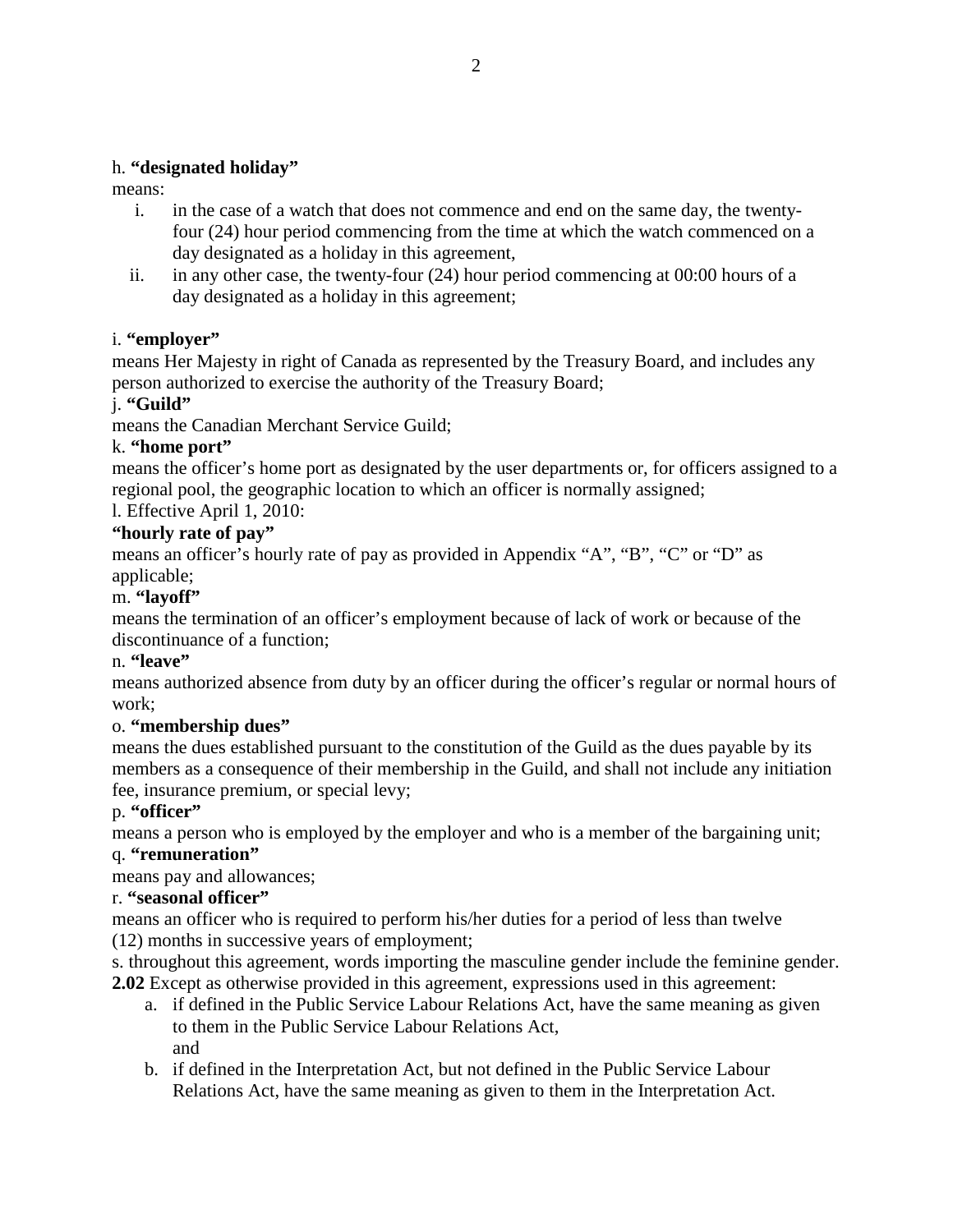# <span id="page-10-0"></span>**Article 3: application**

**3.01** The provisions of this agreement apply to the Guild, officers and the employer.

**3.02** Both the English and the French texts of this agreement shall be official.

**3.03** Unless otherwise expressly stipulated, the provisions of this agreement apply equally to male and female officers.

**3.04** Seasonal and part-time officers subject to this agreement shall be entitled to the benefits of this agreement, in accordance with the relevant conditions described in this agreement on a prorated basis.

# <span id="page-10-1"></span>**Article 4: illegal strikes**

**4.01** The Public Service Labour Relations Act provides penalties for engaging in illegal strikes. Disciplinary action which may include penalties up to and including discharge, may also be taken for participation in an illegal strike as defined in the Public Service Labour Relations Act.

# <span id="page-10-2"></span>**Article 5: state security**

**5.01** Nothing in this agreement shall be construed to require the employer to do or refrain from doing anything contrary to any instruction, direction or regulations given or made by or on behalf of the Government of Canada in the interest of the safety or security of Canada or any state allied or associated with Canada.

# <span id="page-10-3"></span>**Article 6: conflict between legislation and the collective agreement**

**6.01** If any law now in force or enacted during the term of this agreement renders null and void any provision of this agreement, the remaining provisions shall remain in effect for the term of the agreement.

# <span id="page-10-4"></span>**Article 7: managerial responsibilities**

**7.01** Except to the extent provided herein, this agreement in no way restricts the authority of those charged with managerial responsibilities in the public service.

# <span id="page-10-5"></span>**Article 8: authority of the master/commanding officer**

**8.01** Nothing in this agreement shall be construed in a manner that tends in any way to impair the lawful authority of the master/commanding officer.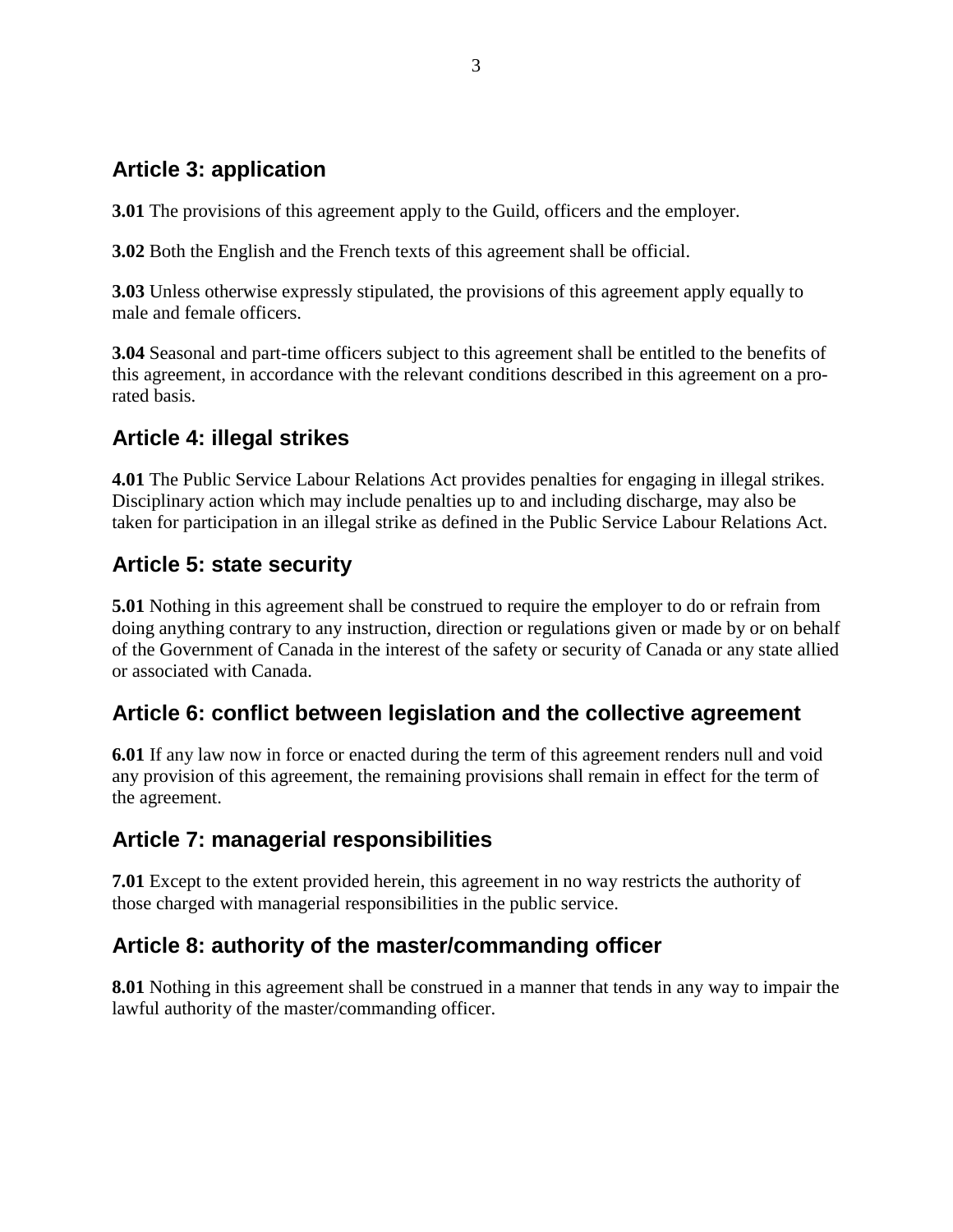# <span id="page-11-0"></span>**Article 9: recognition**

**9.01** The employer recognizes the Guild as the sole and exclusive bargaining agent for all officers described in the certificate issued by the former Public Service Staff Relations Board on the thirty-first (31st) day of May 1999, covering officers of the Ships' Officers Group, referred to in this agreement as officers.

# <span id="page-11-1"></span>**\*\*Article 10: check-off**

**10.01** The employer will, as a condition of employment, deduct an amount equal to the membership dues from the monthly pay of all officers in the bargaining unit.

**10.02** The Guild shall notify the employer in writing at least one (1) full calendar month in advance of any change in the amount of monthly deductions to be checked off for each officer defined in clause 10.01.

**10.03** For the purpose of applying clause 10.01, deductions from pay for each officer in respect of each month will start with the first (1st) full calendar month of employment to the extent that earnings are available. When an officer does not have sufficient earnings in respect of any calendar month to permit deductions specified under this article, the employer shall not be obligated to make such deductions from subsequent salary.

**10.04** An officer who satisfies the employer to the extent and declares in an affidavit that the officer is a member of a religious organization whose doctrine prevents the officer as a matter of conscience from making financial contributions to an employee organization and that the officer will make contributions to a charitable organization registered pursuant to the Income Tax Act, equal to dues, shall not be subject to this article, provided that the affidavit submitted by the officer is countersigned by an official representative of the religious organization involved.

**10.05** From the date of signing and for the duration of this agreement, no officer organization, as defined in section 2 of the Public Service Labour Relations Act, other than the Guild, shall be permitted to have membership dues and/or other monies deducted by the employer from the pay of officers in the bargaining unit.

**\*\***

**10.06** The amount deducted in accordance with clause 10.01 shall be remitted to the Secretary-Treasurer of the Guild by electronic payment within a reasonable period of time after deductions are made and shall be accompanied by particulars identifying each officer and the deductions made on his/her behalf.

**\*\***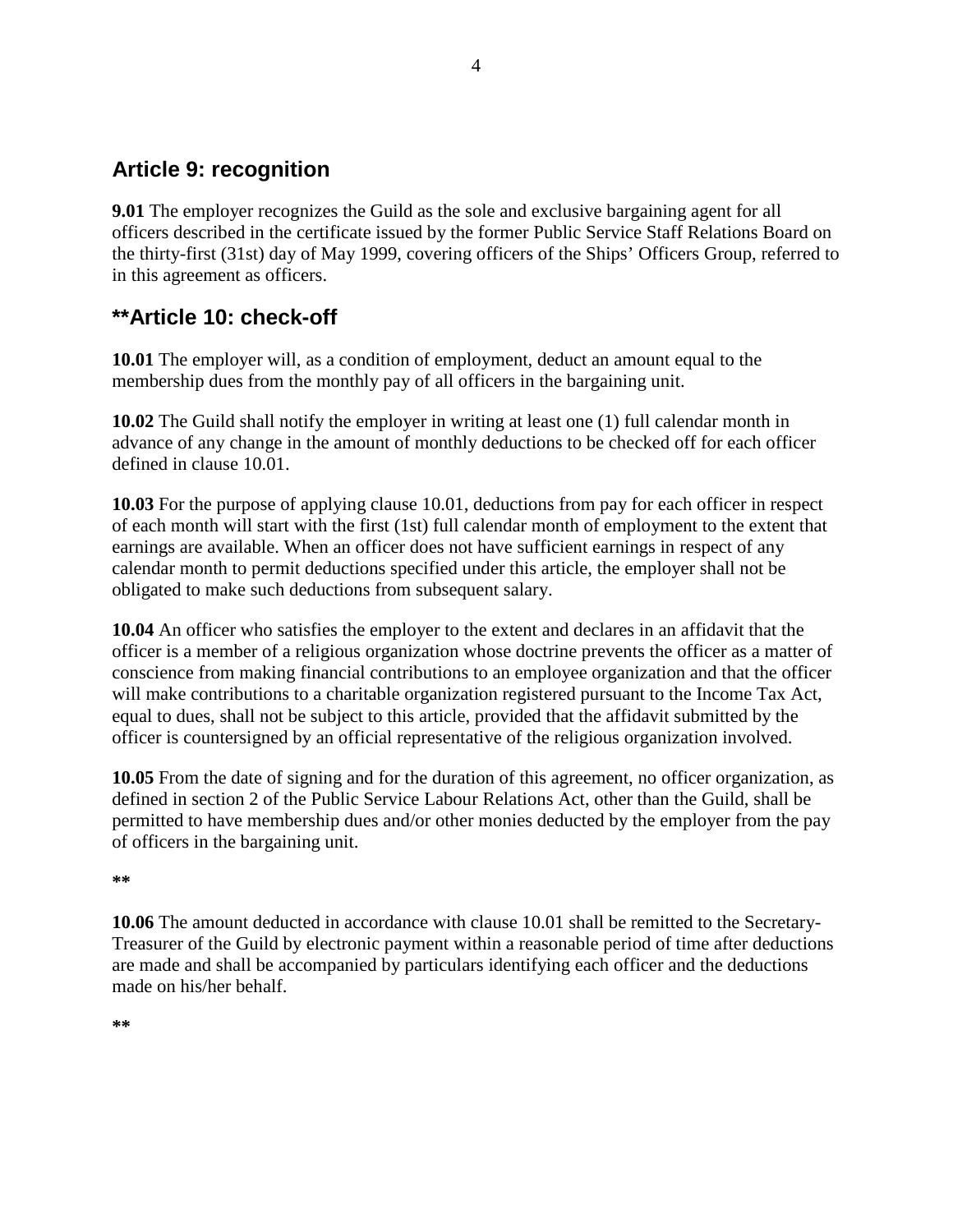**10.07** The employer shall provide a voluntary revocable check-off of premiums payable on a life insurance plan provided by the Guild for its members on the basis of production of appropriate documentation, provided the premiums are remitted within a reasonable period of time after deductions are made.

**10.08** The Guild agrees to indemnify and save the employer harmless against any claim or liability arising out of the application of this article, except for any claim or liability arising out of an error committed by the employer limited to the amount actually involved in the error.

# <span id="page-12-0"></span>**Article 11: officers' representatives**

**11.01** The employer acknowledges the right of the Guild to appoint officers as officers' representatives.

**11.02** The employer and the Guild shall determine the jurisdiction of each officer's representative, having regard to the size and complement of the vessel or the workplace and administrative structure implied by the grievance procedure.

**11.03** An officer's representative shall obtain the permission of the master/commanding officer or whoever is delegated by management before leaving his/her work to investigate with fellow officers complaints of an urgent and local nature, to meet with the master/commanding officer or local management for the purpose of dealing with grievances and to attend meetings called by the master/commanding officer or local management. Such permission shall not be unreasonably withheld. Where practicable, the officer's representative shall report back to the master/commanding officer or whoever is delegated by management before resuming his/her normal duties.

# <span id="page-12-1"></span>**\*\*Article 12: statement of duties**

**\*\***

**12.01** Upon appointment, an officer shall be provided with an official statement of the duties and responsibilities of the officer's substantive position including the position's classification level and where applicable, the point rating allotted by factor to the position.

# <span id="page-12-2"></span>**Article 13: information**

**13.01** The employer agrees to supply the Guild on a quarterly basis with a list of all officers in the bargaining unit. The list shall contain the following information:

- a. officer's name;
- b. employing department;
- c. home port or the geographic location to which an officer is normally assigned;
- d. classification.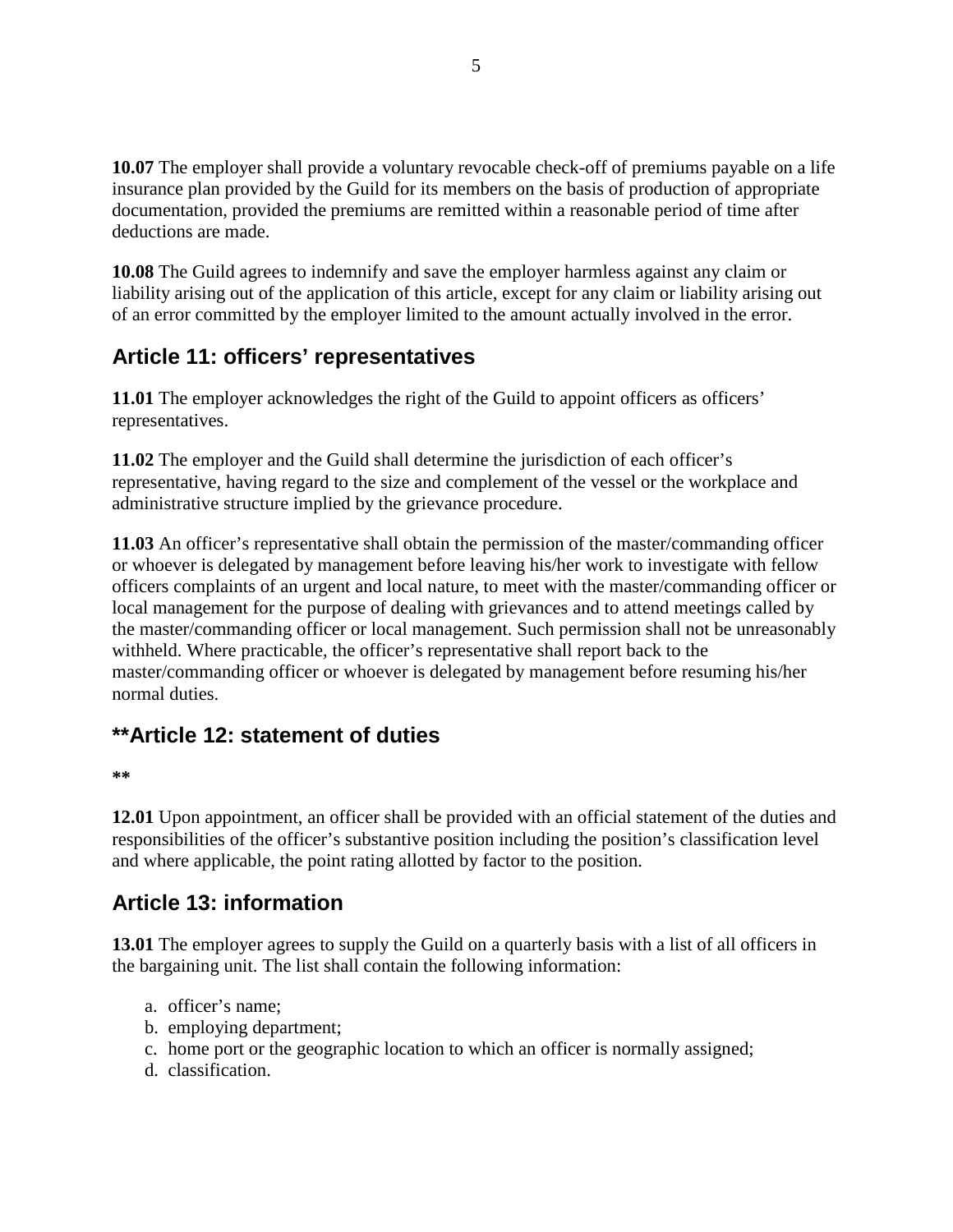**13.02** Where there is no electronic access available to the officer, the officer is entitled, on a quarterly basis, to be informed upon request, of the balance of his/her accumulated leave credits.

# <span id="page-13-0"></span>**Article 14: information for officers**

**14.01** The employer agrees to supply each officer with a copy of the collective agreement and will endeavour to do so within one (1) month after receipt from the printer.

# <span id="page-13-1"></span>**Article 15: provision of bulletin board space**

**15.01** Reasonable space on bulletin boards will be made available to the Guild for the posting of official Guild notices in convenient locations as determined by the employer. Notices or other material shall require the prior approval of the employer, except notices of meetings of their members and elections, the names of Guild representatives, and social and recreational affairs.

# <span id="page-13-2"></span>**Article 16: access to employer property**

**16.01** The employer agrees to grant accredited Guild representatives access to vessels and to other places of work of the officers. Such access will be subject to the prior notice to and consent of the employer except in the case of vessels whose location and schedule render such prior notice impossible. Upon boarding any vessel the Guild representative must report to the master/commanding officer, state his/her business and request permission to conduct such business. It is agreed that these visits will not interfere with the sailing and normal operation of the vessels.

**16.02** The Guild shall provide the employer with a list of such accredited representatives and shall advise promptly of any changes made to the list.

**16.03** It is agreed that the employer assumes no responsibility for any damage to property, loss of life or personal injury sustained by such a representative while in or about property owned or controlled by the employer.

# <span id="page-13-3"></span>**Article 17: leave for Guild business or for other activities under the Public Service Labour Relations Act (PSLRA)**

#### **17.01 Public Service Labour Relations Board hearings**

a. Complaints made to the Public Service Labour Relations Board Pursuant to section 190(1) of the Public Service Labour Relations Act

Where operational requirements permit, in cases of complaints made to the Public Service Labour Relations Board pursuant to section 190(1) of the PSLRA alleging a breach of sections 157, 186(1)(a), 186(1)(b), 186(2)(a)(i), 186(2)(b), 187, 188(a) or 189(1) of the PSLRA, the employer will grant leave with pay: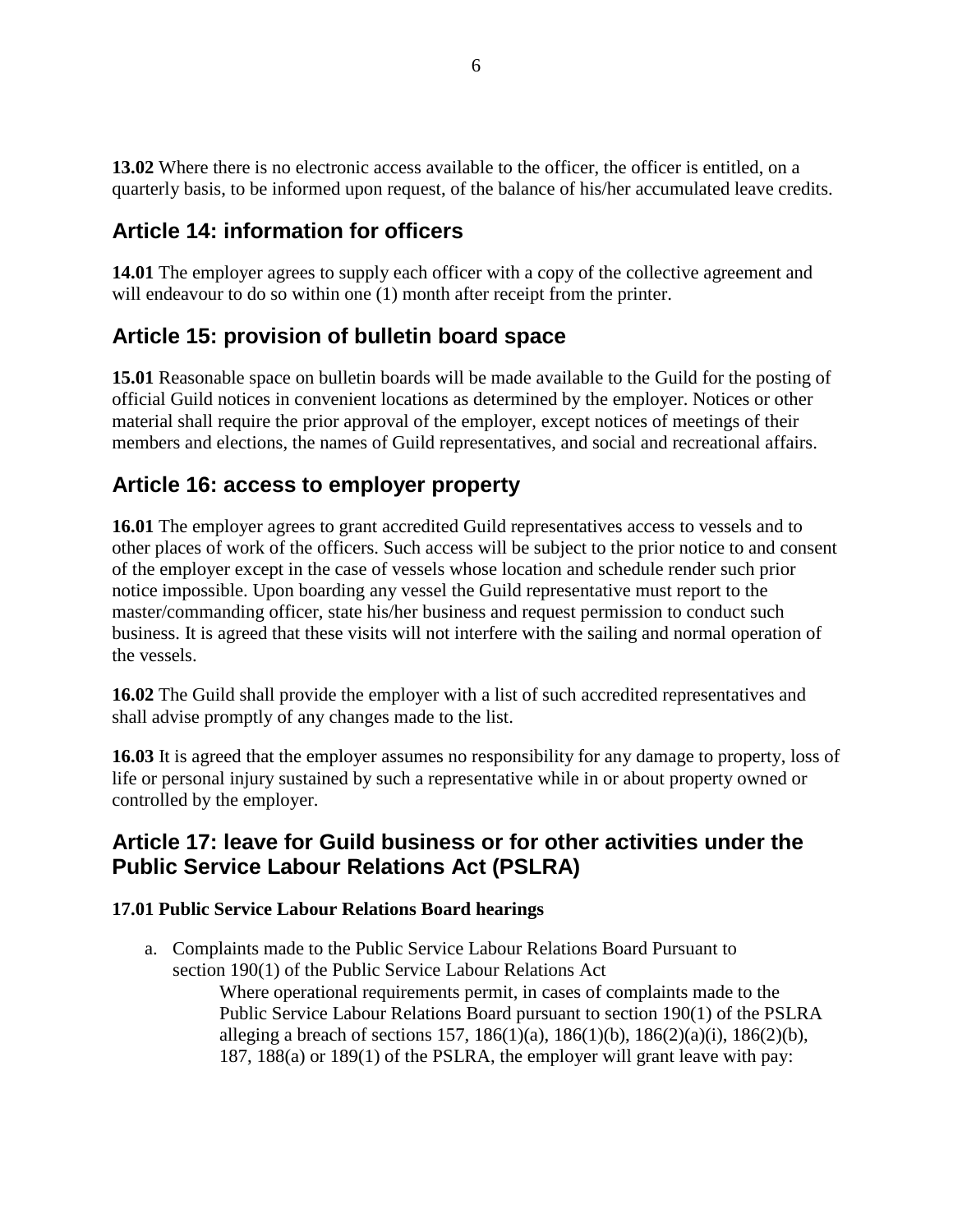- i. to an officer who makes a complaint on his/her own behalf, before the Public Service Labour Relations Board, and
- ii. to an officer who acts on behalf of an officer making a complaint, or who acts on behalf of the Guild making a complaint.
- b. Applications for certification, representations and interventions with respect to applications for certification

Where operational requirements permit, the employer will grant leave without pay:

- i. to an officer who represents the Guild in an application for certification or in an intervention, and
- ii. to an officer who makes personal representations with respect to a certification.
- c. Officer called as a witness

The employer will grant leave with pay:

- i. to an officer called as a witness by the Public Service Labour Relations Board,
	- and
- ii. where operational requirements permit, to an officer called as a witness by an officer or the Guild.

#### **17.02 Arbitration board and Public Interest Commission hearings**

- a. Where operational requirements permit, the employer will grant leave with pay to a reasonable number of officers representing the Guild before an arbitration board or a Public Interest Commission.
- b. Officer called as a witness

The employer will grant leave with pay to an officer called as a witness by an arbitration board or a Public Interest Commission and, where operational requirements permit, leave with pay to an officer called as a witness by the Guild.

#### **17.03 Adjudication**

Where operational requirements permit, the employer will grant leave with pay to an officer who is:

- a. a party to the adjudication,
- b. the representative of an officer who is a party, and
- c. a witness called by an officer who is a party.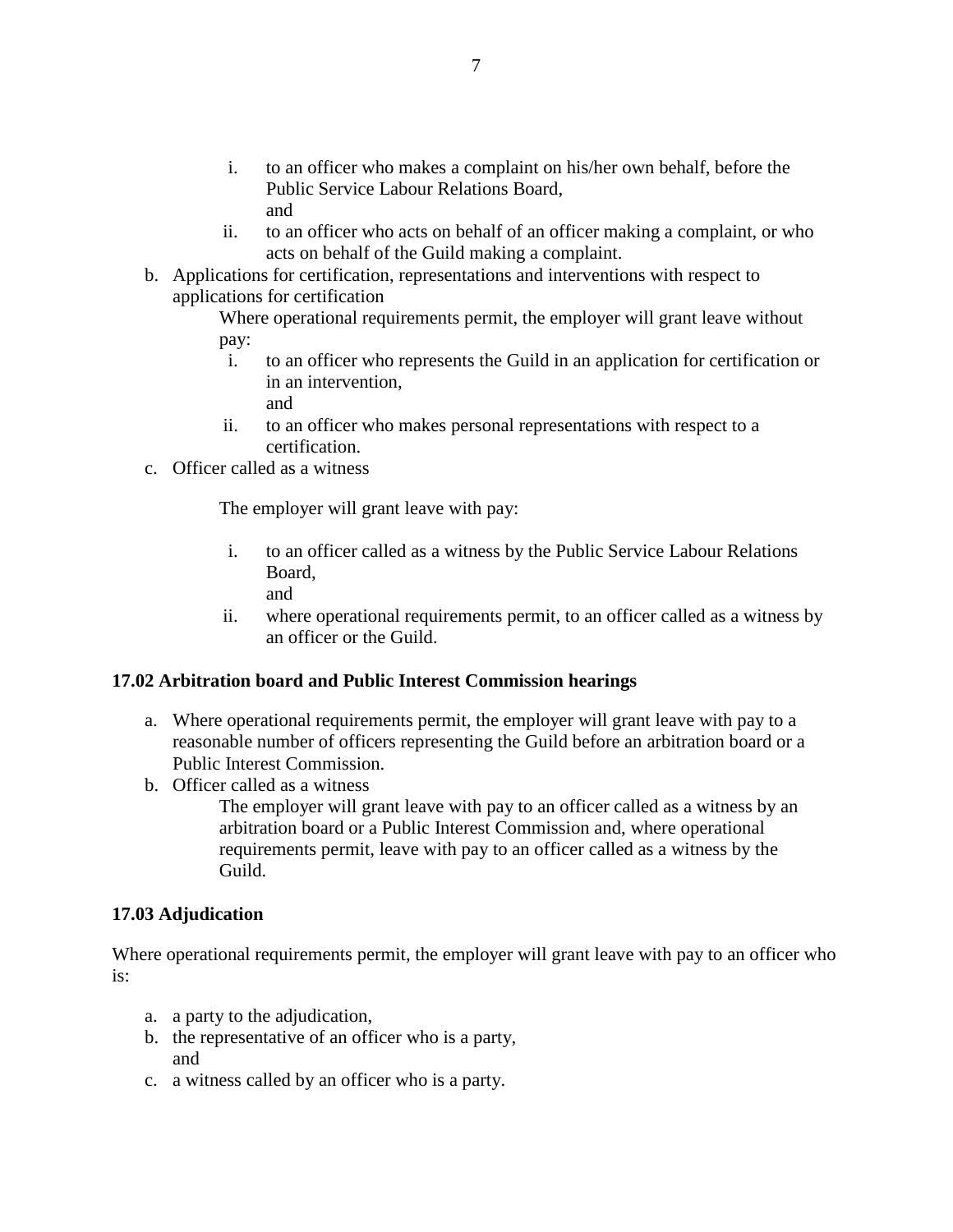#### **17.04 Meetings during the grievance process**

- a. Officer presenting grievance
	- Where operational requirements permit, the employer will grant to an officer:
		- i. where the employer originates a meeting with the officer who has presented the grievance, leave with pay when the meeting is held in the officer's headquarters area and "on duty" status when the meeting is held outside the officer's headquarters area; and
	- ii. where an officer who has presented a grievance seeks to meet with the employer, leave with pay to the officer when the meeting is held in the officer's headquarters area and leave without pay when the meeting is held outside the officer's headquarters area.
- b. Officer who acts as representative

Where an officer wishes to represent at a meeting with the employer, an officer who has presented a grievance, the employer will, where operational requirements permit, grant to the representative:

- i. leave with pay when the meeting is held in the representative's headquarters area;
- ii. leave without pay when the meeting is held outside the representative's headquarters area.

#### **17.05 Contract negotiation meetings**

Where operational requirements permit, the employer will grant leave without pay to an officer for the purpose of attending contract negotiation meetings with the employer on behalf of the Guild.

#### **17.06 Preparatory contract negotiation meetings**

Where operational requirements permit, the employer will grant leave without pay to a reasonable number of officers to attend meetings preparatory to contract negotiations with the employer.

#### **17.07 Meetings between the Guild and management not specified in this article**

Where operational requirements permit, the employer will grant leave with pay to a reasonable number of officers who are meeting with management on behalf of the Guild.

#### **17.08 Guild Executive Council meetings, conventions and congresses**

Where operational requirements permit, the employer will grant leave without pay to a reasonable number of officers engaged in such business of the Guild as attendance at executive meetings, conventions and congresses.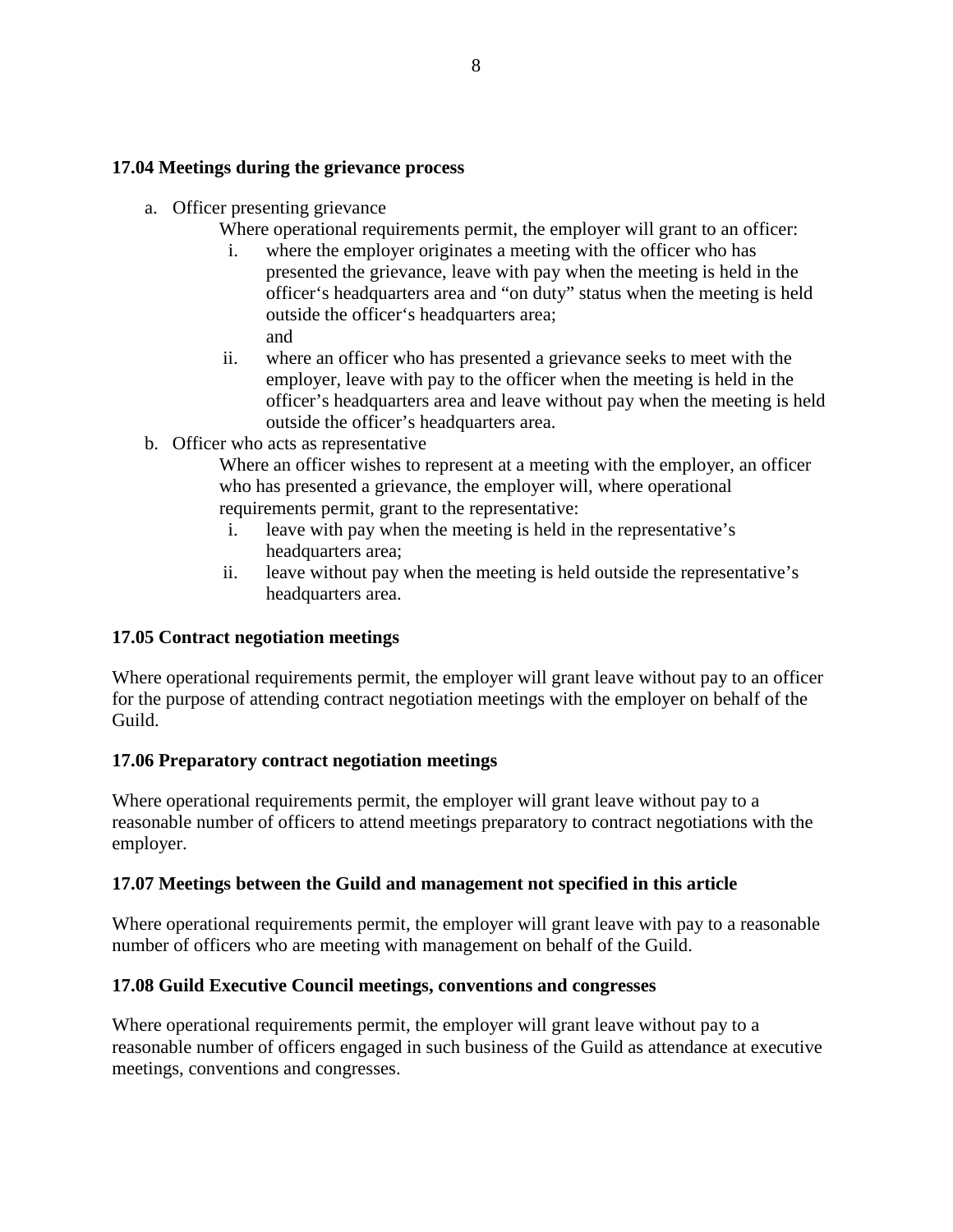#### **17.09 Elected full-time officers of the Guild**

Where operational requirements permit, the employer will grant leave without pay to an officer who has been elected to a full-time office of the Guild, provided the officer requests such leave in writing. The duration of such leave without pay shall be for a specified period of time mutually agreed in writing between the employer and the officer prior to such leave being granted.

### <span id="page-16-0"></span>**Article 18: grievance procedure**

**18.01** In cases of alleged misinterpretation or misapplication arising from agreements concluded by the National Joint Council of the public service on items which may be included in a collective agreement and which the parties to this agreement have endorsed, the grievance procedure will be in accordance with section 15 of the NJC by-laws.

**18.02** The parties to this agreement emphasize the necessity of a satisfactory grievance procedure, the purpose of which is to provide an orderly and effective process for the consideration and prompt resolution of the grievances of officers within the bargaining unit.

Both parties recognize that an officer, accompanied by an officers' representative if the officer so wishes, has the right to discuss with his/her supervisor a complaint relating to the officer's working conditions and conditions of employment, including those governed by the provisions of this agreement, without prejudice to the right of the officer to have subsequent recourse to the grievance procedure.

**18.03** An officer has the right to representation by an authorized representative of the Guild when presenting a grievance at any stage in the grievance procedure.

**18.04** In this procedure:

- a. **"grievance"** means a complaint in writing presented by an officer on his/her own behalf or on behalf of the officer and one or more other officers other than a complaint arising from the classification process;
- b. **"authorized representative of the Guild"** means a person designated by the Guild to represent an aggrieved officer in the processing of a grievance;
- c. **"officers' representative"** means an officer appointed or elected by the Guild;
- d. **"employer"** means a person authorized to respond in writing to the grievances of officers;
- e. **"days"** referred to in this procedure are calendar days excluding Saturdays, Sundays and holidays.

**18.05** Subject to, and as provided in section 208 of the Public Service Labour Relations Act, an officer who feels that he/she has been treated unjustly or considers himself/herself aggrieved by any action or lack of action by the employer in matters other than those arising from the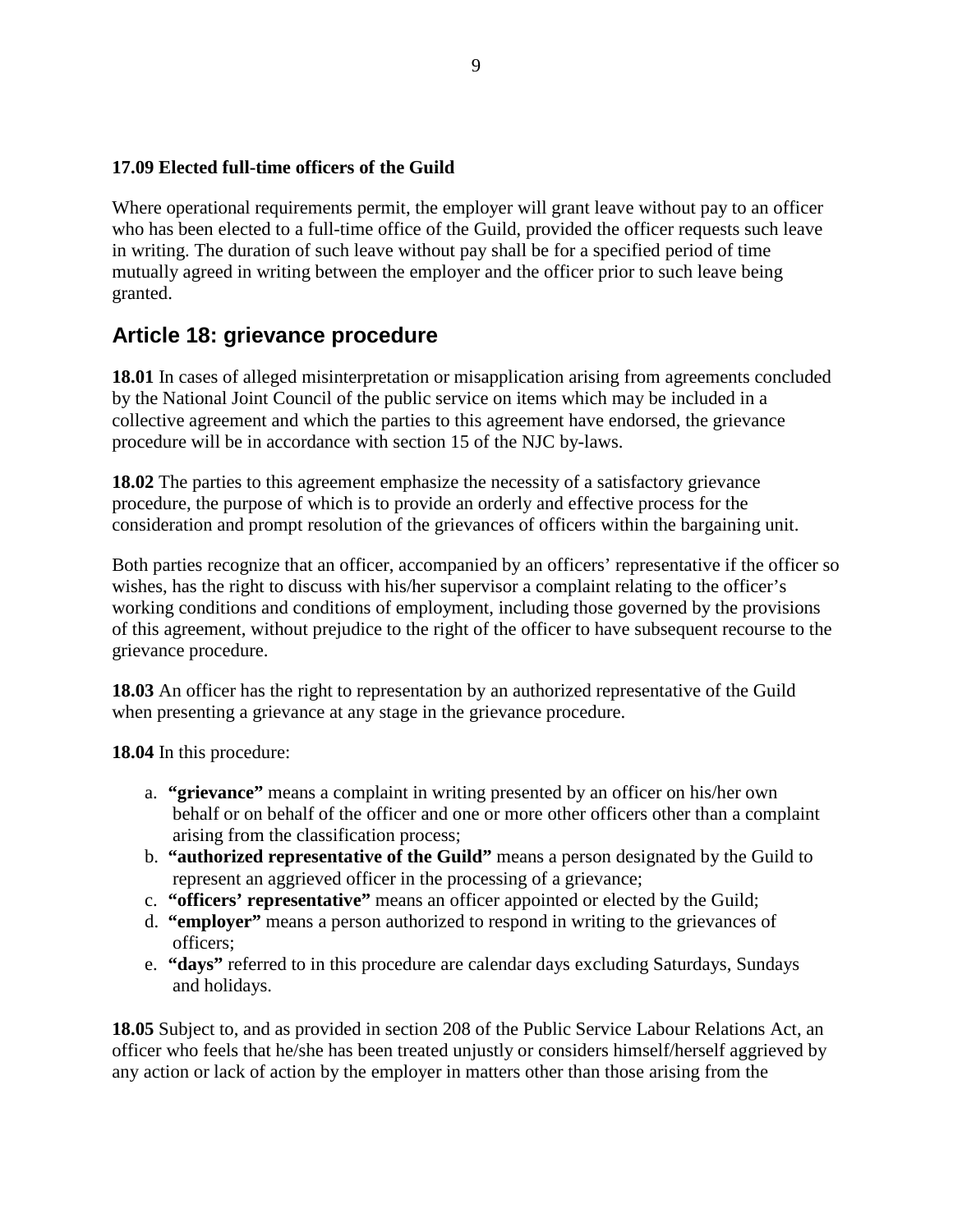classification process, is entitled to present a grievance in the manner prescribed in clause 18.08, except that:

- a. where there is another administrative procedure provided by law to deal with the officer's specific complaint, such procedure must be followed, and
- b. where the grievance relates to the interpretation or application of this collective agreement or an arbitral award, the officer is not entitled to present the grievance unless the officer has the approval of and is represented by the Guild.

**18.06** A grievance of an officer shall not be deemed to be invalid by reason only of the fact that it is not in accordance with the form supplied by the employer.

**18.07** An officer who wishes to present a grievance at any prescribed level in the grievance procedure shall transmit the grievance, either directly or through the officers' representative, to the officer's immediate supervisor or local officer-in-charge who shall forthwith:

- a. forward the grievance to the representative of the employer authorized to reply to the grievances of officers at the appropriate level; and
- b. provide the officer with a receipt stating the date on which the grievance was received by him/her.

**18.08** Except as otherwise provided in this agreement, a grievance shall be processed as follows:

- a. level 1: the person authorized to reply initially to the grievances of officers;
- b. level 2 (and 3 in departments or agencies where such a level is established): intermediate level(s);
- c. final level: the deputy minister (or his equivalent) or his delegated representative.

**18.09** An officer may present a grievance to the first level of the grievance procedure in the manner prescribed in clause 18.07 not later than the twenty-fifth (25th) day after the date on which the officer was notified, orally or in writing, or on which the officer first became aware of the action or circumstance giving rise to the grievance. In the situation where officers are at sea, the twenty-five (25) day period will commence on return to the officer's home port.

**18.10** The employer shall normally reply to an officer's grievance at any level of the grievance procedure, except the final level, within ten (10) days after the grievance is presented, and within thirty (30) days where the grievance is presented at the final level.

**18.11** Where the decision of the employer is not satisfactory to the officer, an officer may present the grievance at each succeeding level in the grievance procedure beyond the first level not later than the tenth (10th) day after the written decision of the employer has been conveyed to the officer.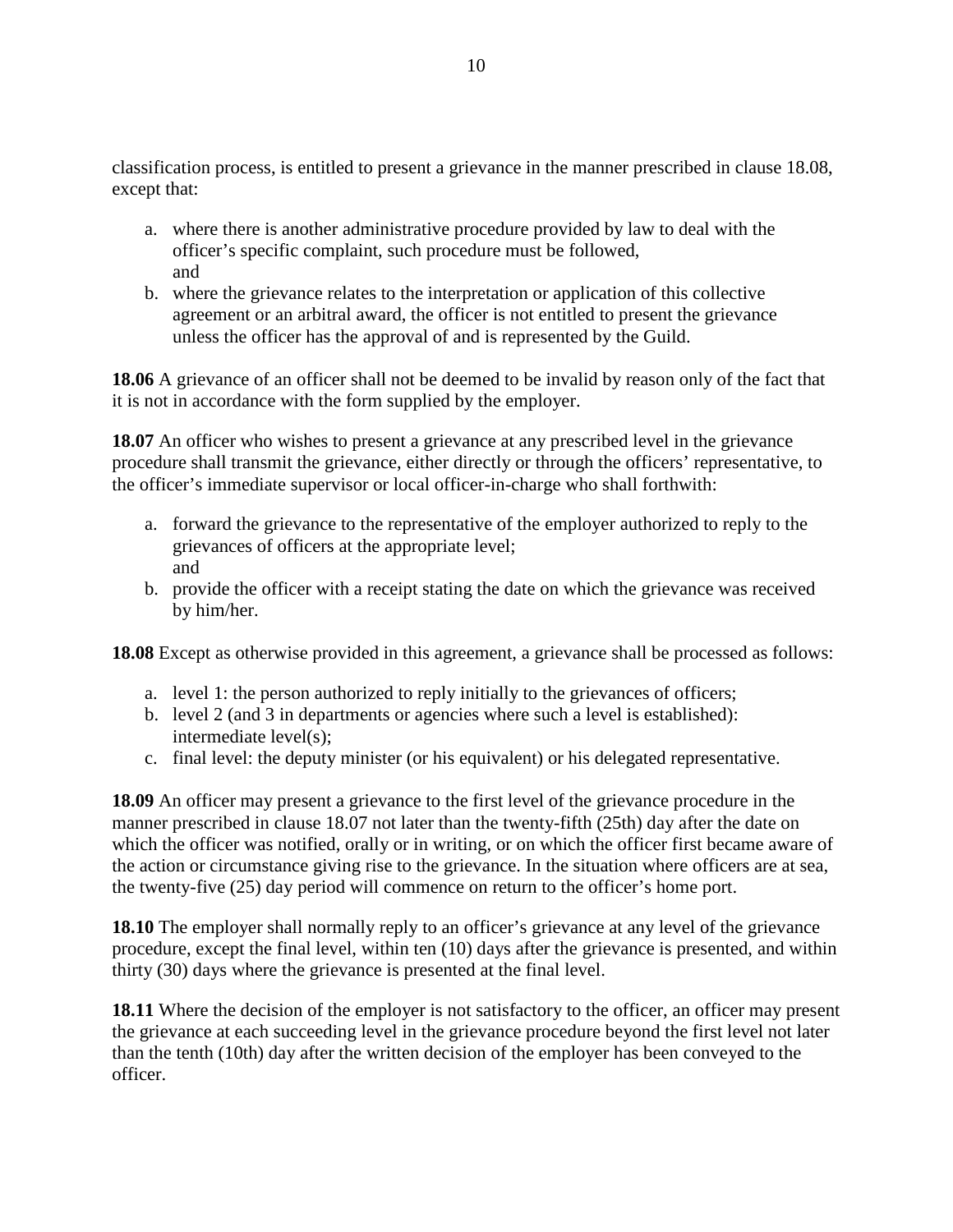**18.12** Where the employer at any level fails to reply to the officer's grievance within the prescribed time limit, the officer may present the grievance to the next level not later than the fifteenth (15th) day after the last day on which the employer was required to reply to the grievance at the last preceding level of the grievance procedure.

**18.13** The time limits prescribed above are maximum time limits in order to provide for circumstances which might cause delay. Both parties agree that grievances at all levels shall be dealt with as expeditiously as possible. However, the time limits stipulated in this procedure may be extended by mutual agreement between the employer and officer and, where applicable, the Guild.

**18.14** Where an officer has been represented by the Guild in the presentation of the officer's grievance, the employer will forward to the appropriate authorized Guild representative a copy of the employer's decision at each level in the grievance procedure at the same time that the employer's decision is conveyed to the officer.

**18.15** Where it appears that the nature of the grievance is such that a decision cannot be given below a particular level of authority, any or all the levels, except the final level, may be eliminated by agreement of the employer and the officer and, where applicable, the Guild.

**18.16** Where the employer terminates an officer for cause or demotes an officer pursuant to paragraph 12(1)(c), (d) or (e) of the Financial Administration Act, the grievance procedure set forth in this article shall apply, except that:

- a. the grievance may be presented at the final level only;
- b. the thirty (30) days' time limit within which the employer is to reply at the final level may be extended to a maximum of sixty (60) days by mutual agreement of the employer and the officer and, where applicable, the Guild.

**18.17** Where the provisions of clause 18.07 cannot be complied with and it is necessary to present a grievance by mail, the grievance shall be deemed to have been presented on the day on which it is postmarked and it shall be deemed to have been received by the employer on the day it is delivered to the appropriate office of the department. Similarly, the employer shall be deemed to have delivered a reply at any level on the date on which the letter containing the reply is postmarked, but the time limit within which the grievor may present his/her grievance at the next higher level shall be calculated from the date on which the employer's reply was delivered to the address shown on the grievance form.

**18.18** An officer may, by written notice to his/her immediate supervisor or local officer-incharge, abandon a grievance at any time during the grievance process. No person who is employed in a managerial or confidential capacity shall seek to intimidate by threat of discharge or by any kind of threat to cause an officer to abandon a grievance or to refrain from presenting a grievance, as provided for in this agreement.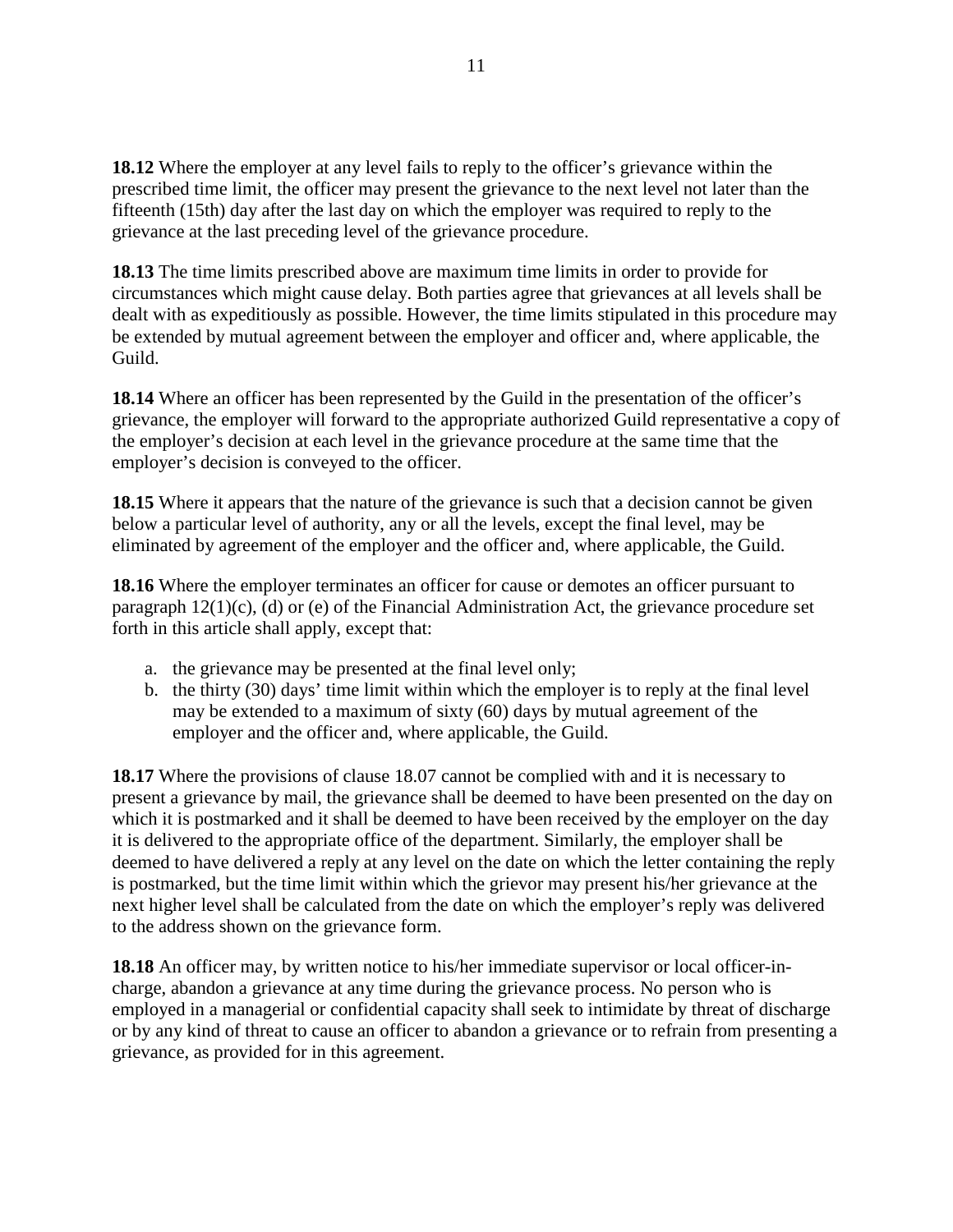**18.19** Any officer who fails to present a grievance to the next higher level within the prescribed time limits shall be deemed to have abandoned the grievance unless, due to circumstances beyond the officer's control, the officer was unable to comply with the prescribed time limits.

**18.20** The decision given by the employer at the final level in the grievance procedure shall be final and binding upon the officer unless the grievance is a class of grievance that may be referred to adjudication.

**18.21** Where an officer has presented a grievance up to and including the final level in the grievance procedure with respect to:

- a. the interpretation or application in respect of the officer of a provision of this collective agreement or an arbitral award, or
- b. disciplinary action resulting in discharge, suspension or a financial penalty, or
- c. termination of employment or demotion pursuant to paragraph  $12(1)(c)$ , (d) or (e) of the Financial Administration Act,

and the officer's grievance has not been dealt with to the officer's satisfaction, the officer may refer the grievance to adjudication in accordance with the provisions of the Public Service Labour Relations Act and its Regulations.

**18.22** Where a grievance that may be presented by an officer to adjudication is a grievance relating to the interpretation or application in respect of the officer of a provision of this collective agreement or an arbitral award, the officer is not entitled to refer the grievance to adjudication unless the Guild signifies in the prescribed manner:

- a. its approval of the reference of the grievance to adjudication, and
- b. its willingness to represent the officer in the adjudication proceedings.

**18.23** The employer shall designate a representative at each level in the grievance procedure and shall inform the officers to whom the procedure applies of the name or title of the representative so designated, together with the name or title and address of the immediate supervisor or local officer-in-charge to whom a grievance is to be presented. An information copy of the above shall be provided to the Guild.

# <span id="page-19-0"></span>**Article 19: leave, general**

#### **19.01**

a. Subject to clauses 19.02 and 19.03, in the event of termination of employment for reasons other than death or layoff, unearned leave taken by an officer shall be recovered from any monies owed this officer by the employer, calculated on the basis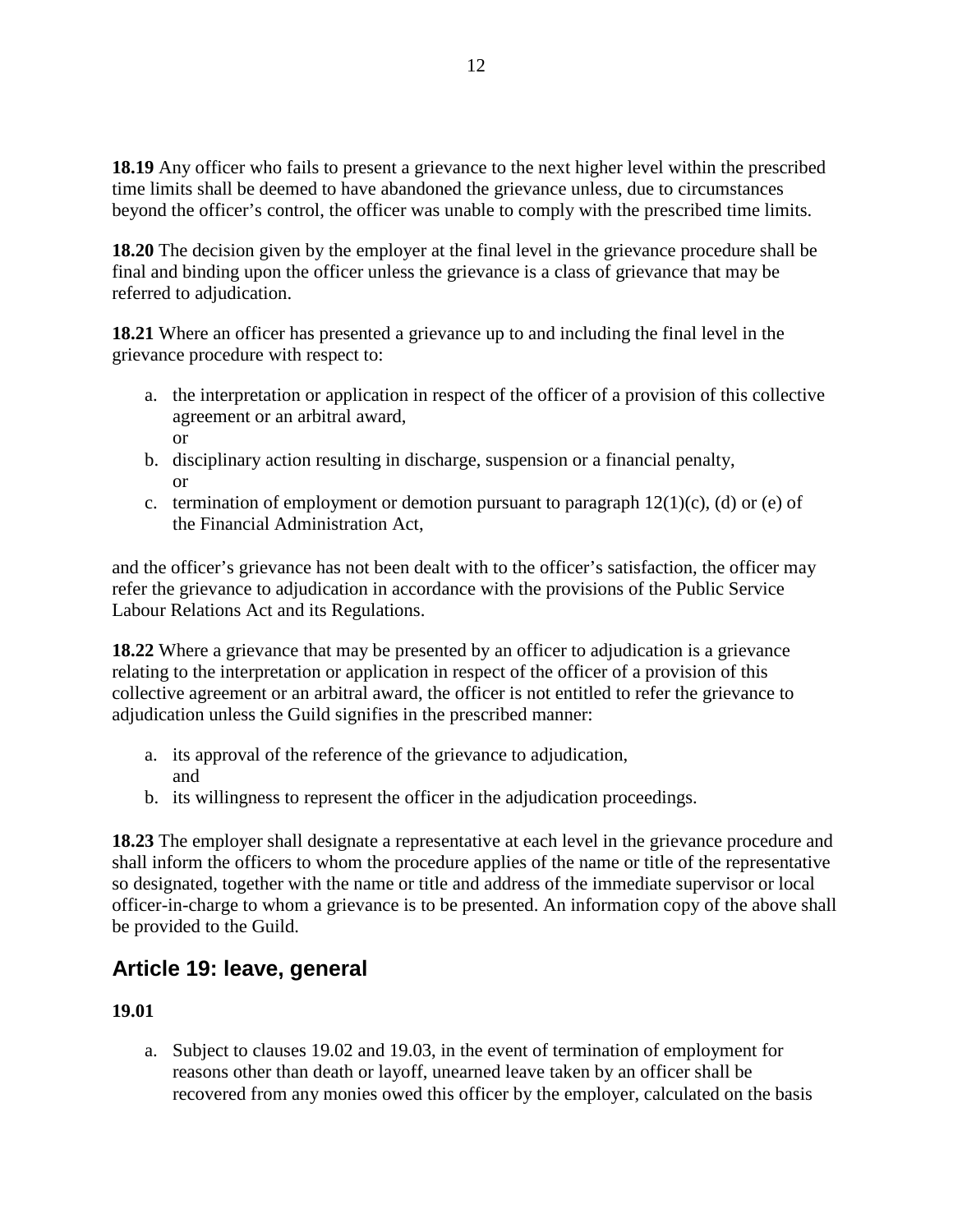of the rate of pay to which the officer is entitled by virtue of the certificate of appointment in effect at the time of termination of the officer's employment.

b. The rate of pay used for calculation under paragraph 19.01(a) shall not include a rate of pay pertaining to a position held for a temporary period.

**19.02** When the employment of an officer who has been granted more vacation or sick leave with pay than the officer has earned is terminated by death, the officer is considered to have earned the amount of leave with pay granted.

**19.03** When the employment of an officer who has been granted more vacation or sick leave with pay than the officer has earned is terminated by layoff, the officer is considered to have earned the amount of leave with pay granted to the officer if, at the time of the officer's layoff, the officer has completed two (2) or more years of continuous employment.

**19.04** When an officer, who is in receipt of a special duty allowance or an extra duty allowance, is granted leave with pay, the officer is entitled during the officer's period of leave to receive the allowance if the special or extra duties in respect of which the officer is paid the allowance were assigned to the officer on a continuing basis or for a period of two (2) or more months prior to the period of leave.

**19.05** The amount of leave with pay credited to an officer by the employer at the time when this agreement is signed, or at the time when the officer becomes subject to this agreement, shall be retained by the officer.

**19.06** An officer shall not earn leave credits under this collective agreement in any month for which leave has already been credited to the officer under the terms of any other collective agreement to which the employer is a party or under other rules or regulations of the employer.

**19.07** An officer is not entitled to leave with pay during any period in which the officer is on leave without pay or under suspension.

**19.08** An officer shall not be paid for more than one (1) type of leave with pay with respect to the same time.

**19.09** When the employer cancels or alters a period of vacation or compensatory leave with pay which it has previously approved in writing, the employer shall reimburse the officer for the nonreturnable portion of vacation contracts and reservations made by the officer in respect of that period, subject to the presentation of such documentation as the employer may require. The officer will make every reasonable attempt to mitigate any losses incurred and will provide proof of such action to the employer.

**19.10** Representatives for the Guild shall be given the opportunity to consult with representatives of the employer on vacation and compensatory leave schedules.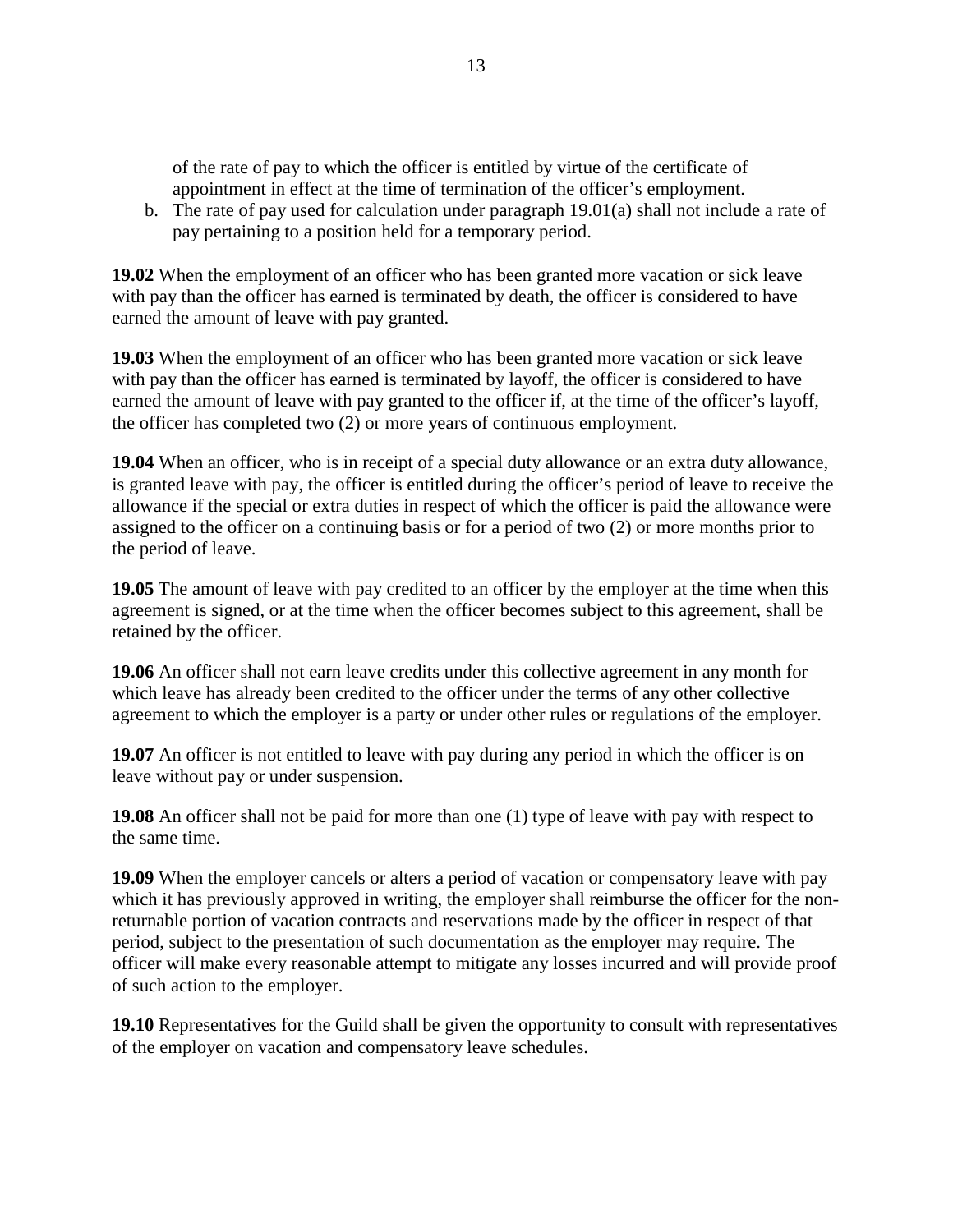**19.11** Except as otherwise specified in this agreement:

- a. where leave without pay for a period in excess of three (3) months is granted to an officer, the total period of leave granted shall be deducted from "continuous employment" for the purpose of calculating severance pay and "service" for the purpose of calculating vacation leave;
- b. time spent on such leave which is for a period of more than three (3) months shall not be counted for pay increment purposes.

### <span id="page-21-0"></span>**\*\*Article 20: vacation leave with pay**

#### **20.01 Vacation year**

The vacation year shall be from April 1 to March 31 inclusive of the following calendar year.

#### **20.02 Accumulation of vacation leave credits**

Effective April 1, 2010, an officer who has earned at least eighty (80) hours' pay during any calendar month of a vacation year shall earn vacation leave credits at the following rates provided he/she has not earned credits in another bargaining unit with respect to the same month:

- a. fourteen (14) hours per month until the month in which the anniversary of his/her sixteenth (16th) year of continuous employment occurs; or
- b. fourteen decimal six seven (14.67) hours per month commencing with the month in which his/her sixteenth (16th) anniversary of continuous employment occurs; or
- c. fifteen decimal three three (15.33) hours per month commencing with the month in which his/her seventeenth (17th) anniversary of continuous employment occurs; or
- d. sixteen decimal six seven (16.67) hours per month commencing with the month in which the officer's eighteenth (18th) anniversary of continuous employment occurs; or
- e. eighteen (18) hours per month commencing with the month in which the officer's twenty-seventh (27th) anniversary of continuous employment occurs; or
- f. twenty (20) hours per month commencing with the month in which the officer's twenty-eighth (28th) anniversary of continuous employment occurs.

#### **20.03**

a. For the purpose of clause 20.02 only, all service within the public service, whether continuous or discontinuous, shall count toward vacation leave except where a person who, on leaving the public service, takes or has taken severance pay. However, the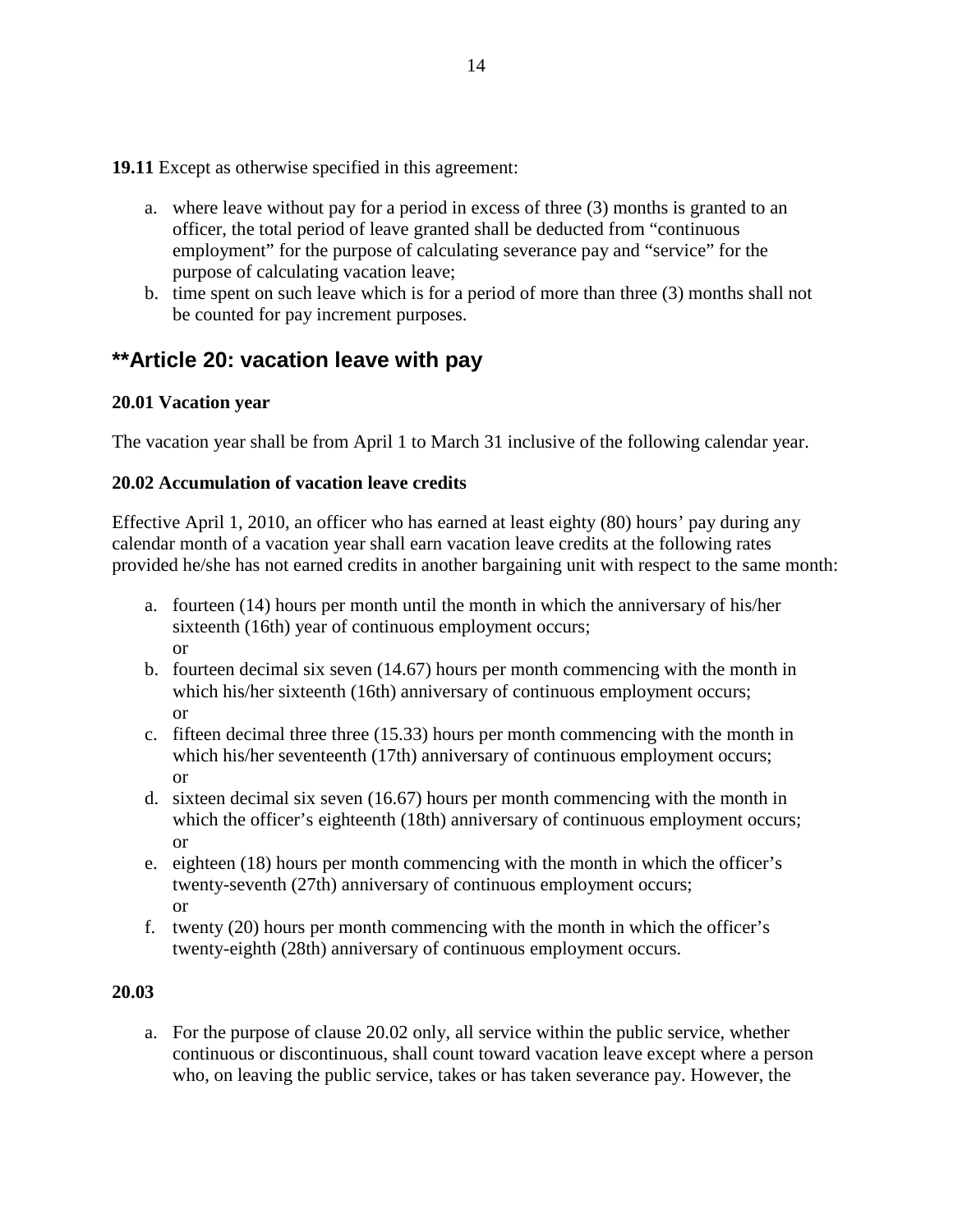above exception shall not apply to an officer who receives severance pay on layoff and is reappointed to the public service within one year following the date of layoff.

b. For the purpose of clause 20.03(a) only, effective April 1, 2012, on a go forward basis, any former service in the Canadian Forces for a continuous period of six months or more, either as a member of the Regular Force or of the Reserve Force while on Class B or C service, shall be included in the calculation of vacation leave credits, once verifiable evidence of such service has been provided in a manner acceptable to the employer.

\*\*

For greater certainty, severance termination benefits taken under clauses 29.10 to 29.13 under Appendix "M", or similar provisions in other collective agreements, do not reduce the calculation of service for employees who have not left the public service.

**20.04** Vacation leave with pay shall be granted on an hourly basis with the hours debited for each day of vacation leave being the same as the hours the officer would normally have worked on that day.

#### **Entitlement to vacation leave with pay**

**20.05** An officer is entitled to vacation leave to the extent of his/her earned credits but an officer who has completed six (6) months of continuous employment may receive an advance of credits equivalent to the anticipated credits for the vacation year.

#### **Scheduling of vacation leave with pay**

**20.06** Officers are expected to take all their vacation leave during the vacation year in which it is earned, and the employer shall, subject to the operational requirements, make reasonable effort to schedule the officer's vacation leave during the vacation year in which it is earned.

**20.07** Vacation leave may be scheduled by the employer at any time during the vacation year. However, consistent with efficient operating requirements, the employer shall make every reasonable effort to schedule vacations in a manner acceptable to officers and to give the officer two (2) months' notice.

**20.08** The employer will advise the officer within thirty (30) days of receiving a request for vacation leave that the vacation leave has or has not been approved.

**20.09** When during a period of vacation leave, an officer is granted bereavement leave, the period of vacation leave so displaced will either be added to the vacation period if requested by the officer and approved by the employer or reinstated to the officer's credit for use at a later date.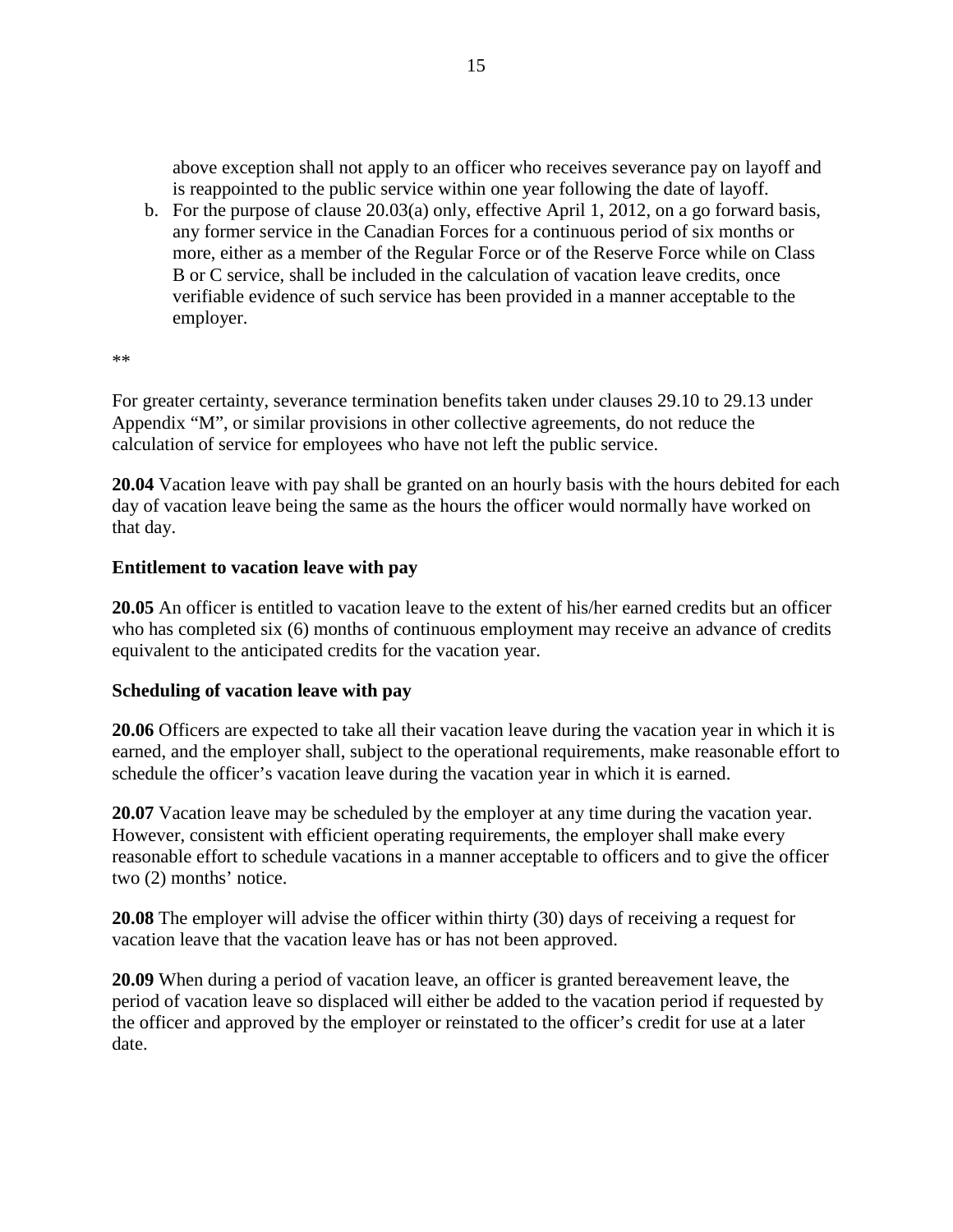#### **20.10 Carry-over and/or liquidation of vacation leave**

- a. Where in any vacation year, an employee has not been granted all of the vacation leave credited to him or her, the unused portion of his or her vacation leave credits up to a maximum of two hundred and eighty (280) hours for those officers working under Appendix "K" and "L", two hundred and ninety-four (294) hours for those officers working under Appendix "I", three hundred and twenty-six decimal two (326.2) hours for those officers working under Appendix "J"; and three hundred and thirty-six (336) hours for those officers working under Appendix "H", shall be carried over into the following vacation year. All vacation leave credits in excess of the foregoing maxima shall be automatically paid in cash at his or her rate of pay as calculated from the classification prescribed in his or her certificate of appointment of his or her substantive position on the last day of the vacation year.
- b.
- i. Notwithstanding paragraph (a), on the date of signing of this agreement or on the date an officer becomes subject to this agreement, he or she has more than the limits provided in paragraph (a) above of unused vacation leave credits earned during previous years, this number of unused vacation leave credits shall become the officer's accumulated leave maximum.
- ii. Unused vacation leave credits equivalent to the officer's accumulated leave maximum shall be carried over into the following vacation year.
- iii. Unused vacation leave credits in excess of the officer's accumulated leave maximum shall be automatically paid in cash at his or her rate of pay as calculated from the classification prescribed in his or her certificate of appointment of his or her substantive position on the last day of the vacation year.

Effective April 1, 2010:

- c. The rate of pay specified above shall be the appropriate hourly rate of pay specified in Appendix "A", "B", "C" and "D" as applicable.
- d. The officer's accumulated leave maximum as calculated pursuant to clause  $(b)(i)$ above shall be reduced irrevocably by the number of vacation leave credits liquidated in excess of the officer's annual vacation leave entitlement during the vacation year.
- e. Notwithstanding (b)(iii) above, where the employer cancels a period of vacation leave which has been previously approved in writing and which cannot be rescheduled before the end of the vacation year, the cancelled leave may be carried over into the following vacation year.
- f. During any vacation year, upon application by the officer and at the discretion of the employer, earned but unused vacation leave credits in excess of one hundred and twenty (120) hours of credits may be paid in cash at the officer's rate of pay as calculated from the classification prescribed in the certificate of appointment of the officer's substantive position on March 31 of the previous vacation year.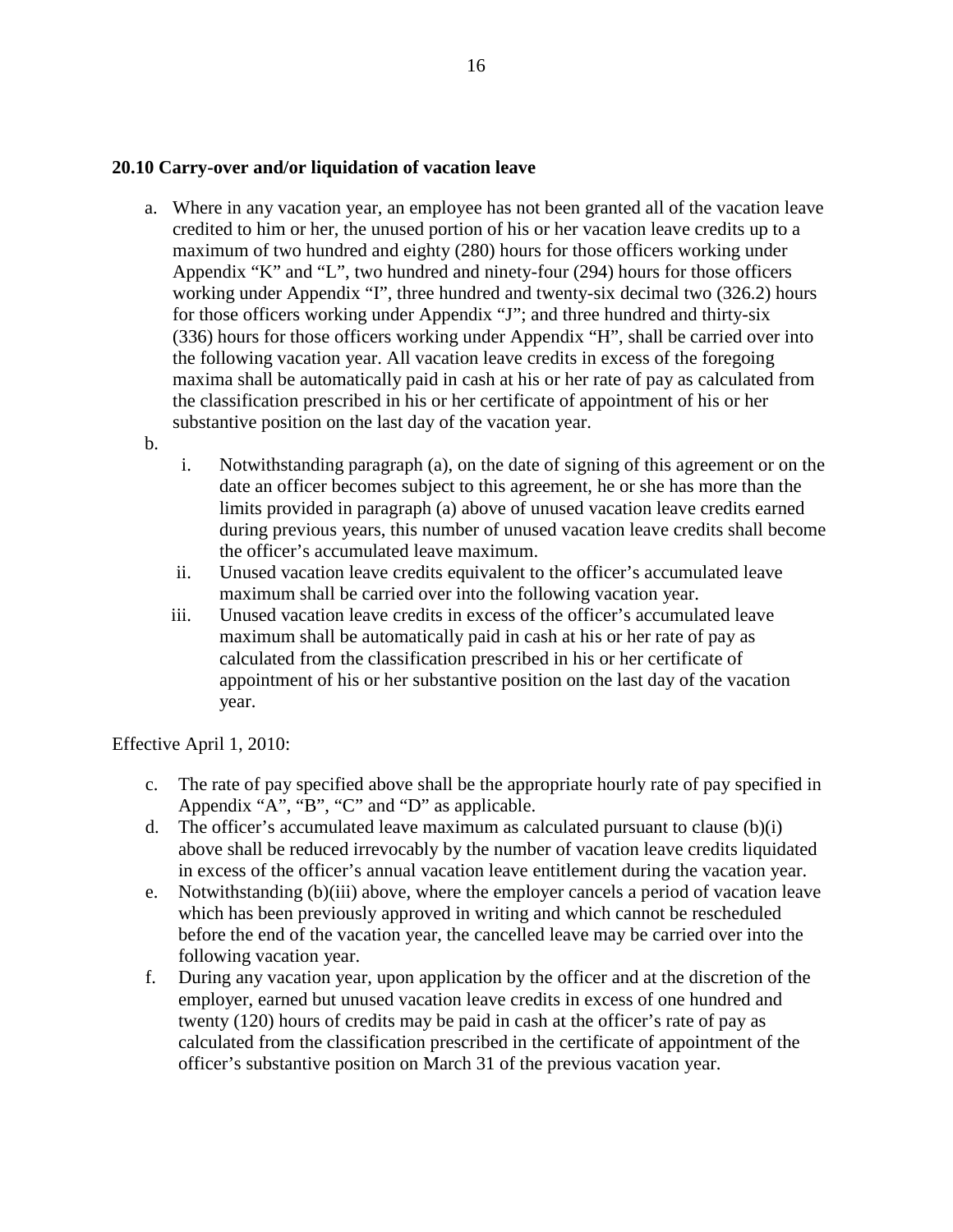#### **20.11 Recall from vacation leave with pay**

- a. The employer shall make every reasonable effort to assign available officers in such a manner that an officer who is on vacation leave is not recalled to duty.
- b. When during any period of vacation leave or combination of vacation and compensatory leave, an officer is recalled to duty, he/she shall be reimbursed for reasonable expenses, as normally defined by the employer, that he/she incurs:
	- i. in proceeding to his/her place of duty, and
	- ii. in returning to the place from which he/she was recalled if he/she immediately resumes vacation upon completing the assignment for which he/she was recalled, after submitting such accounts as are normally required by the employer.
- c. The officer shall not be considered as being on vacation leave or a combination of vacation and compensatory leave during any period in respect of which he/she is entitled under clause 20.11(b) to be reimbursed for reasonable expenses incurred by the officer.

#### **Leave when employment terminates**

**20.12** When an officer dies or otherwise ceases to be employed, he/she or his/her estate shall be paid an amount equal to the product obtained by multiplying the number of hours of earned but unused vacation leave with pay to his/her credit by the hourly rate of pay to which he/she is entitled by virtue of the certificate of appointment in effect at the time of the termination of his employment, but such rate of pay shall not include a rate of pay pertaining to a position held for a temporary period.

**20.13** Notwithstanding clause 20.12, an officer whose employment is terminated by reason of a declaration that he/she abandoned his/her position is not entitled to receive the payment referred to in clause 20.12 unless he requests it in writing within six (6) months following the date upon which his employment is terminated.

# <span id="page-24-0"></span>**Article 21: designated holidays**

**21.01** Subject to clause 21.02, the following days shall be designated holidays with pay for officers:

- a. New Year's Day,
- b. Good Friday,
- c. Easter Monday,
- d. the day fixed by proclamation of the Governor in Council for celebration of the Sovereign's birthday,
- e. Canada Day,
- f. Labour Day,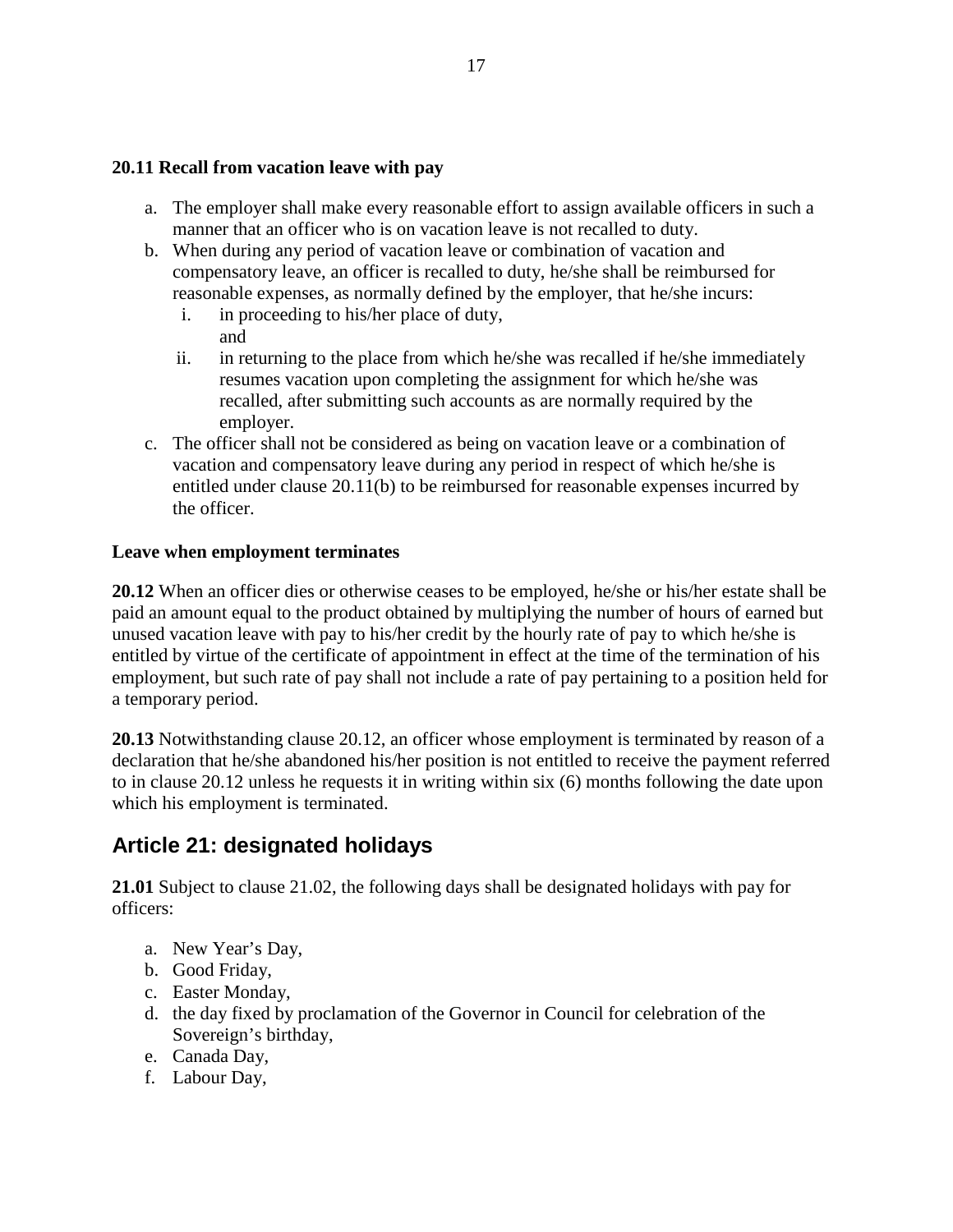- g. the day fixed by proclamation of the Governor in Council as a general day of Thanksgiving,
- h. Remembrance Day,
- i. Christmas Day,
- j. Boxing Day,
- k. one (1) additional day in each year that, in the opinion of the employer, is recognized to be a provincial or civic holiday in the area in which the officer is employed or in any area where, in the opinion of the employer, no such additional day is recognized as a provincial or civic holiday, the first (1st) Monday in August, and
- l. one (1) additional day when proclaimed by an Act of Parliament as a national holiday.

#### **21.02**

- a. Except as provided in this article, an officer who receives full pay for either the working day immediately preceding or immediately following the designated holiday shall be paid for the holiday. For other officers the holiday shall be an unpaid holiday.
- b. Notwithstanding clause 21.02(a), an officer who is granted leave without pay under the provisions of clauses 17.05, 17.06 and 17.08 of Article 17: leave for Guild business or for other activities, under the Public Service Labour Relations Act and in respect of whom the Guild has certified that the officer was paid by the Guild for Guild business conducted on the working day immediately preceding and the working day following the designated holiday shall be paid for the holiday.
- c. An officer who is absent without permission on a designated holiday on which the officer was required to work shall not be entitled to be paid for the holiday.

#### **21.03 Holiday falling on a day of rest**

When a day designated as a holiday under clause 21.01 coincides with an officer's day of rest, the holiday shall be moved to the officer's normal working day following the day of rest. When a day that is a designated holiday is so moved to a day on which the officer is on leave, that day shall count as a holiday and not as a day of leave.

**21.04** When a day designated as a holiday for an officer is moved to another day under the provisions of clause 21.03:

- a. work performed by an officer on the day from which the holiday was moved shall be considered as work performed on a day of rest, and
- b. work performed by an officer on the day to which the holiday was moved, shall be considered as work performed on a holiday.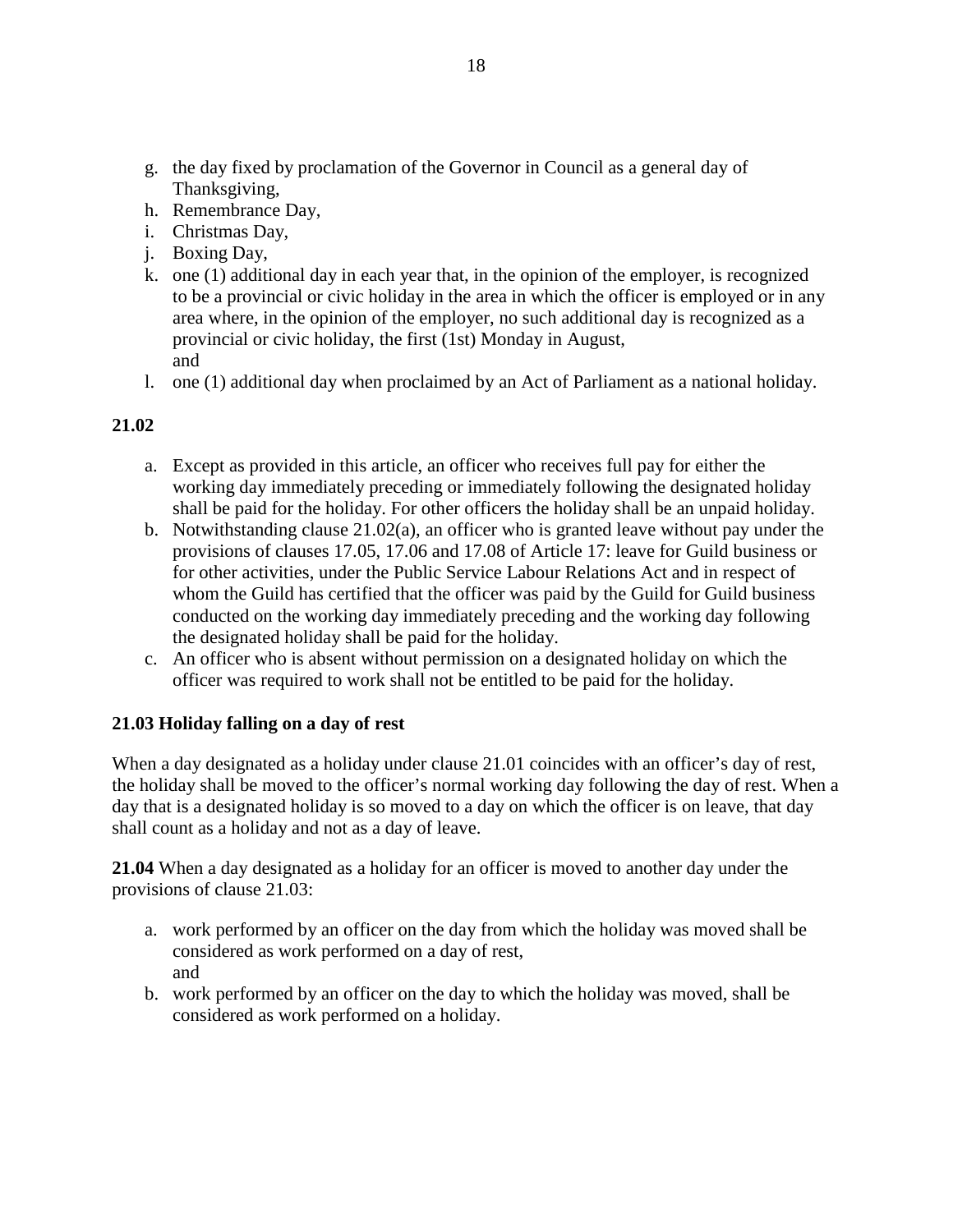#### **21.05 Compensation for work on a holiday**

Where an officer works on a holiday, the officer shall be entitled, in addition to the eight (8) hours pay the officer would have been granted had the officer not worked on the holiday, to compensation at the rate of:

- a. time and one-half  $(1 1/2)$  for all hours worked up to eight  $(8)$  hours; and
- b. double (2) time for hours worked in excess of the eight (8) hours of work; or
- c. where an officer works on a holiday contiguous to a day of rest on which the officer has also worked and received overtime in accordance with clause 30.08(c), the officer shall be paid in addition to the pay that the officer would have been granted had the officer not worked on the holiday, double (2) time for hours worked.

#### **21.06 Masters/commanding officers, dredge masters or chief engineers**

Notwithstanding the provisions of clause 21.05, where an officer who holds a position identified in Appendix "G" works on a holiday, the officer shall be entitled, in addition to the pay the officer would have been granted had the officer not worked on the holiday, to be compensated:

- a. at time and one-half  $(1 1/2)$  for hours worked up to eight  $(8)$  hours; and
- b. double (2) time for hours worked in excess of the eight (8) hours of work; or
- c. at double time (2.0) for hours worked not exceeding the officer's normal designated hours of work if the holiday is contiguous to a day of rest on which the officer worked and received compensation in accordance with clause 30.08(c).

**21.07** Compensation earned for hours worked on a holiday will be paid off in accordance with Appendices "I", "J" and "K".

#### **21.08 Holiday coinciding with a day of paid leave**

Where a day that is a designated holiday for an officer falls within a period of leave with pay, that day shall count as a holiday and not as a day of leave.

### <span id="page-26-0"></span>**Article 22: sick leave with pay**

#### **22.01 Credits**

An officer shall earn sick leave credits at the rate of ten (10) hours for each calendar month for which the officer receives at least eighty  $(80)$  hours' pay.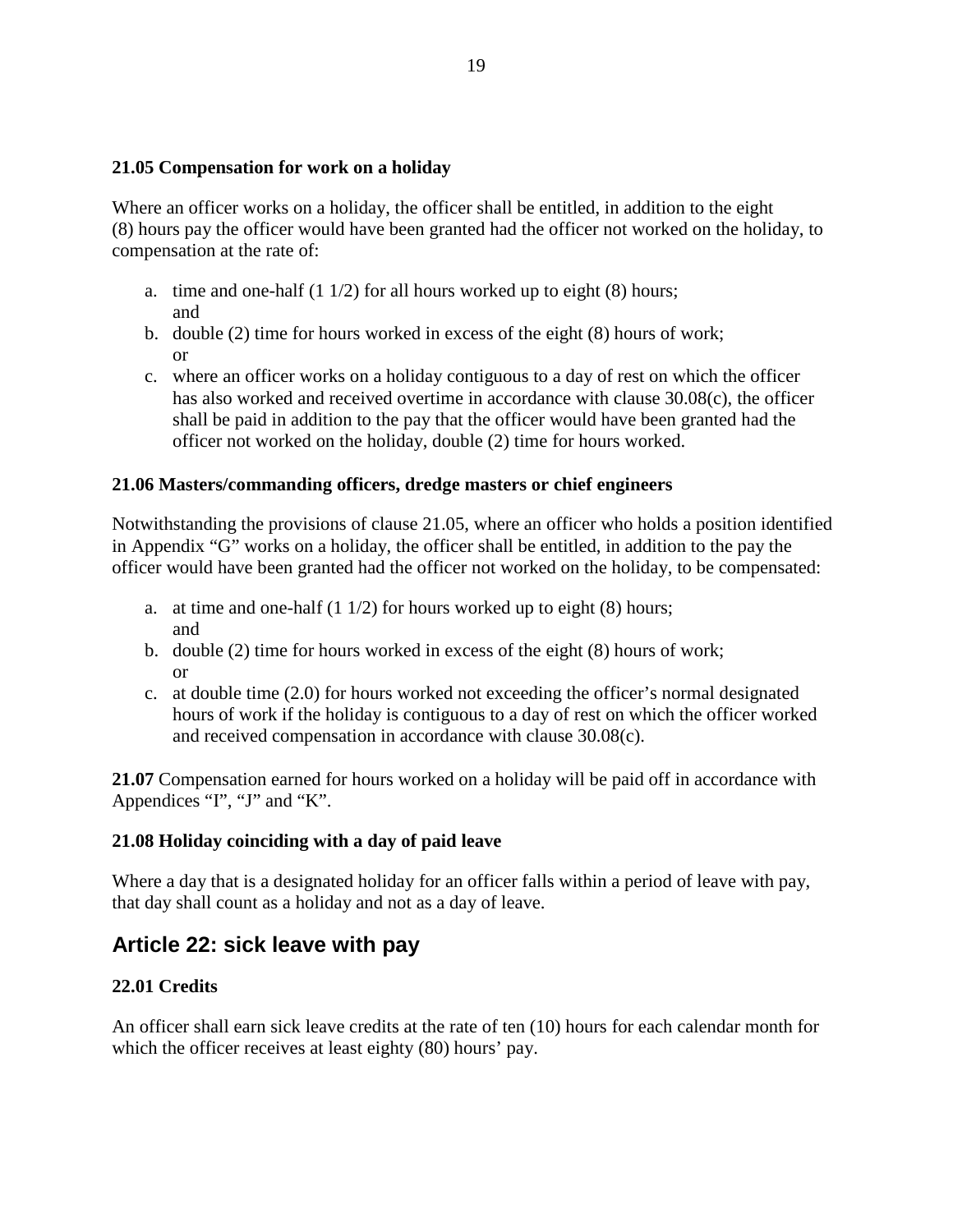**22.02** Sick leave with pay shall be granted on an hourly basis with the hours debited for each day of sick leave being the same as the hours the officer would normally have worked on that day.

# **Granting of sick leave with pay**

**22.03** An officer is eligible for sick leave with pay when the officer is unable to perform his/her duties because of illness or injury provided that:

- a. the officer satisfies the employer of this condition in such manner and at such time as may be determined by the employer, and
- b. the officer has the necessary sick leave credits.

**22.04** Unless otherwise informed by the employer, a statement signed by the officer stating that because of illness or injury the officer was unable to perform his/her duties shall, when delivered to the employer, be considered as meeting the requirements of paragraph 22.03(a).

**22.05** Subject to Appendices "H", "I" and "J", where an officer has insufficient or no credits to cover the granting of sick leave with pay under the provisions of paragraph 22.03, sick leave with pay may, at the discretion of the employer, be granted:

- a. if the officer is awaiting a decision on an application for injury-on-duty leave,
	- i. for a period of up to two hundred (200) hours,
- b. for all other cases,
	- i. for a period of up to one hundred and twenty (120) hours,

subject to the deduction of such advanced leave from any sick leave credits subsequently earned, and, in the event of termination of employment for reasons other than death or layoff, the recovery of the advance from any monies owed the officer.

**22.06** When an officer is granted sick leave with pay and injury-on-duty leave is subsequently approved for the same period, it shall be considered, for the purpose of the record of sick leave credits, that the officer was not granted sick leave with pay.

**22.07** Where, in respect of any period of vacation or compensatory leave, an officer is granted sick leave with pay in accordance with paragraph 22.03, the period of vacation or compensatory leave so displaced shall be reinstated to the officer's credit. This provision does not apply to seasonal officers during the off-duty season.

**22.08** Sick leave credits earned but unused by an officer during a previous period of employment in the public service shall be restored to an officer whose employment was terminated by reason of layoff and who is reappointed to the public service within one (1) year from the date of layoff.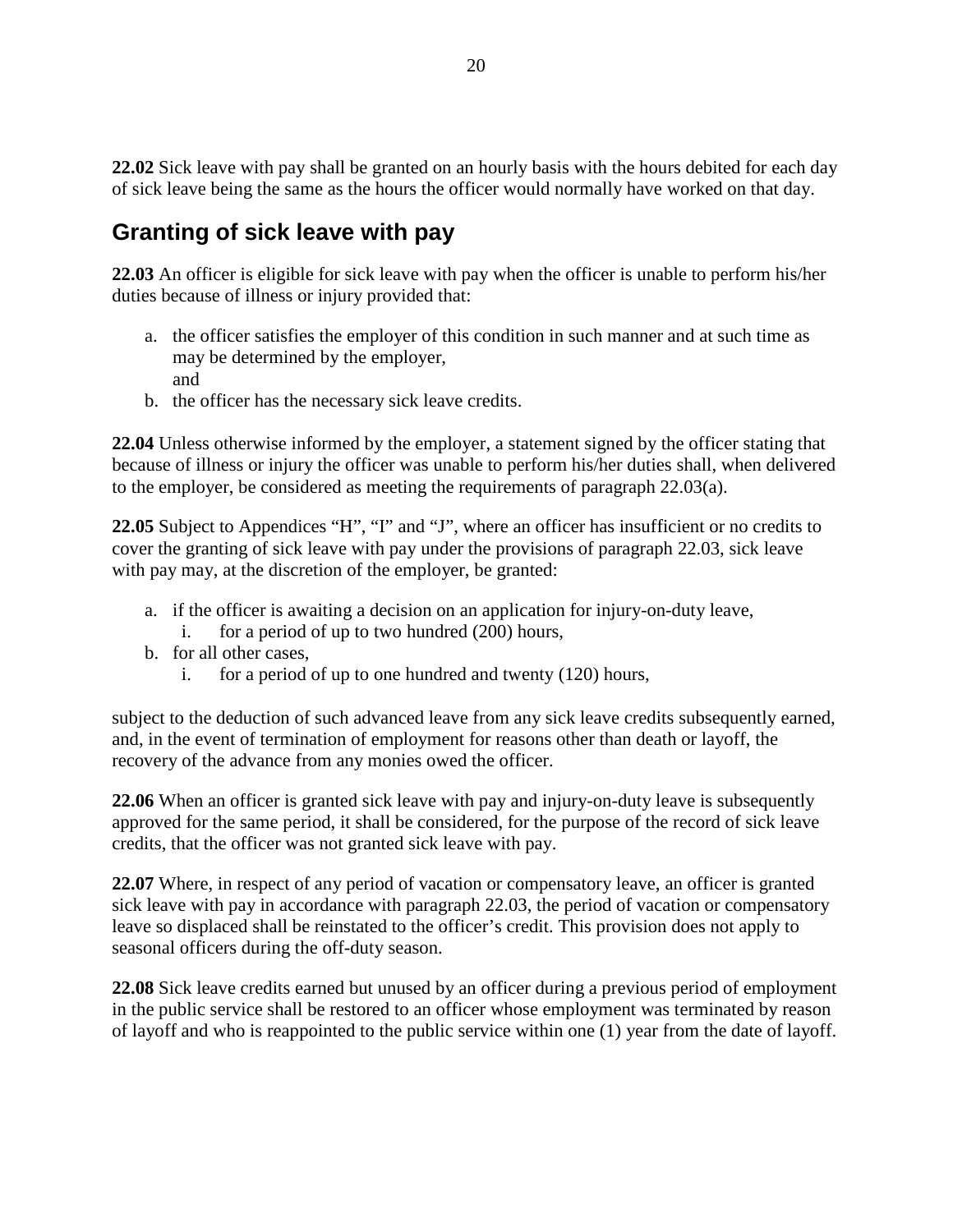**22.09** The employer agrees that an officer recommended for release from employment under section 31 of the Public Service Employment Act for incapacity by reason of ill health shall not be released at a date earlier than the date at which the officer will have utilized all the officer's accumulated sick leave credits.

### <span id="page-28-0"></span>**\*\*Article 23: other types of leave with or without pay**

**23.01** In respect of any requests for leave under this article, the officer, when required by the employer, must provide satisfactory validation of the circumstances necessitating such requests, in such manner and at such time as may be determined by the employer.

#### **23.02 Bereavement leave with pay**

For the purpose of this clause, immediate family is defined as father, mother (or alternatively stepfather, stepmother or foster parent), brother, sister, spouse (including common-law spouse resident with the officer), child of the officer (including child of common-law spouse), stepchild or ward of the officer, father-in-law, mother-in-law, grandchild and relative permanently residing in the officer's household or with whom the officer permanently resides.

\*\*

- a. Where a member of an officer's immediate family dies, and it is practical for an officer to leave and rejoin the vessel, the officer shall be entitled to bereavement leave with pay for a period of up to seven (7) consecutive calendar days, including the day of the memorial commemorating the deceased. During such period, the officer shall be granted leave with pay for those days which are not the regularly scheduled days of rest for that officer. In addition, the officer may be granted up to three (3) days' leave for the purpose of travel related to the death.
- b. In special circumstances and at the request of the officer, bereavement leave may be extended beyond the day of the memorial commemorating the deceased but the total number of days granted must be consecutive and not greater in number than those provided for in paragraph 23.02(a), and must include the day of the funeral.
- c. An officer is entitled to bereavement leave with pay, up to a maximum of one (1) day, if it is practical for the officer to leave and rejoin the vessel, in the event of the death of the officer's grandparent, son-in-law, daughter-in-law, brother-in-law and sister-in-law.
- d. It is recognized by the parties that the circumstances which call for leave in respect of bereavement are based on individual circumstances. On request, the deputy head of a department may, after considering the particular circumstances involved, defer or grant bereavement leave with pay for a period greater than that provided for in subparagraph  $23.02(a)$ , (b) and (c).
- e. If, during a period of paid leave an officer is bereaved in circumstances under which the officer would have been eligible for bereavement leave under subparagraph (a), (b) or (c) of this clause, the officer shall be granted bereavement leave and his/her paid leave credits shall be restored to the extent of any concurrent bereavement leave granted.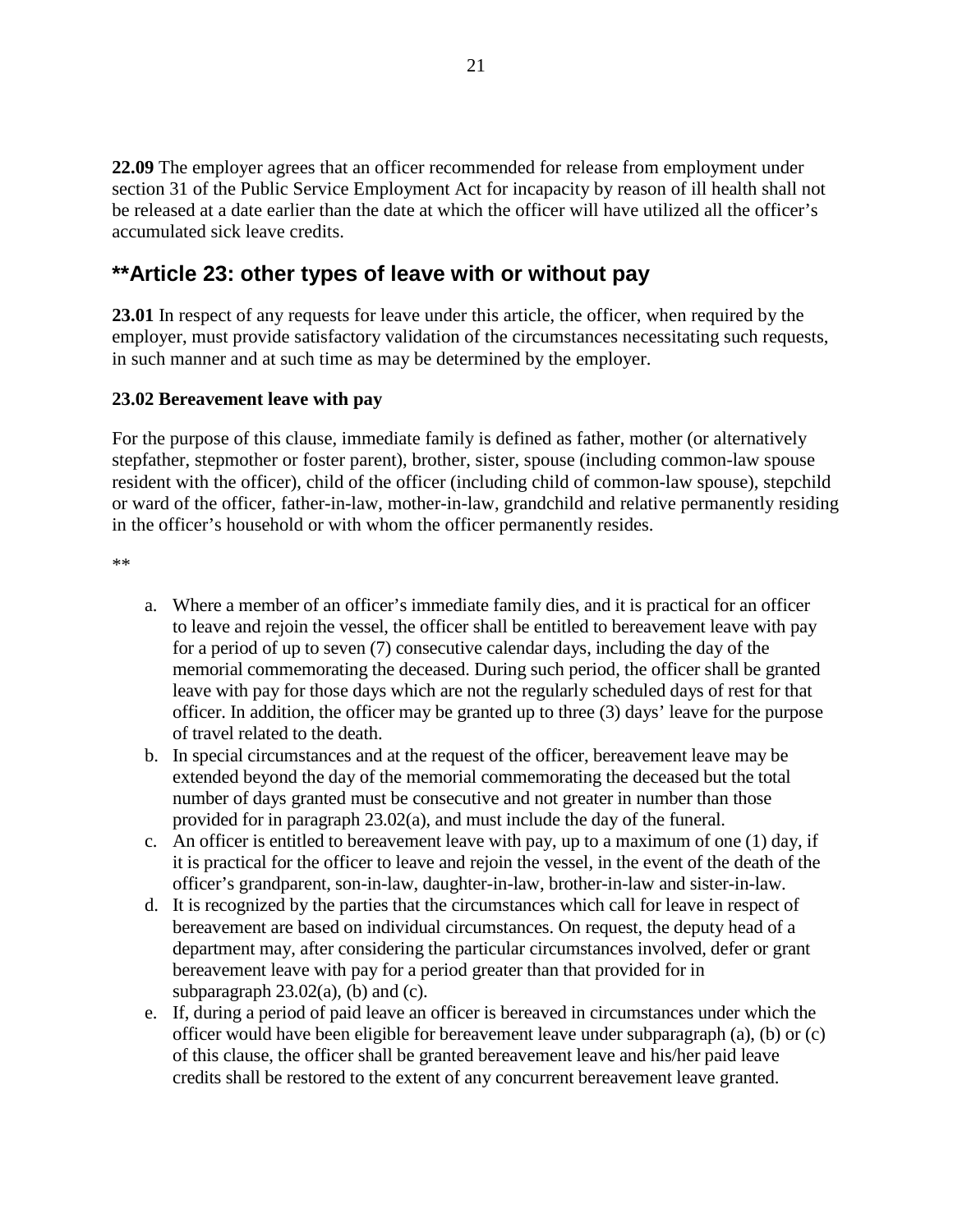#### **23.03 Personnel selection leave with pay**

Where an officer participates in a personnel selection process for a position in the public service, as defined in the Public Service Labour Relations Act, the officer is entitled to leave with pay for the period during which the officer's presence is required for purposes of the selection process, and for such further period as the employer considers reasonable for the officer to travel to and from the place where his/her presence is so required.

#### **23.04 Court leave with pay**

The employer shall grant leave with pay to an officer for the period of time the officer is required:

- a. to be available for jury selection;
- b. to serve on a jury;
	- or
- c. by subpoena or summons to attend as a witness in any proceeding held:
	- i. in or under the authority of a court of justice or before a grand jury,
	- ii. before a court, judge, justice, magistrate or coroner,
	- iii. before the Senate or House of Commons of Canada or a committee of the Senate or House of Commons otherwise than in the performance of the duties of his/her position,
	- iv. before a legislative council, legislative assembly or house of assembly, or any committee thereof that is authorized by law to compel the attendance of witnesses before it,

or

v. before an arbitrator or umpire or a person or body of persons authorized by law to make an inquiry and to compel the attendance of witnesses before it.

#### **23.05 Injury-on-duty leave with pay**

- a. An officer shall be granted injury-on-duty leave with pay for such reasonable period as may be determined by the employer where a claim has been made pursuant to the Government Employees Compensation Act, and a Workers' Compensation authority has notified the employer that it has certified that the officer is unable to work because of:
	- i. personal injury accidentally received in the performance of his/her duties and not caused by the officer's willful misconduct; or
	- ii. sickness resulting from the nature of his/her employment; or
	- iii. over-exposure to radioactivity or other hazardous conditions in the course of his/her employment,

if the officer agrees to remit to the Receiver General for Canada any amount received by him/her in compensation for loss of pay resulting from or in respect of such injury,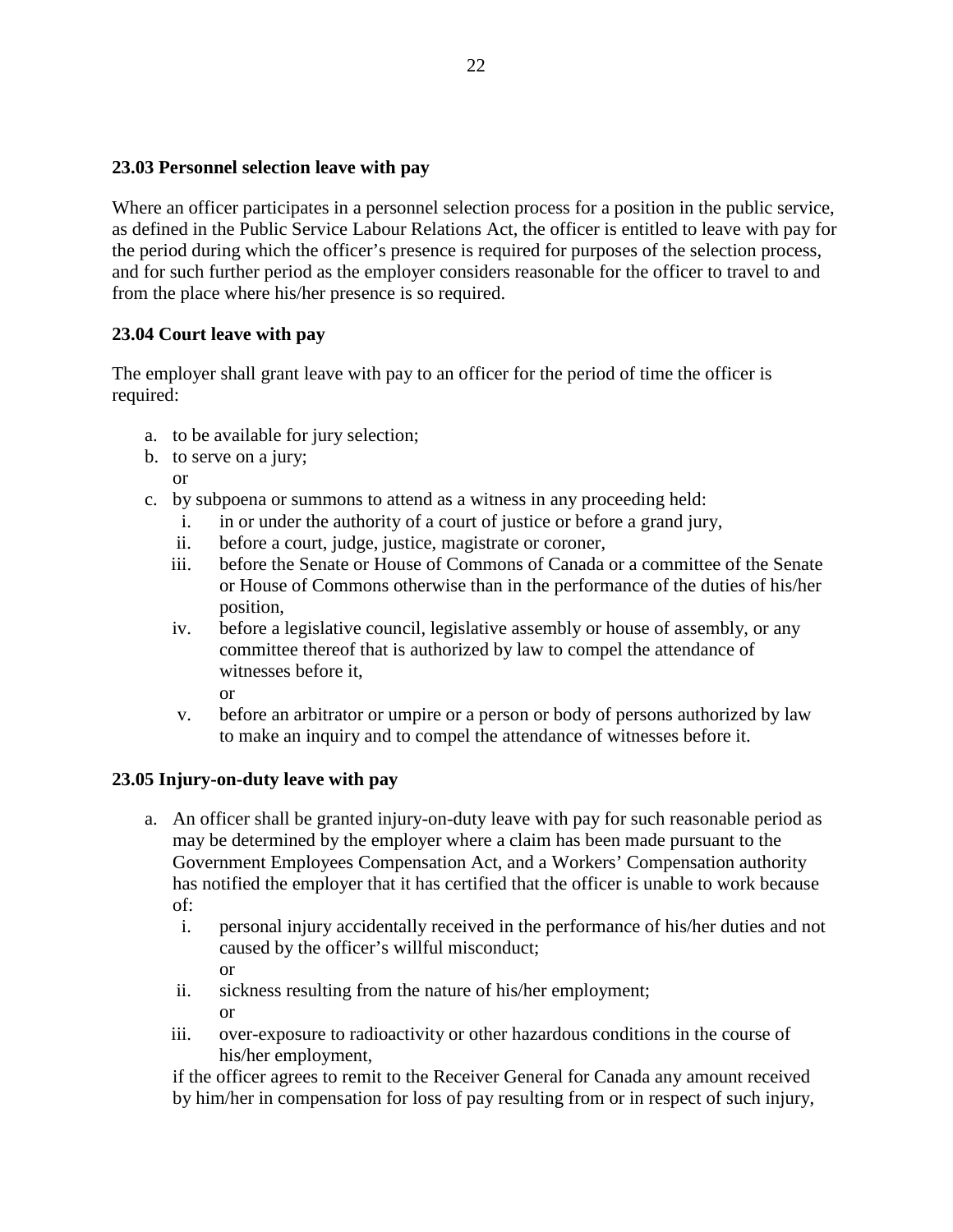sickness or exposure providing, however, that such amount does not stem from a personal disability policy for which the officer or the officer's agent has paid the premium.

b. If a designated holiday falls during a period of injury-on-duty leave, the officer will be paid for the holiday and injury-on-duty leave will not be granted for that day.

#### **23.06 Examination leave with pay**

Subject to operational requirements and at the discretion of the employer, examination leave with pay may be granted to an officer for the purpose of writing an examination in order to qualify for a higher professional certificate of competency, provided the qualification can in the opinion of the employer increase the officer's usefulness to the employer. The fee for the nautical examination will be paid by the employer upon the officer's successful completion of the examination.

#### **23.07 Educational leave**

Subject to operational requirements and at the discretion of the employer, educational leave with or without pay may be granted by the employer to permit an officer to upgrade his/her professional qualification where in the opinion of the employer such qualification will increase the officer's usefulness to the employer.

#### **23.08 Career development leave with pay**

a. Career development refers to an activity which in the opinion of the employer is likely to be of assistance to the individual in furthering his/her career development and to the organization in achieving its goals.

The following activities shall be deemed to be part of career development:

- i. a course given by the employer;
- ii. a course offered by a recognized academic institution;
- iii. a seminar, convention or study session in a specialized field directly related to the officer's work.
- b. Upon written application by the officer, and with the approval of the employer, career development leave with pay may be given for any one of the activities described in paragraph 23.08(a) above. The officer shall receive no compensation under Article 30: hours of work and overtime, and Article 24: travelling time, during time spent on career development leave provided for in this clause.
- c. Officers on career development leave may be reimbursed for all reasonable travel and other expenses incurred by them which the employer may deem appropriate.

#### **23.09 Maternity leave without pay**

a. An officer who becomes pregnant shall, upon request, be granted maternity leave without pay for a period beginning before, on or after the termination date of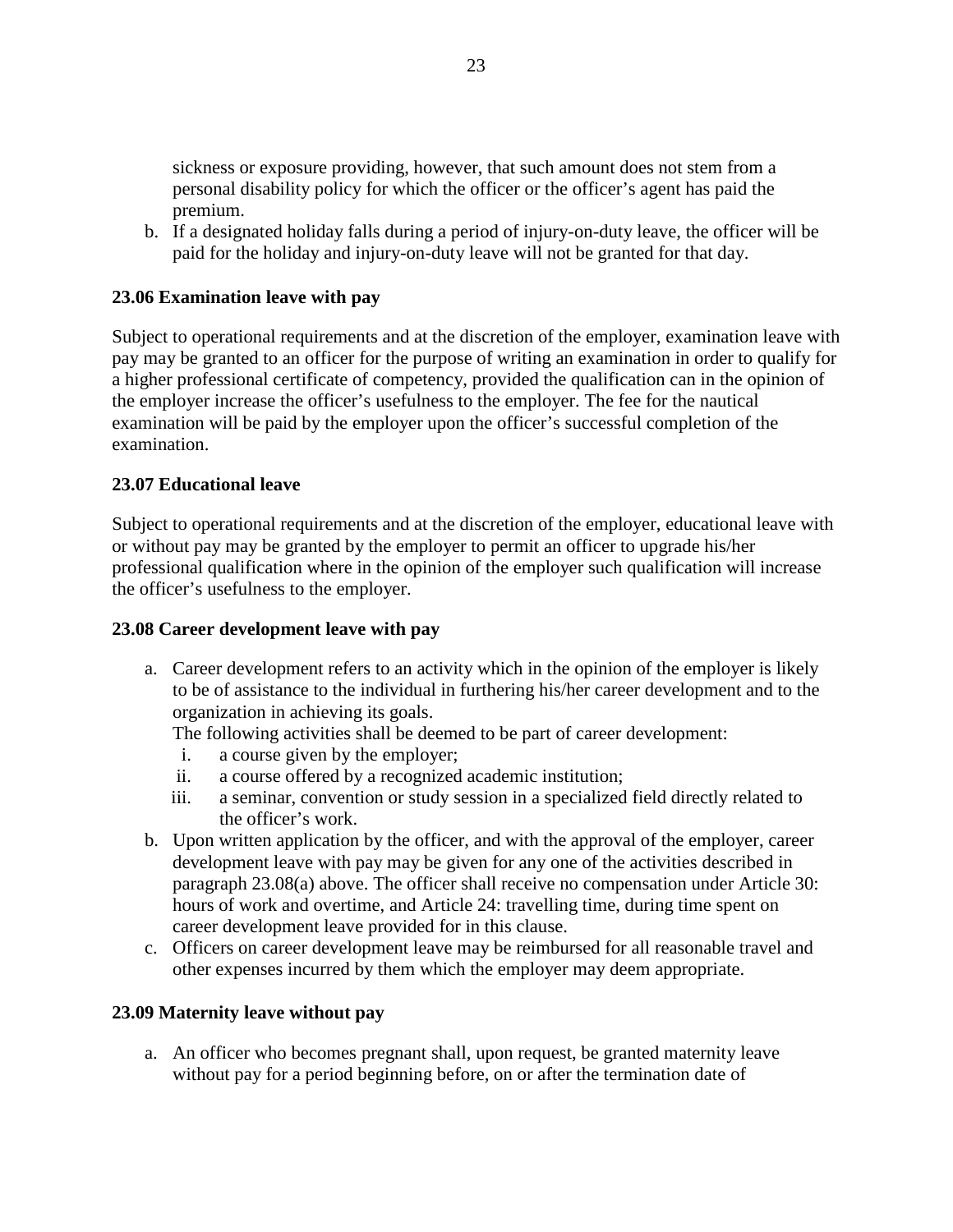pregnancy and ending not later than eighteen (18) weeks after the termination date of pregnancy.

- b. Notwithstanding paragraph (a):
	- i. where the officer has not yet proceeded on maternity leave without pay and her newborn child is hospitalized,
		- or
	- ii. where the officer has proceeded on maternity leave without pay and then returns to work for all or part of the period during which her newborn child is hospitalized,

the period of maternity leave without pay defined in paragraph (a) may be extended beyond the date falling eighteen (18) weeks after the date of termination of pregnancy by a period equal to that portion of the period of the child's hospitalization during which the officer was not on maternity leave, to a maximum of eighteen (18) weeks.

- c. The extension described in paragraph (b) shall end not later than fifty-two (52) weeks after the termination date of pregnancy.
- d. The employer may require an officer to submit a medical certificate certifying pregnancy.
- e. An officer who has not commenced maternity leave without pay may elect to:
	- i. use earned vacation and compensatory leave credits up to and beyond the date that her pregnancy terminates;
	- ii. use her sick leave credits up to and beyond the date that her pregnancy terminates, subject to the provisions set out in Article 22: sick leave with pay. For purposes of this subparagraph, the terms "illness" or "injury" used in Article 22: sick leave with pay, shall include medical disability related to pregnancy.
- f. An officer shall inform the employer in writing of her plans for taking leave with and without pay to cover her absence from work due to the pregnancy at least four (4) weeks in advance of the initial date of continuous leave of absence during which termination of pregnancy is expected to occur unless there is a valid reason why the notice cannot be given.
- g. Leave granted under this clause shall be counted for the calculation of "continuous employment" for the purpose of calculating severance pay and "service" for the purpose of calculating vacation leave. Time spent on such leave shall be counted for pay increment purposes.

#### **23.10 Maternity allowance**

- a. An officer who has been granted maternity leave without pay shall be paid a maternity allowance in accordance with the terms of the Supplemental Unemployment Benefit (SUB) Plan described in paragraph (c) to (i), provided that she:
	- i. has completed six (6) months of continuous employment before the commencement of her maternity leave without pay,
	- ii. provides the employer with proof that she has applied for and is in receipt of maternity benefits under the Employment Insurance or the Québec Parental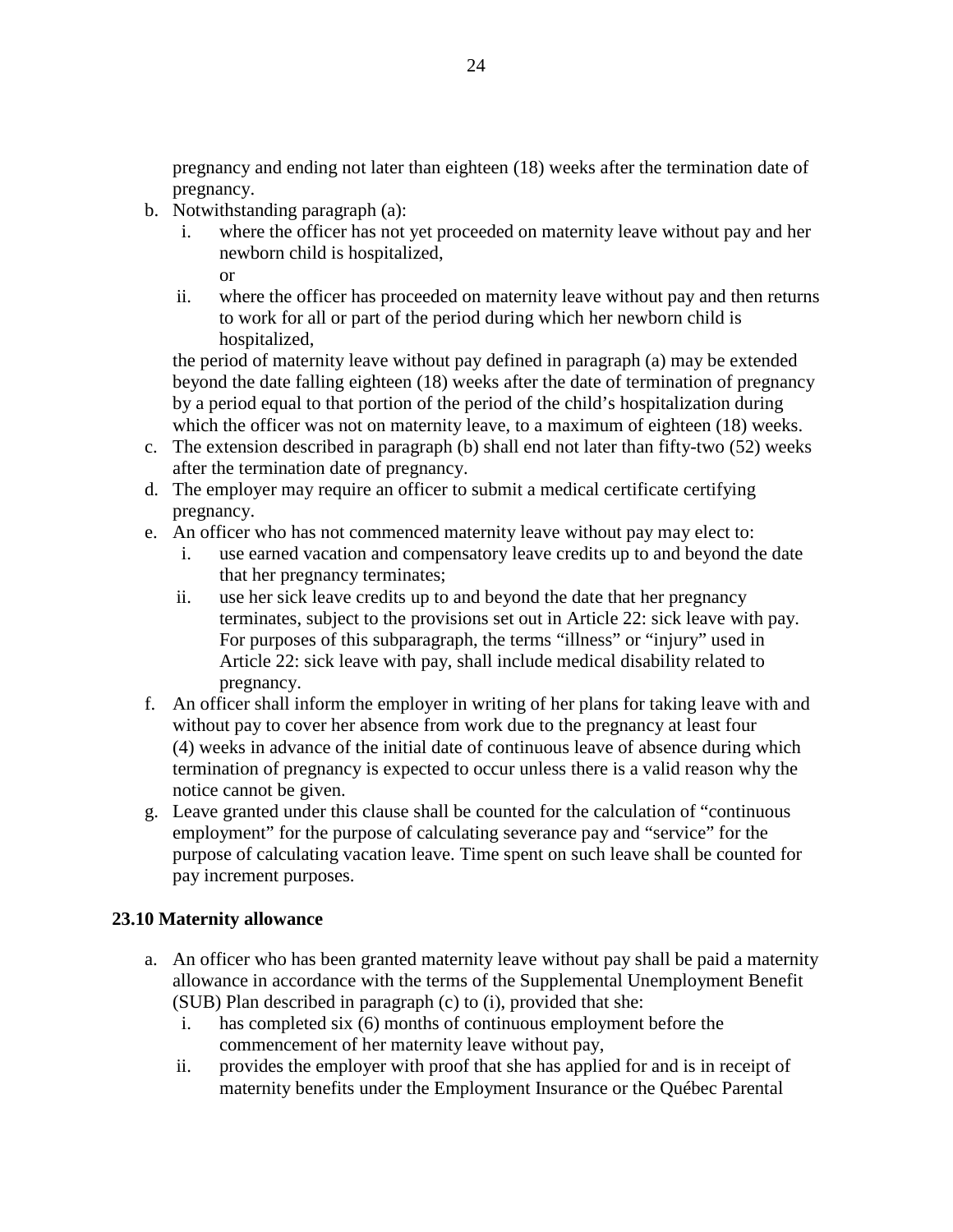Insurance Plan in respect of insurable employment with the employer, and

- iii. has signed an agreement with the employer stating that:
	- A. she will return to work on the expiry date of her maternity leave without pay unless the return to work date is modified by the approval of another form of leave;
	- B. following her return to work, as described in section (A), she will work for a period equal to the period she was in receipt of the maternity allowance;
	- C. should she fail to return to work in accordance with section (A), or should she return to work but fail to work for the total period specified in section (B), for reasons other than death, layoff, early termination due to lack of work or discontinuance of a function of a specified period of employment that would have been sufficient to meet the obligations specified in section (B), or having become disabled as defined in the Public Service Superannuation Act, she will be indebted to the employer for an amount determined as follows:

| (allowance received) | (remaining period to be worked |
|----------------------|--------------------------------|
|                      | following her return to work)  |
|                      | [total period to be worked as  |
|                      | specified in $(B)$ ]           |

however, an officer whose specified period of employment expired and who is rehired in any portion of the core public administration as specified in the Public Service Labour Relation Act within a period of ninety (90) days or less is not indebted for the amount if her new period of employment is sufficient to meet the obligations specified in section (B).

- b. For the purpose of sections  $(a)(iii)(B)$ , and  $(C)$ , periods of leave with pay shall count as time worked. Periods of leave without pay during the officer's return to work will not be counted as time worked but shall interrupt the period referred to in section (a)(iii)(B), without activating the recovery provisions described in section  $(a)(iii)(C)$ .
- c. Maternity allowance payments made in accordance with the SUB Plan will consist of the following:
	- i. where an officer is subject to a waiting period of two (2) weeks before receiving Employment Insurance maternity benefits, ninety-three per cent (93%) of her weekly rate of pay for each week of the waiting period, less any other monies earned during this period, and
	- ii. for each week that the officer receives a maternity benefit under the Employment Insurance or the Québec Parental Insurance Plan, she is eligible to receive the difference between ninety-three per cent (93%) of her weekly rate of pay and the maternity benefit, less any other monies earned during this period which may result in a decrease in her maternity benefit to which she would have been eligible if no extra monies had been earned during this period.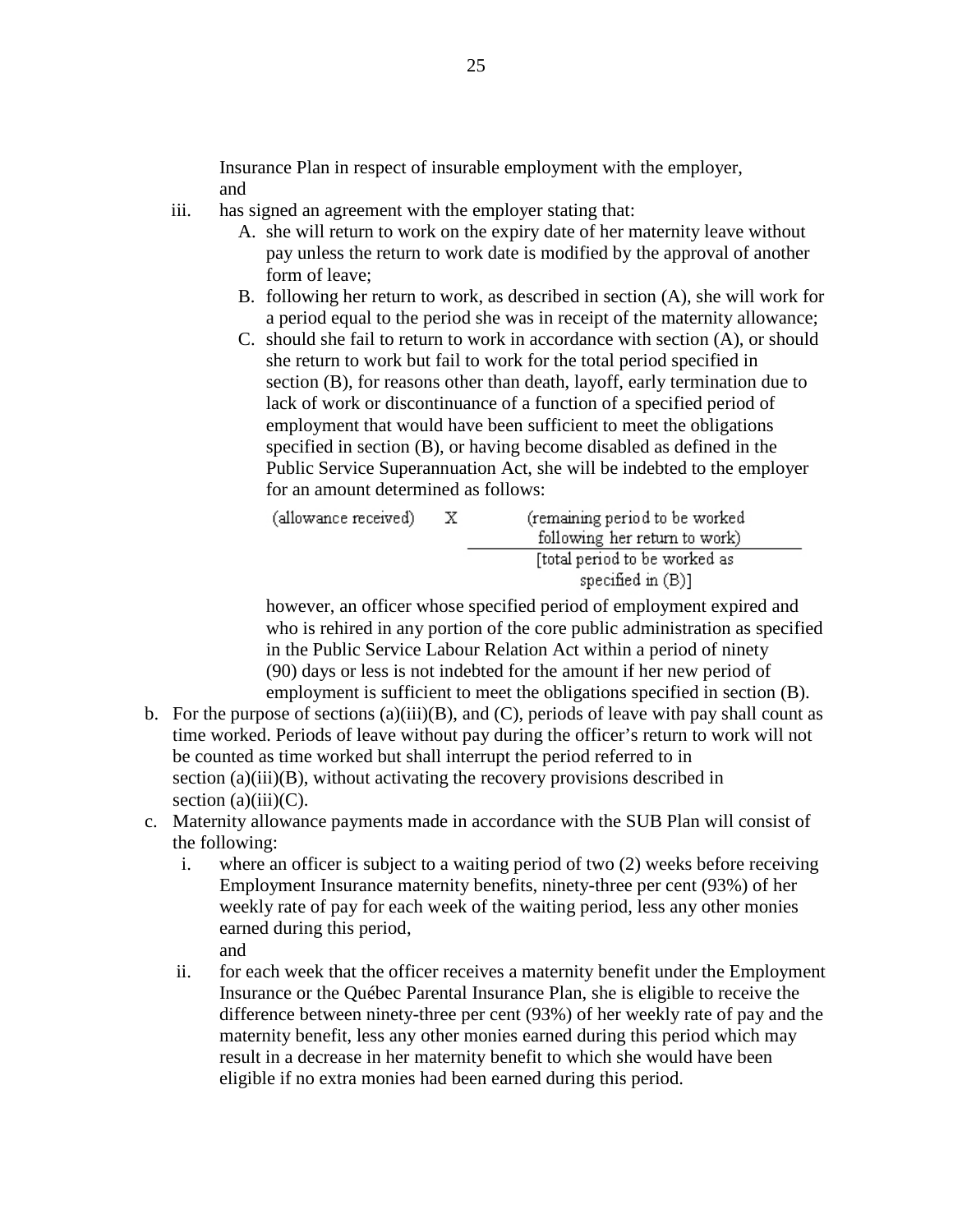- d. At the officer's request, the payment referred to in subparagraph  $23.10(c)(i)$  will be estimated and advanced to the officer. Adjustments will be made once the officer provides proof of receipt of Employment Insurance or Québec Parental Insurance maternity benefits.
- e. The maternity allowance to which an officer is entitled is limited to that provided in paragraph (c) and an officer will not be reimbursed for any amount that she may be required to repay pursuant to the Employment Insurance Act or the Parental Insurance Act in Quebec.
- f. The weekly rate of pay referred to in paragraph (c) shall be:
	- i. for a full-time officer, the officer's weekly rate of pay on the day immediately preceding the commencement of maternity leave without pay, Effective April 1, 2010:

The weekly rate of pay is equal to the hourly rate provided in Appendix "A", "B", "C", or "D" as applicable multiplied by:

- Forty-two (42) for full-time officers working under Appendix "H" or " $T$ :
- Forty-six (46) for full-time officers working under Appendix "J";
- Forty (40) for full-time officers working under Appendix "K".
- ii. for an officer who has been employed on a part-time or on a combined full-time and part-time basis during the six (6) month period preceding the commencement of maternity leave, the rate obtained by multiplying the weekly rate of pay in subparagraph (i) by the fraction obtained by dividing the officer's straight time earnings by the straight time earnings the officer would have earned working full-time during such period.
- g. The weekly rate of pay referred to in paragraph (f) shall be the rate to which the officer is entitled for her substantive level to which she is appointed.
- h. Notwithstanding paragraph (g), and subject to subparagraph (f)(ii), if on the day immediately preceding the commencement of maternity leave without pay an officer has been on an acting assignment for at least four (4) months, the weekly rate shall be the rate she was being paid on that day.
- i. Where an officer becomes eligible for a pay increment or pay revision while in receipt of the maternity allowance, the allowance shall be adjusted accordingly.
- j. Maternity allowance payments made under the SUB Plan will neither reduce nor increase an officer's deferred remuneration or severance pay.

#### **23.11 Special maternity allowance for totally disabled officers**

- a. An officer who:
	- i. fails to satisfy the eligibility requirement specified in subparagraph  $23.10(a)(ii)$ solely because a concurrent entitlement to benefits under the Disability Insurance (DI) Plan, the Long-Term Disability (LTD) Insurance portion of the Public Service Management Insurance Plan (PSMIP) or the Government Employees Compensation Act prevents her from receiving Employment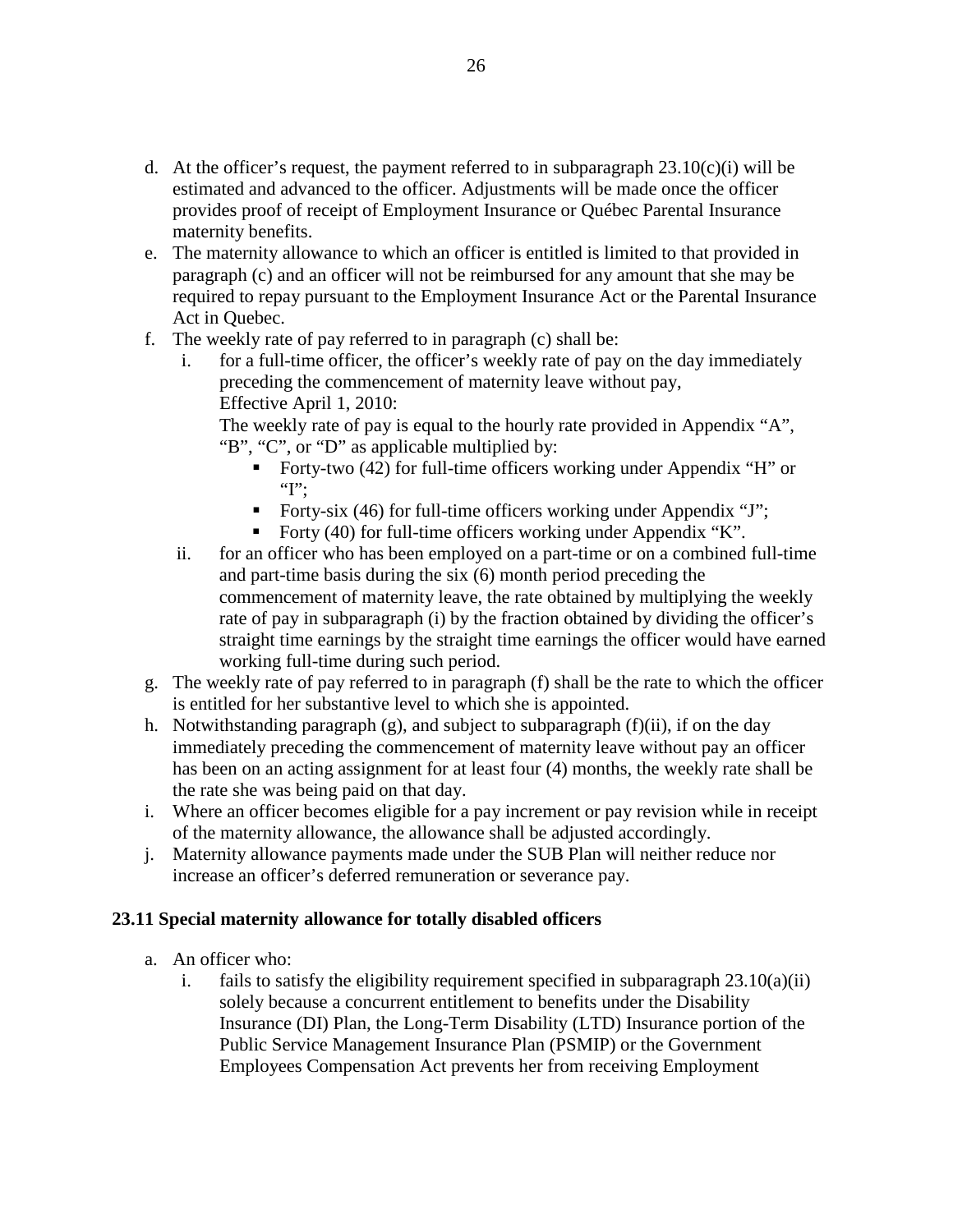Insurance or Québec Parental Insurance maternity benefits, and

ii. has satisfied all of the other eligibility criteria specified in paragraph  $23.10(a)$ ,

other than those specified in sections (A) and (B) of subparagraph  $23.10(a)(iii)$ , shall be paid, in respect of each week of maternity allowance not received for the reason described in subparagraph (i), the difference between ninety-three per cent (93%) of her weekly rate of pay and the gross amount of her weekly disability benefit under the DI Plan, the LTD Plan or via the Government Employees Compensation Act. Effective April 1, 2010:

The weekly rate of pay is equal to the hourly rate provided in Appendix "A", "B", "C", or "D" as applicable multiplied by:

- o forty-two (42) for full-time officers working under Appendix "H" or "I";
- o forty-six (46) for full-time officers working under Appendix "J";
- o forty (40) for full-time officers working under Appendix "K".
- b. An officer shall be paid an allowance under this clause and under clause 23.10 for a combined period of no more than the number of weeks during which she would have been eligible for maternity benefits under the Employment Insurance or Québec Parental Insurance Plan had she not been disqualified from Employment Insurance or Québec Parental Insurance maternity benefits for the reasons described in subparagraph (a)(i).

#### **23.12 Parental leave without pay**

- a. Where an officer has or will have the actual care and custody of a new-born child (including the new-born child of a common-law spouse), the officer shall, upon request, be granted parental leave without pay for a single period of up to thirty-seven (37) consecutive weeks in the fifty-two (52) week period beginning on the day on which the child is born or the day on which the child comes into the officer's care.
- b. Where an officer commences legal proceedings under the laws of a province to adopt a child or obtains an order under the laws of a province for the adoption of a child, the officer shall, upon request, be granted parental leave without pay for a single period of up to thirty-seven (37) consecutive weeks in the fifty-two week (52) period beginning on the day on which the child comes into the officer's care.
- c. Notwithstanding paragraphs (a) and (b) above, at the request of an officer and at the discretion of the employer, the leave referred to in the paragraphs (a) and (b) above may be taken in two periods.
- d. Notwithstanding paragraphs (a) and (b):
	- i. where the officer's child is hospitalized within the period defined in the above paragraphs, and the officer has not yet proceeded on parental leave without pay, or
	- ii. where the officer has proceeded on parental leave without pay and then returns to work for all or part of the period during which his or her child is hospitalized,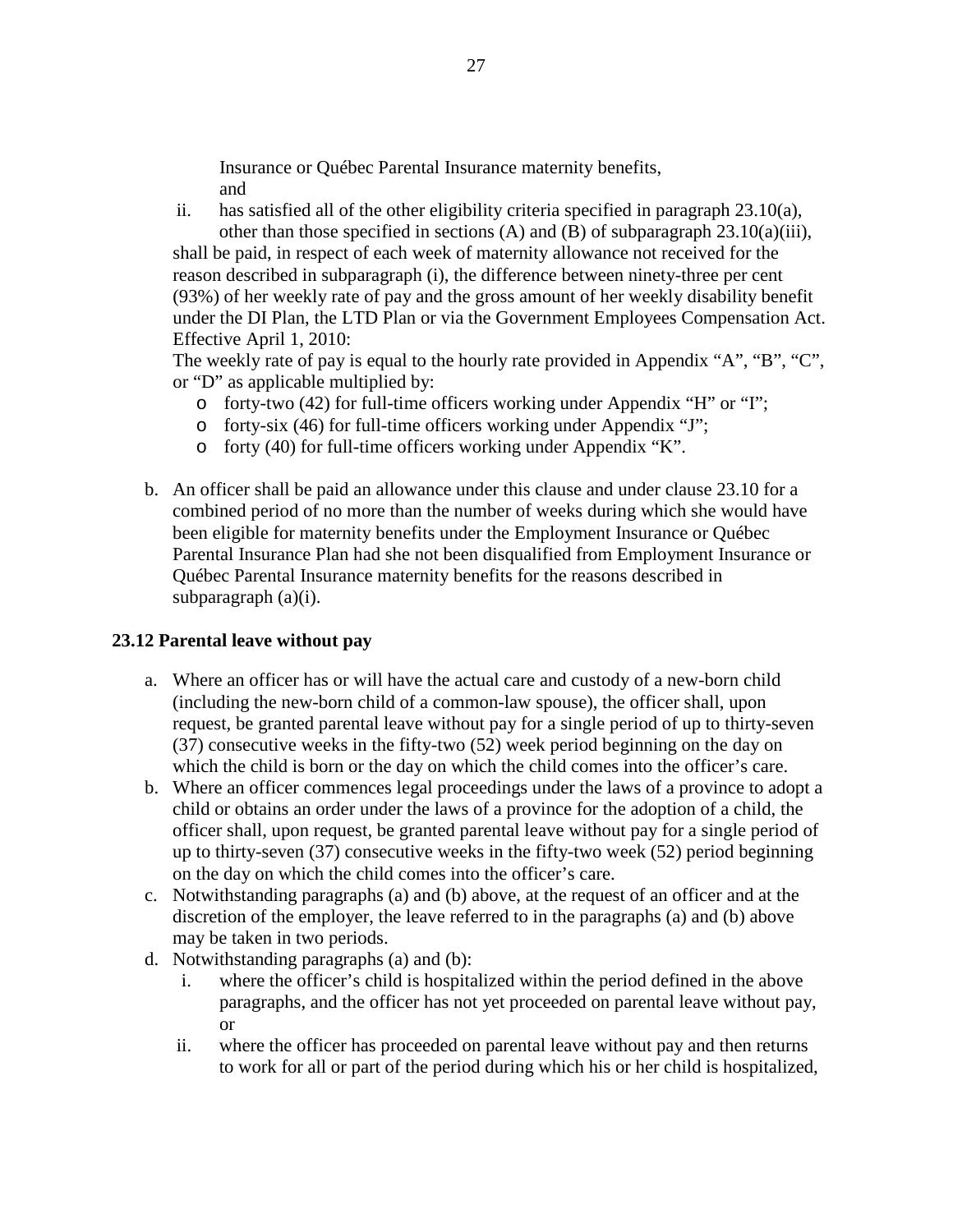the period of parental leave without pay specified in the original leave request may be extended by a period equal to that portion of the period of the child's hospitalization during which the officer was not on parental leave. However, the extension shall end not later than one hundred and four (104) weeks after the day on which the child comes into the officer's care.

- e. An officer who intends to request parental leave without pay shall notify the employer at least four (4) weeks in advance of the commencement date of such leave.
- f. The employer may:
	- i. defer the commencement of parental leave without pay at the request of the officer;
	- ii. grant the officer parental leave without pay with less than four (4) weeks' notice;
	- iii. require an officer to submit a birth certificate or proof of adoption of the child.
- g. Leave granted under this clause shall count for the calculation of "continuous employment" for the purpose of calculating severance pay and "service" for the purpose of calculating vacation leave. Time spent on such leave shall count for pay increment purposes.

#### **23.13 Parental allowance**

- a. An officer who has been granted parental leave without pay, shall be paid a parental allowance in accordance with the terms of the Supplemental Unemployment Benefit (SUB) Plan described in paragraphs (c) to (i), providing he or she:
	- i. has completed six (6) months of continuous employment before the commencement of parental leave without pay,
	- ii. provides the employer with proof that he or she has applied for and is in receipt of parental, paternity or adoption benefits under the Employment Insurance or Québec Parental Insurance Plan in respect of insurable employment with the employer,
		- and
	- iii. has signed an agreement with the employer stating that:
		- A. the officer will return to work on the expiry date of his/her parental leave without pay, unless the return to work date is modified by the approval of another form of leave;
		- B. Following his or her return to work, as described in section (A), the officer will work for a period equal to the period the officer was in receipt of the parental allowance, in addition to the period of time referred to in section  $23.10(a)(iii)(B)$ , if applicable;
		- C. should he or she fail to return to work in accordance with section (A) or should he or she return to work but fail to work the total period specified in section (B), for reasons other than death, layoff, early termination due to lack of work or discontinuance of a function of a specified period of employment that would have been sufficient to meet the obligations specified in section (B), or having become disabled as defined in the Public Service Superannuation Act, he or she will be indebted to the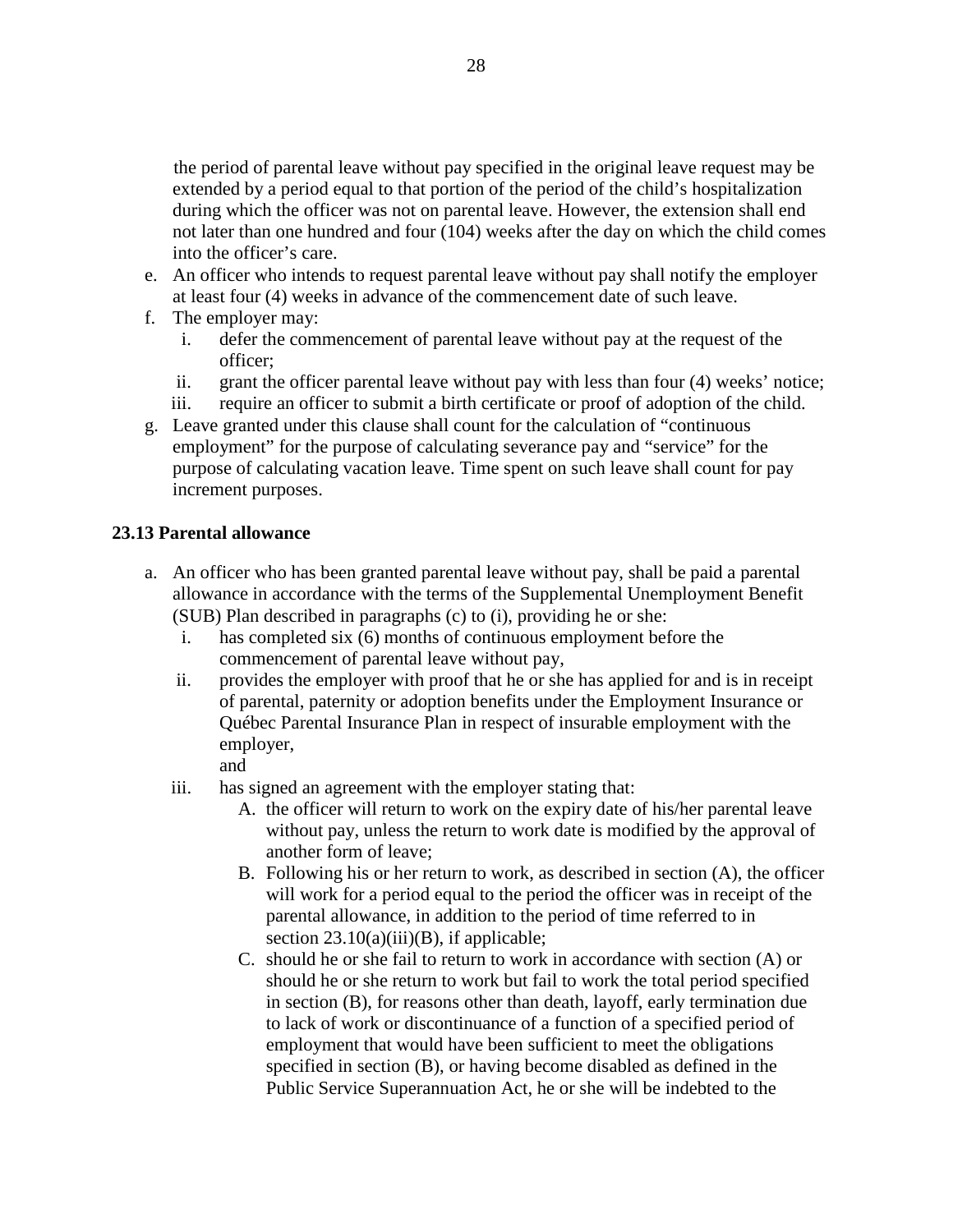employer for an amount determined as follows:

 $\mathbf{X}$ (remaining period to be worked (allowance received) following his or her return to work) [total period to be worked as specified in (B)]

however, an officer whose specified period of employment expired and who is rehired in any portion of the core public administration as specified in the Public Service Labour Relations Act within a period of ninety (90) days or less is not indebted for the amount if his or her new period of employment is sufficient to meet the obligations specified in section (B).

- b. For the purpose of sections (a)(iii)(B) and (C), periods of leave with pay shall count as time worked. Periods of leave without pay during the officer's return to work will not be counted as time worked but shall interrupt the period referred to in section (a)(iii)(B), without activating the recovery provisions described in section  $(a)(iii)(C)$ .
- c. Parental allowance payments made in accordance with the SUB Plan will consist of the following:
	- i. where an officer is subject to a waiting period of two (2) weeks before receiving Employment Insurance parental benefits, ninety-three per cent (93%) of his/her weekly rate of pay for each week of the waiting period, less any other monies earned during this period;
	- ii. for each week the officer receives parental, adoption or paternity benefits under the Employment Insurance or the Québec Parental Insurance Plan, he or she is eligible to receive the difference between ninety-three per cent (93%) of his or her weekly rate of pay and the parental, adoption or paternity benefit, less any other monies earned during this period which may result in a decrease in his/her parental, adoption or paternity benefit to which he or she would have been eligible if no extra monies had been earned during this period;
	- iii. where an officer has received the full eighteen (18) weeks of maternity benefit and the full thirty-two (32) weeks of parental benefit under the Québec Parental Insurance Plan and thereafter remains on parental leave without pay, she is eligible to receive a further parental allowance for a period of two (2) weeks, ninety-three per cent (93%) of her weekly rate of pay for each week, less any other monies earned during this period.
- d. At the officer's request, the payment referred to in subparagraph  $23.13(c)(i)$  will be estimated and advanced to the officer. Adjustments will be made once the officer provides proof of receipt of Employment Insurance or Québec Parental Insurance Plan parental benefits.
- e. The parental allowance to which an officer is entitled is limited to that provided in paragraph (c) and an officer will not be reimbursed for any amount that he or she is required to repay pursuant to the Employment Insurance Act or Parental Insurance Act in Quebec.
- f. The weekly rate of pay referred to in paragraph (c) shall be: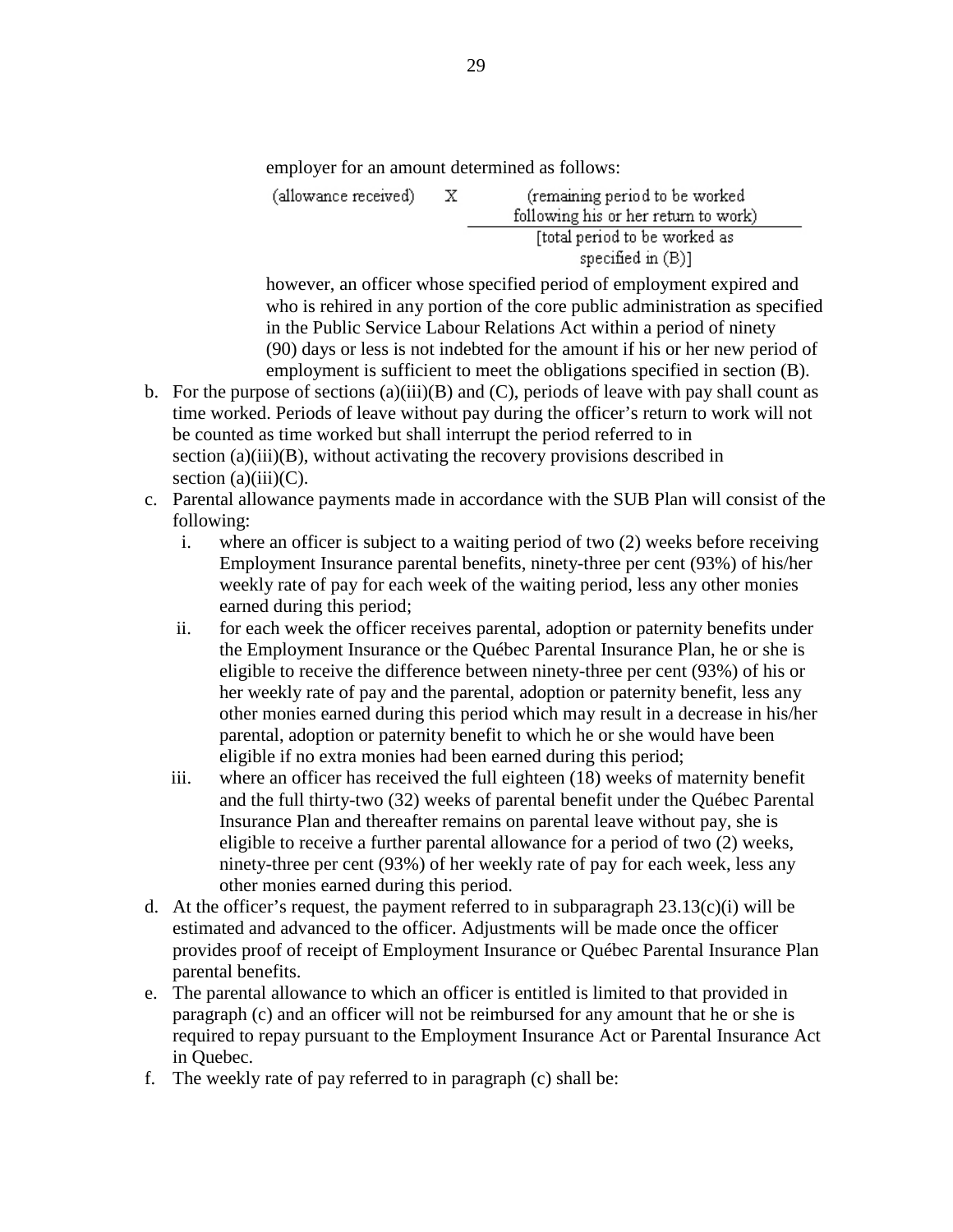i. for a full-time officer, the officer's weekly rate of pay on the day immediately preceding the commencement of maternity or parental leave without pay; Effective April 1, 2010:

The weekly rate of pay is equal to the hourly rate provided in Appendix "A", "B", "C", or "D" as applicable multiplied by:

- forty-two  $(42)$  for full-time officers working under Appendix "H" or "I";
- forty-six (46) for full-time officers working under Appendix "J";
- forty (40) for full-time officers working under Appendix "K".
- ii. for an officer who has been employed on a part-time or on a combined full time and part-time basis during the six (6) month period preceding the commencement of maternity or parental leave without pay, the rate obtained by multiplying the weekly rate of pay in subparagraph (i) by the fraction obtained by dividing the officer's straight time earnings by the straight time earnings the officer would have earned working full time during such period.
- g. The weekly rate of pay referred to in paragraph (f) shall be the rate to which the officer is entitled for the substantive level to which she or he is appointed.
- h. Notwithstanding paragraph (g), and subject to subparagraph (f)(ii), if on the day immediately preceding the commencement of parental leave without pay an officer is performing an acting assignment for at least four (4) months, the weekly rate shall be the rate the officer was being paid on that day.
- i. Where an officer becomes eligible for a pay increment or pay revision while in receipt of parental allowance, the allowance shall be adjusted accordingly.
- j. Parental allowance payments made under the SUB Plan will neither reduce nor increase an officer's deferred remuneration or severance pay.
- k. The maximum combined maternity and parental allowances payable under this collective agreement shall not exceed fifty-two (52) weeks for each combined maternity and parental leave without pay.

#### **23.14 Special parental allowance for totally disabled officers**

- a. An officer who:
	- i. fails to satisfy the eligibility requirement specified in subparagraph  $23.13(a)(ii)$ solely because a concurrent entitlement to benefits under the Disability Insurance (DI) Plan, the Long-term Disability (LTD) Insurance portion of the Public Service Management Insurance Plan (PSMIP) or via the Government Employees Compensation Act prevents the officer from receiving Employment Insurance or Québec Parental Insurance Plan benefits, and

ii. has satisfied all of the other eligibility criteria specified in paragraph  $23.13(a)$ , other than those specified in sections  $(A)$  and  $(B)$  of subparagraph 23.13(a)(iii), shall be paid, in respect of each week of benefits under the parental allowance not received for the reason described in subparagraph (i), the difference between ninetythree per cent (93%) of the officer's rate of pay and the gross amount of his or her weekly disability benefit under the DI Plan, the LTD Plan or via the Government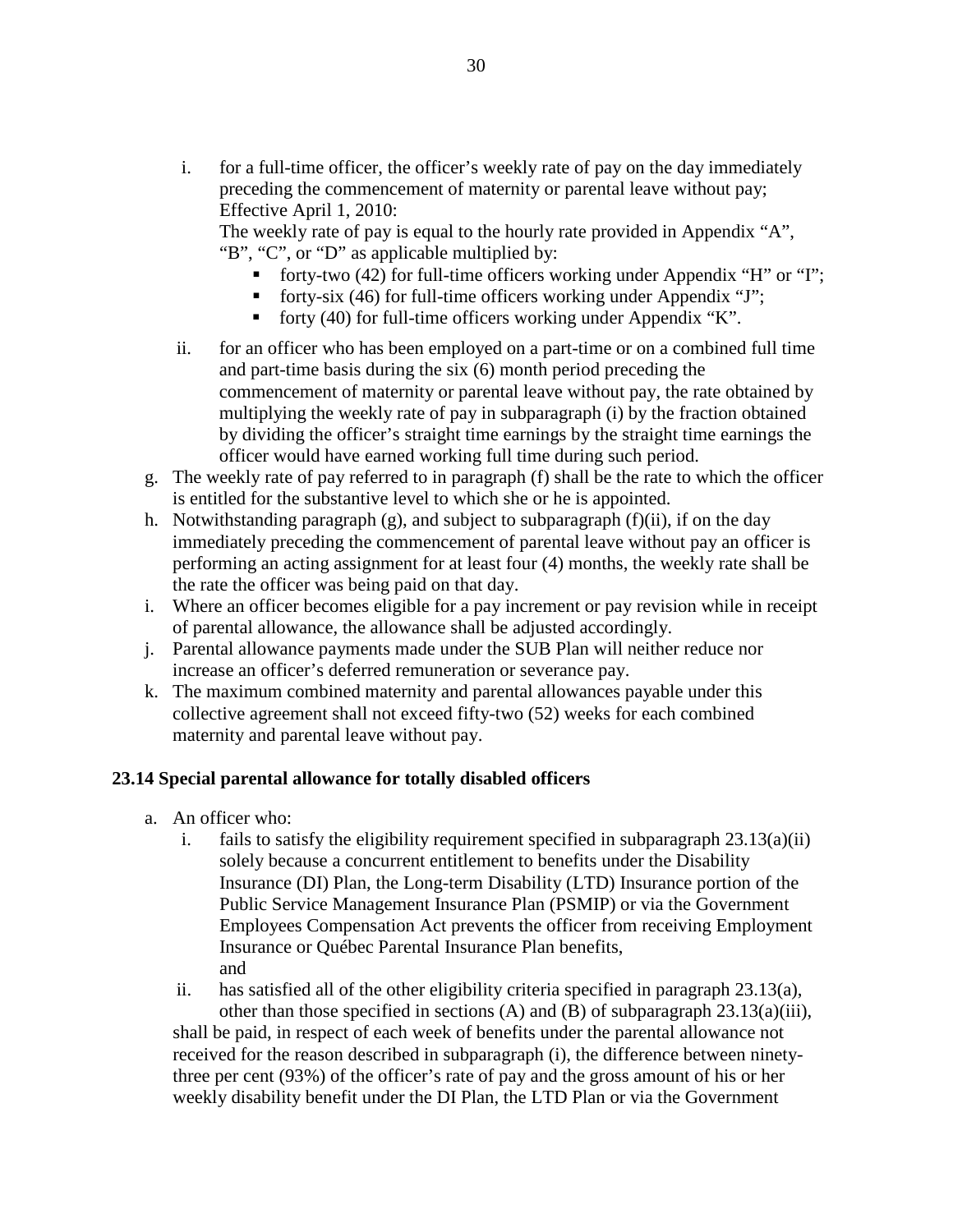Employees Compensation Act

Effective April 1, 2010:

The weekly rate of pay is equal to the hourly rate provided in Appendix "A", "B", "C", or "D" as applicable multiplied by:

- o forty-two (42) for full-time officers working under Appendix "H" or "I";
- o forty-six (46) for full-time officers working under Appendix "J";
- o forty (40) for full-time officers working under Appendix "K".
- b. An officer shall be paid an allowance under this clause and under clause 23.13 for a combined period of no more than the number of weeks during which the officer would have been eligible for parental, paternity or adoption benefits under the Employment Insurance or Québec Parental Insurance Plan, had the officer not been disqualified from Employment Insurance or Québec Parental Insurance Plan benefits for the reasons described in subparagraph (a)(i).

### **23.15 Leave without pay for the care and nurturing of preschool age children**

Subject to operational requirements as determined by the employer an officer shall be granted leave without pay for the personal care and nurturing of the officer's preschool age children in accordance with the following conditions:

- a. an officer shall notify the employer in writing as far in advance as possible but not less than four (4) weeks in advance of the commencement date of such leave;
- b. leave granted under this clause shall be for a minimum period of six (6) months;
- c. the total leave granted under this clause shall not exceed five (5) years during an officer's total period of employment in the public service;
- d. leave granted under this clause shall be deducted from the calculation of "continuous employment" for the purpose of calculating severance pay and for the purpose of calculating vacation leave;
- e. time spent on such leave shall not be counted for pay increment purposes.

### **23.16 Leave without pay for family-related needs**

Leave without pay will be granted for family-related needs, in the following manner:

- a. Subject to operational requirements as determined by the employer, leave without pay for a period of up to three (3) months will be granted to an officer for family-related needs.
- b. Subject to operational requirements as determined by the employer, leave without pay of more than three (3) months but not exceeding one (1) year will be granted to an officer for family-related needs.
- c. An officer is entitled to leave without pay for family-related needs only once under each of (a) and (b) of this clause during the officer's total period of employment in the public service. Leave without pay granted under this clause may not be used in combination with maternity, paternity or adoption leave without the consent of the employer.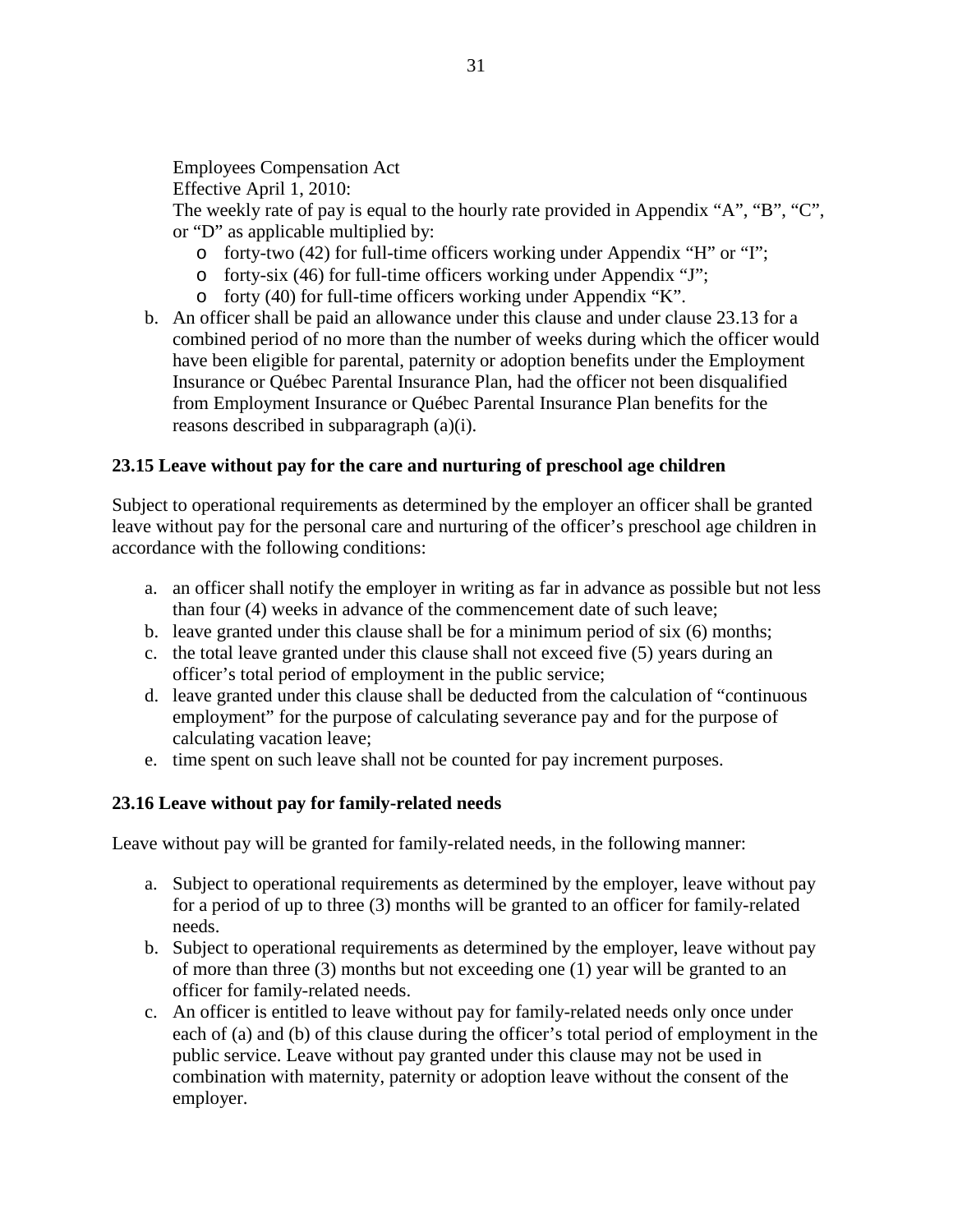- d. Leave without pay granted under subsection (a) of this clause shall be counted for the calculation of "continuous employment" for the purpose of calculating severance pay and for the purpose of calculating vacation leave. Time spent on such leave shall be counted for pay increment purposes.
- e. Leave without pay granted under subsection (b) of this clause shall be deducted from the calculation of "continuous employment" for the purpose of calculating severance pay and for the purpose of calculating vacation leave for the officer involved. Time spent on such leave shall not be counted for pay increment purposes.

### **23.17 Leave without pay for relocation of spouse**

- a. At the request of an officer, leave without pay for a period of up to one (1) year shall be granted to an officer whose spouse is permanently relocated and up to five (5) years to an officer whose spouse is temporarily relocated.
- b. Leave without pay granted under this clause shall be deducted from the calculation of "continuous employment" for the purpose of calculating severance pay and vacation leave for the officer involved, except where the period of such leave is less than three (3) months. Time spent on such leave which is for a period of more than three (3) months shall not be counted for pay increment purposes.

### **23.18 Leave with pay for family-related responsibilities**

- a. For the purpose of this clause, family is defined as spouse (or common-law spouse resident with the officer), dependent children (including children of legal or commonlaw spouse), parents (including stepparents or foster parents), or any relative permanently resident in the officer's household or with whom the officer permanently resides. \*\*
- b. The total leave with pay which may be granted under subparagraph (c) (i through vi) shall not exceed five (5) days in a fiscal year.
- c. Subject to 23.18(b) the employer shall grant leave with pay under the following circumstances:
	- i. to take a family member for a medical or dental appointment or for appointments with appropriate authorities in schools or adoption agencies. An officer requesting leave under this provision must notify his/her supervisor of the appointment as far in advance as possible;
	- ii. to provide for the immediate and temporary care of a sick member of the officer's family and to provide an officer with time to make alternate care arrangements where the illness is of a longer duration;
	- iii. for needs directly related to the birth or to the adoption of the officer's child;
	- iv. for the purpose of getting married provided the officer gives the employer at least five (5) days' notice;
	- v. to attend school functions, if the supervisor was notified of the function as far in advance as possible;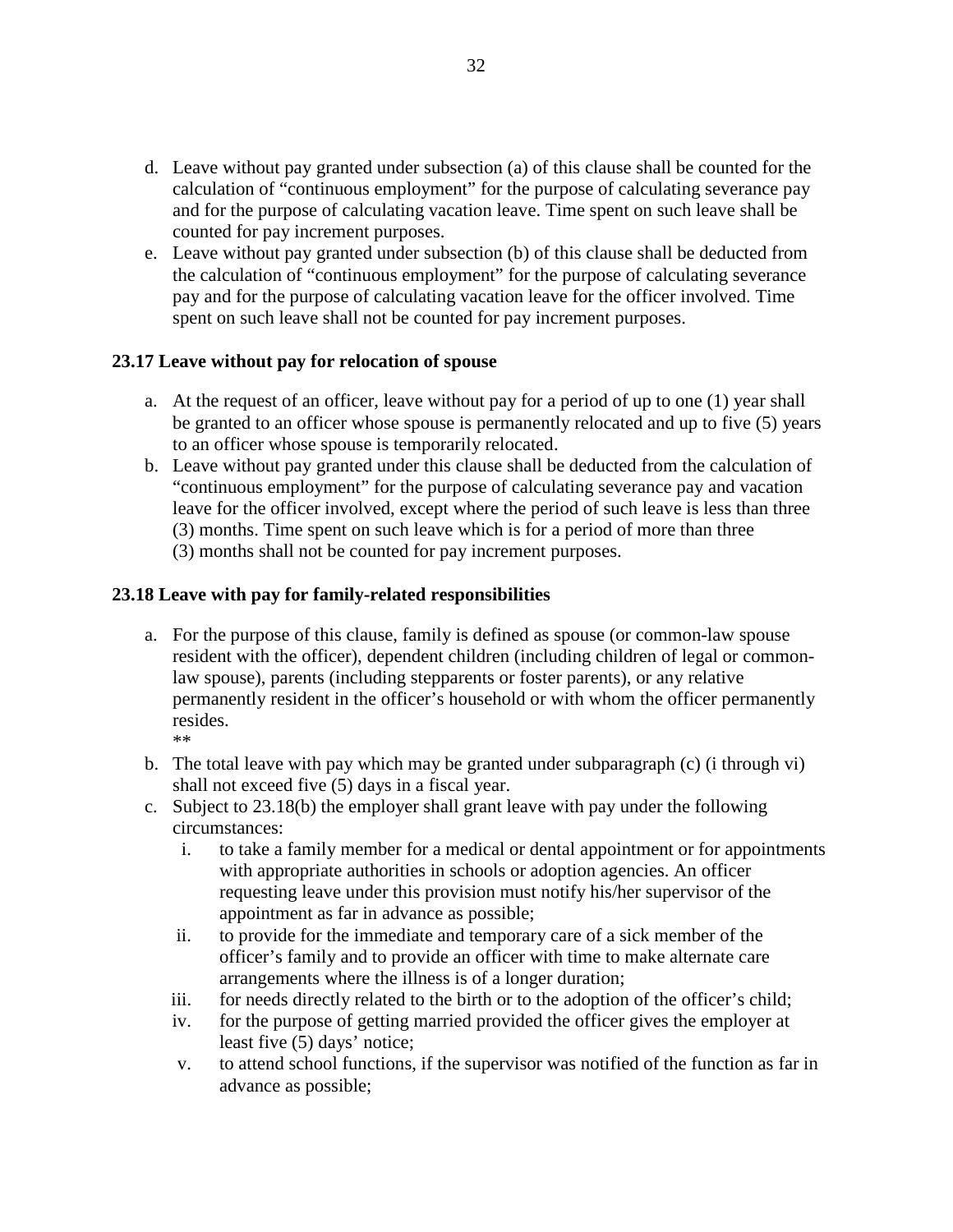- vi. to provide for the employee's child in the case of an unforeseen closure of the school or daycare facility;
- d. One (1) day of the days stipulated in paragraph 23.18(b) above may be used to attend an appointment with a legal or paralegal representative for non-employment related matters, or with a financial or other professional representative, if the supervisor was notified of the appointment as far in advance as possible.

### **23.19 Leave with or without pay for other reasons**

At its discretion, the employer may grant leave with or without pay for purposes other than those specified in this agreement.

### **23.20 Volunteer leave**

Effective April 1, 2010, subject to operational requirements as determined by the employer and with an advance notice of at least five (5) working days, the officer shall be granted, in each fiscal year, a single period of up to eight (8) hours of leave with pay to work as a volunteer for a charitable or community organization or activity, other than for activities related to the Government of Canada Workplace Charitable Campaign.

The leave will be scheduled at times convenient to both the officer and the employer. Nevertheless, the employer shall make every reasonable effort to grant the leave at such times as the officer may request.

### **23.21 Personal leave**

Effective April 1, 2010, subject to operational requirements as determined by the employer and with an advance notice of at least five (5) working days, the officer shall be granted, in each fiscal year, a single period of up to eight (8) hours of leave with pay for reasons of a personal nature.

The leave will be scheduled at times convenient to both the officer and the employer. Nevertheless, the employer shall make every reasonable effort to grant the leave at such times as the officer may request.

### **\*\*Article 24: travelling time**

**24.01** For the purposes of this agreement, travelling time is compensated for only in the circumstances and to the extent provided for in this article.

**24.02** When an officer is required to travel to or from his/her headquarters area on government business, as this expression is defined by the employer, the time of departure and the means of such travel shall be determined by the employer and the officer will be compensated for travelling time on that basis in accordance with clauses 24.03 and 24.04. Travelling time shall include time necessarily spent at each stopover en route provided such stopover is not longer than three (3) hours.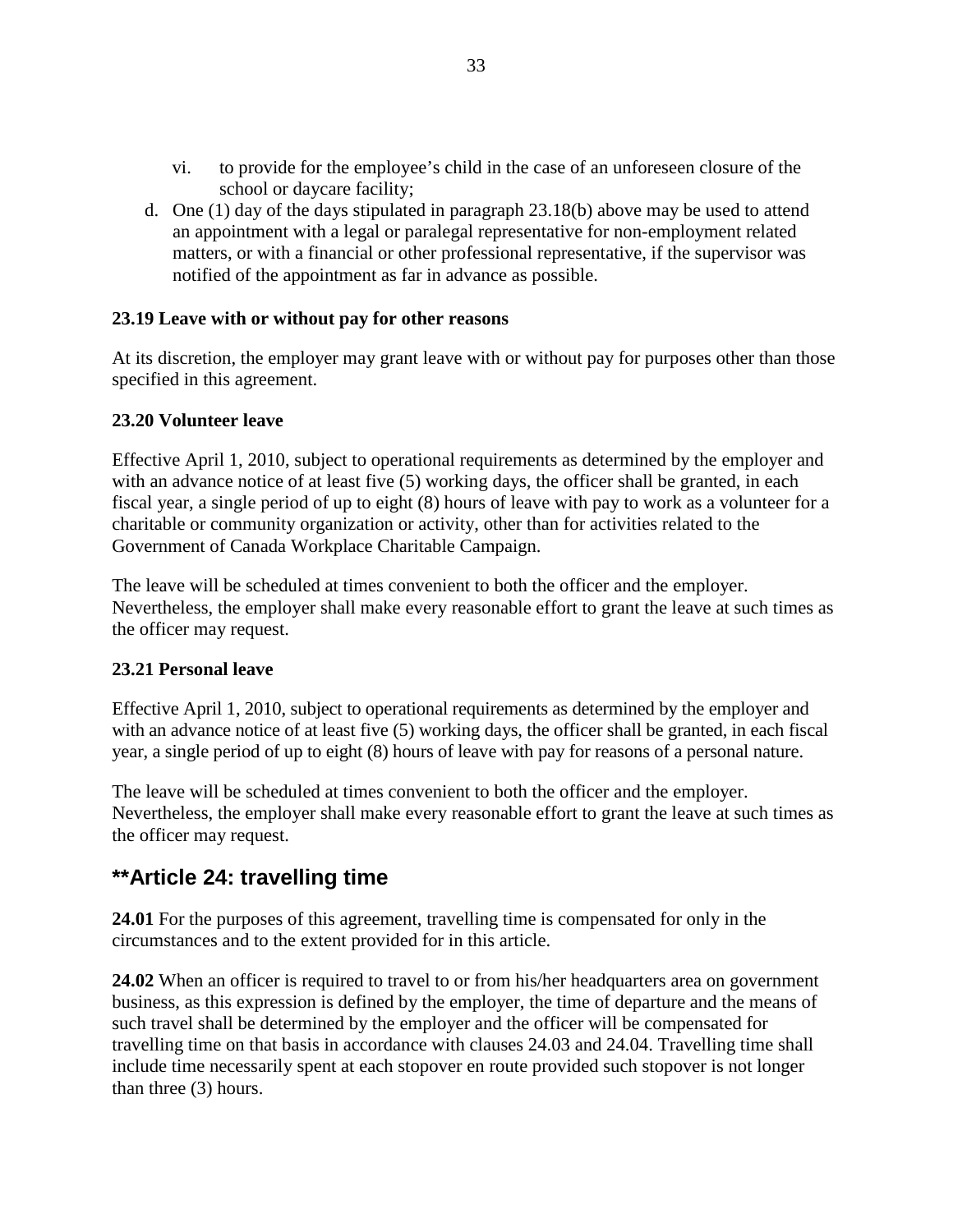**24.03** For the purposes of clauses 24.02 and 24.04, the travelling time to which an officer shall be compensated is as follows:

- a. for travel by public transportation, the time between the regularly scheduled time of departure and the regularly scheduled time of arrival at a destination, including the normal travel time to and from point of departure, as determined by the employer;
- b. for travel by private means of transportation the normal time as determined by the employer to proceed from the officer's place of residence or workplace, as applicable, direct to the officer's destination and, upon the officer's return, directly back to the officer's residence or workplace;
- c. in the event that an alternate time of departure and/or means of travel is requested by the officer, the employer may authorize such alternate arrangements in which case compensation for travelling time shall not exceed that which would have been payable under the employer's original determination.

**24.04** If an officer is required to travel as set forth in clauses 24.02 and 24.03:

- a. On a normal working day on which the officer travels but does not work, the officer shall receive his/her regular pay for the day.
- b. On a normal working day on which the officer travels and works, the officer shall be paid:
	- i. the officer's regular pay for the day for a combined period of travel and work not exceeding the officer's normal daily hours of work; and \*\*
	- ii. at the applicable overtime rate for additional travelling time in excess of the officer's normal daily hours of work, with a maximum payment for such additional travelling time not to exceed nine (9) hours' pay at the straight-time rate in any day. \*\*
- c. On a day of rest or on a designated holiday on which the officer travels, the officer shall be paid at the applicable overtime rate for travelling time to a maximum of nine (9) hours' pay at the applicable overtime rate.

**(arbitral award, issued on October 2, 2018)**

**24.05** Clause 24.04 above does not apply to an officer travelling by means of any type of transport in which the officer is required to perform work. In such circumstances, the officer shall receive the greater of:

- a. on a normal working day, the officer's regular pay for the day, or
- b. pay for actual hours worked in accordance with Articles 21 and 30 of this agreement.

**24.06** Subparagraph 24.04(b)(ii) does not apply to officers holding the position of master/commanding officer, dredge master or chief engineer receiving Appendix "G".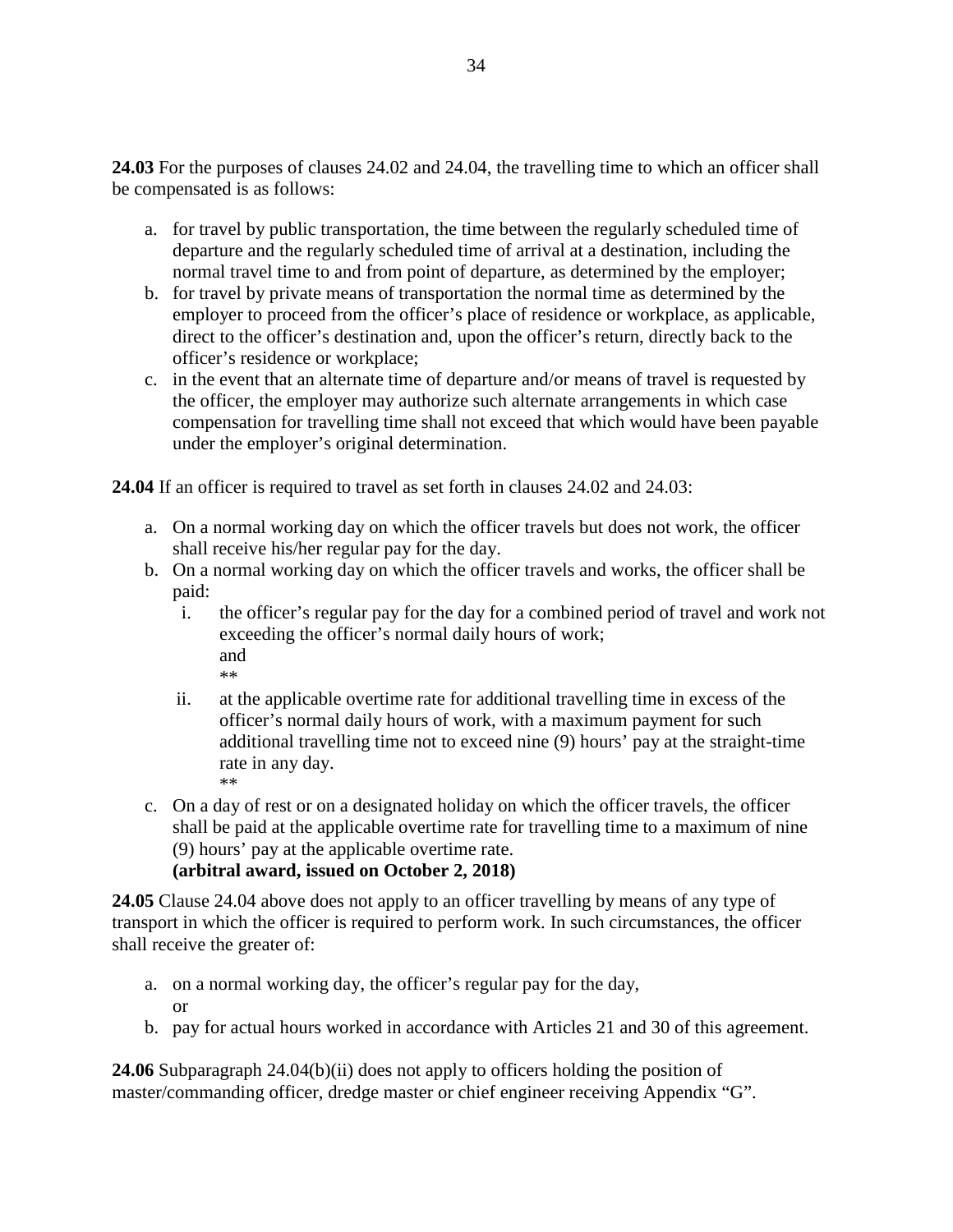**24.07** Compensation under this article shall not be paid for travelling time to courses, training sessions, conferences and seminars unless the officer is required to attend by the employer.

**24.08** The employer may, at its discretion, provide chartered transportation between the vessel and the officer's home port. In such circumstances, an officer will not be entitled to any other reimbursement under this article.

# **\*\*Article 25: meals and quarters**

**25.01** When an officer is working on a vessel which is equipped with a galley and quarters, the officer shall be entitled to receive meals and quarters, except as otherwise provided in clause 25.02.

**25.02** When an officer is working on a vessel on which meals and/or quarters normally provided as per clause 25.01 are not available, and the employer does not provide alternative meals and/or quarters, an officer shall be entitled to:

- a. when the vessel is away from home port, reimbursement for actual and reasonable costs incurred for meals and lodging; \*\*
- b. when the vessel is in home port, thirteen dollars (\$13.00) per day in lieu of meals and quarters for a regular working day of less than twelve (12) hours and fourteen dollars (\$14.00) per day in lieu of meals and quarters for a regular working day of twelve (12) hours or more.

**(arbitral award, issued on October 2, 2018)**

**25.03** When an officer is working on a vessel on which meals and/or quarters are not normally provided and the employer does not provide alternative meals and/or quarters, the officer shall be entitled to:

\*\*

a. when the vessel is in home port, thirteen dollars (\$13.00) per day in lieu of meals and quarters for a regular working day of less than twelve (12) hours and fourteen dollars (\$14.00) per day in lieu of meals and quarters for a regular working day of twelve (12) hours or more.

### **(arbitral award, issued on October 2, 2018)**

b. when the vessel is berthing for one or more nights away from home port, reimbursement for actual and reasonable costs incurred for meals and lodging.

**25.04** When an officer is working on a DND vessel which is equipped with a galley and quarters, the officer shall be subject to clause 25.01 and clause 25.02 preamble and Part (a) except, when the vessel is on "day operations", only clause 25.03 shall apply.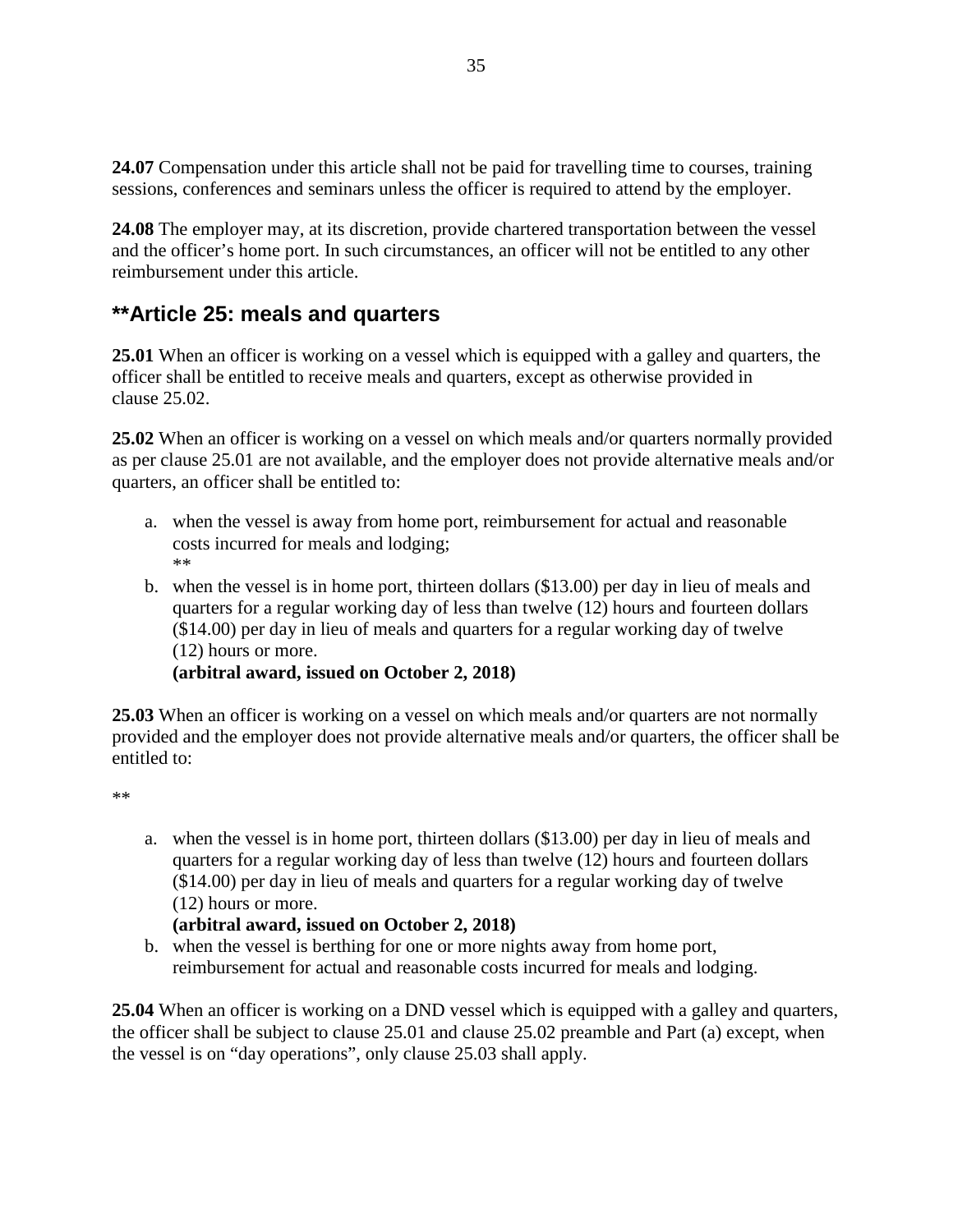**25.05** When an officer is on authorized leave from a vessel, is absent without permission or is under suspension, clauses 25.01, 25.02, 25.03 and 25.04 shall not apply.

**25.06** The employer reserves the right to reject or reduce any claim for reimbursement made under paragraphs 25.02(a), 25.03(b) or clause 25.08 which it considers excessive, and all claims for lodging expenses shall be accompanied by a receipt.

**25.07** Except as otherwise provided, herein, Article 25 of the collective agreement does not apply to officers assigned to shore-based positions, including but not limited to officers of the Instructors Sub-Group. However, it is expressly understood that, "officers assigned to shorebased positions" does not include officers in maintenance parties, relief pools, or DND dockyards pilots.

**25.08** Notwithstanding clauses 25.01, 25.02 and 25.03, but subject to clause 25.06, when an officer is required by the employer to attend legal proceedings, training or other such work related activities, the employer reserves the right, where in its opinion circumstances warrant, to reimburse actual and reasonable costs incurred for meals and/or lodging, where such costs exceed the amounts in 25.01, 25.02 or 25.03.

# **Article 26: safety and health**

**26.01** The employer shall continue to make all reasonable provisions for the occupational safety and health of officers. Hazardous procedures shall be carried out in accordance with good seafaring practices. The parties undertake to consult at the local level with a view to adopting and expeditiously carrying out reasonable procedures and techniques designed or intended to prevent or reduce the risk of employment injury or unreasonable discomfort occasioned by the vessel being in the process of refit away from home port.

**26.02** All vessels with living accommodations shall be inspected for health and sanitary conditions by a qualified medical officer and/or sanitary inspector not less frequently than once every twelve (12) months or, in the case of vessels on northern operations before departure and before the next subsequent voyage.

**26.03** The employer shall continue to make every effort to insure that the necessary medical care is provided to an officer who takes ill while on board a vessel.

**26.04** Vessels which are scheduled to be at sea and beyond the normal range of medical evacuation by air to emergency medical services (EMS) or offshore medical capabilities shall have a registered nurse, or first aid attendant, authorized by competent authority to dispense medicine readily available.

### **26.05**

a. Upon written request, the results of a noise level survey will be made available to the Guild.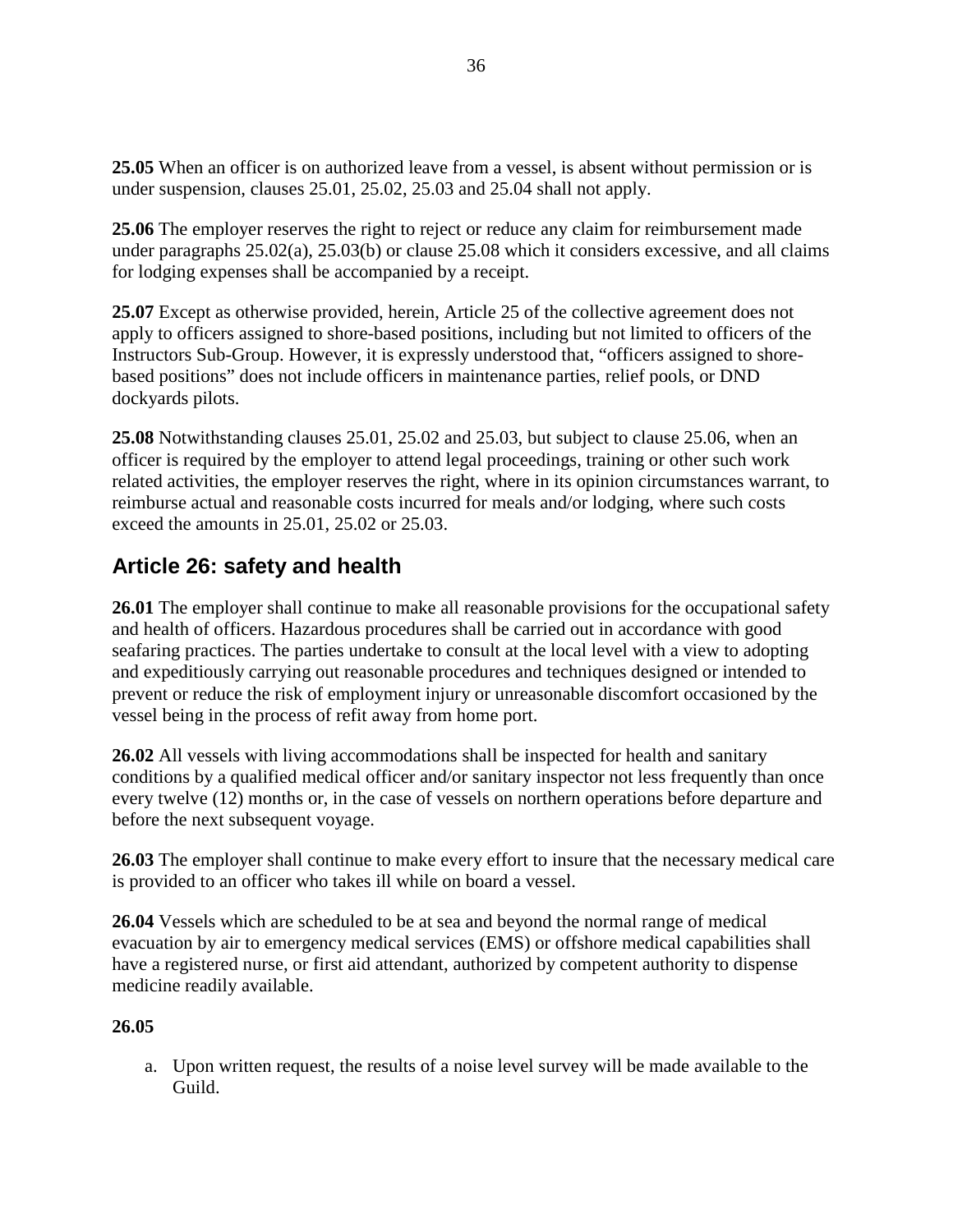b. Upon written request, copies of Inspection Certificates issued for a full term by the Canadian Coast Guard Ship Safety Branch will be made available to the Guild.

## **Article 27: joint consultation**

**27.01** The parties acknowledge the mutual benefits to be derived from joint consultation and are prepared to enter into discussions aimed at the development and introduction of appropriate machinery for the purpose of providing joint consultation on matters of common interest.

**27.02** Without prejudice to the position the employer or the Guild may wish to take in future about the desirability of having the subjects dealt with by the provisions of collective agreements, the following subjects, as they affect officers covered by this agreement, shall be regarded as appropriate subjects of consultation involving the employer and the Guild during the terms of this agreement:

- a. pay administration;
- b. relocation directive;
- c. disability insurance;
- d. training and other measures to deal with the effect on officers of technological change;
- e. recreational equipment and canteen facilities on vessels;
- f. provision to the Guild of departmental manuals and Treasury Board directives;
- g. provision of uniforms and protective clothing;
- h. education and upgrading;
- i. accommodations aboard vessels;
- j. sick leave.

**27.03** With respect to the subjects listed in clause 27.02, the employer agrees that new policies will not be introduced and existing regulations or directives will not be cancelled or amended by the Treasury Board in such a way as to affect officers covered by this agreement, until such a time as the Guild has been given a reasonable opportunity to consider and to consult on the employer's proposals.

**27.04** Wherever possible, the employer shall consult with representatives of the Guild at the appropriate level about contemplated changes in conditions of employment or working conditions not governed by this agreement.

#### **27.05**

- a. The employer and the Guild agree that meaningful consultation will be held whenever major operational changes that would have a significant effect on officers are envisaged under clauses 30.01 and 30.05, and the hours of work provisions of Appendices "I", "J" and "K".
- b. Consultation with the Guild may take place at the appropriate level of the departments involved and may be requested by either the Guild or a departmental representative.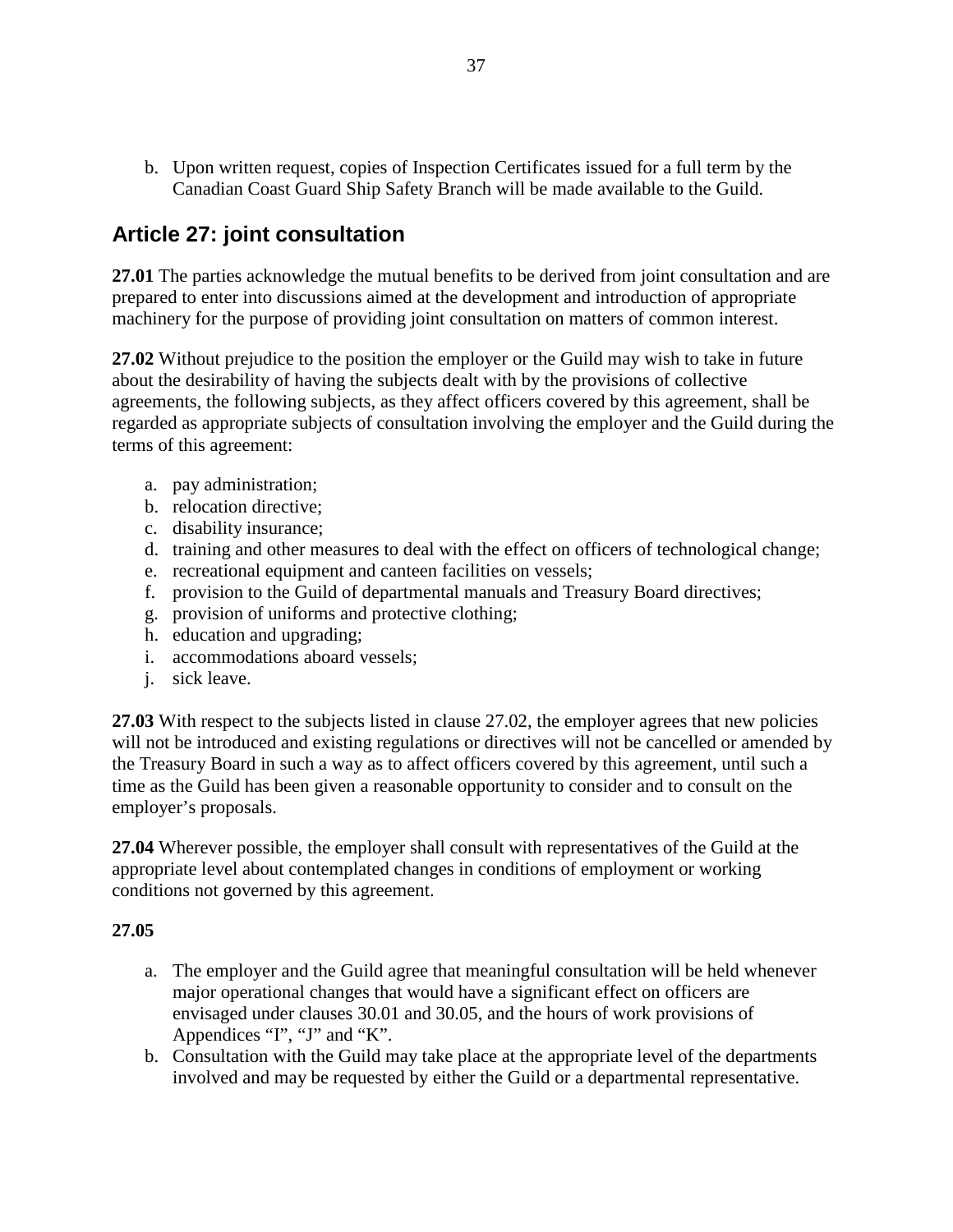However, it would normally be expected that major changes referred to in paragraph 27.05(a), would be reviewed at the corporate level before implementation.

## **Article 28: marine disaster**

**28.01** Where an officer suffers loss of clothing or personal effects (those which can reasonably be expected to accompany the officer aboard the ship) because of a marine disaster or shipwreck, the officer shall be reimbursed the value of those articles up to a maximum of three thousand dollars (\$3,000) based on replacement cost.

### **28.02**

- a. An officer shall submit to the employer a full inventory of the officer's personal effects and shall be responsible for maintaining it in a current state.
- b. An officer or an officer's estate making a claim under this article shall submit to the employer reasonable proof of such loss, and shall submit a signed affidavit listing the individual items and values claimed.

**28.03** In the event of a marine disaster or shipwreck the employer will endeavour to arrange a transfer to another suitable position for an officer who would otherwise be laid off.

# **\*\*Article 29: severance pay**

\*\*

**29.01** For the purpose of this article, the terms:

- a. **"employer"** includes any organization, service with which is included in the calculation of "continuous employment";
- b. **"weekly rate of pay"**, subject to Appendices "H", "I" and "J", means the officer's hourly rate of pay as set out in Appendices "A", "B", "C" and "D" multiplied by forty (40) or as provided for in Article 29 of the applicable appendix, applying to the officer's classification, as shown in the instrument of appointment.

### **29.02 Lay-off**

An officer with one (1) or more years of continuous employment who is laid off after October 28, 1969, shall be paid severance pay based on completed years of continuous employment less any period within the period of continuous employment in respect of which the officer was granted a termination of employment benefit paid by the employer. It shall be calculated at the rate of:

a. On the first (1st) layoff for the first (1st) complete year of continuous employment, two (2) weeks' pay, or three (3) weeks' pay for officers with ten (10) or more and less than twenty (20) years of continuous employment, or four (4) weeks' pay for officers with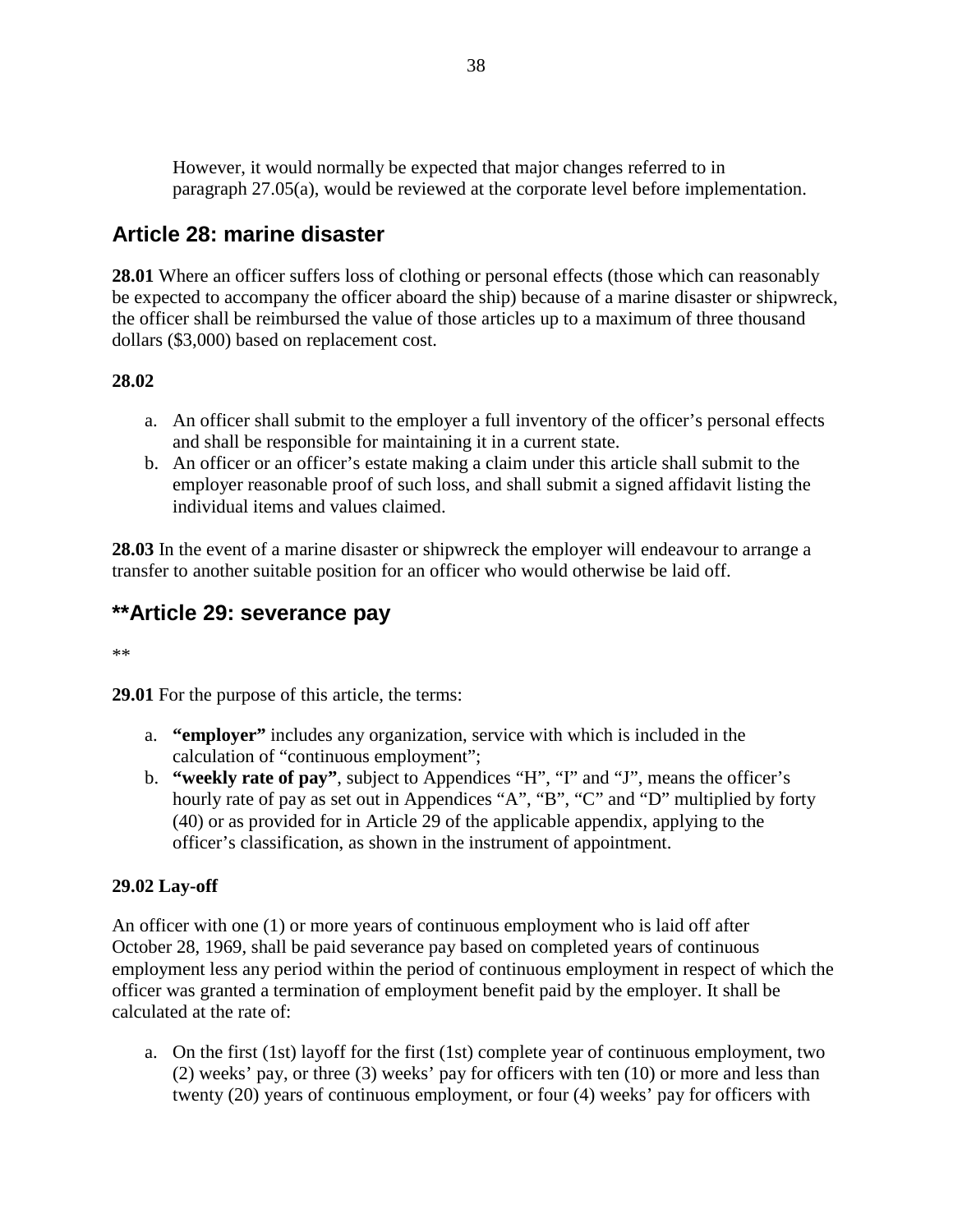twenty (20) or more years of employment, plus one (1) week's pay for each succeeding completed year of continuous employment and, in the case of a partial year of continuous employment, one (1) week's pay multiplied by the number of days of continuous employment divided by three hundred and sixty five (365).

b. On second (2nd) or subsequent layoffs one (1) week's pay for each completed year of continuous employment and, in the case of a partial year of continuous employment one (1) week's pay multiplied by the number of days of continuous employment divided by three hundred and sixty-five (365), less any period in respect of which the officer was granted severance pay under this clause.

### **29.03 Death**

Regardless of any other payment to an officer's estate, if the officer dies there shall be paid to the estate, severance pay calculated by multiplying the officer's weekly rate of pay at the time of death by the number of completed years of continuous employment less any period within that period of continuous employment in respect of which the officer was granted a termination of employment benefit paid by the employer and, in the case of a partial year of continuous employment, one (1) week's pay multiplied by the number of days of continuous employment divided by 365 (three hundred and sixty-five), to a maximum of thirty (30) weeks' pay.

#### **29.04 Termination for cause for reasons of incapacity**

An officer who has completed more than one (1) year of continuous employment and who is released by reason of termination for cause for reasons of incapacity pursuant to Section 12(1)(e) of the Financial Administration Act shall be paid severance pay calculated by multiplying the officer's weekly rate of pay on termination by the number of completed years of continuous employment to a maximum of twenty-eight (28) years less any period within that period of continuous employment in respect of which the officer was granted a termination of employment benefit paid by the employer.

#### **29.05 Rejection on probation**

An officer with more than one (1) year of continuous employment who ceases to be employed for reasons of rejection during his/her probationary period shall be paid severance pay calculated by multiplying the officer's weekly rate of pay on rejection during probation by the number of completed years of continuous employment to a maximum of twenty-seven (27) years less any period within that period of continuous employment in respect of which the officer was granted a termination of employment benefit paid by the employer.

**29.06** Severance benefits payable to an employee under this article shall be reduced by any period of continuous employment in respect of which the employee was already granted any type of termination benefit. Under no circumstances shall the maximum severance pay provided under this article be pyramided.

<sup>\*\*</sup>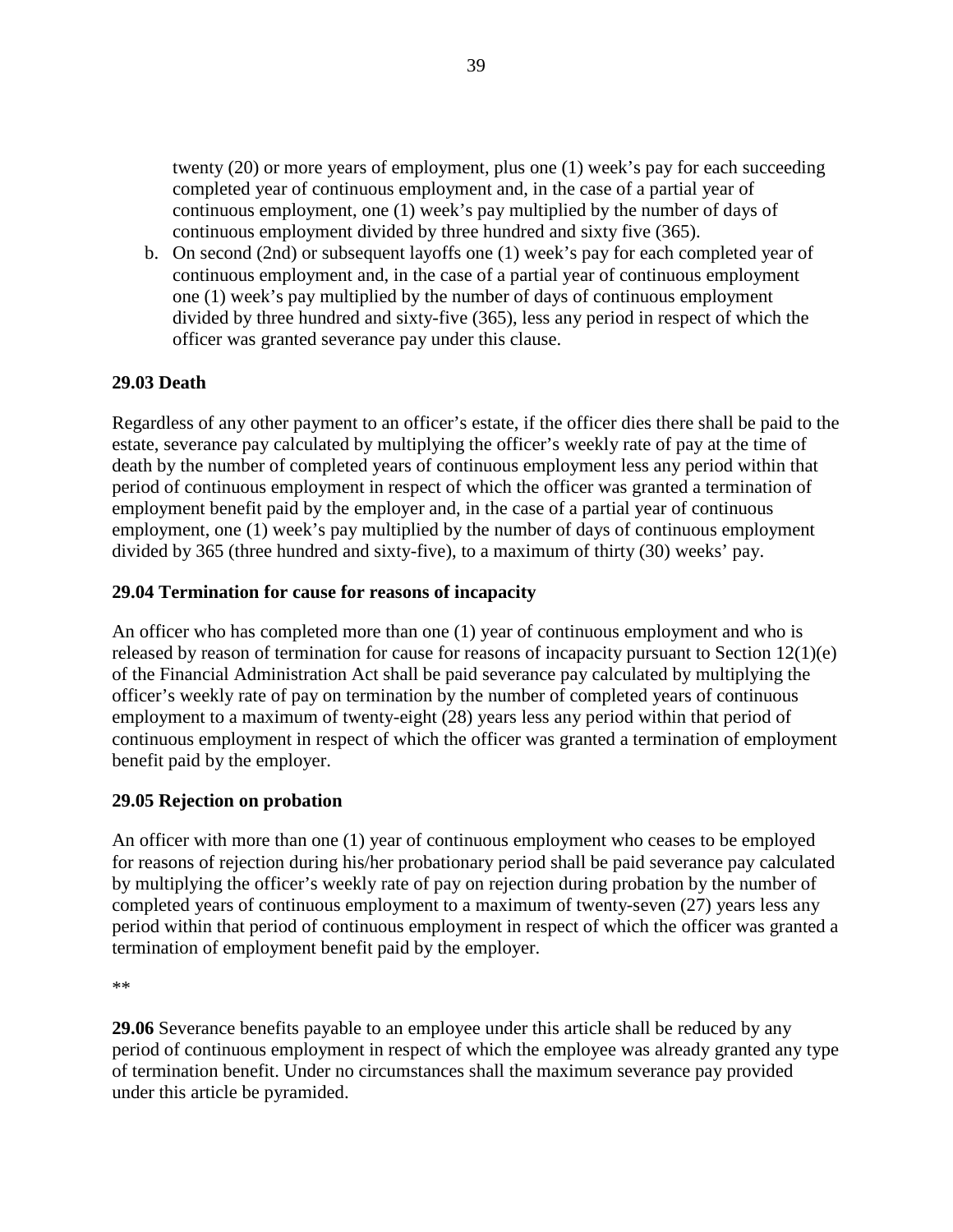For greater certainty, payments for the elimination of severance pay for resignation and retirement made pursuant to 29.10 to 29.13 of Appendix "M" or similar provisions in other collective agreements shall be considered as a termination benefit for the administration of 29.06.

\*\*

### **29.07 Appointment to a separate agency**

An officer who resigns to accept an appointment with an organization listed in Schedule V of the Financial Administration Act shall be paid any outstanding payment in lieu of severance, if applicable under Appendix "M".

\*\*

**29.08** For officers who were subject to the payment in lieu of severance for the elimination of severance pay for resignation and retirement and who opted to defer their payment or who defaulted to a deferred payment, the former provisions outlining the payment in lieu are found in Appendix "M".

## **\*\*Article 30: hours of work and overtime**

# **Hours of work**

**30.01** Except as otherwise provided in Appendices "H", "I", "J" and "K", hours of work shall be designated so that officers:

- a. work eight (8) hours per day, and
- b. work an average of forty (40) hours and five (5) days per week.

**30.02** Unless otherwise provided in this article officers assigned to the Lay-Day Crewing System are subject to Appendix "H", officers assigned to the Averaging System forty-two (42) hours are subject to Appendix "I", officers assigned to the On-Call System average forty-six point six (46.6) hours are subject to Appendix "J", and all other officers are subject to Appendix "K".

### **30.03**

- a. Meal periods shall not constitute a part of any work period.
- b. However, the provisions of clause 30.03(a) above does not apply to officers who are required to eat during their work period.

**30.04**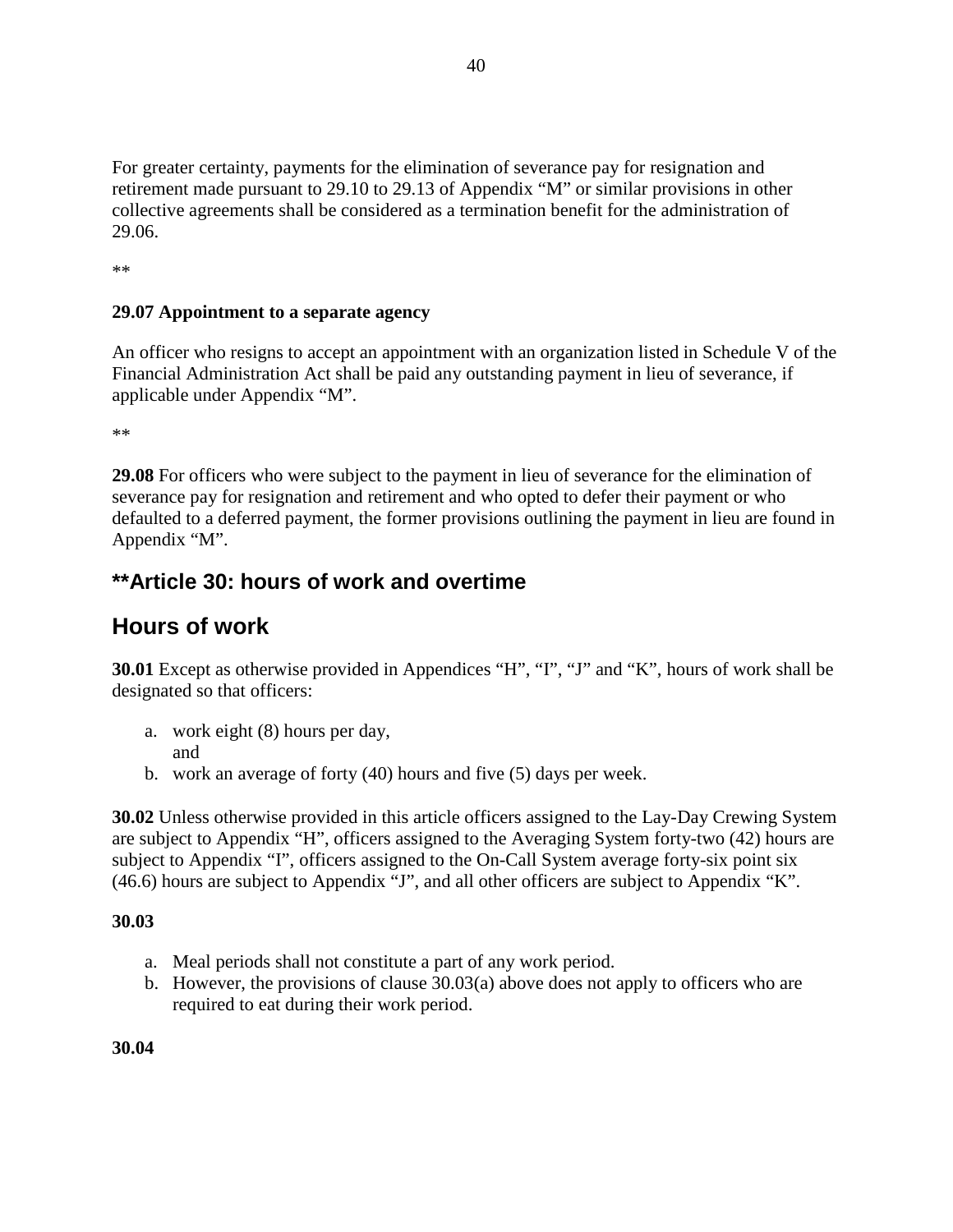- a. Any work which appears to be necessary for the safety of the vessel, passengers or crew shall be performed at any time on immediate call by all officers and, notwithstanding any provisions of this agreement which might be construed to the contrary, in no event shall overtime be paid for work in connection with such emergency duties, of which the master/commanding officer shall be the sole judge.
- b. The master/commanding officer may require any officer to participate in lifeboat or other emergency drills without the payment of overtime.

**30.05** The employer may apply Appendix "I" to operations other than those presently operating under Appendix "I" upon mutual agreement being reached between the Guild and the employer.

# **Overtime**

**30.06** In this article:

- a. **"overtime"** means time worked by an officer in excess of his/her designated hours of work;
- b. **"straight time"** means the hourly rate of pay;
- c. **"time and one-half"** means one and one-half (1 1/2) times the straight time rate;
- d. **"double time"** means twice (2) the straight-time rate.

### **30.07 Overtime compensation**

- a. An officer performing overtime work which ceases before the expiration of one (1) hour shall nevertheless be credited with one (1) hour's overtime.
- b. After the first (1st) hour of overtime, each further period of fifteen (15) minutes shall entitle the officer to one-quarter (1/4) the applicable hourly overtime rate.
- c. Subject to clauses 30.08 and 30.11, an officer is entitled to compensation at time and one-half (1 1/2) for overtime worked by him/her.

**30.08** Subject to clause 30.11, an officer is entitled to compensation at double (2) time:

- a. for overtime worked following eight (8) hours of overtime worked in excess of the officer's normal daily hours of work;
- b. for overtime worked on the officer's days of rest in excess of his/her normal daily hours of work; and
- c. when the officer is required by the employer to work on two (2) or more consecutive
- and contiguous days of rest, for each hour worked on the second (2nd) and each subsequent day of rest. Second (2nd) or subsequent day of rest means the second (2nd) or subsequent day in an unbroken series of consecutive and contiguous calendar days of rest.

### **30.09 Meal allowance**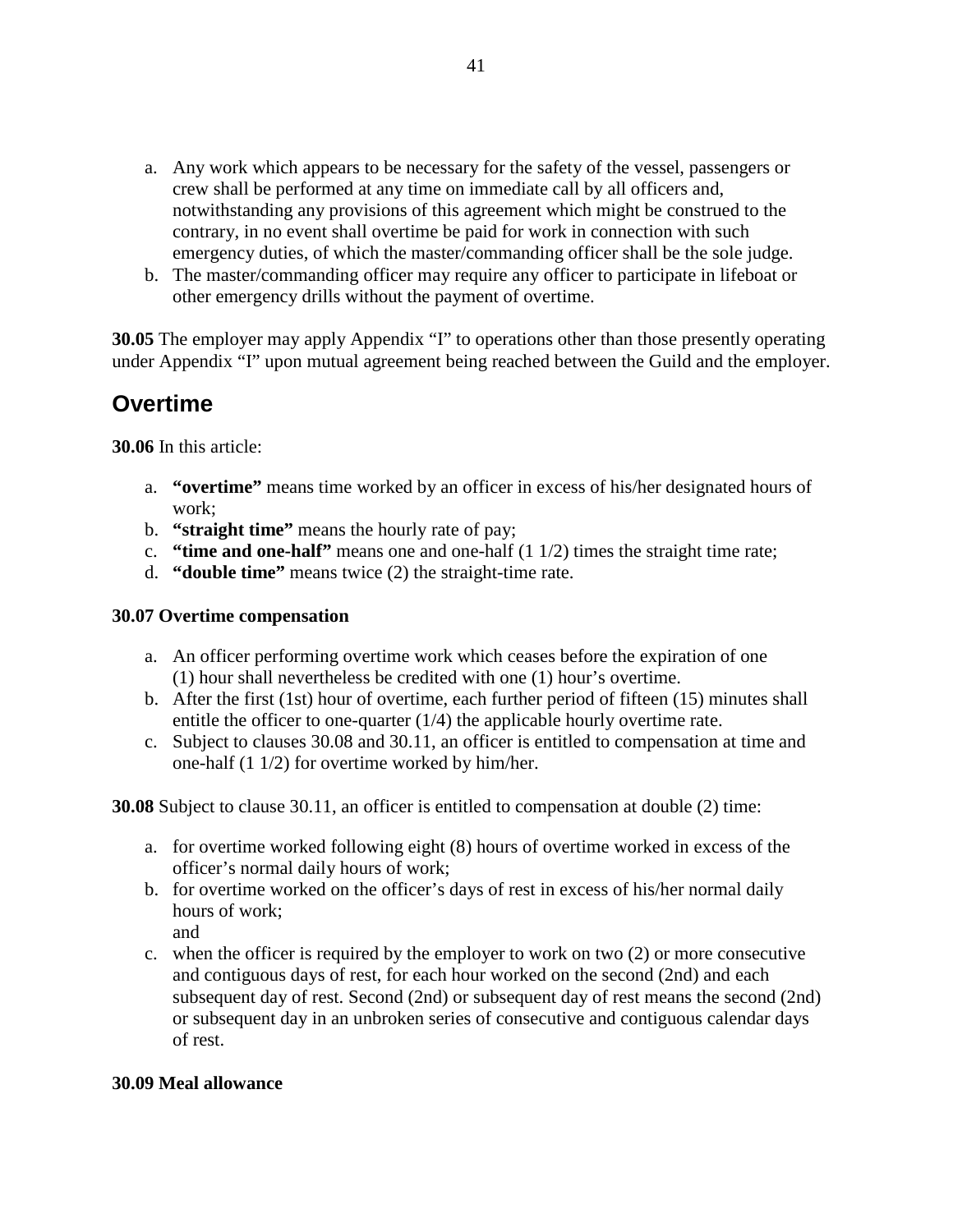- a. For positions where meals are not provided by the employer, an officer who works three (3) or more consecutive hours of overtime on a regular working day shall receive a meal allowance of twelve dollars (\$12.00) except where a free meal is provided. Reasonable time with pay, to be determined by management, shall be allowed the officer in order that he may take a meal break either at or adjacent to his place of work.
- b. For positions where meals are not provided by the employer, an officer who works overtime continuously beyond the period provided in clause 30.09(a) shall be reimbursed for one (1) additional meal in the amount of twelve dollars (\$12.00) for each four (4) hour period of overtime worked thereafter, except where a free meal is provided.

Reasonable time with pay, to be determined by management, shall be allowed the officer in order that he may take a meal break either at or adjacent to his place of work.

c. For positions where meals are not provided by the employer, an officer who works overtime on days of rest beyond the prior scheduled overtime worked shall receive a meal allowance of twelve dollars (\$12.00) after having worked three (3) consecutive hours of overtime beyond the prior scheduled overtime period and twelve dollars (\$12.00) for each four (4) hour period of overtime worked thereafter, except where a free meal is provided.

Reasonable time with pay, to be determined by management, shall be allowed the officer in order that he/she may take a meal break either at or adjacent to his/her place of work.

### **(arbitral award, issued on October 2, 2018)**

### **30.10 Assignment of overtime work**

Subject to the operational requirements of the service, the employer shall make every reasonable effort to give officers who are required to work overtime as much notice as is practicable of this requirement.

**30.11** An officer who holds a position identified under Appendix "G" shall only be compensated for overtime worked on a day of rest not exceeding his/her normal daily hours of work.

**30.12** The overtime provisions of this agreement shall not apply to an officer attending a training course.

**30.13** An officer's designated hours of work shall not be construed as guaranteeing the officer minimum or maximum hours of work.

### **30.14 Compensation in cash or leave with pay**

a. All overtime earned (Article 30), all compensation earned for performing security duty (Article 33), travelling time (Article 24), call-back pay (Article 31), reporting pay (Article 32), dirty work (Article 40) and all compensation earned for work on a designated holiday (Article 21) shall accumulate as compensatory leave at the

42

**\*\***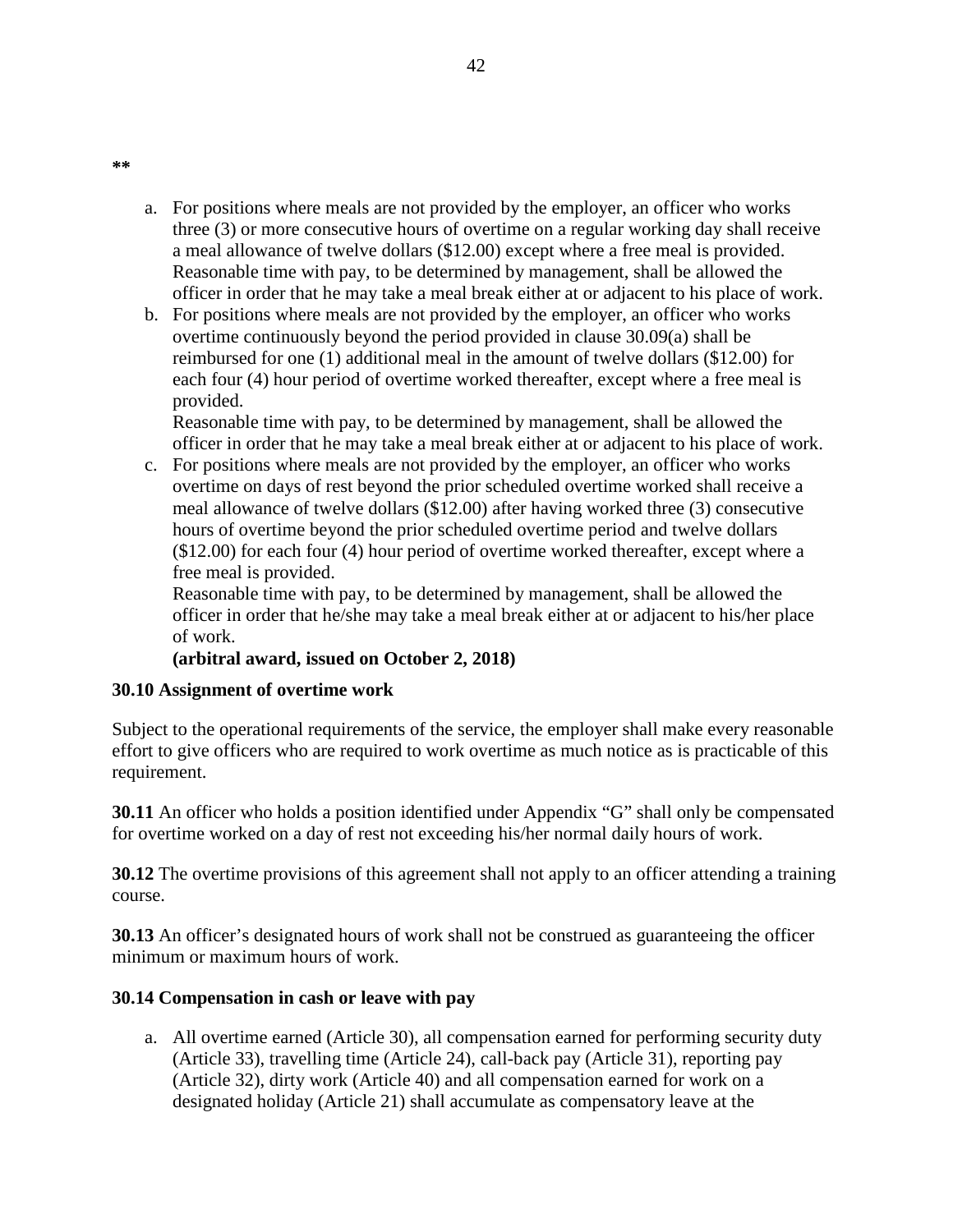equivalent cash value of the sub-group and level at which it is earned. Such accumulated compensatory leave shall be held in reserve to be liquidated in leave or cash at the request of the officer and the discretion of the employer.

- b. Subject to clause (a) above and consistent with operational requirements, compensatory leave standing to the credit of the officer in excess of the cash equivalent of four hundred (400) hours at the officer's substantive level, will be paid off in cash at the officer's current rate of pay.
- c. Notwithstanding paragraph (b),
	- i. on the date of signing of this agreement or on the date an officer becomes subject to this agreement, he or she has more than the limits provided in paragraph (b) above of unused compensatory leave credits earned during previous years, this number of unused compensatory leave credits shall become the officer's accumulated compensatory leave maximum;
	- ii. unused compensatory leave credits equivalent to the officer's accumulated compensatory leave maximum shall be carried over into the following fiscal year;
	- iii. the officer's accumulated compensatory leave maximum as calculated pursuant to clause (c)(i) above shall be reduced irrevocably by the number of compensatory leave credits liquidated during the fiscal year.
- d. When an officer commences compensatory leave, such leave shall be granted at the sub-group and level that is in effect on the day on which the compensatory leave is granted.

## **\*\*Article 31: call-back pay**

**31.01** When an officer, after having completed his/her designated hours of work, has left the employer's premises and is subsequently required to return to the employer's premises to work overtime, the officer shall be paid the greater of:

- a. compensation at the applicable overtime rate for any work performed, or
- b. compensation equivalent to three (3) hours' pay at the officer's applicable overtime rate of pay, to a maximum of eight (8) hours' pay in an eight (8) hour period.

provided that the period of overtime worked by the officer is not contiguous to the officer's designated hours of work.

**31.02** When an officer is called back to work under the conditions described in paragraph 31.01, and is required to use transportation services other than normal public transportation services, the officer shall be reimbursed for reasonable expenses incurred as follows:

**\*\***

a. kilometric rate at the rate normally paid to an officer when authorized by the employer to use his/her automobile when the officer travels by means of the officer's own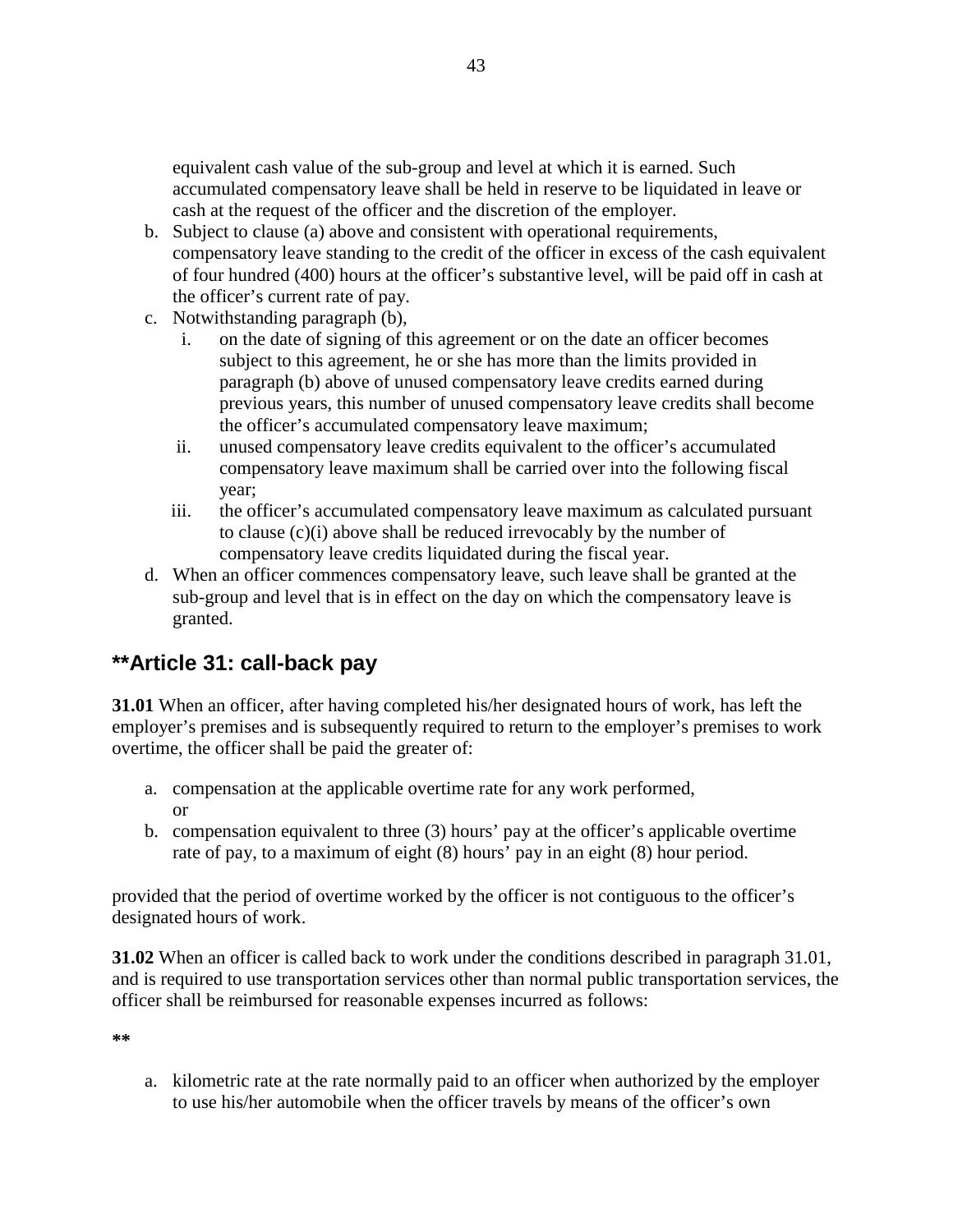automobile,

- or
- b. out-of-pocket expenses for other means of commercial transportation.

**31.03** An officer who receives a call to duty or responds to a telephone or data line call after completing his or her work for the day and leaving his or her place of work may, at the discretion of the employer, work at the officer's residence or at another place to which the employer agrees, and receive compensation for time worked in accordance with the Overtime provisions. In such instances, officers shall not be entitled to the minimum compensation under clause 31.01(b).

**31.04** Compensation under this article is not to be construed as different from or additional to overtime pay, but shall be construed as establishing minimum compensation to be paid.

**31.05** This article does not apply:

a. where an officer reports on board for sailing in accordance with the sailing time posted on the vessel's notice board or as otherwise required by the master/commanding officer,

or

- b. if the officer is on the employer's premises at the time of notification of the requirement to work overtime, or
- c. when an officer is on security duty, or
- d. to officers holding a position identified in Appendix "G".

# **Article 32: reporting pay**

**32.01** If an officer is not notified prior to the commencement of the officer's designated hours of work that the officer is not required to report for duty and the officer reports for duty at the officer's designated starting time, the officer is entitled to the greater of:

- a. compensation at the applicable rate for any work performed, or
- b. compensation equivalent to three (3) hours' pay at the applicable overtime rate.

**32.02** This article does not apply where an officer reports on board for sailing in accordance with the sailing time posted on the vessel's notice board or as otherwise required by the master/commanding officer nor does it apply to officers holding the position of master/commanding officer, dredge master or chief engineer, identified in Appendix "G".

# **Article 33: security duty**

**33.01** Where an officer is required to remain on board a vessel in order to be responsible for the safety and security of that vessel to respond to situations which may endanger personnel, the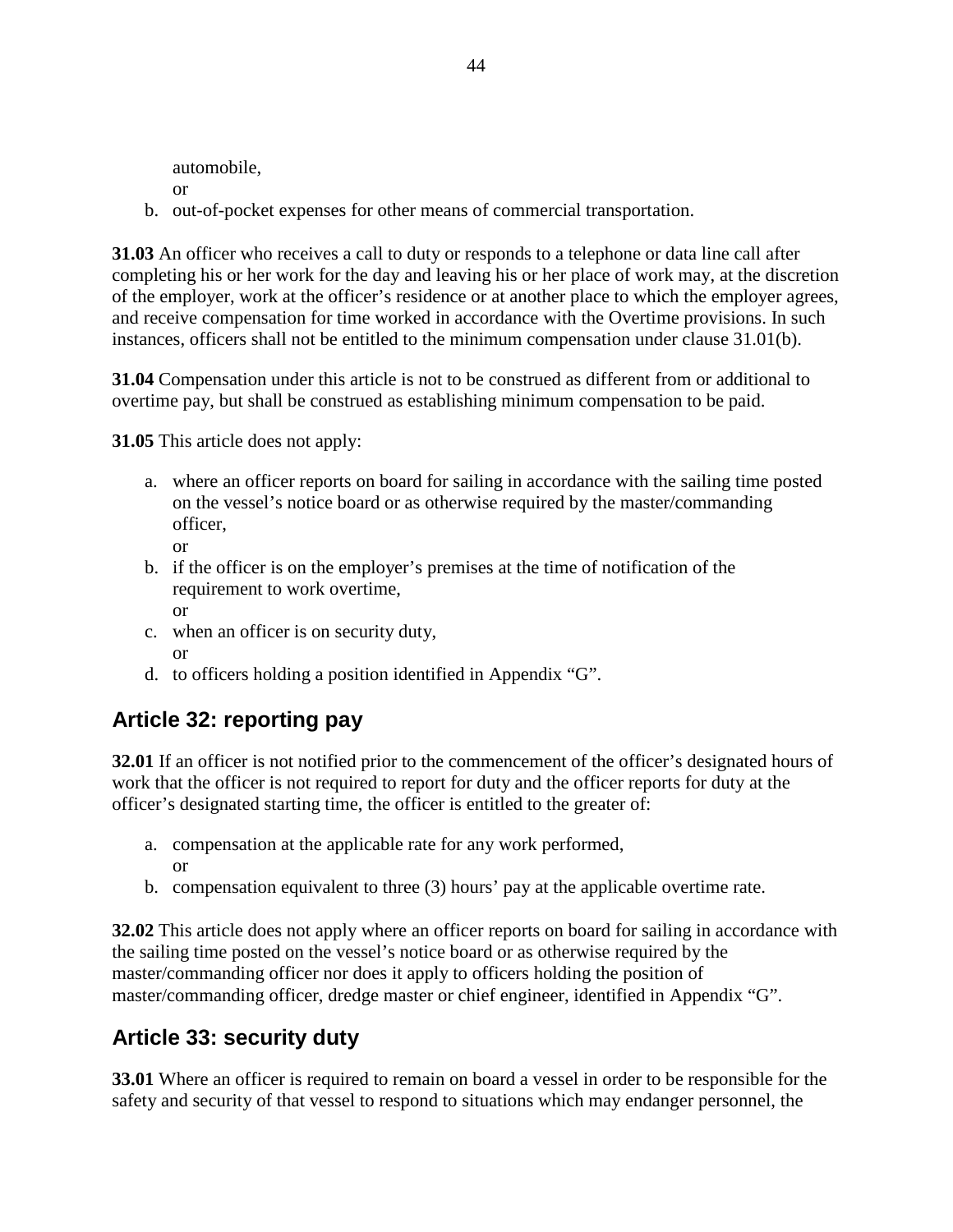vessel or equipment, the officer shall be paid three-tenths (3/10) of his/her straight-time hourly rate for each completed half (1/2) hour of security duty, except that an officer subject to Appendix "I" shall be paid one-sixth (1/6) of his/her straight-time hourly rate for each completed half (1/2) hour of security duty. Compensation earned under this article shall be paid in accordance with Appendix "K", Overtime Compensation (g), (h) and (i).

**33.02** This article does not apply to an officer who holds a position identified in Appendix "G".

**33.03** Subject to clauses 25.02 and 25.03, where an officer is required to perform security duty on a non-equipped vessel, the officer shall receive a meal allowance in the amount of six dollars (\$6.00) for each eight (8) hour period or portion thereof of continuous security duty.

# **Article 34: technological change**

**34.01** The parties have agreed that in cases where, as a result of technological change, the services of an officer are no longer required beyond a specified date because of lack of work or the discontinuance of a function, the National Joint Council Work Force Adjustment agreement concluded by the parties will apply. In all other cases, the following clauses will apply.

**34.02** "Technological change" means:

- a. the introduction by the employer of equipment or material of a substantially different nature than that previously utilized which will result in significant changes in the employment status or working conditions of officers; or
- b. a major change in the employer's operation directly related to the introduction of that equipment or material which will result in significant changes in the employment status or working conditions of the officers.

**34.03** Both parties recognize the overall advantages of technological change and will, therefore, encourage and promote technological change in the employer's operations. Where technological change is to be implemented, the employer will seek ways and means of minimizing adverse effects on officers which might result from such changes.

**34.04** The employer agrees to provide as much advance notice as is practicable but, except in cases of emergency, not less than one hundred and twenty (120) days' written notice to the Guild of the introduction or implementation of technological change.

**34.05** The written notice provided for in clause 34.04 will provide the following information:

- a. the nature and degree of change;
- b. the anticipated date or dates on which the employer plans to effect change;
- c. the location or locations involved.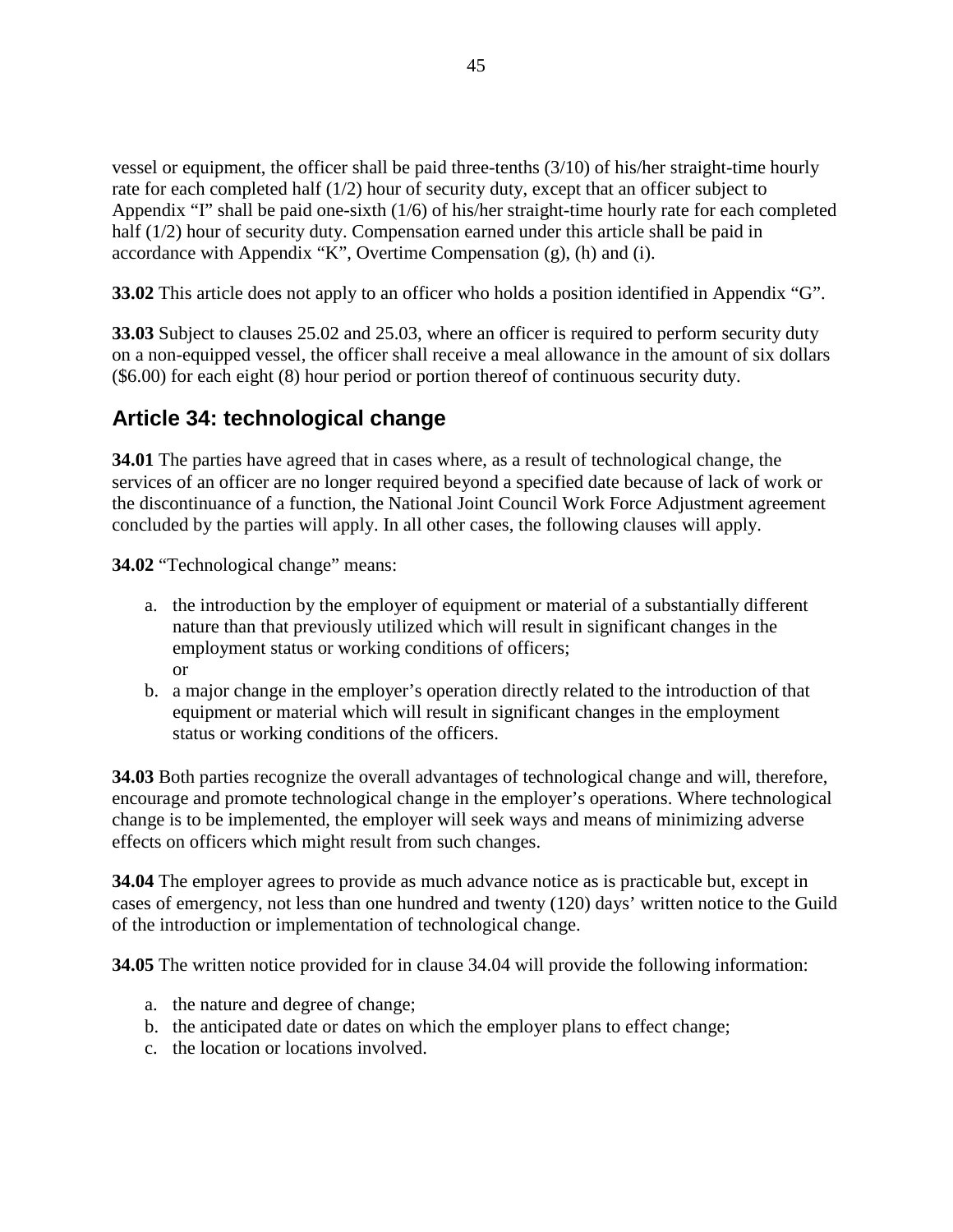**34.06** As soon as reasonably practicable after notice is given under clause 34.04, the employer shall consult with the Guild concerning the effects of the technological change referred to in clause 34.04 on each group of officers. Such consultation will include but not necessarily be limited to the following:

- a. the approximate number, class and location of officers likely to be affected by the change;
- b. the effect the change may be expected to have on working conditions or terms and conditions of employment on officers.

**34.07** When, as a result of technological change, the employer determines that an officer requires new skills or knowledge in order to perform the duties of his or her substantive position, the employer will make every reasonable effort to provide the necessary training during the officer's working hours and at no cost to the officer.

# **Article 35: pay administration**

**35.01** Except as provided in this article, the terms and conditions governing the application of pay to officers are not affected by this agreement.

**35.02** An officer is entitled to be paid for services rendered at the pay specified in Appendix "A", "B", "C" or "D" for the group, sub-group and level prescribed in the officer's certificate of appointment.

### **35.03**

- a. The rates of pay set forth in Appendix "A", "B", "C" or "D" shall become effective on the date specified.
- b. Where the rates of pay set forth in Appendix "A", "B", "C" or "D" have an effective date prior to the date of signing of this agreement, the following shall apply:
	- i. "retroactive period" for the purpose of clauses (ii) to (v) means the period from the effective date of the revision up to and including the day before the collective agreement is signed or when an arbitral award is rendered therefore;
	- ii. a retroactive upward revision in rates of pay shall apply to officers, former officers or in the case of death, the estates of former officers who were officers in this bargaining unit during the retroactive period;
	- iii. for initial appointments made during the retroactive period, the rate of pay selected in the revised rates of pay is the rate which is shown immediately below the rate of pay being received prior to the revision;
	- iv. for promotions, demotions, deployments, transfers or acting situations effective during the retroactive period, the rate of pay shall be recalculated, in accordance with the Public Service Terms and Conditions of Employment Regulations, using the revised rates of pay. If the recalculated rate of pay is less than the rate of pay the employee was previously receiving, the revised rate of pay shall be the rate, which is nearest to, but not less than the rate of pay being received prior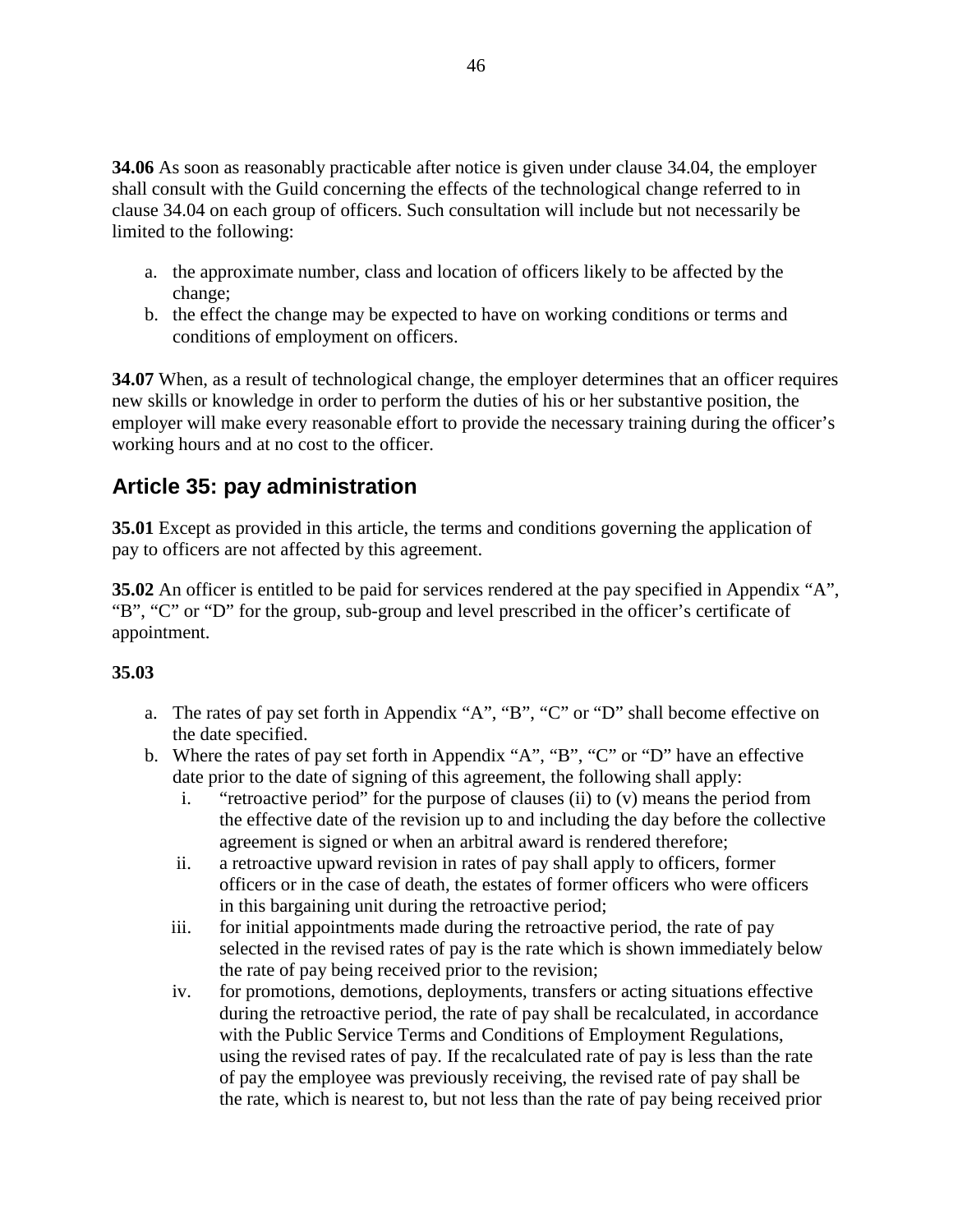to the revision. However, where the recalculated rate is at a lower step in the range, the new rate shall be the rate of pay shown immediately below the rate of pay being received prior to the revision;

- v. no payment or notification shall be made pursuant to clause 35.03(b) for one dollar (\$1.00) or less;
- vi. in order for former officers or, in the case of death, for the former officers' representatives to receive payment in accordance with clause (b)(iii), the employer shall notify, by registered mail, such individuals at their last known address that they have thirty (30) days from the date of receipt of the registered letter to request in writing such payment after which time any obligation upon the employer to provide payment ceases.

**35.04** When an officer is required by the employer to substantially perform the duties of a higher classification level on an acting basis for a temporary period of at least one (1) complete working day, the officer shall be paid acting pay calculated from the date on which the officer commenced to act as if the officer had been appointed to that higher classification level for that period in which the officer acts.

**35.05** If, during the term of this agreement, a new classification standard is established and implemented by the employer, the employer shall before applying rates of pay to new levels resulting from the application of the standard, negotiate with the Guild the rates of pay and the rules affecting the pay of officers on their movement to the new levels.

**35.06** The pay increment period for full-time officers shall be twelve (12) months and a pay increment shall be to the next rate in the scale of rates.

**35.07** The annual pay increment date for officers appointed to a position in the bargaining unit upon promotion, demotion or from outside the public service, shall be the anniversary date of such appointment. The anniversary date for an officer who was appointed to a position in the bargaining unit prior to September 1, 1990, shall be the anniversary of the date on which he/she received his/her last pay increment.

**35.08** The employer will endeavour to make cash payments for overtime, acting pay and other premium payments within four (4) weeks following the end of the calendar month in which it is earned.

## **\*\*Article 36: officer performance review and officer file**

**36.01** When a formal review of an officer's performance is made, the officer concerned shall be given an opportunity to discuss and then sign the review form in question upon its completion to indicate that its contents have been read and understood.

**36.02** At the request of the Guild and with the consent of the officer, the employer at the appropriate level shall provide the Guild with the reasons and a description of the circumstances surrounding disciplinary action taken against the officer.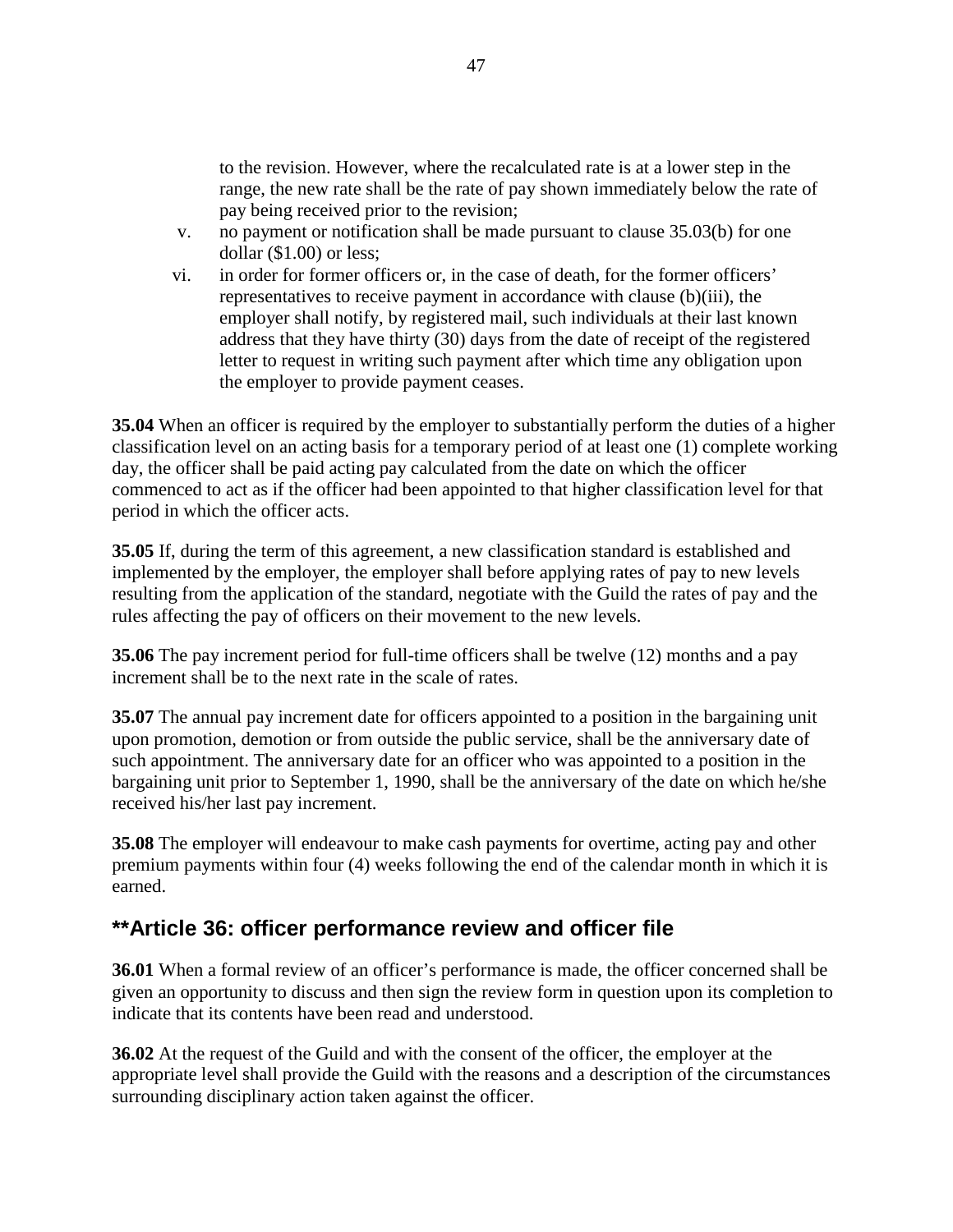**36.03** The employer agrees not to introduce as evidence in a hearing relating to disciplinary action any document from the file of an officer, the existence of which the officer was not aware at the time of filing or within a reasonable period thereafter.

**\*\***

**36.04** Upon written request of an officer, notice of disciplinary action which may have been placed on the personal file of the officer shall be destroyed after two (2) years have elapsed since the disciplinary action was taken provided that no further disciplinary action has been recorded during this period. This period will automatically be extended by the length of any period of leave without pay.

**36.05** Upon written request of an officer, the personnel file of that officer shall be made available once per year for the officer's examination in the presence of an authorized representative of the employer.

# **Article 37: contracting out**

**37.01** The employer will continue past practice in giving all reasonable consideration to continued employment in the public service of officers who would otherwise become redundant because work is contracted out.

# **Article 38: Canadian Coast Guard officer cadets**

**38.01** Except as specifically provided in Appendix "E", the provisions of this agreement do not apply to Canadian Coast Guard officer cadets.

# **Article 39: agreement re-opener**

**39.01** This agreement may be amended by mutual consent.

# **Article 40: dirty work allowance**

**40.01** When an officer is required to:

- a. work in bilges and spaces below the bottom floor plates for periods in excess of fifteen (15) minutes,
	- or
- b. repair or maintain ships' sewage disposal tanks and associated piping, pumps and valves, including any part of a vessel's sewage system, which necessitates the officer to come into contact with effluent, or system components which are downstream from the fixture connection and contain effluent. The grey water system is not considered to be a part of the sewage disposal system, or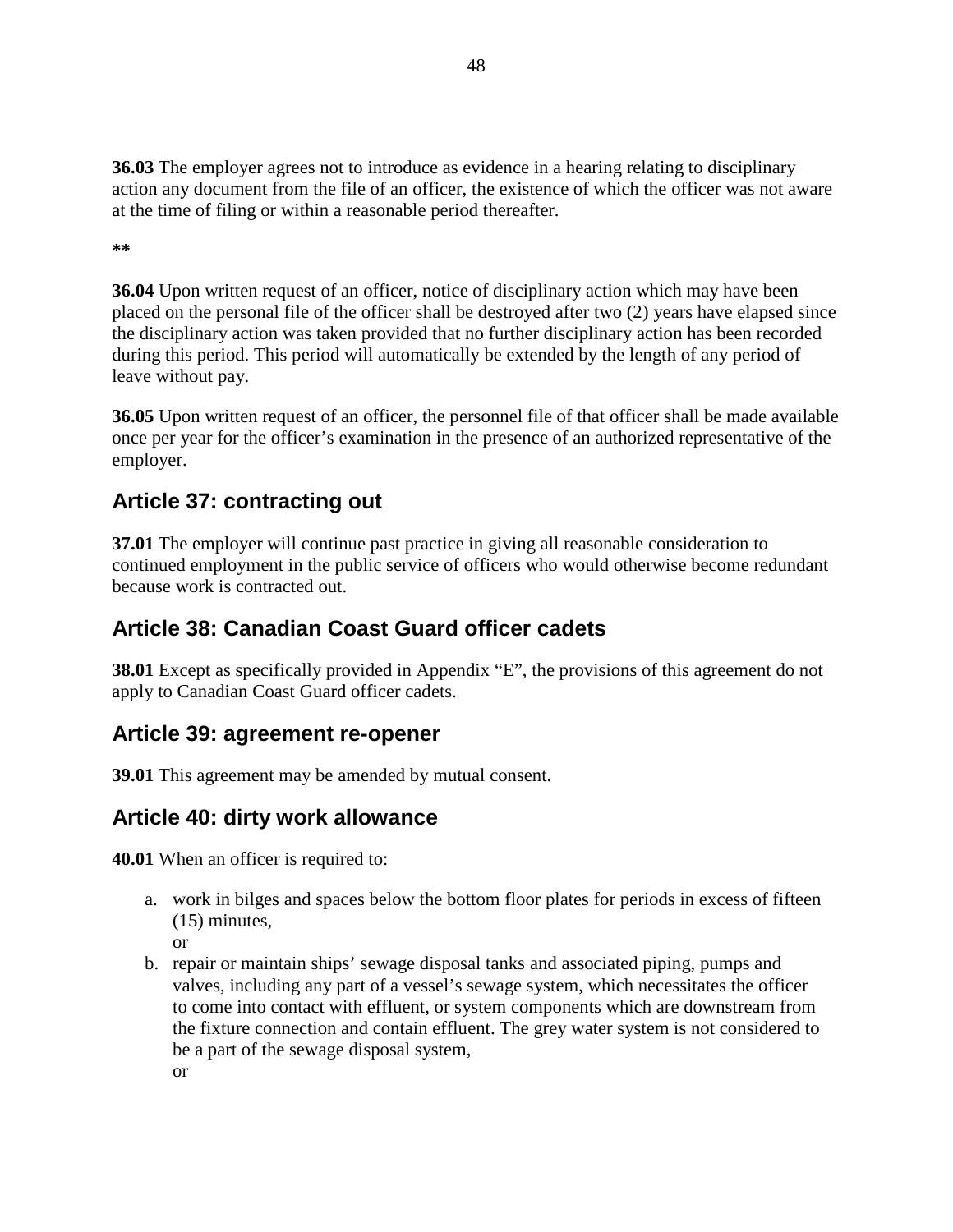- c. work on top of boilers while steam pressure is being maintained, or
- d. work inside water tanks or work inside oil tanks that have contained oil, or work in the fire side of boiler furnaces, combustion chambers, or in air heater space. The grey water tank shall be considered to be a water tank for the purpose of the administration of clause 40.01(d). Work on the exhaust manifolds of the opposed piston Fairbanks-Morse engines (punching carbon) shall be considered to be the equivalent of work on the fire side of combustion chambers, or
- e. come in physical contact with the pollutant while engaged in the cleaning up of oil spills in excess of two hundred (200) litres which resulted from a marine disaster, mechanical failure, bunkering or fuel transfer operations, or
- f. repair or maintain the ships' grey water system, including holding tanks, associated piping, pumps and valves, provided the officer is required to come into direct contact with the grey water. Cleaning of clogged drains shall not constitute dirty work.

the officer shall receive, in addition to the appropriate rate of pay, an additional one half  $(1/2)$  the officer's straight time rate for every fifteen (15) minute period, or part thereof worked.

**40.02** Supervision or inspection of duties described in clause 40.01(a), (b), (c) or (d) does not entitle an officer to the allowance specified in clause 40.01.

**40.03** All of the foregoing duties must have the prior approval of the responsible manager before work is commenced.

## **Article 41: uniforms and safety footwear**

**41.01** Whenever items of clothing are supplied to officers as per the employer's policy, or where the employer has identified positions where the wearing of safety footwear is mandatory and the officers are in receipt of the safety footwear allowance, the officers shall wear the clothing and safety footwear whenever they are on duty in accordance with the departmental regulations.

## **Article 42: National Joint Council agreements**

**42.01** Agreements concluded by the National Joint Council of the public service on items which may be included in a collective agreement, and which the parties to this agreement, have endorsed after December 6, 1978, will form part of this collective agreement, subject to the Public Service Labour Relations Act (PSLRA) and any legislation by Parliament that has been or may be, as the case may be, established pursuant to any Act specified in section 113(b) of the PSLRA.

**42.02** NJC items which may be included in a collective agreement are those items which the parties to the NJC agreements have designated as such or upon which the Chairman of the Public Service Labour Relations Board has made a ruling pursuant to clause (c) of the NJC Memorandum of Understanding which became effective December 6, 1978.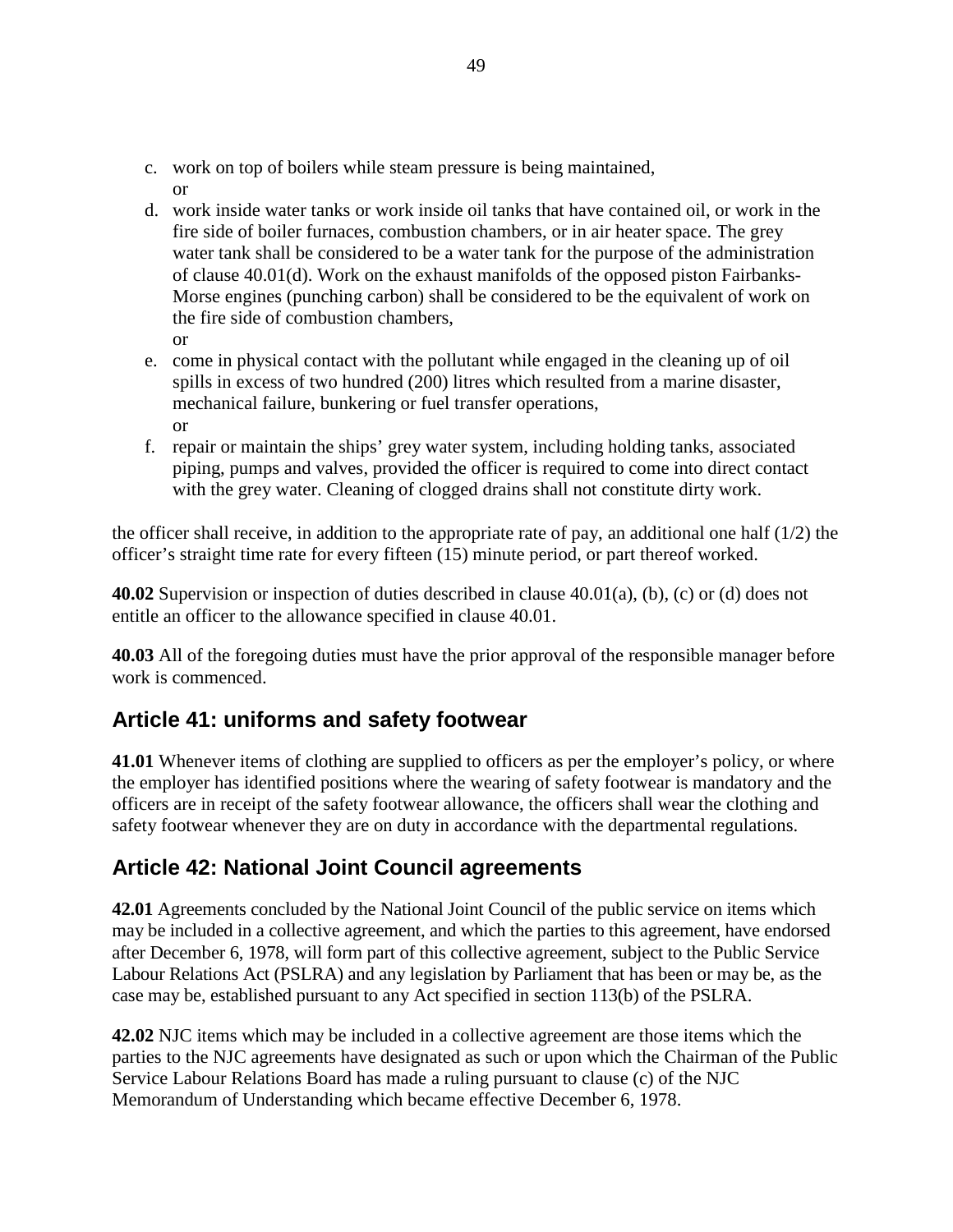# **\*\*Article 43: duration and renewal**

\*\*

**43.01** The provisions of this agreement will expire on March 31, 2018.

\*\*

**43.02** Unless otherwise expressly stipulated, the agreement shall become effective on October 2, 2018.

# **Article 44: travelling**

### **44.01 Travelling expenses on leave or termination**

- a. When an officer serving on a vessel which is away from its home port:
	- i. is authorized to take leave under the provisions of Article 20 (vacation leave with pay) and/or a combination of vacation leave and compensatory leave or under the provision of paragraph 23.03 (bereavement leave with pay), or is proceeding on lay-days, the employer shall pay the cost of the return travelling expenses, as normally defined by the employer, from the point of disembarkation, to the vessel's home port or to the officer's normal place of residence, whichever is the lesser amount;
	- ii. terminates the officer's employment by reason of retirement, release or layoff, the employer shall pay the cost of the travelling expenses, as normally defined by the employer, from the point of disembarkation to the officer's port of hiring or to the officer's normal place of residence, whichever is the lesser amount.
- b. The payment of travelling expenses under the provisions of this clause shall be limited in any fiscal year to the expenses of one trip in connection with vacation leave and of one trip in connection with bereavement leave.
- c. An officer shall not be considered as being on vacation leave during any period in respect of which the officer's travelling expenses are paid by the employer under clause  $44.01(a)(i)$  but such period shall be limited to the normal travel time by the means of transportation authorized by the employer from the point of disembarkation to the vessel's home port or to the officer's normal place of residence, whichever is less.

**44.02** When an officer is serving on a vessel that is in refit or repair in a port other than the officer's home port for two (2) or more days preceding the officer's days of rest and is required to remain absent from the officer's home over the days of rest, the officer shall be reimbursed the cost of a ten (10) minute station-to-station long distance call at daily discount rates. The amount reimbursed shall not exceed the cost of a ten (10) minute station-to-station weekend call between the location of the officer's vessel in refit or repair and the home port of the vessel.

**44.03** After seven (7) days at sea, away from the officer's home port, and each subsequent seven (7) days away from home port, the officer shall be provided access, off watch and subject to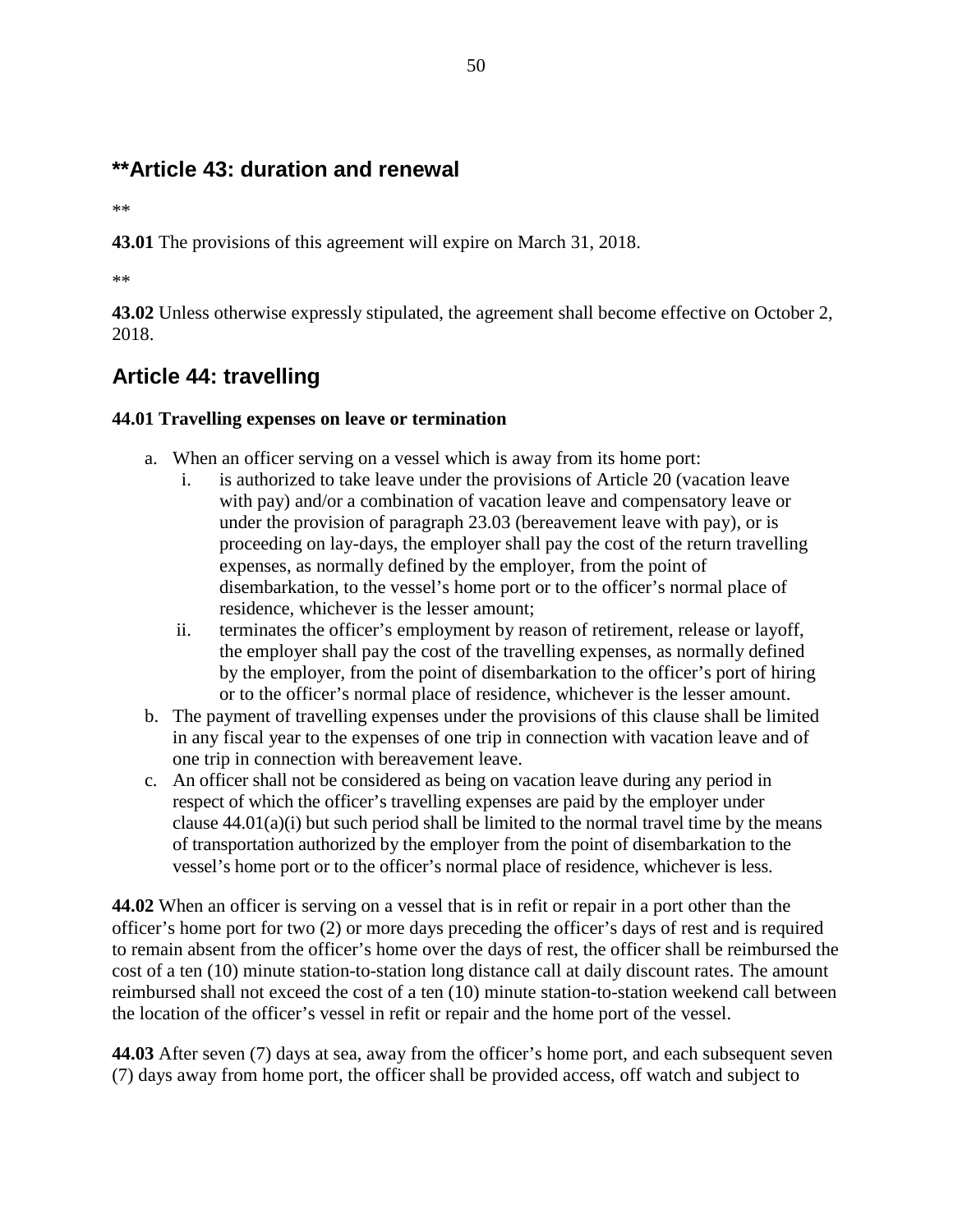operational availability, to the vessel's telephone equipment to place a call to his/her home. The officer will reimburse the department for the costs of the telephone call.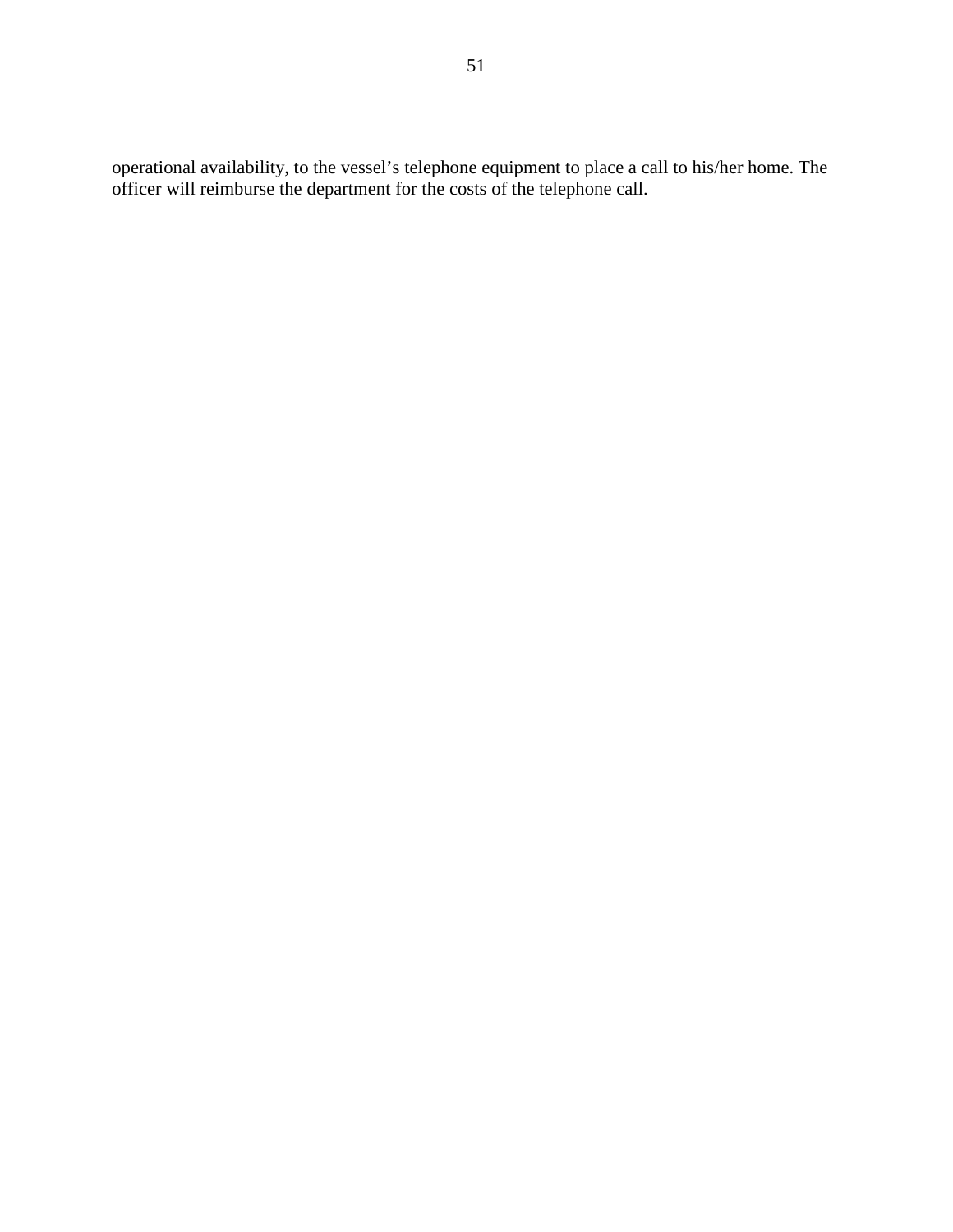Original signed at Ottawa, this 15th day of the month of November 2018.

### **The Treasury Board of Canada**

Sandra Hassan Patricia Phee Ted Leindecker Karine Beauchamp Martine Sigouin Russel Jersch Denise Veber Guylaine Brière Satinder Singh Chantal Chartrand

### **The Canadian Merchant Service Guild**

Mark Boucher Joy Thomson Thomas Spindler Peter Corbett Danny Parmiter Tim Rooney Vincent Maessen Greg Colbeck Peter Mercer Geoff Legge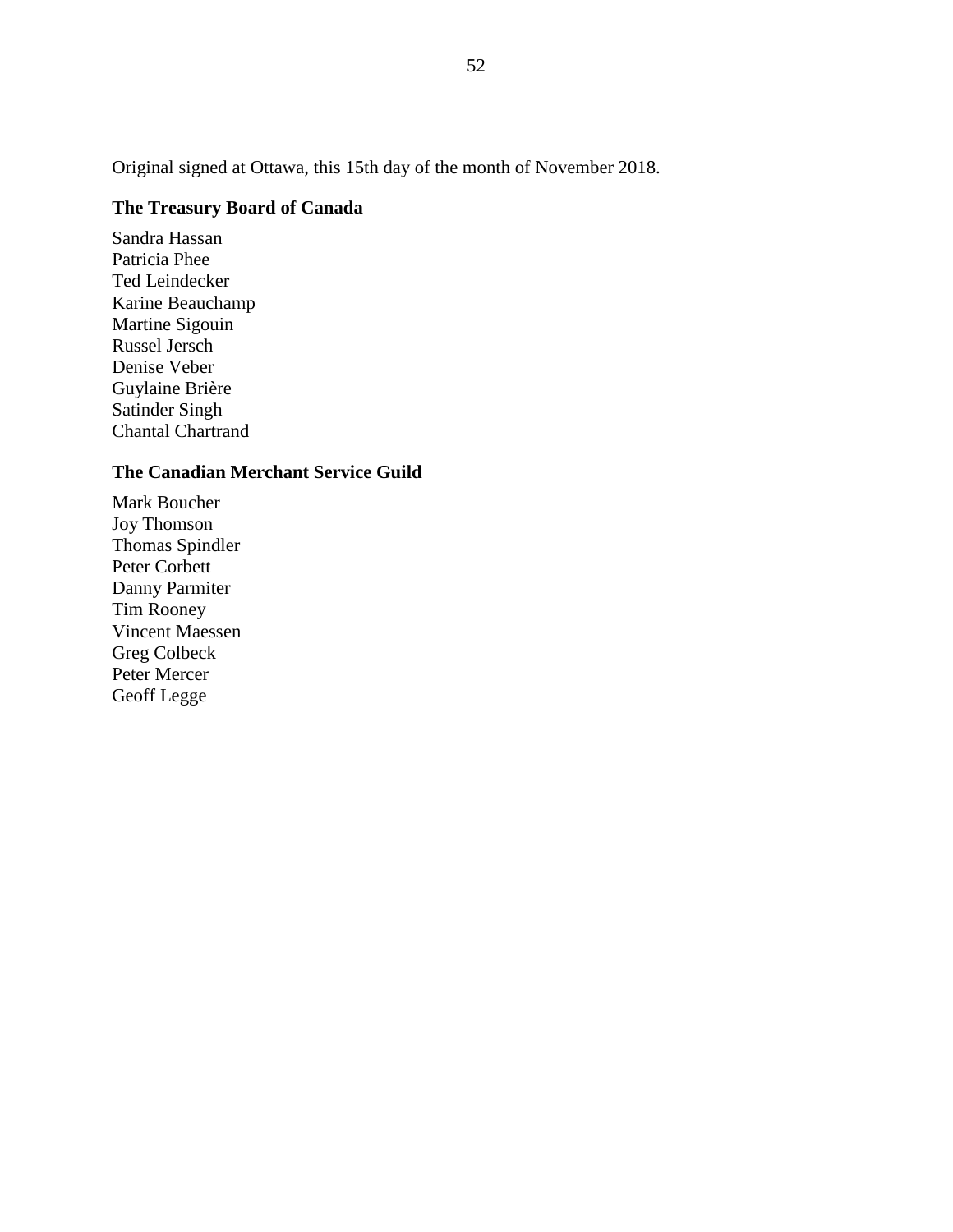# **\*\*Appendix "A"**

### **SO: Ships' Officers Group hourly rates of pay**

The rates of pay shown below shall be effective on the dates indicated.

### **Table legend**

- \$) Effective April 1, 2013
- A) Effective April 1, 2014
- B) Effective April 1, 2015
- C) Effective April 1, 2016
- D) Effective April 1, 2017
- X) Effective April 1, 2017: restructure

(arbitral award: issued October 2, 2018)

#### **Marine Operations Sub-Group**

#### **SO-MAO-TO: hourly rates of pay**

| <b>Effective date</b>   | Step 1 | Step 2 | Step 3 | Step 4 | Step 5 |
|-------------------------|--------|--------|--------|--------|--------|
| \$) April 1, 2013       | 22.12  | 22.89  | 23.68  | 24.53  | 25.39  |
| A) April 1, 2014        | 22.40  | 23.18  | 23.98  | 24.84  | 25.71  |
| <b>B) April 1, 2015</b> | 22.68  | 23.47  | 24.28  | 25.15  | 26.03  |
| C) April 1, 2016        | 22.96  | 23.76  | 24.58  | 25.46  | 26.36  |
| D) April 1, 2017        | 23.25  | 24.06  | 24.89  | 25.78  | 26.69  |
| X) April 1, 2017        | 26.04  | 26.95  | 27.88  | 28.87  | 29.89  |

### **SO-MAO-1: hourly rates of pay**

| <b>Effective date</b>   | Step 1 | Step 2 | Step 3 | Step 4 | Step 5 |
|-------------------------|--------|--------|--------|--------|--------|
| \$) April 1, 2013       | 23.76  | 24.61  | 25.47  | 26.36  | 27.29  |
| A) April 1, 2014        | 24.06  | 24.92  | 25.79  | 26.69  | 27.63  |
| <b>B) April 1, 2015</b> | 24.36  | 25.23  | 26.11  | 27.02  | 27.98  |
| C) April 1, 2016        | 24.66  | 25.55  | 26.44  | 27.36  | 28.33  |
| D) April 1, 2017        | 24.97  | 25.87  | 26.77  | 27.70  | 28.68  |
| X) April 1, 2017        | 27.97  | 28.97  | 29.98  | 31.02  | 32.12  |

#### **SO-MAO-2: hourly rates of pay**

| <b>Effective date</b>   | Step 1 | Step 2 | Step 3 | Step 4 |
|-------------------------|--------|--------|--------|--------|
| \$) April 1, 2013       | 27.07  | 28.03  | 29.01  | 30.03  |
| A) April 1, 2014        | 27.41  | 28.38  | 29.37  | 30.41  |
| <b>B) April 1, 2015</b> | 27.75  | 28.73  | 29.74  | 30.79  |
| C) April 1, 2016        | 28.10  | 29.09  | 30.11  | 31.17  |
| D) April 1, 2017        | 28.45  | 29.45  | 30.49  | 31.56  |
| X) April 1, 2017        | 31.86  | 32.98  | 34.15  | 35.35  |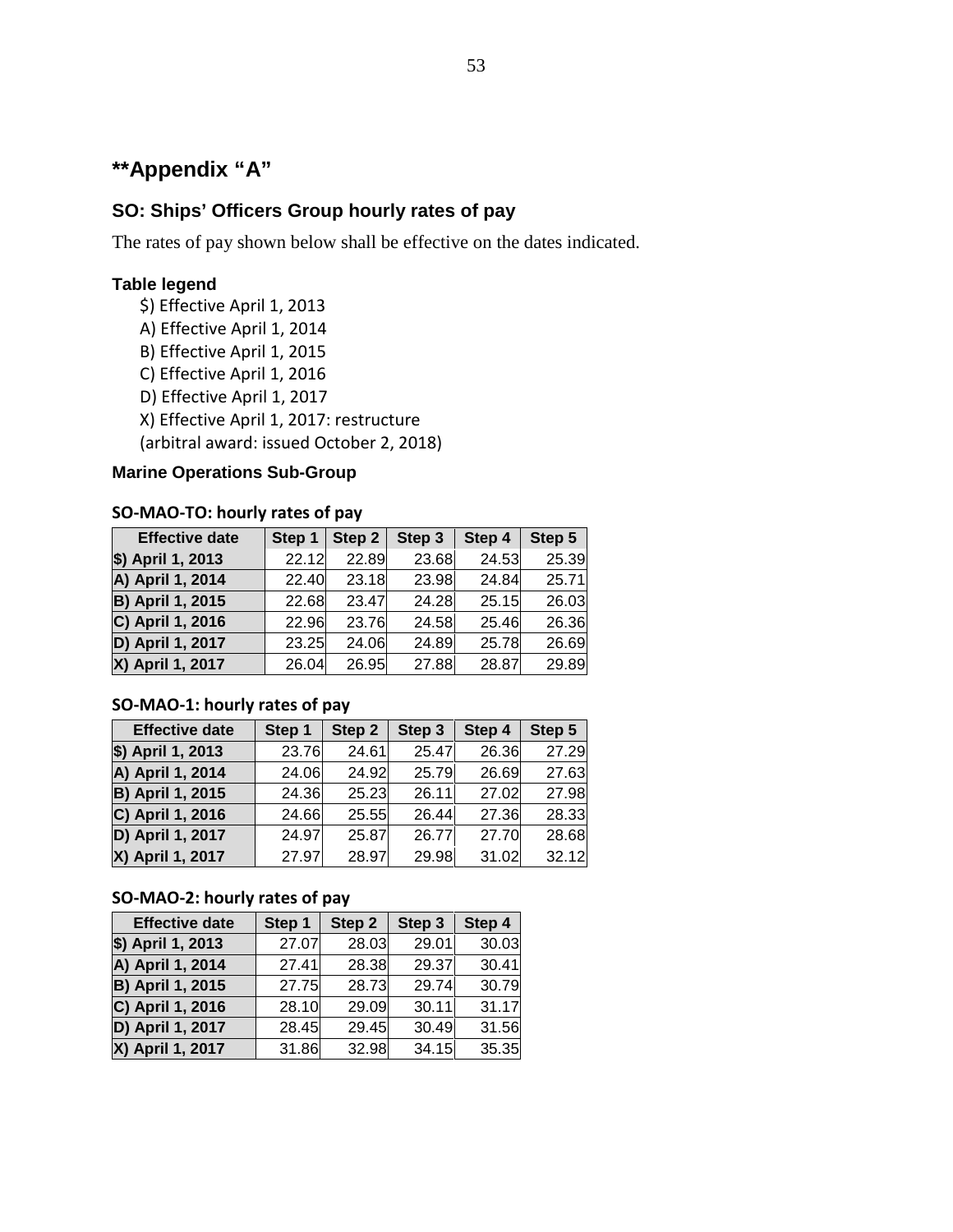### **SO-MAO-3: hourly rates of pay**

| <b>Effective date</b>   | Step 1 | Step 2 | Step 3 | Step 4 |
|-------------------------|--------|--------|--------|--------|
| \$) April 1, 2013       | 28.05  | 29.33  | 30.36  | 31.43  |
| A) April 1, 2014        | 28.40  | 29.70  | 30.74  | 31.82  |
| <b>B) April 1, 2015</b> | 28.76  | 30.07  | 31.12  | 32.22  |
| C) April 1, 2016        | 29.12  | 30.45  | 31.51  | 32.62  |
| D) April 1, 2017        | 29.48  | 30.83  | 31.90  | 33.03  |
| X) April 1, 2017        | 33.02  | 34.53  | 35.73  | 36.99  |

### **SO-MAO-4: hourly rates of pay**

| <b>Effective date</b>   | Step 1 | Step 2 | Step 3 | Step 4 |
|-------------------------|--------|--------|--------|--------|
| \$) April 1, 2013       | 29.74  | 30.99  | 32.08  | 33.21  |
| A) April 1, 2014        | 30.11  | 31.38  | 32.48  | 33.63  |
| <b>B) April 1, 2015</b> | 30.49  | 31.77  | 32.89  | 34.05  |
| C) April 1, 2016        | 30.87  | 32.17  | 33.30  | 34.48  |
| D) April 1, 2017        | 31.26  | 32.57  | 33.72  | 34.91  |
| X) April 1, 2017        | 35.01  | 36.48  | 37.77  | 39.10  |

### **SO-MAO-5: hourly rates of pay**

| <b>Effective date</b>   | Step 1 | Step 2 | Step 3 | Step 4 |
|-------------------------|--------|--------|--------|--------|
| \$) April 1, 2013       | 31.67  | 32.99  | 34.14  | 35.33  |
| A) April 1, 2014        | 32.07  | 33.40  | 34.57  | 35.77  |
| <b>B) April 1, 2015</b> | 32.47  | 33.82  | 35.00  | 36.22  |
| C) April 1, 2016        | 32.88  | 34.24  | 35.44  | 36.67  |
| D) April 1, 2017        | 33.29  | 34.67  | 35.88  | 37.13  |
| X) April 1, 2017        | 37.28  | 38.83  | 40.19  | 41.59  |

### **SO-MAO-6: hourly rates of pay**

| <b>Effective date</b>   | Step 1 | Step 2 | Step 3 | Step 4 |
|-------------------------|--------|--------|--------|--------|
| \$) April 1, 2013       | 33.25  | 34.41  | 35.63  | 36.86  |
| A) April 1, 2014        | 33.67  | 34.84  | 36.08  | 37.32  |
| <b>B) April 1, 2015</b> | 34.09  | 35.28  | 36.53  | 37.79  |
| C) April 1, 2016        | 34.52  | 35.72  | 36.99  | 38.26  |
| D) April 1, 2017        | 34.95  | 36.17  | 37.45  | 38.74  |
| X) April 1, 2017        | 39.14  | 40.51  | 41.94  | 43.39  |

### **SO-MAO-7: hourly rates of pay**

| <b>Effective date</b>   | Step 1 | Step 2 | Step 3 | Step 4 |
|-------------------------|--------|--------|--------|--------|
| \$) April 1, 2013       | 34.51  | 35.72  | 36.98  | 38.27  |
| A) April 1, 2014        | 34.94  | 36.17  | 37.44  | 38.75  |
| <b>B) April 1, 2015</b> | 35.38  | 36.62  | 37.91  | 39.23  |
| C) April 1, 2016        | 35.82  | 37.08  | 38.38  | 39.72  |
| D) April 1, 2017        | 36.27  | 37.54  | 38.86  | 40.22  |
| X) April 1, 2017        | 40.62  | 42.04  | 43.52  | 45.05  |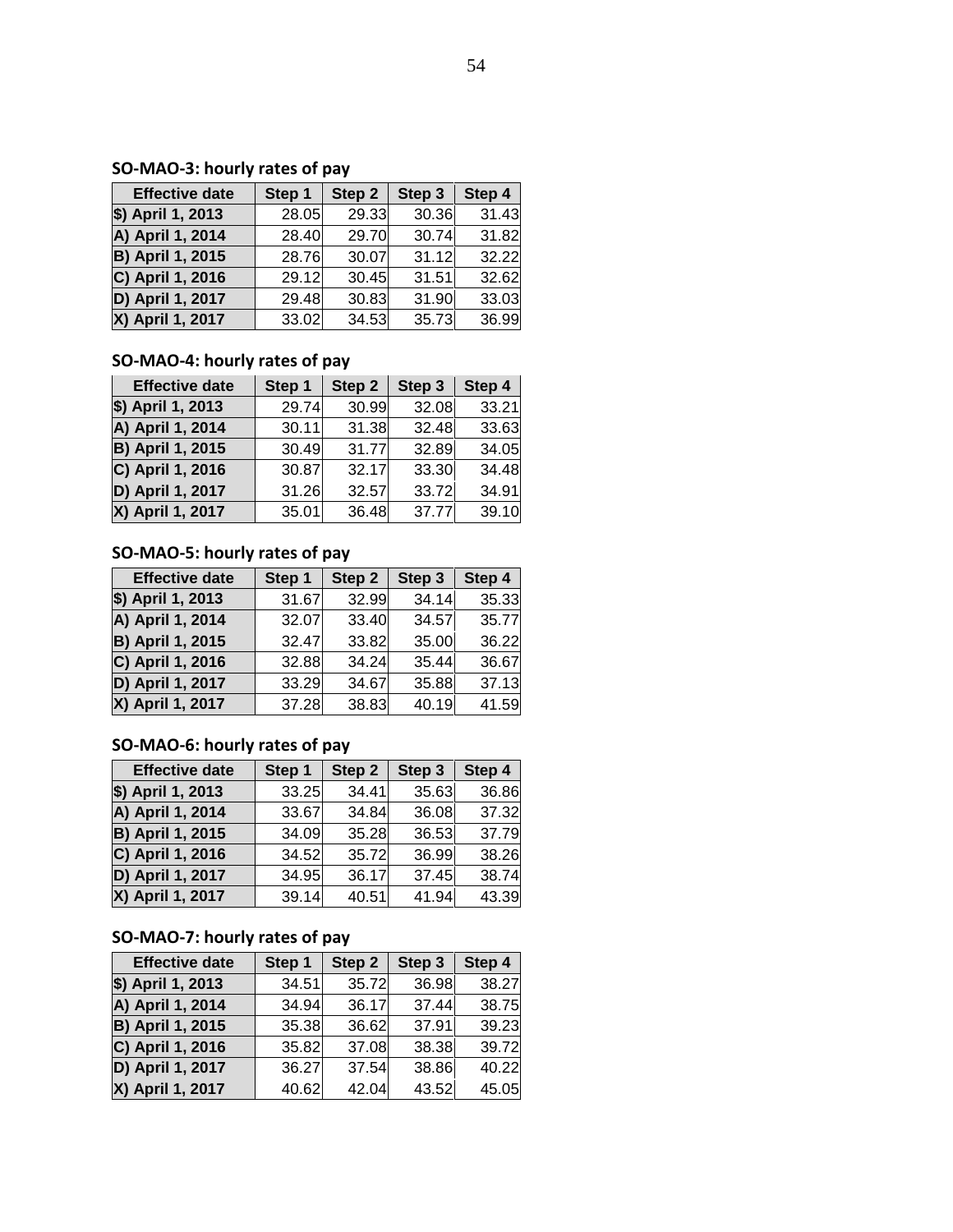### **SO-MAO-8: hourly rates of pay**

| <b>Effective date</b>   | Step 1 | Step 2 | Step 3 | Step 4 |
|-------------------------|--------|--------|--------|--------|
| \$) April 1, 2013       | 36.31  | 37.58  | 38.90  | 40.26  |
| A) April 1, 2014        | 36.76  | 38.05  | 39.39  | 40.76  |
| <b>B) April 1, 2015</b> | 37.22  | 38.53  | 39.88  | 41.27  |
| C) April 1, 2016        | 37.69  | 39.01  | 40.38  | 41.79  |
| D) April 1, 2017        | 38.16  | 39.50  | 40.88  | 42.31  |
| X) April 1, 2017        | 42.74  | 44.24  | 45.79  | 47.39  |

### **SO-MAO-9: hourly rates of pay**

| <b>Effective date</b>   | Step 1 | Step 2 | Step 3 | Step 4 |
|-------------------------|--------|--------|--------|--------|
| \$) April 1, 2013       | 39.09  | 40.46  | 41.88  | 43.34  |
| A) April 1, 2014        | 39.58  | 40.97  | 42.40  | 43.88  |
| <b>B) April 1, 2015</b> | 40.07  | 41.48  | 42.93  | 44.43  |
| C) April 1, 2016        | 40.57  | 42.00  | 43.47  | 44.99  |
| D) April 1, 2017        | 41.08  | 42.53  | 44.01  | 45.55  |
| X) April 1, 2017        | 46.01  | 47.63  | 49.29  | 51.02  |

### **SO-MAO-10: hourly rates of pay**

| <b>Effective date</b>   | Step 1 | Step 2 | Step 3 | Step 4 |
|-------------------------|--------|--------|--------|--------|
| \$) April 1, 2013       | 42.62  | 44.09  | 45.65  | 47.23  |
| A) April 1, 2014        | 43.15  | 44.64  | 46.22  | 47.82  |
| <b>B) April 1, 2015</b> | 43.69  | 45.20  | 46.80  | 48.42  |
| C) April 1, 2016        | 44.24  | 45.77  | 47.39  | 49.03  |
| D) April 1, 2017        | 44.79  | 46.34  | 47.98  | 49.64  |
| X) April 1, 2017        | 50.16  | 51.90  | 53.74  | 55.60  |

### **SO-MAO-11: hourly rates of pay**

| <b>Effective date</b>   | Step 1 | Step 2 | Step 3 | Step 4 |
|-------------------------|--------|--------|--------|--------|
| \$) April 1, 2013       | 46.92  | 48.56  | 50.28  | 52.02  |
| A) April 1, 2014        | 47.51  | 49.17  | 50.91  | 52.67  |
| <b>B) April 1, 2015</b> | 48.10  | 49.78  | 51.55  | 53.33  |
| C) April 1, 2016        | 48.70  | 50.40  | 52.19  | 54.00  |
| D) April 1, 2017        | 49.31  | 51.03  | 52.84  | 54.68  |
| X) April 1, 2017        | 55.23  | 57.15  | 59.18  | 61.24  |

### **SO-MAO-12: hourly rates of pay**

| <b>Effective date</b>   | Step 1 | Step 2 |       | Step 4 |  |
|-------------------------|--------|--------|-------|--------|--|
| \$) April 1, 2013       | 51.14  | 52.93  | 54.78 | 56.70  |  |
| A) April 1, 2014        | 51.78  | 53.59  | 55.46 | 57.41  |  |
| <b>B) April 1, 2015</b> | 52.43  | 54.26  | 56.15 | 58.13  |  |
| C) April 1, 2016        | 53.09  | 54.94  | 56.85 | 58.86  |  |
| D) April 1, 2017        | 53.75  | 55.63  | 57.56 | 59.60  |  |
| X) April 1, 2017        | 60.20  | 62.31  | 64.47 | 66.75  |  |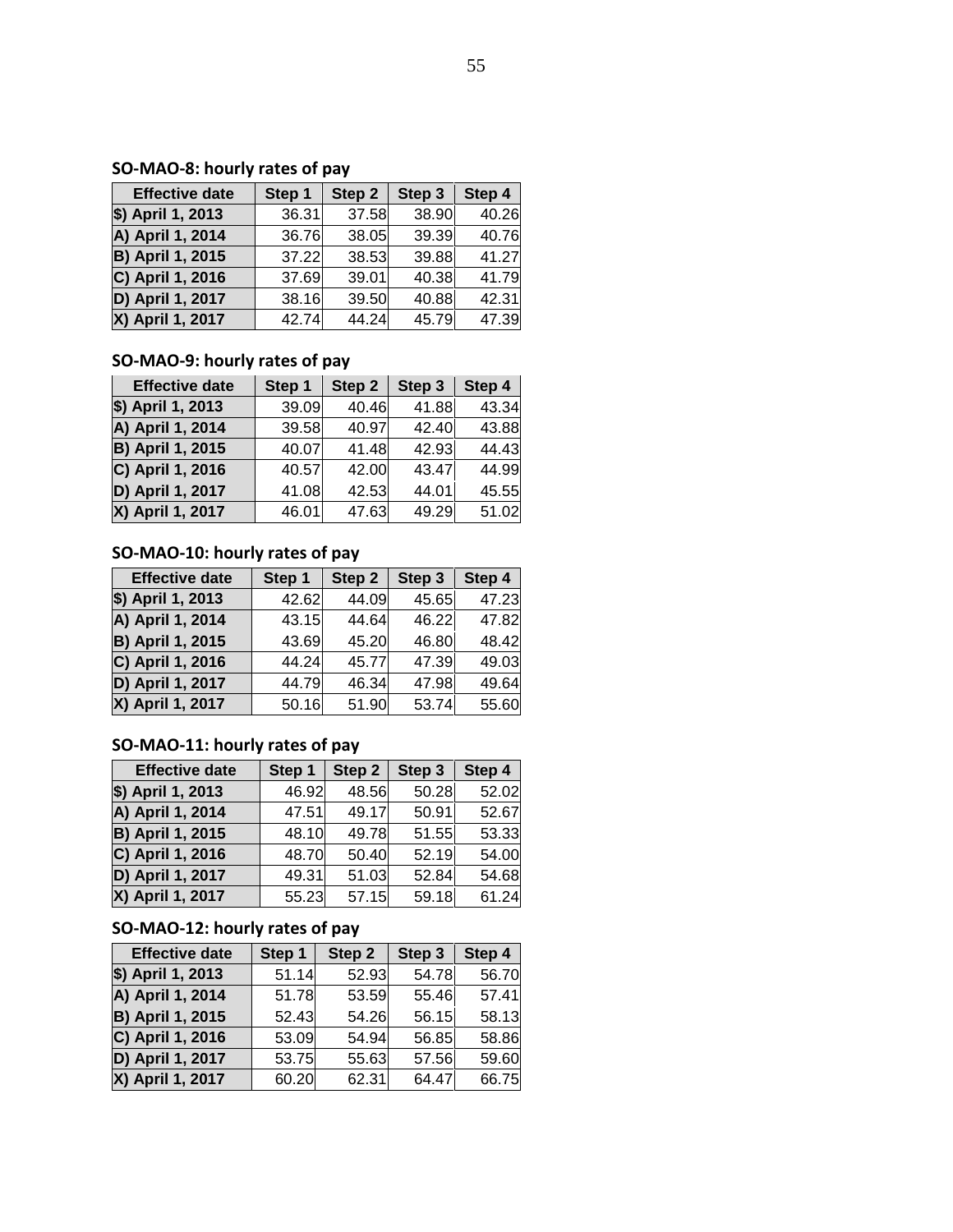# **\*\*Appendix "B"**

### **SO: Ships' Officers Group hourly rates of pay**

The rates of pay shown below shall be effective on the dates indicated.

### **Table legend**

- \$) Effective April 1, 2013
- A) Effective April 1, 2014
- B) Effective April 1, 2015
- C) Effective April 1, 2016
- D) Effective April 1, 2017
- X) Effective April 1, 2017: restructure

(arbitral award: issued on October 2, 2018)

#### **Floating Plant Sub-Group**

### **SO-FLP-1: hourly rates of pay**

| <b>Effective date</b>   | Step 1 | Step 2 | Step 3 | Step 4 |
|-------------------------|--------|--------|--------|--------|
| \$) April 1, 2013       | 25.79  | 26.69  | 27.63  | 28.58  |
| A) April 1, 2014        | 26.11  | 27.02  | 27.98  | 28.94  |
| <b>B) April 1, 2015</b> | 26.44  | 27.36  | 28.33  | 29.30  |
| C) April 1, 2016        | 26.77  | 27.70  | 28.68  | 29.67  |
| D) April 1, 2017        | 27.10  | 28.05  | 29.04  | 30.04  |
| X) April 1, 2017        | 30.35  | 31.42  | 32.52  | 33.64  |

#### **SO-FLP-2: hourly rates of pay**

| <b>Effective date</b>   | Step 1 | Step 2 | Step 3 | Step 4 |
|-------------------------|--------|--------|--------|--------|
| \$) April 1, 2013       | 27.68  | 28.65  | 29.65  | 30.68  |
| A) April 1, 2014        | 28.03  | 29.01  | 30.02  | 31.06  |
| <b>B) April 1, 2015</b> | 28.38  | 29.37  | 30.40  | 31.45  |
| C) April 1, 2016        | 28.73  | 29.74  | 30.78  | 31.84  |
| D) April 1, 2017        | 29.09  | 30.11  | 31.16  | 32.24  |
| X) April 1, 2017        | 32.58  | 33.72  | 34.90  | 36.11  |

#### **SO-FLP-3: hourly rates of pay**

| <b>Effective date</b>   | Step 1 | Step 2 | Step 3 | Step 4 |
|-------------------------|--------|--------|--------|--------|
| \$) April 1, 2013       | 29.77  | 30.82  | 31.91  | 33.02  |
| A) April 1, 2014        | 30.14  | 31.21  | 32.31  | 33.43  |
| <b>B) April 1, 2015</b> | 30.52  | 31.60  | 32.71  | 33.85  |
| C) April 1, 2016        | 30.90  | 32.00  | 33.12  | 34.27  |
| D) April 1, 2017        | 31.29  | 32.40  | 33.53  | 34.70  |
| X) April 1, 2017        | 35.04  | 36.29  | 37.55  | 38.86  |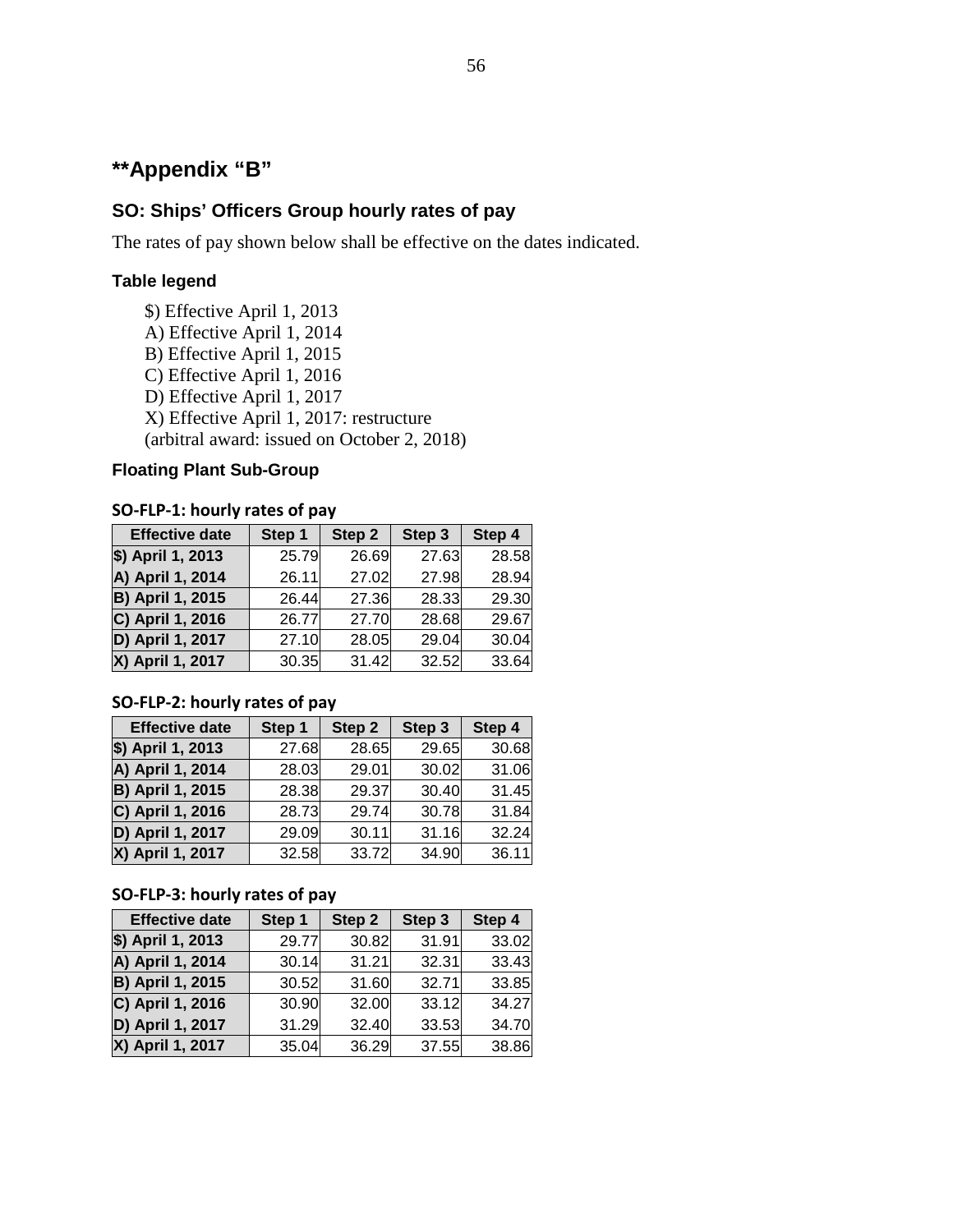### **SO-FLP-4: hourly rates of pay**

| <b>Effective date</b>   | Step 1 | Step 2 | Step 3 | Step 4 |  |
|-------------------------|--------|--------|--------|--------|--|
| \$) April 1, 2013       | 31.62  | 32.72  | 33.87  | 35.06  |  |
| A) April 1, 2014        | 32.02  | 33.13  | 34.29  | 35.50  |  |
| <b>B) April 1, 2015</b> | 32.42  | 33.54  | 34.72  | 35.94  |  |
| C) April 1, 2016        | 32.83  | 33.96  | 35.15  | 36.39  |  |
| D) April 1, 2017        | 33.24  | 34.38  | 35.59  | 36.84  |  |
| X) April 1, 2017        | 37.23  | 38.51  | 39.86  | 41.26  |  |

### **SO-FLP-5: hourly rates of pay**

| <b>Effective date</b>   | Step 1 | Step 2 | Step 3 | Step 4 |
|-------------------------|--------|--------|--------|--------|
| \$) April 1, 2013       | 33.84  | 35.04  | 36.27  | 37.53  |
| A) April 1, 2014        | 34.26  | 35.48  | 36.72  | 38.00  |
| <b>B) April 1, 2015</b> | 34.69  | 35.92  | 37.18  | 38.48  |
| C) April 1, 2016        | 35.12  | 36.37  | 37.64  | 38.96  |
| D) April 1, 2017        | 35.56  | 36.82  | 38.11  | 39.45  |
| X) April 1, 2017        | 39.83  | 41.24  | 42.68  | 44.18  |

### **SO-FLP-6: hourly rates of pay**

| <b>Effective date</b>   | Step 1<br>Step 2 |       | Step 3 | Step 4 |  |
|-------------------------|------------------|-------|--------|--------|--|
| \$) April 1, 2013       | 36.02            | 37.27 | 38.58  | 39.92  |  |
| A) April 1, 2014        | 36.47            | 37.74 | 39.06  | 40.42  |  |
| <b>B) April 1, 2015</b> | 36.93            | 38.21 | 39.55  | 40.93  |  |
| C) April 1, 2016        | 37.39            | 38.69 | 40.04  | 41.44  |  |
| D) April 1, 2017        | 37.86            | 39.17 | 40.54  | 41.96  |  |
| X) April 1, 2017        | 42.40            | 43.87 | 45.40  | 47.00  |  |

### **SO-FLP-7: hourly rates of pay**

| <b>Effective date</b>   | Step 1<br>Step 2 |       | Step 3 | Step 4 |  |
|-------------------------|------------------|-------|--------|--------|--|
| \$) April 1, 2013       | 38.16            | 39.49 | 40.87  | 42.30  |  |
| A) April 1, 2014        | 38.64            | 39.98 | 41.38  | 42.83  |  |
| <b>B) April 1, 2015</b> | 39.12            | 40.48 | 41.90  | 43.37  |  |
| C) April 1, 2016        | 39.61            | 40.99 | 42.42  | 43.91  |  |
| D) April 1, 2017        | 40.11            | 41.50 | 42.95  | 44.46  |  |
| X) April 1, 2017        | 44.92            | 46.48 | 48.10  | 49.80  |  |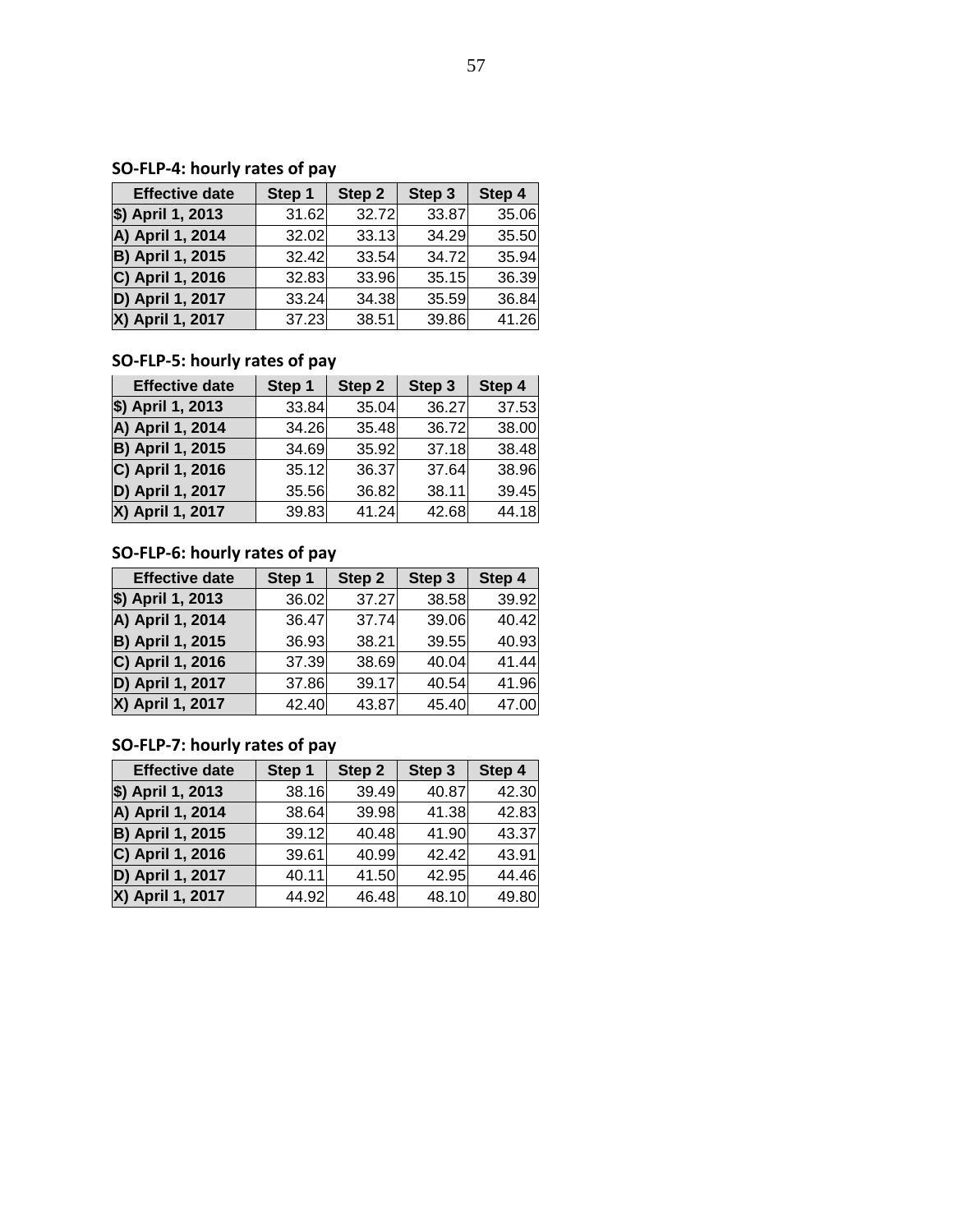# **\*\*Appendix "C"**

### **SO: Ships' Officers Group hourly rates of pay**

The rates of pay shown below shall be effective on the dates indicated.

### **Table legend**

- \$) Effective April 1, 2013
- A) Effective April 1, 2014
- B) Effective April 1, 2015
- C) Effective April 1, 2016
- D) Effective April 1, 2017
- X) Effective April 1, 2017: restructure
- (arbitral award: issued on October 2, 2018)

#### **Radio Sub-Group**

#### **SO-RAD-1: hourly rates of pay**

| <b>Effective date</b>   | Step 1<br>Step 2 |       | Step 3 | Step 4 |  |
|-------------------------|------------------|-------|--------|--------|--|
| \$) April 1, 2013       | 27.44            | 28.40 | 29.40  | 30.43  |  |
| A) April 1, 2014        | 27.78            | 28.76 | 29.77  | 30.81  |  |
| <b>B) April 1, 2015</b> | 28.13            | 29.12 | 30.14  | 31.20  |  |
| C) April 1, 2016        | 28.48            | 29.48 | 30.52  | 31.59  |  |
| D) April 1, 2017        | 28.84            | 29.85 | 30.90  | 31.98  |  |
| X) April 1, 2017        | 32.30            | 33.43 | 34.61  | 35.82  |  |

### **SO-RAD-2: hourly rates of pay**

| <b>Effective date</b>   | Step 1 | Step 2 | Step 3 | Step 4 |
|-------------------------|--------|--------|--------|--------|
| \$) April 1, 2013       | 29.00  | 30.01  | 31.07  | 32.15  |
| A) April 1, 2014        | 29.36  | 30.39  | 31.46  | 32.55  |
| <b>B) April 1, 2015</b> | 29.73  | 30.77  | 31.85  | 32.96  |
| C) April 1, 2016        | 30.10  | 31.15  | 32.25  | 33.37  |
| D) April 1, 2017        | 30.48  | 31.54  | 32.65  | 33.79  |
| X) April 1, 2017        | 34.14  | 35.32  | 36.57  | 37.84  |

### **SO-RAD-3: hourly rates of pay**

| <b>Effective date</b>   | Step 1<br>Step 2 |       | Step 3 | Step 4 |  |
|-------------------------|------------------|-------|--------|--------|--|
| \$) April 1, 2013       | 30.43            | 31.48 | 32.58  | 33.72  |  |
| A) April 1, 2014        | 30.81            | 31.87 | 32.99  | 34.14  |  |
| <b>B) April 1, 2015</b> | 31.20            | 32.27 | 33.40  | 34.57  |  |
| C) April 1, 2016        | 31.59            | 32.67 | 33.82  | 35.00  |  |
| D) April 1, 2017        | 31.98            | 33.08 | 34.24  | 35.44  |  |
| X) April 1, 2017        | 35.82            | 37.05 | 38.35  | 39.69  |  |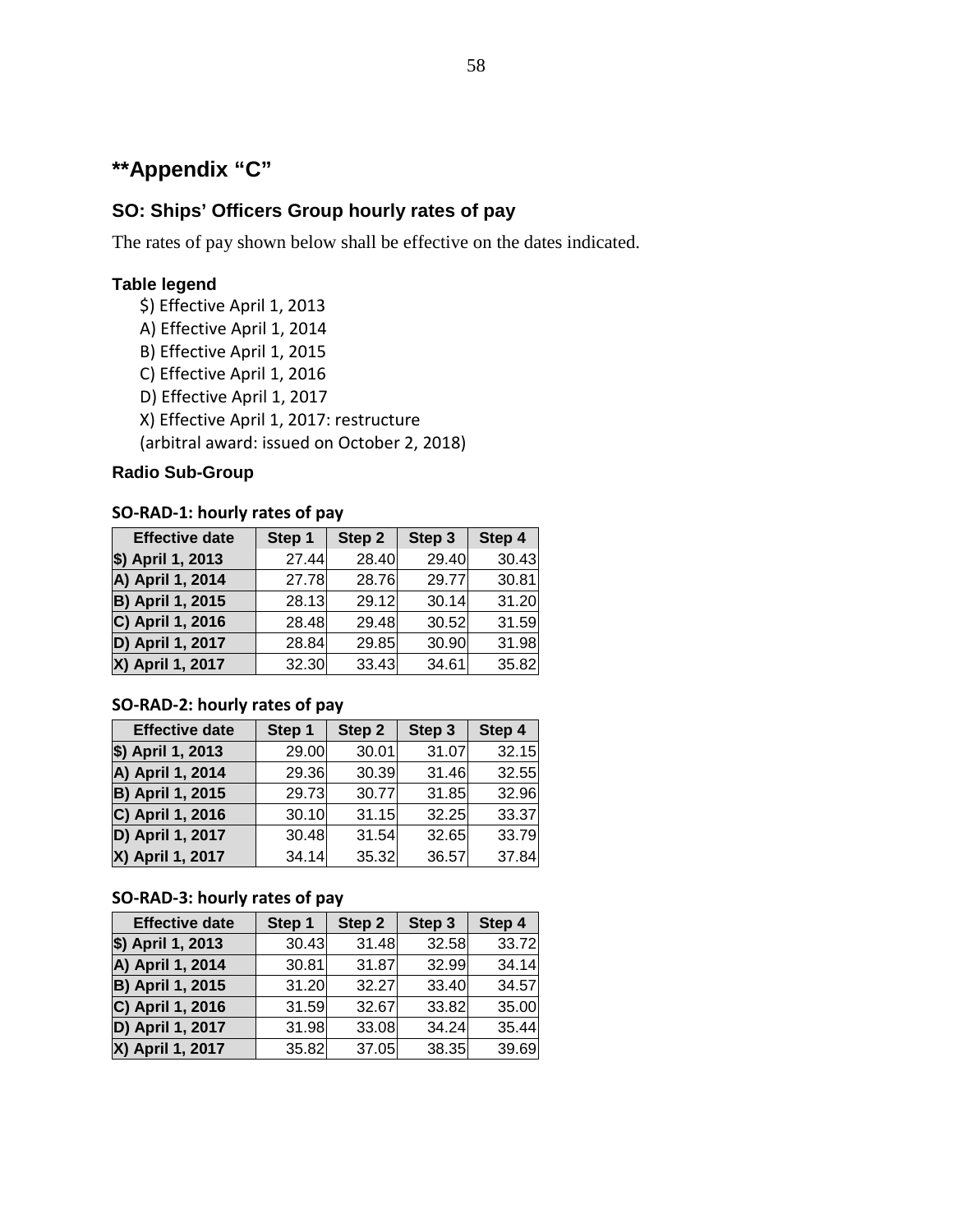# **\*\*Appendix "D"**

### **SO: Ships' Officers Group rates of pay**

The rates of pay shown below shall be effective on the dates indicated.

### **Table legend**

- \$) Effective April 1, 2013
- A) Effective April 1, 2014
- B) Effective April 1, 2015
- C) Effective April 1, 2016
- D) Effective April 1, 2017
- X) Effective April 1, 2017: restructure

(arbitral award: issued on October 2, 2018)

#### **Instruction Sub-Group**

#### **SO-INS-1: annual rates of pay**

| <b>Effective date</b>   | Step 1 | Step 2 | Step 3 | Step 4 | Step 5 | Step 6 | Step 7 | Step 8 |
|-------------------------|--------|--------|--------|--------|--------|--------|--------|--------|
| \$) April 1, 2013       | 75200  | 78209  | 81335  | 84588  | 87972  | 91494  | 95153  | 98958  |
| A) April 1, 2014        | 76140  | 79187  | 82352  | 85645  | 89072  | 92638  | 96342  | 100195 |
| <b>B) April 1, 2015</b> | 77092  | 80177  | 83381  | 86716  | 90185  | 93796  | 97546  | 101447 |
| C) April 1, 2016        | 78056  | 81179  | 84423  | 87800  | 91312  | 94968  | 98765  | 102715 |
| D) April 1, 2017        | 79032  | 82194  | 85478  | 88898  | 92453  | 96155  | 100000 | 103999 |
| X) April 1, 2017        | 88516  | 92057  | 95735  | 99566  | 103547 | 107694 | 112000 | 116479 |

#### **SO-INS-1: weekly rates of pay**

| <b>Effective date</b>   | Step 1  | Step 2  | Step 3  | Step 4  | Step 5  | Step 6  | Step 7  | Step 8  |
|-------------------------|---------|---------|---------|---------|---------|---------|---------|---------|
| \$) April 1, 2013       | 1441.28 | 1498.95 | 1558.86 | 1621.21 | 1686.06 | 1753.56 | 1823.69 | 1896.62 |
| A) April 1, 2014        | 1459.29 | 1517.69 | 1578.35 | 1641.46 | 1707.15 | 1775.49 | 1846.48 | 1920.33 |
| <b>B) April 1, 2015</b> | 1477.54 | 1536.66 | 1598.07 | 1661.99 | 1728.48 | 1797.68 | 1869.56 | 1944.32 |
| C) April 1, 2016        | 1496.01 | 1555.87 | 1618.04 | 1682.77 | 1750.08 | 1820.15 | 1892.92 | 1968.63 |
| D) April 1, 2017        | 1514 72 | 1575.32 | 1638.26 | 1703.81 | 1771.94 | 1842.90 | 1916.59 | 1993.23 |
| X) April 1, 2017        | 1696.49 | 1764.36 | 1834.85 | 1908.27 | 1984.57 | 2064.05 | 2146.58 | 2232.42 |

#### **SO-INS-1: hourly rates of pay**

| <b>Effective date</b>   | Step 1 | Step 2 | Step 3 | Step 4 | Step 5 | Step 6 | Step 7 | Step 8 |
|-------------------------|--------|--------|--------|--------|--------|--------|--------|--------|
| \$) April 1, 2013       | 36.03  | 37.47  | 38.97  | 40.53  | 42.15  | 43.84  | 45.59  | 47.42  |
| A) April 1, 2014        | 36.48  | 37.94  | 39.46  | 41.04  | 42.68  | 44.39  | 46.16  | 48.01  |
| <b>B) April 1, 2015</b> | 36.94  | 38.42  | 39.95  | 41.55  | 43.21  | 44.94  | 46.74  | 48.61  |
| C) April 1, 2016        | 37.40  | 38.90  | 40.45  | 42.07  | 43.75  | 45.50  | 47.32  | 49.22  |
| D) April 1, 2017        | 37.87  | 39.38  | 40.96  | 42.60  | 44.30  | 46.07  | 47.91  | 49.83  |
| X) April 1, 2017        | 42.41  | 44.11  | 45.87  | 47.71  | 49.61  | 51.60  | 53.66  | 55.81  |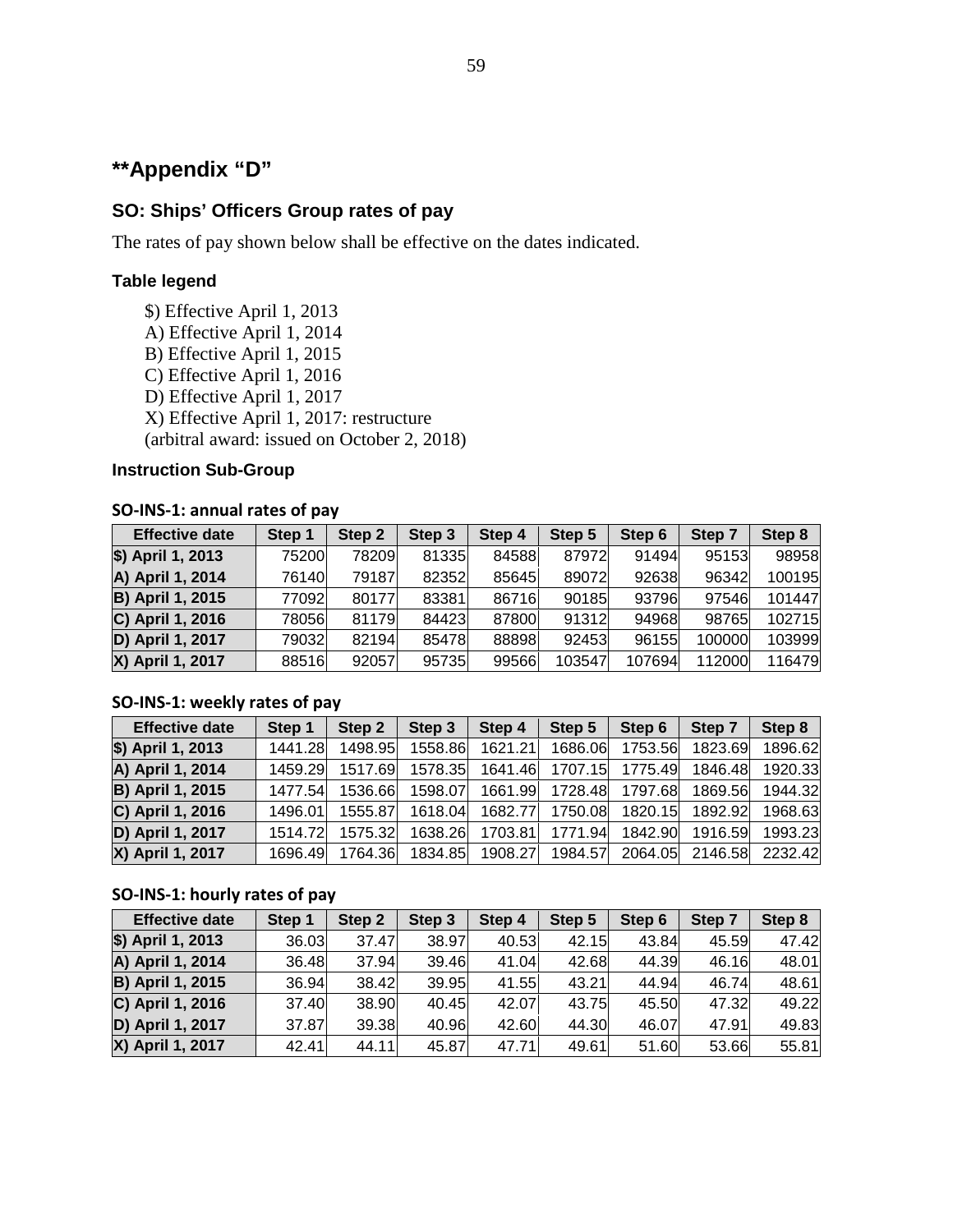### **SO-INS-2: annual rates of pay**

| <b>Effective date</b>   | Step 1 | Step 2 | Step <sub>3</sub> | Step 4 | Step 5 | Step 6 | Step 7 | Step 8 |
|-------------------------|--------|--------|-------------------|--------|--------|--------|--------|--------|
| \$) April 1, 2013       | 81365  | 84618  | 88003             | 91524  | 95183  | 98988  | 102949 | 107066 |
| A) April 1, 2014        | 82382  | 85676  | 89103             | 92668  | 96373  | 100225 | 104236 | 108404 |
| <b>B) April 1, 2015</b> | 83412  | 86747  | 90217             | 93826  | 97578  | 101478 | 105539 | 109759 |
| C) April 1, 2016        | 84455  | 87831  | 91345             | 94999  | 98798  | 102746 | 106858 | 111131 |
| D) April 1, 2017        | 85511  | 88929  | 92487             | 96186  | 100033 | 104030 | 108194 | 112520 |
| X) April 1, 2017        | 95772  | 99600  | 103585            | 107728 | 112037 | 116514 | 121177 | 126022 |

### **SO-INS-2: weekly rates of pay**

| <b>Effective date</b>   | Step 1  | Step 2  | Step 3          | Step 4                                                  | Step 5          | Step 6  | Step 7  | Step 8          |
|-------------------------|---------|---------|-----------------|---------------------------------------------------------|-----------------|---------|---------|-----------------|
| \$) April 1, 2013       | 1559.43 | 1621.78 | 1686.66         | 1754.14                                                 | 1824.27         | 1897.19 | 1973.11 | 2052.02         |
| A) April 1, 2014        | 1578.93 |         |                 | 1642.06 1707.74 1776.07                                 | 1847.08         | 1920.90 | 1997.78 | 2077.66         |
| <b>B) April 1, 2015</b> | 1598.67 |         |                 | 1662.58 1729.09 1798.26 1870.17                         |                 | 1944.92 |         | 2022.75 2103.63 |
| C) April 1, 2016        | 1618.66 |         | 1683.36 1750.71 |                                                         | 1820.74 1893.55 | 1969.22 | 2048.03 | 2129.93         |
| D) April 1, 2017        | 1638.90 |         | 1704.40 1772.60 |                                                         | 1843.49 1917.22 | 1993.83 | 2073.64 | 2156.55         |
| X) April 1, 2017        | 1835.56 |         |                 | 1908.92 1985.30 2064.70 2147.29 2233.10 2322.47 2415.33 |                 |         |         |                 |

### **SO-INS-2: hourly rates of pay**

| <b>Effective date</b>   | Step 1 | Step 2 | Step <sub>3</sub> | Step 4 | Step 5 | Step 6 | Step 7 | Step 8 |
|-------------------------|--------|--------|-------------------|--------|--------|--------|--------|--------|
| \$) April 1, 2013       | 38.99  | 40.54  | 42.17             | 43.85  | 45.61  | 47.43  | 49.33  | 51.30  |
| A) April 1, 2014        | 39.47  | 41.05  | 42.69             | 44.40  | 46.18  | 48.02  | 49.94  | 51.94  |
| <b>B) April 1, 2015</b> | 39.97  | 41.56  | 43.23             | 44.96  | 46.75  | 48.62  | 50.57  | 52.59  |
| C) April 1, 2016        | 40.47  | 42.08  | 43.77             | 45.52  | 47.34  | 49.23  | 51.20  | 53.25  |
| D) April 1, 2017        | 40.97  | 42.61  | 44.32             | 46.09  | 47.93  | 49.85  | 51.84  | 53.91  |
| X) April 1, 2017        | 45.89  | 47.72  | 49.63             | 51.62  | 53.68  | 55.83  | 58.06  | 60.38  |

The weekly and hourly equivalent rates of pay shown above have been determined from the annual rates and may be subject to rounding in the payroll process.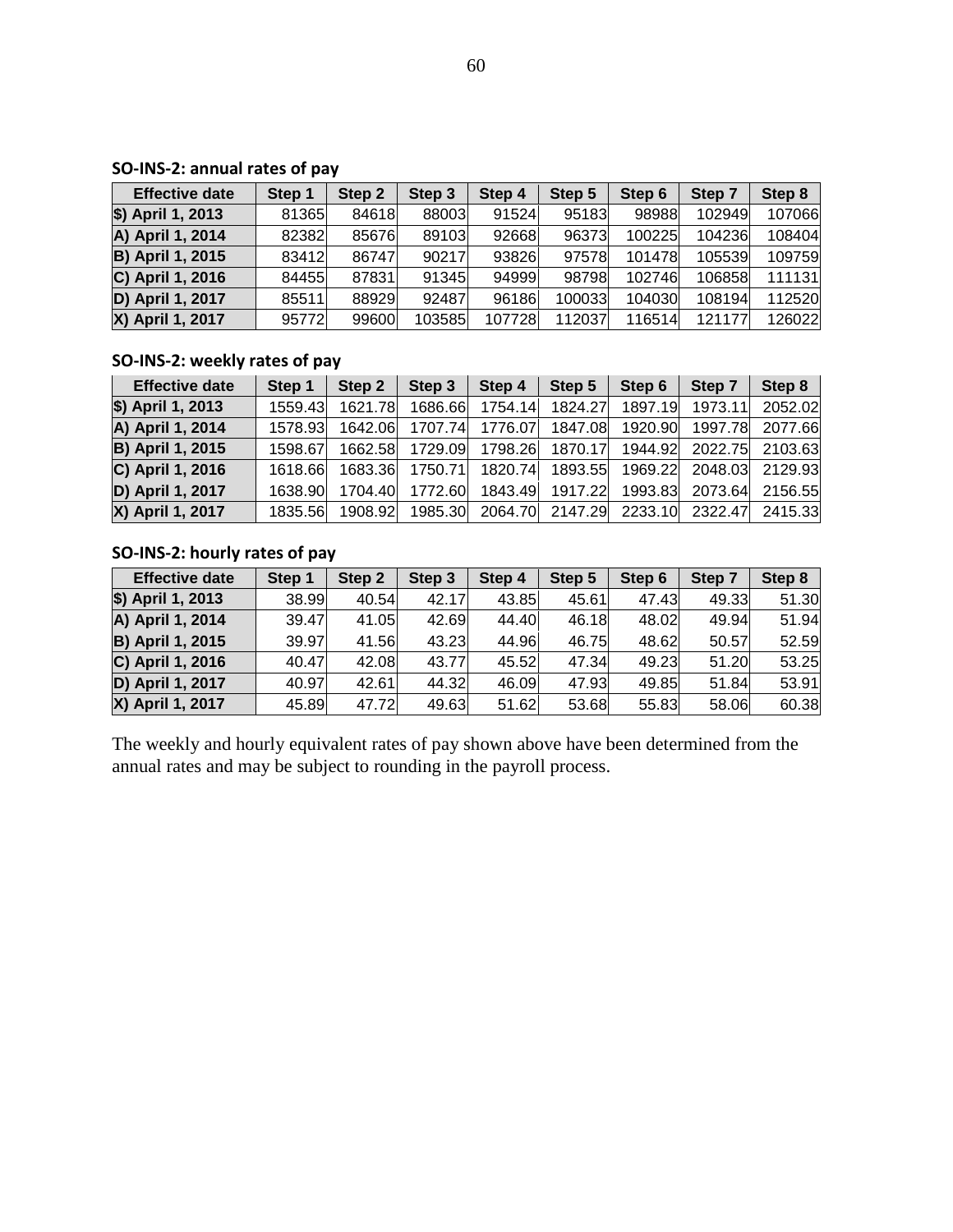## **Appendix "E"**

### **Canadian Coast Guard officer cadets**

- 1. The provisions of Article 10: check-off, Article 11: officers' representatives, Article 13: information, Article 14: information for officers, Article 15: provision of bulletin board space, Article 18: grievance procedure, Article 22: sick leave with pay, Article 26: safety and health, when an officer cadet is serving aboard a vessel during his sea training period, and Article 28: marine disaster, of the Ships' Officers collective agreement signed on June 26, 1991, shall apply to Canadian Coast Guard officer cadets.
- 2. Canadian Coast Guard officer cadets shall continue to be provided with meals and quarters, either in cash or kind, in accordance with the policy of the employer in effect on this date.
- 3. Canadian Coast Guard officer cadets shall earn vacation leave at the rate of one and two-thirds (1 2/3) days per month, which leave may be scheduled by the employer at any time during the academic year in which it is earned or during the summer immediately following. In addition, a cadet may be granted up to two (2) additional days per year for purposes of travel and may be reimbursed his/her actual and reasonable travelling expenses for one trip per year from his/her place of duty to the place of his/her permanent residence and return, less twenty-five dollars (\$25.00).
- 4. The Guild recognizes that, in accordance with the contract between Her Majesty the Queen and each officer cadet, a cadet has an obligation to complete his/her training at the Canadian Coast Guard College and to serve in Her Majesty's service for a minimum of four (4) years following graduation from the college. In the event that a cadet should withdraw or be removed from the cadet training plan or abandon his/her commitment to serve for four (4) years following graduation, the cadet may be required to repay the total amount of monthly allowance received by him/her less the allowance paid to him/her in the first six (6) months of the training period, or such lesser amount as Her Majesty may determine.
- 5. A cadet shall receive a training allowance as set out below:

| Duration                           | <b>April 1, 2013</b> |
|------------------------------------|----------------------|
| 1st period                         | 375                  |
| (August 1 to June 30)              |                      |
| 2nd period                         | 443                  |
| $(\mathrm{July\ 1\ to\ June\ 30})$ |                      |
| 3rd period                         | 511                  |
| (July 1 to June 30)                |                      |

### **Monthly allowance (in dollars)**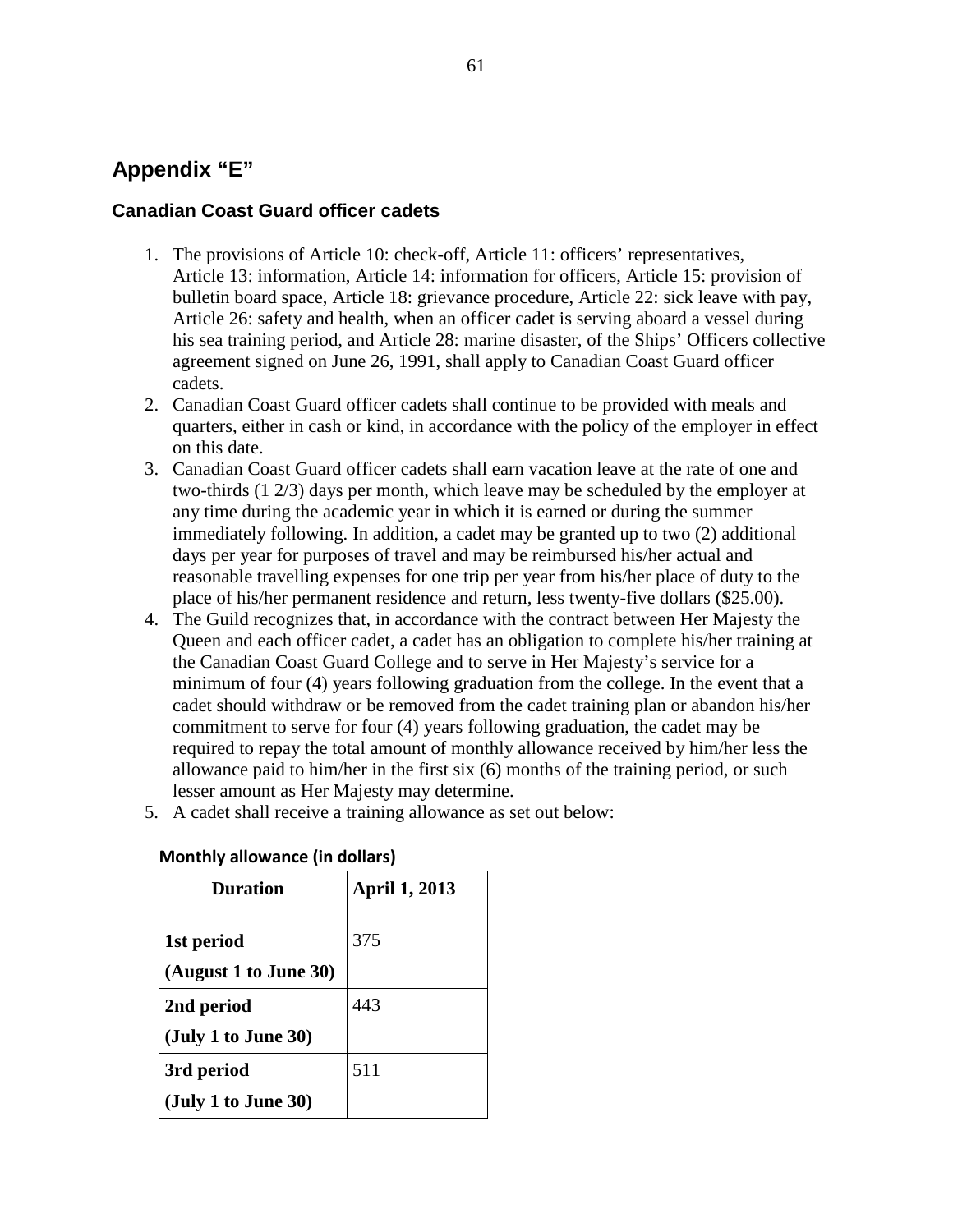| 4th period                         | 581 |
|------------------------------------|-----|
| $(\mathrm{July\ 1\ to\ June\ 30})$ |     |

**(arbitral award: effective April 1, 2013)**

6. Where a cadet proceeds on sea training he/she shall receive, in addition to the allowance specified in paragraph 5 above, a monthly sea training allowance as set out below:

#### **Monthly sea training allowance (in dollars)**

| <b>Duration</b>                           | <b>April 1, 2013</b> |  |  |  |  |
|-------------------------------------------|----------------------|--|--|--|--|
| 1st sea training period                   | 1127                 |  |  |  |  |
| 2nd sea training period                   | 1602                 |  |  |  |  |
| (arbitral award: effective April 1, 2013) |                      |  |  |  |  |

This monthly sea training allowance shall be pro-rated on a calendar day basis if the sea training period does not start at the beginning of or terminate at the end of a calendar month. This monthly allowance shall be pro-rated on a calendar basis to take into account any time when the cadet is on leave with or without pay.

The sea training allowance recognizes that a cadet is required to undertake practical assignments during and outside normal hours.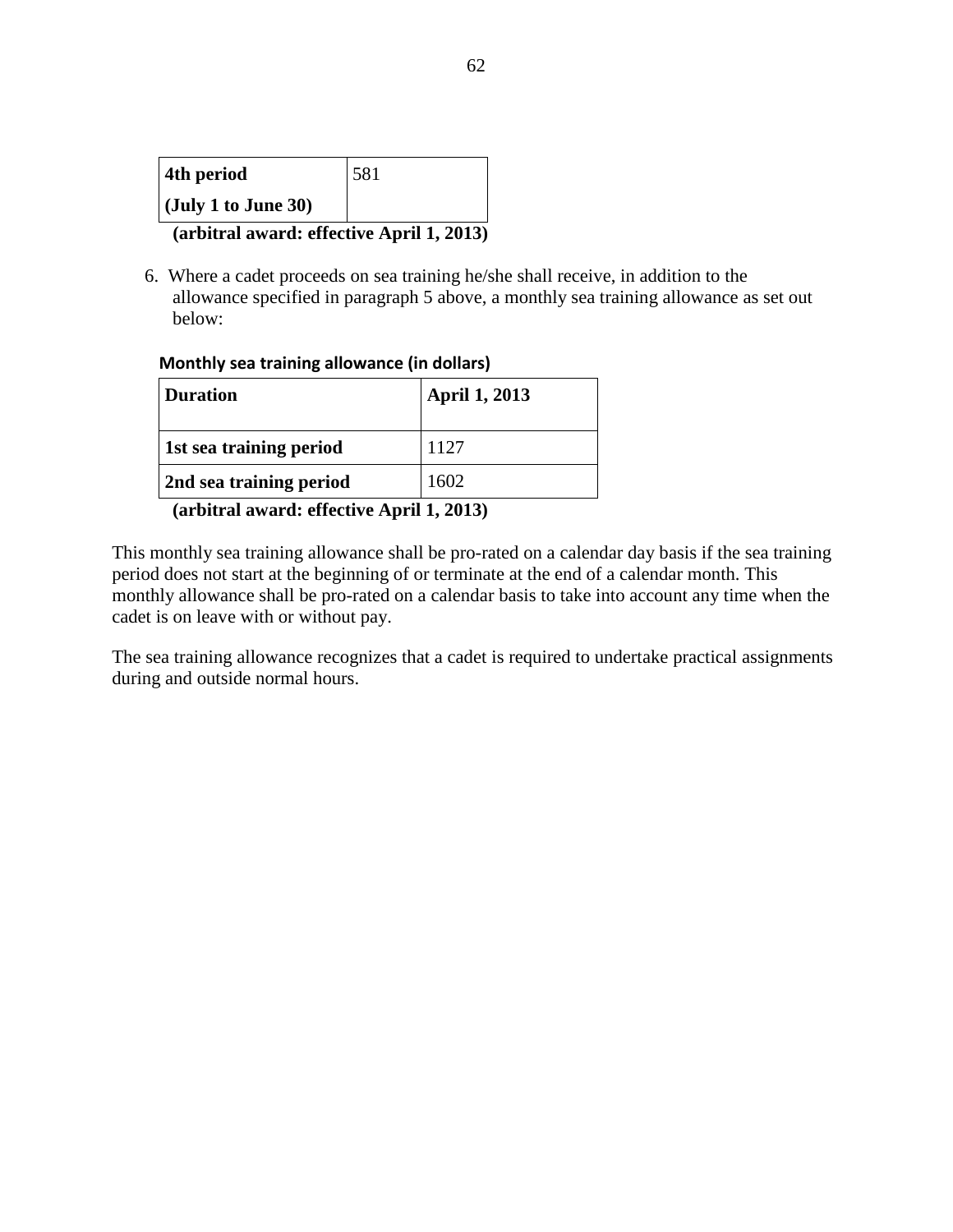# **Appendix "F"**

### **Special allowances**

The employer and the Canadian Merchant Service Guild agree that officers with specialized training and qualifications shall receive the following allowance in accordance with the conditions set out for each allowance.

### **Rescue specialist allowance**

Effective April 1, 2013, an officer who completes the required training and becomes a Certified Rescue Specialist shall receive a monthly allowance of one hundred and thirty-six dollars (\$136) for each month the officer maintains such certification and is assigned to a seagoing position where the officer may be required by the employer to perform such duties. **(arbitral award: effective April 1, 2013)**

### **Fisheries enforcement allowance**

An officer who completes the required training in fisheries enforcement shall receive a monthly allowance of three hundred and six dollars (\$306) for each month the officer maintains such qualifications and is assigned to a seagoing position where the officer may be required by the employer to participate in enforcement duties.

**(arbitral award: effective April 1, 2013)**

### **Armed boarding allowance**

An officer, once qualified, shall be paid a monthly allowance of one hundred and eighty-four dollars (\$184) for each month the officer is assigned to a seagoing position on selected offshore patrol vessels of the Department of Fisheries and Oceans, which carry special armaments for the purpose of enforcement duties, where the officer may be required by the employer to participate in armed boarding activity.

### **(arbitral award: effective April 1, 2013)**

#### **Diving duty allowance**

A qualified officer who is required to perform diving duties and maintain diving equipment on vessels shall be entitled to receive an allowance of eight hundred and fifty-eight dollars (\$858) per year. This allowance shall be paid on the same basis as that for the officer's regular pay. **(arbitral award: effective April 1, 2013)**

#### **Nuclear Emergency Response Team**

Officers working at CFB Esquimalt and CFB Halifax, who are designated as members of a Nuclear Emergency Response Team, are trained, maintain their qualifications and are assigned duties, shall receive a monthly allowance of one hundred and fifty-six dollars (\$156). **(arbitral award: effective April 1, 2013**)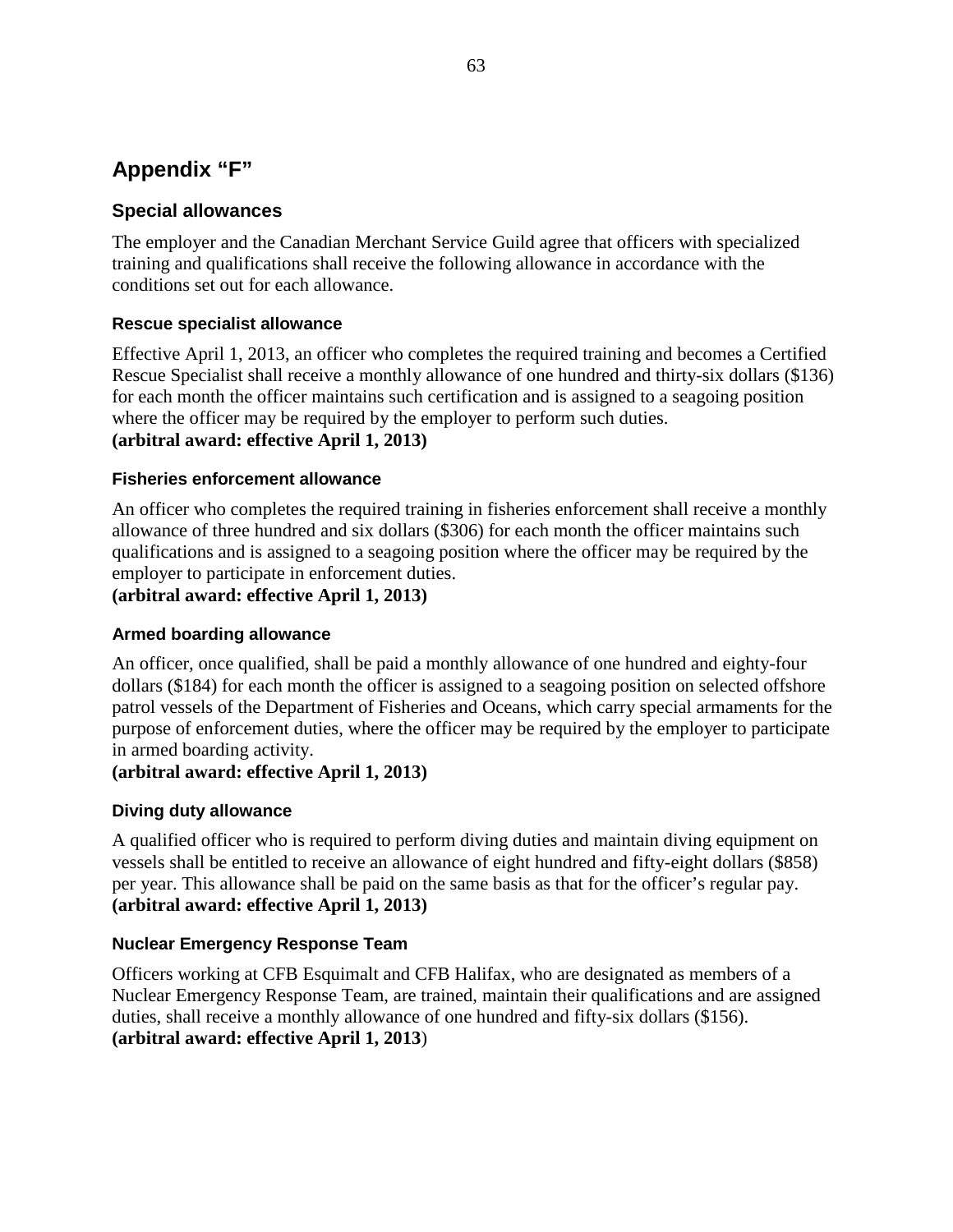### **General**

- 1. Officers must maintain their qualifications on a continuing basis.
- 2. These allowances shall form part of pay for purposes of Article 29: severance pay.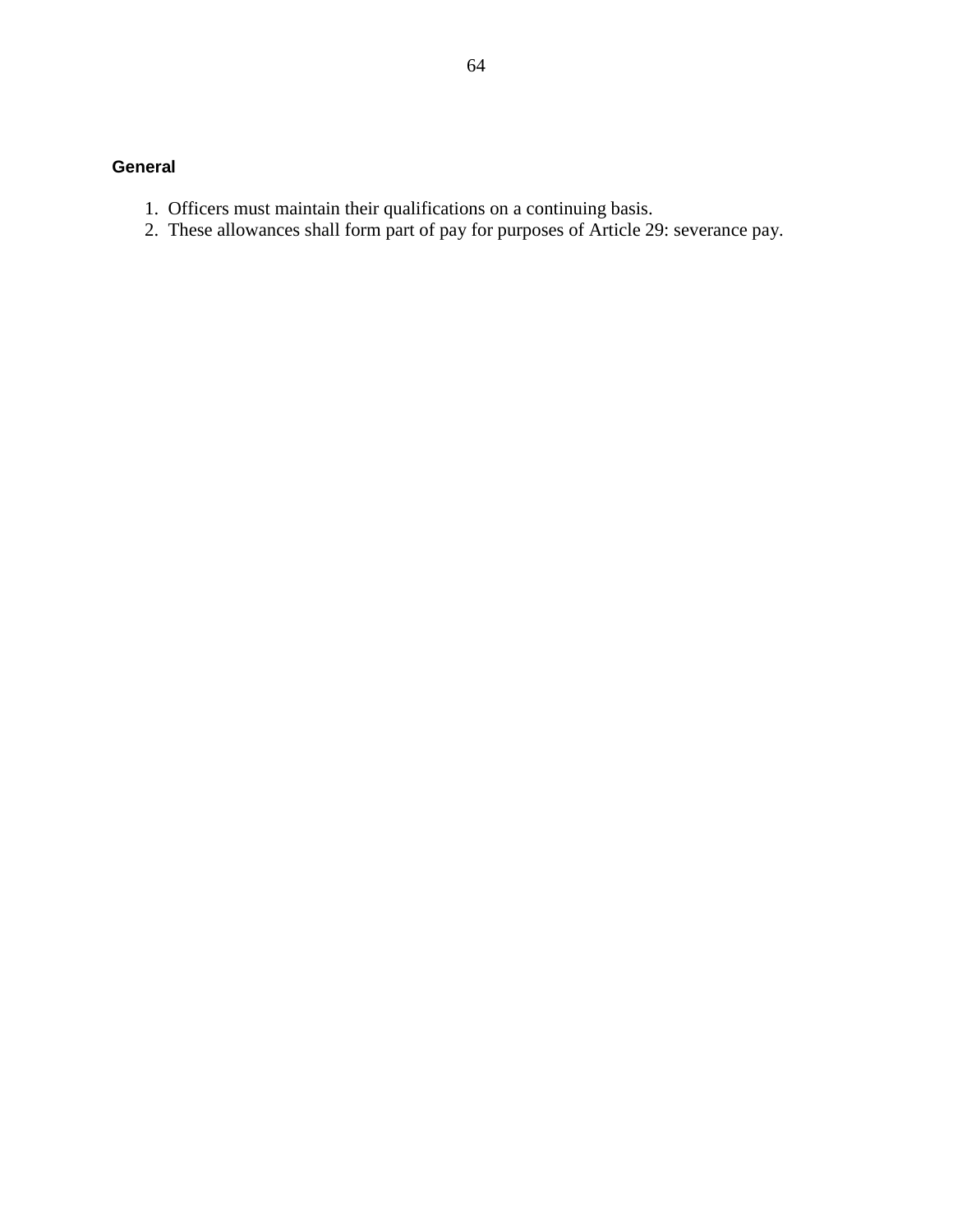# **Appendix "G"**

# **Extra responsibility allowance**

This allowance is paid to officers described in this appendix in recognition of the additional responsibilities involved in the performance of the regular duties of the position. This also recognizes that, notwithstanding the hours of work and overtime provisions of the agreement, the normal hours for officers identified by this appendix extend beyond those described by the hours of work and overtime provisions.

1. An officer assigned as master/commanding officer or chief engineer on "C" class vessels and above, or as master/commanding officer or chief engineer on Department of National Defence Glen Class tugs and "S" class torpedo and ship ranging vessels, or as a DND dockyard pilot shall be paid an extra responsibility allowance based on the sub-group and level prescribed in his/her certificate of appointment, as follows:

| Sub-group and level   April 1, 2013 |        |
|-------------------------------------|--------|
| <b>SO-MAO-12</b>                    | 17,587 |
| <b>SO-MAO-11</b>                    | 16,135 |
| <b>SO-MAO-10</b>                    | 14,654 |
| <b>SO-MAO-9</b>                     | 13,442 |
| <b>SO-MAO-8</b>                     | 12,490 |
| <b>SO-MAO-7</b>                     | 11,870 |
| <b>SO-MAO-6</b>                     | 11,433 |
| <b>SO-MAO-5</b>                     | 10,963 |

#### **Extra responsibility allowance (in dollars)**

### **(arbitral award: effective April 1, 2013)**

- 2. The employer may apply this appendix to operations or vessels other than those listed in 1 above after consultation with the Guild.
- 3. This extra responsibility allowance will continue to be paid to an officer assigned ashore for training purposes, or to a shore-based position on an acting basis or otherwise for any period up to a maximum of three hundred and sixty-five (365) calendar days. The officer will continue to receive the allowance only if the monthly basic pay for the position to which he/she is temporarily assigned would be less than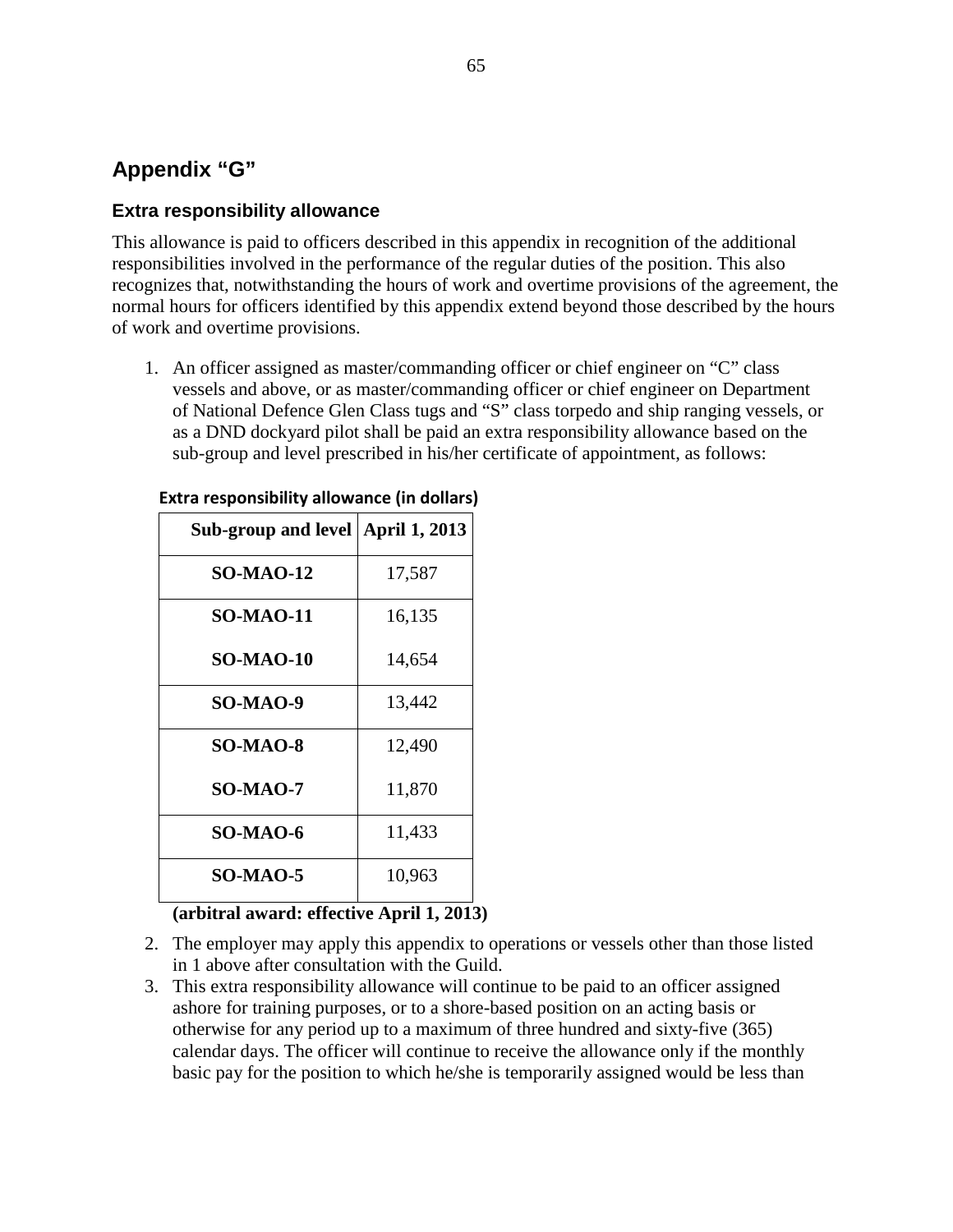the basic monthly pay plus the extra responsibility allowance in his/her substantive position.

- 4. An officer who is appointed to a position in a regional or relief pool is entitled to receive this extra responsibility allowance on the basis described in paragraph 1 during those periods which he/she is serving on a vessel
- 5. Notwithstanding Appendix "H", an officer working under the Lay-Day Operational Crewing System, who is in receipt of the extra responsibility allowance is entitled to earn a pro-rated lay-day for work performed during the scheduled off-duty portion of the work cycle except for the time spent during crew changeover duties.
- 6. The extra responsibility allowance shall be considered as part of pay for purposes of the Public Service Superannuation Act (PSSA), Disability Insurance (DI), the Public Service Management Insurance Plan (PSMIP) and severance pay (Article 29).
- 7. This allowance shall be paid on the same basis as the officer's pay.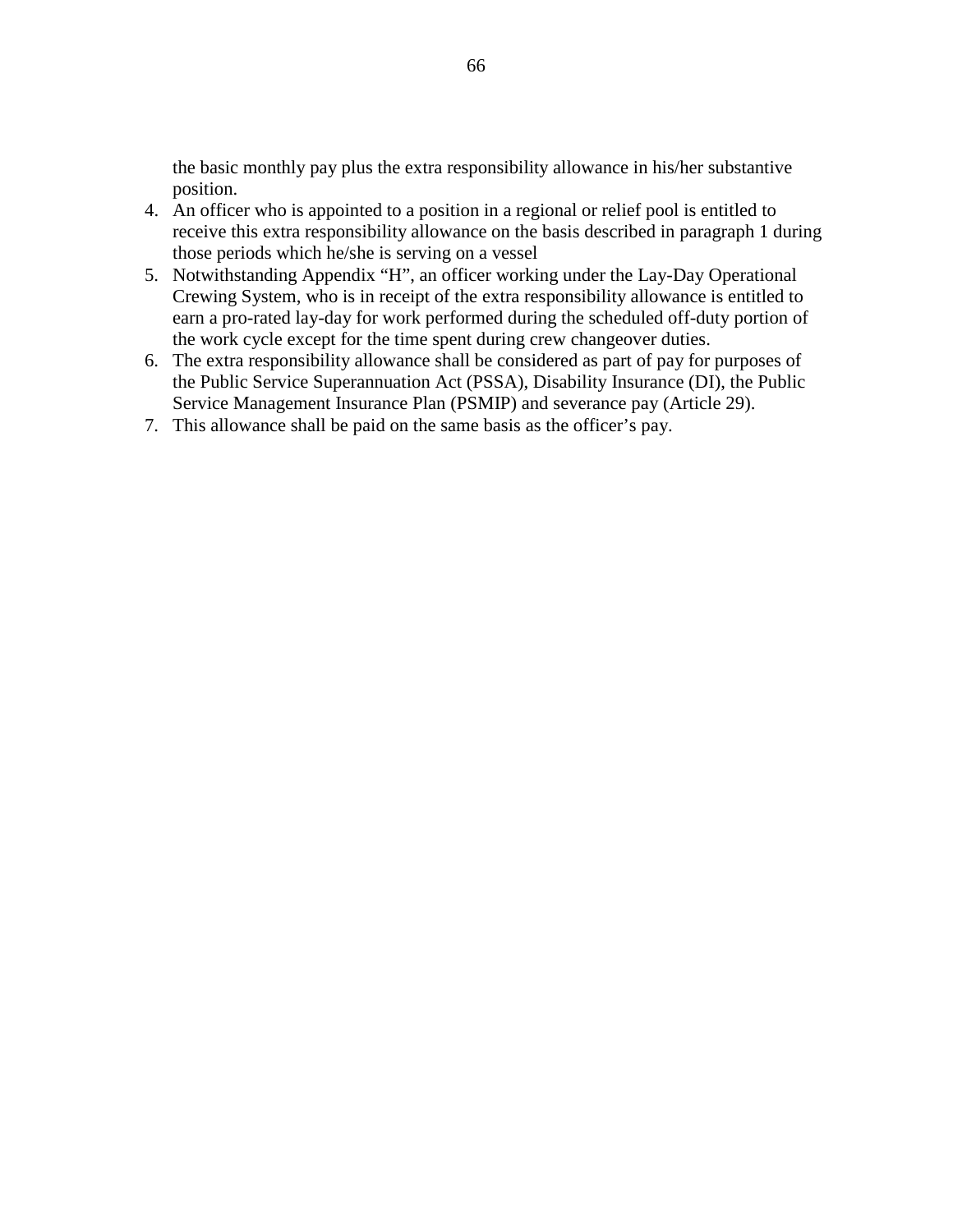# **\*\*Appendix "H"**

# **Lay-Day Operational Crewing System**

This is to confirm the understanding reached between the employer and the Canadian Merchant Service Guild with respect to the operation of vessels, or other appropriate situations where the employer deems that continuous operations are desirable, on the Lay-Day Crewing System.

The employer shall make every reasonable effort to allow an officer the option of electing not to serve on a Lay-Day System, if the officer does so in writing.

The number of vessels operating on the Lay-Day Crewing System can be modified from time to time through consultation by the parties.

Notwithstanding the provisions of the Ships' Officers collective agreement, the following conditions shall apply:

### **Lay-days**

### **General**

- a. Subject to operational requirements, the employer will operate the selected vessels on a Lay-Day System. Under this system, all days will be considered as working days and there will be no days of rest.
- b. **"Lay-day"** means a day off work with pay to which an officer becomes entitled by working on the Lay-Day Crewing System for a number of days. A lay-day shall be considered a part of the work cycle and as such is not considered as a day of authorized leave with pay.

Officers will be informed of the anticipated work schedule for the operational year. Officers will be notified of changes to the anticipated work schedule at the earliest possible time. Normally, officers will receive two (2) months' notice of changes to the anticipated work schedule, with a minimum of fourteen (14) days' notice.

- c. The workday will consist on-duty-cycle of twelve (12) hours of work per day. For each day worked or for each on-duty-cycle day on which an officer is on authorized leave with pay other than compensatory leave and vacation leave with pay, an officer shall earn one (1) lay-day in addition to the officer's Lay-Day rate of pay.
- d. An officer will be compensated at the applicable rate of pay as described in Appendix "A", "B" or "C" of the Ships' Officers collective agreement. Effective April 1, 2010, an officer will be compensated at the applicable rate of pay as described in Appendix "A", "B" or "C" of the Ships' Officers collective agreement. In order to maintain the officer's rate of pay, the officer must either:
	- i. work,
	- ii. be on lay-days,

or

iii. be on authorized leave with pay.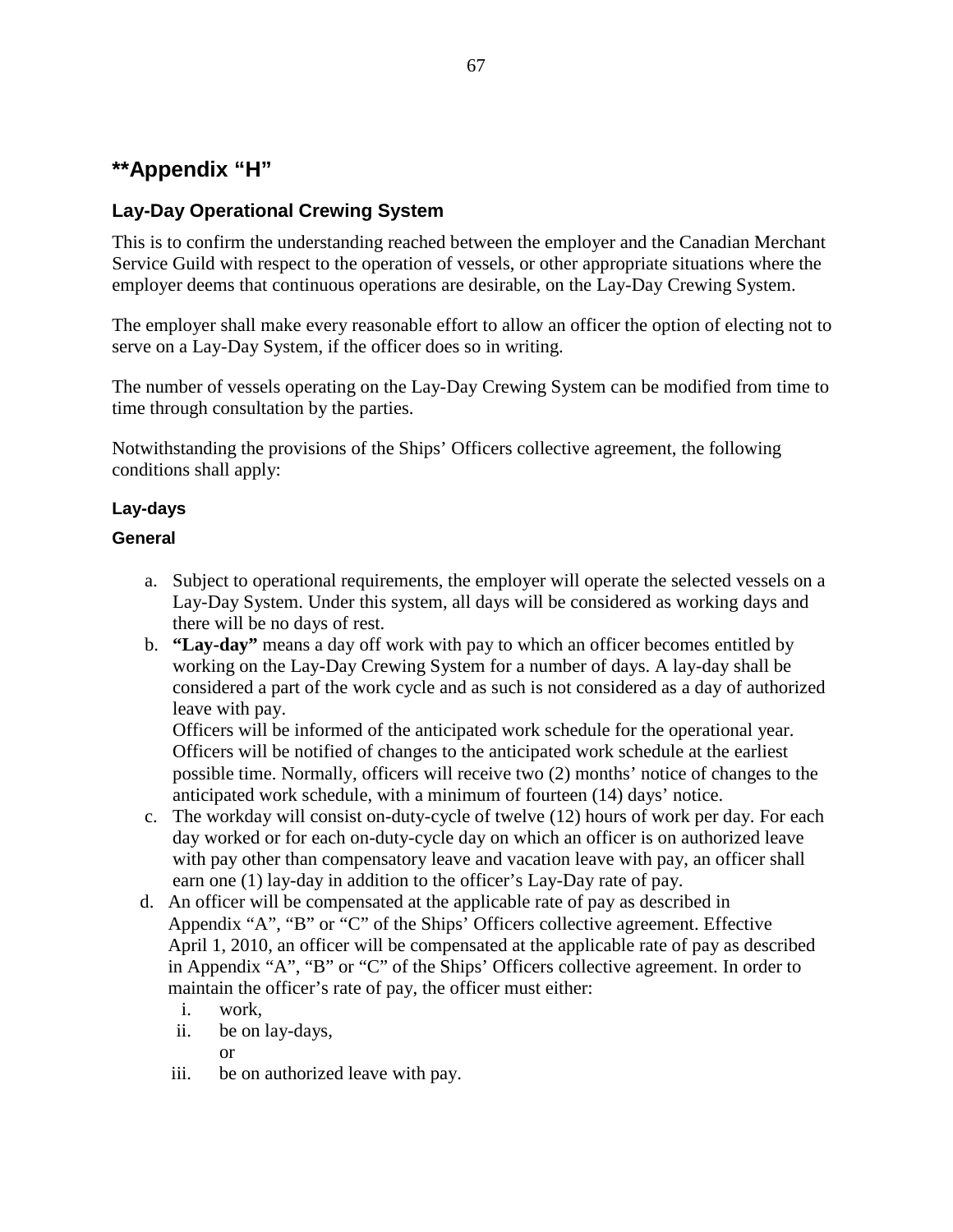In the event that an officer does not work and is neither on lay-days nor on authorized leave with pay, his regular pay shall be deducted by an amount equal to his lay-day rate of pay for each day's absence, unless the officer has received an advance of layday credits.

e. It is recognized that lay-days are intended to be taken as time off work with pay. Normally, lay-days shall be paid in cash in cases of termination of employment or permanent appointment to a position which is not on a vessel operating on the Lay-Day System, or is not within the same department or region. However, at the request of the officer and with the concurrence of the employer, lay-days may be converted into compensatory leave.

For the purpose of cashing in earned lay-days, a lay-day will equal the lay-day rate of pay multiplied by one decimal five (1.5).

#### **Advancement of lay-day credits**

At the employer's discretion, lay-day credits may be advanced to an officer, subject to the deduction of such advanced credits from any lay-day credits subsequently earned.

In the event of termination of employment for reasons other than death or layoff, the employer shall recover the advance from any monies owed the officer.

#### **Leave: interpretation**

Sick leave with pay and injury on duty leave can only be granted during the on-duty cycle.

### **Administration**

- a. For greater clarity, a lay-day rate of pay is equivalent to six (6) hours of pay.
- b. Lay-day credits shall be accumulated at the rate of pay for the sub-group and level at which they are earned.
- c. Lay-day credits may be pro-rated on the basis of the hours in the normal work day.
- d. Lay-days which have been displaced by vacation leave may be paid out at the direction of the employer. The officer will have the option of converting these days to either cash or compensatory leave. Lay-days displaced by vacation leave will be paid in cash at the officer's lay-day rate of pay multiplied by two decimal zero (2.0).
- e. An officer who has reported for work without being notified not to report, and remains ashore waiting to board his or her vessel for crew change, shall be considered to be at work and is entitled to meals and quarters under Article 25.
- f. Where the employer alters the scheduled "off cycle" the employer shall reimburse the officer's non-refundable portion of travel contracts or reservations made by the officer with respect to that period, subject to the presentation of such documentation as the employer may require. The officer will make every reasonable attempt to mitigate any loss incurred and will provide proof of such action to the employer.
- g. At the request of the officer and with the concurrence of the employer, compensation earned in accordance with Article 21: designated holidays, may be converted into compensatory leave.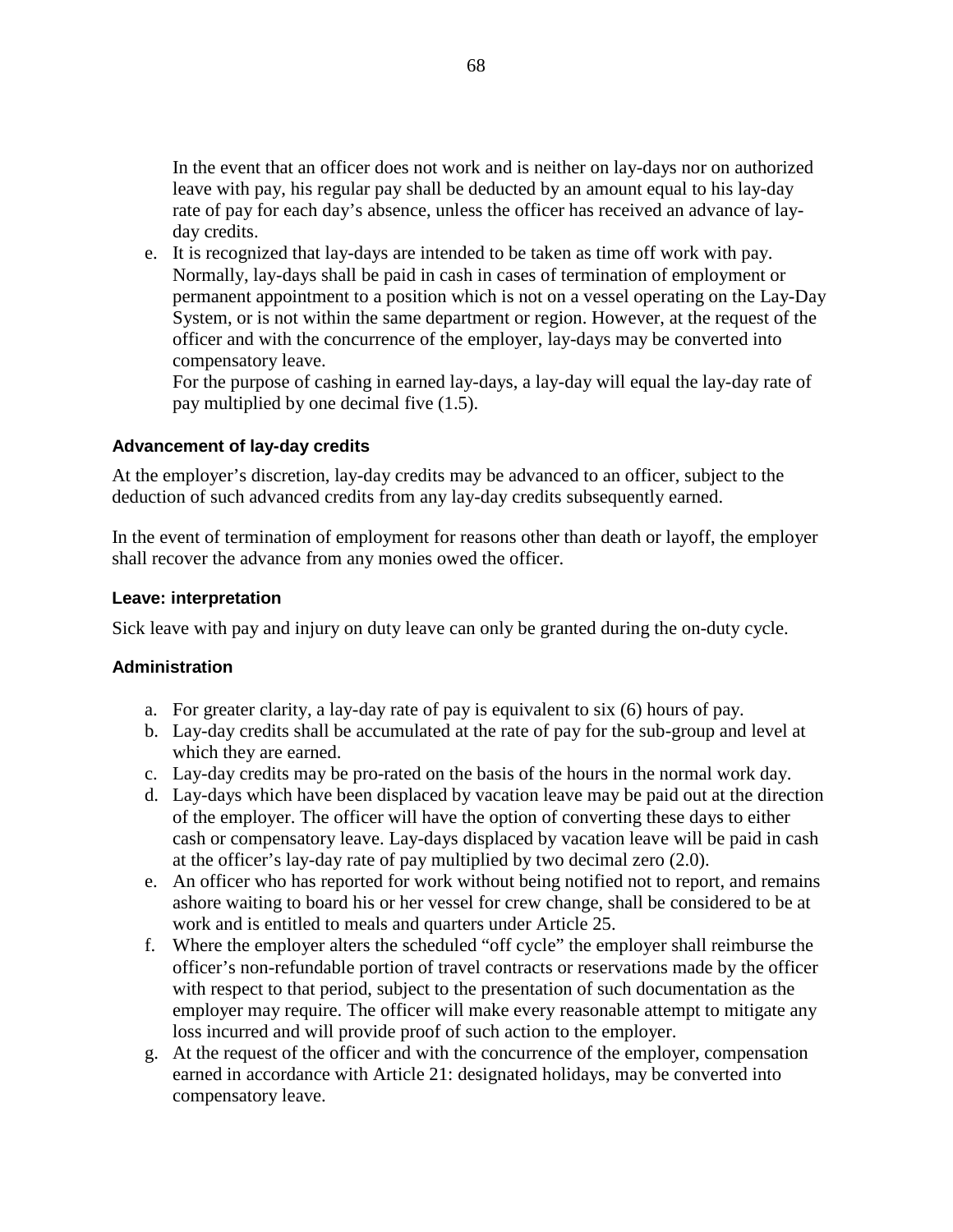h. An officer shall not accumulate more than sixty-five (65) days in their lay-day bank. In circumstances where an officer is required to work after accumulating sixty-five (65) days the officer shall be paid, in addition to his/her regular pay and lay-day factor, the cash equivalent of one decimal five (1.5) lay-days for each day worked beyond the sixty-five (65) day cap.

The premium payment may be waived after agreement between the employer and the Guild.

i. For the purposes of overtime or any other hourly rated benefit the hourly rate shall be the appropriate rate found in Appendix "A". Effective April 1, 2010, for the purposes of overtime or any other hourly rated benefit the hourly rate shall be the appropriate rate found in Appendix "A".

### **Article 2: interpretation and definitions**

f. **"Day"** in relation to an officer means the twenty-four (24) hour period during which that officer is normally required to perform the duties of his/her position and commences at the designated crew change time.

#### **Article 20: vacation leave with pay**

An officer shall earn vacation leave credits at the rate prescribed for his years of continuous employment, as set forth in Article 20 of the collective agreement, for each calendar month for which he receives at least two (2) weeks' pay or effective April 1, 2010, eighty-four (84) hours' pay.

Six (6) hours of vacation leave are to be deducted for each day of vacation leave and a lay-day credit shall not be earned.

### **Article 21: designated holidays**

- a. For each designated holiday for which an officer does not work, the officer shall receive his regular pay for that day plus eight (8) hours pay at the straight-time rate, and a lay-day will be deducted from the officer's lay-day bank.
- b. For each designated holiday for which an officer is required to, and does work:
	- i. an officer shall receive, in addition to his regular pay and lay-day factor, the cash equivalent to two decimal five zero (2.50) lay-days;
	- ii. an officer shall be entitled to be compensated in accordance with the overtime compensation clause above, for work performed on a designated holiday in excess of twelve (12) hours.
- c. For each designated holiday for which an officer is scheduled to work, but is granted the designated paid holiday off, the officer will receive his/her regular lay-day pay and his/her lay-day credit for that day. A lay-day credit will not be deducted from the officer's lay-day bank and the officer will not be entitled to any additional pay.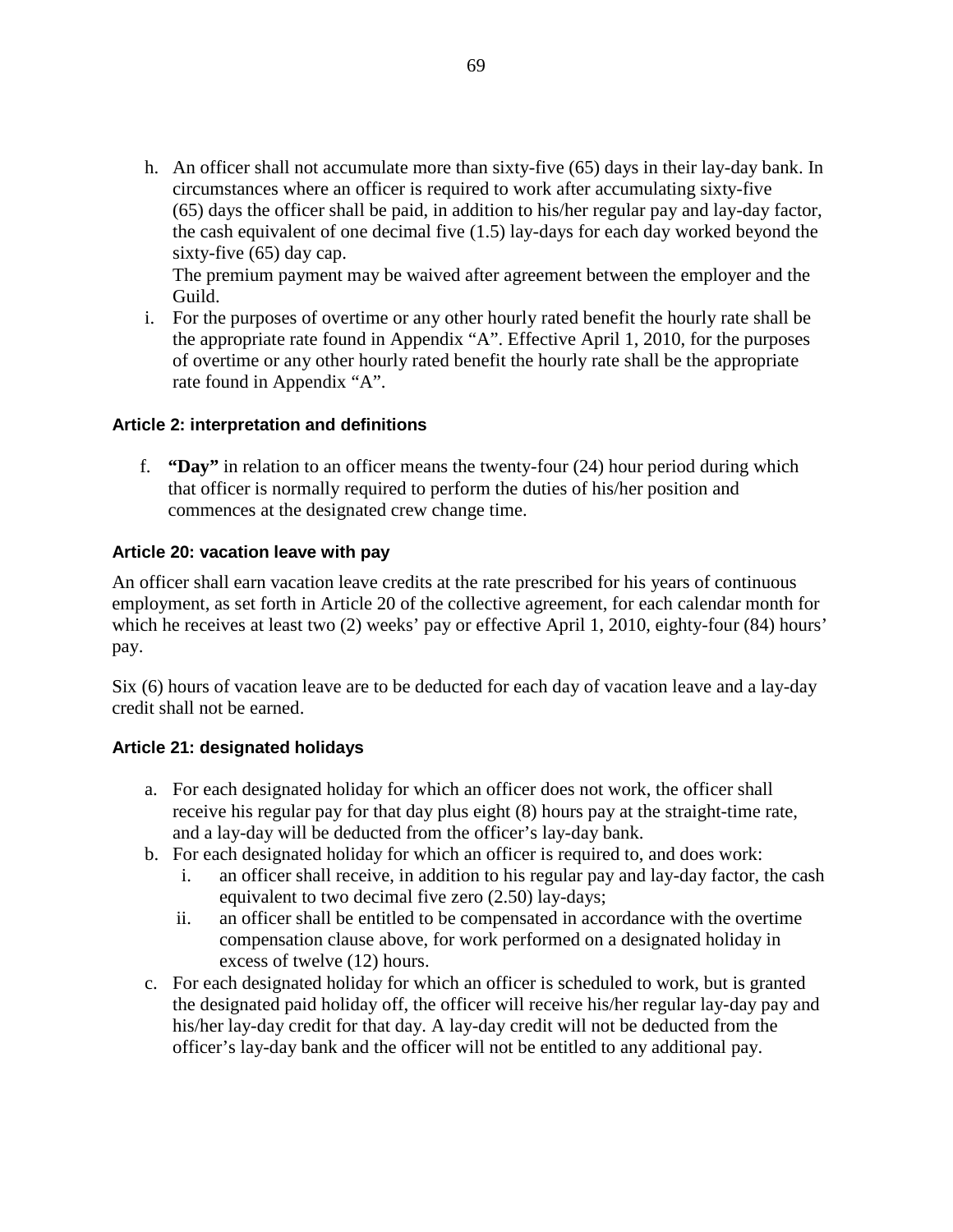### **Article 22: sick leave with pay**

An officer shall earn sick leave credits under Article 22 for each calendar month for which he receives at least two (2) weeks' pay.

### **Article 24: travelling time**

\*\*

An officer who is subject to Appendix "H" and who travels on a lay-day in accordance with the provisions of clauses 24.02 and 24.03 of the collective agreement shall be paid at the applicable overtime rate as specified in the overtime clause of Appendix "H" for travelling time to a maximum of nine (9) hours' pay at the applicable overtime rate.

### **Article 25: meals and quarters**

Notwithstanding clauses 25.01, 25.02 and 25.03, but subject to clause 25.06, when an officer is required by the employer to attend legal proceedings, training or other such work related activities, the employer reserves the right, where in its opinion circumstances warrant, to reimburse actual and reasonable costs incurred for meals and/or lodging, where such costs exceed the amounts in 25.01, 25.02 or 25.03.

### **Article 29: severance pay**

Effective April 1, 2010, for the purpose of this article, "weekly rate of pay" means the officers rate of pay as set out in Appendices "A", "B" and "C" multiplied by forty-two (42), applying to the officer's classification, as shown in the instrument of appointment.

# **Article 30: hours of work and overtime**

- 1. Overtime compensation will be subject to:
	- a. clauses 30.07 and 30.08 of the Ships' Officers collective agreement, except that clause  $30.07(c)$ ,  $30.08(b)$  and (c) shall not apply; and
	- b. an officer shall be entitled to compensation at time and one-half  $(1 1/2)$  for overtime worked in excess of his/her regularly scheduled hours of work, except when an officer works more than eighteen (18) consecutive hours without six (6) consecutive hours of rest, he shall be paid at the double time rate (2T) for all hours in excess of eighteen (18) hours.
	- c. an officer shall be entitled to compensation at time and one-half (1 1/2) for overtime worked in excess of his/her regularly scheduled hours of work. An officer shall be entitled to compensation at double time for overtime work of more than six (6) hours in excess of his/her regularly scheduled hours of work.
- 2. An officer may leave the vessel after receiving permission from the master/commanding officer.
- 3. In the case of vessels assigned primarily to search and rescue operations, officers shall be available to return to the vessel within thirty (30) minutes. In the case of vessels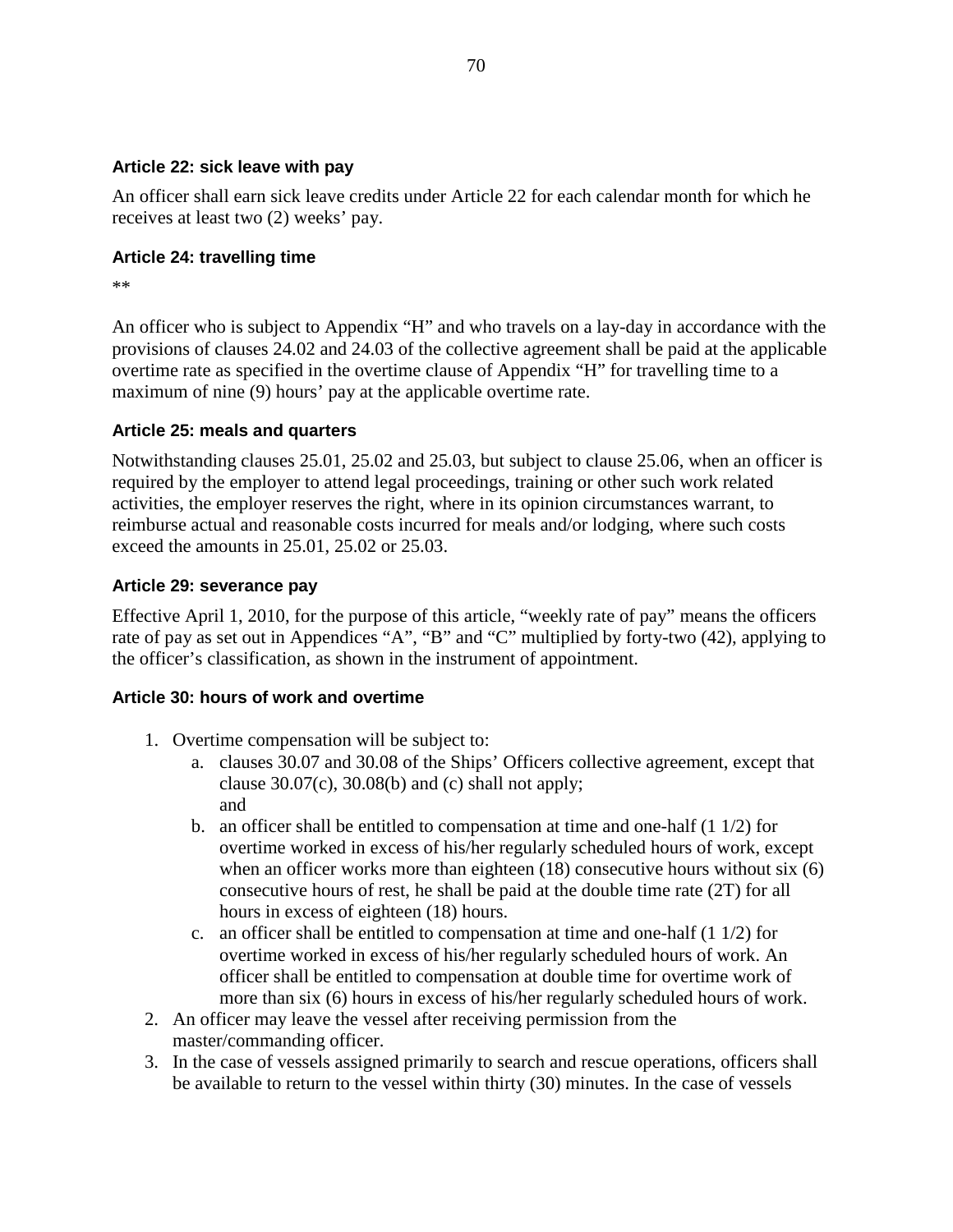whose primary function is not search and rescue, officers shall be available to return to the vessel within one (1) hour.

### **Non-watchkeeping vessels**

### **Standby**

Where the employer requires an officer working on "non-watchkeeping" vessels to be available on standby during off duty hours, an officer shall be entitled to a standby payment of one (1) hours pay, at the straight time rate, for each eight (8) hours, or part thereof, that he/she is on standby.

### **Hours of work**

Hours of work for non-watchkeeping vessels shall be consecutive.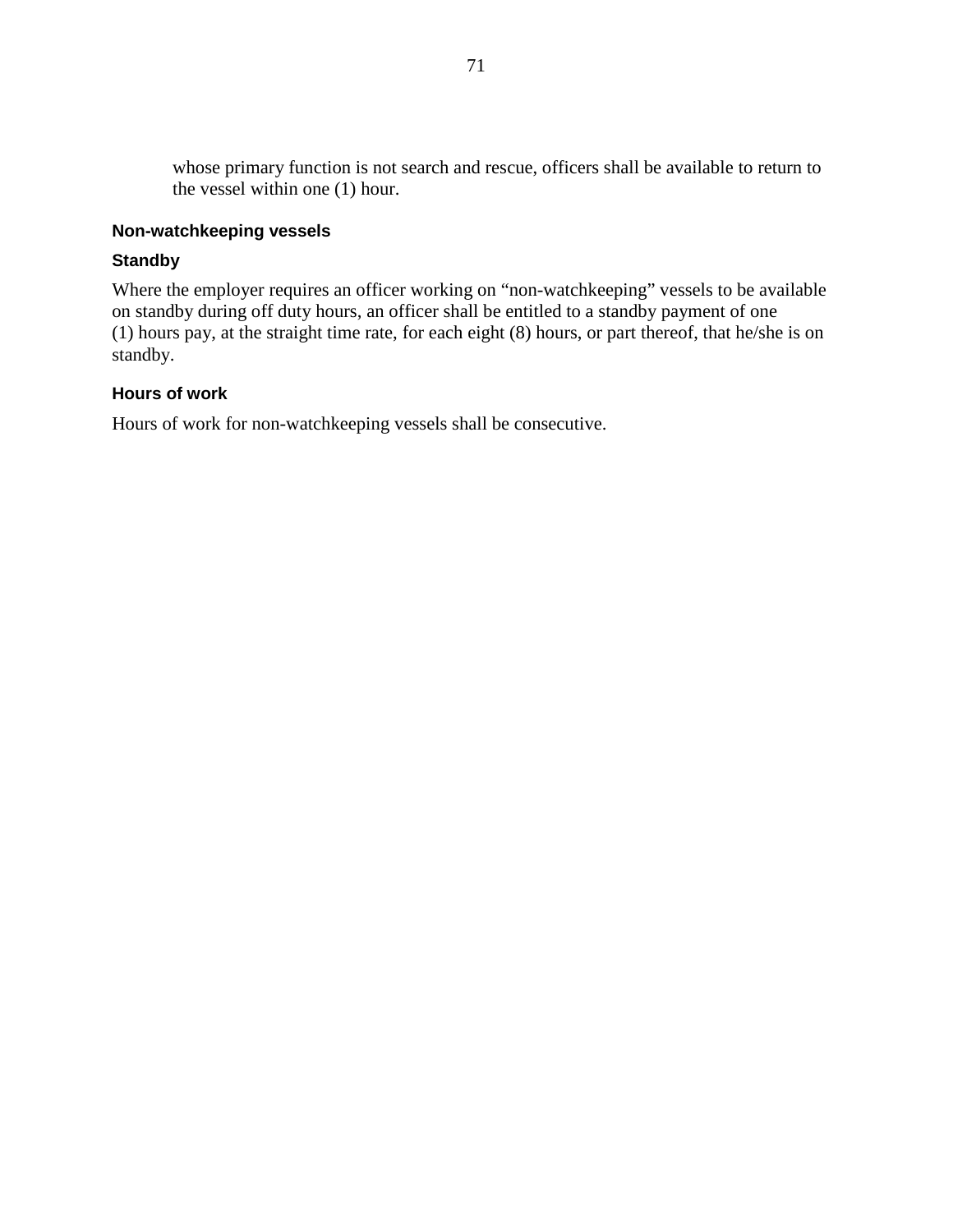# **Appendix "I"**

# **Averaging System forty-two (42) hours**

This is to confirm the understanding reached between the employer and the Canadian Merchant Service Guild with respect to the operation of vessels on the Averaging System forty-two (42) hours.

Notwithstanding the provisions of the Ships' Officers collective agreement the following conditions shall apply.

# **Article 2: interpretation and definitions**

For officers described in Article 30(a) and (b) of this appendix:

- f. **"Day"** in relation to an officer means the twenty-four (24) hour period during which that officer is normally required to perform the duties of his/her position and commences at the designated crew change time.
- g. **"Day of rest"** in relation to an officer means the twenty-four (24) hour period during which that officer is not ordinarily required to perform the duties of his/her position other than by reason of the officer being on leave, absent from duty without permission or by reason of that day being a holiday, and commences at designated crew change time or immediately following a preceding day of rest in any unbroken period of consecutive and contiguous days of rest.

For officers described in Article 30(c) of this appendix:

- f. **"Day"** in relation to an officer means the twenty-four (24) hour period during which that officer is normally required to perform the duties of his/her position and commences at 00:00 hours;
- g. **"Day of rest"** in relation to an officer means the twenty-four (24) hour period during which that officer is not ordinarily required to perform the duties of his/her position other than by reason of the officer being on leave, absent from duty without permission or by reason of that day being a holiday, and commences at 00:00 hours.

# **Article 20: vacation leave with pay**

An officer shall earn vacation leave credits at the rate prescribed for his or her years of continuous employment, as set forth in Article 20 of the collective agreement, for each calendar month for which he receives at least eighty-four (84) hours' pay.

Vacation leave may be granted only on those days that are otherwise days of work.

### **Article 22: sick leave with pay**

An officer shall have his or her accrued hours of sick leave with pay adjusted by an hourly credit by multiplying the number of hours under Article 22 by a factor of one decimal four seven (1.47).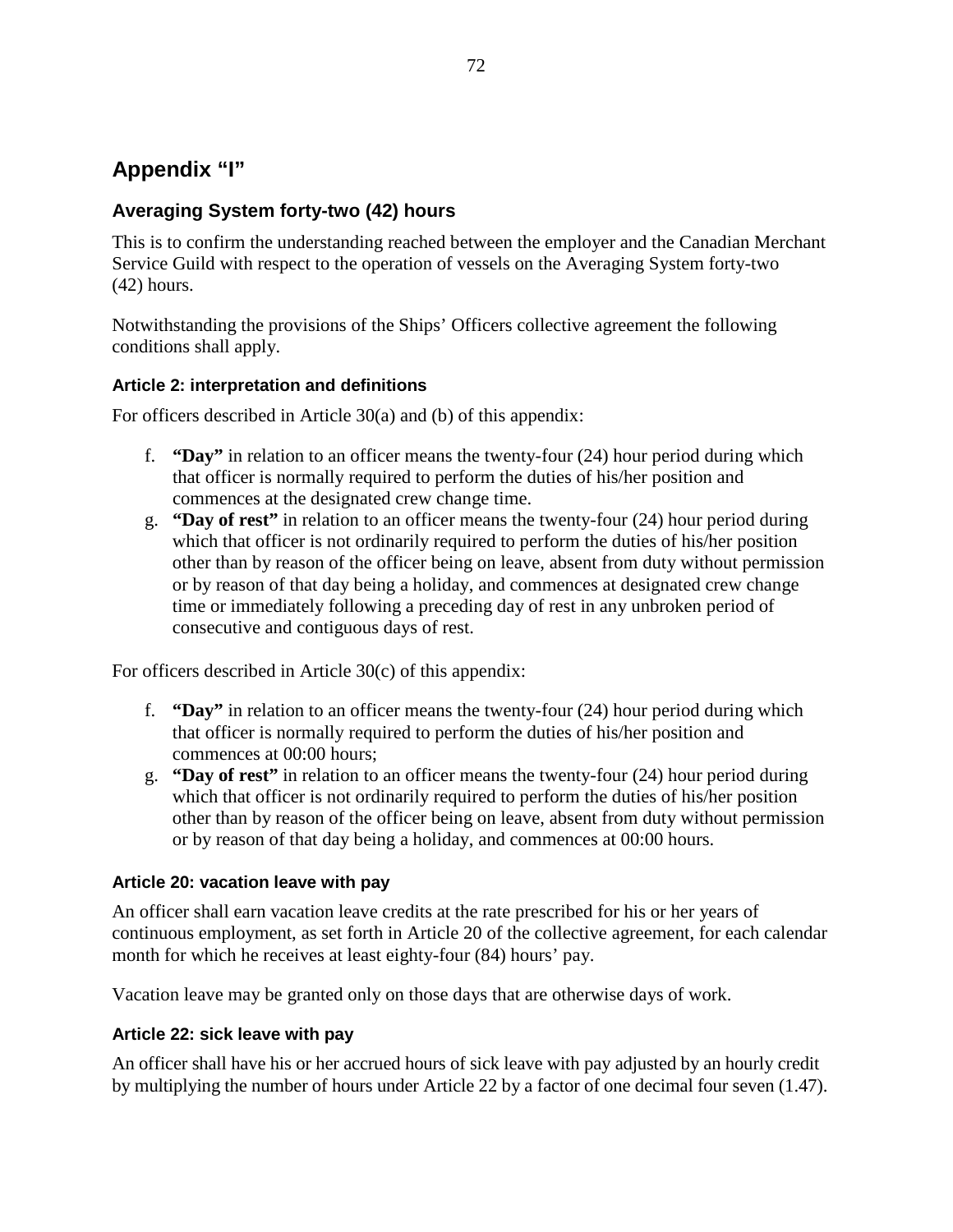Should an employee leave the Ships' Officers group or the Appendix "I" operating system, the employee's credits will be converted to hours by applying the formula in reverse.

Sick leave with pay may be granted only on those days that are, otherwise, scheduled days of work.

Sick leave with pay shall be granted on an hourly basis, with the hours debited for each day of sick leave being equal to twelve decimal two eight (12.28) hours per day.

Where an officer has insufficient or no credits to cover the granting of sick leave with pay under the provisions of clause 22.05, sick leave with pay may, at the discretion of the employer, be granted:

- a. if the officer is awaiting a decision on an application for injury-on-duty leave, i. for a period of up to two hundred and ten (210) hours;
- b. for all other cases,
- - i. for a period of up to one hundred and twenty-six (126) hours

subject to the deduction of such advanced leave from any sick leave credits subsequently earned, and, in the event of termination of employment for reasons other than death or layoff, the recovery of the advance from any monies owed the officer.

# **Article 25: meals and quarters**

Notwithstanding clauses 25.01, 25.02 and 25.03, but subject to clause 25.06, when an officer is required by the employer to attend legal proceedings, training or other such work related activities, the employer reserves the right, where in its opinion circumstances warrant, to reimburse actual and reasonable costs incurred for meals and/or lodging, where such costs exceed the amounts in 25.01, 25.02 or 25.03.

### **Article 29: severance pay**

For the purpose of this article, "weekly rate of pay" means the officers' hourly rate of pay as set out in Appendices "A", "B", "C" and "D" multiplied by forty-three (43), applying to the officer's classification, as shown in the instrument of appointment.

### **Article 30: hours of work and overtime**

# **Hours of work**

- a. To meet operational requirements, hours of work may be designated so that officers work an average of forty-two (42) hours per week.
- b. Except as provided in (c) below officers shall be entitled to compensation at time and one-half (1 1/2) for hours worked in excess of an average of forty (40) hours per week but not exceeding an average of forty-two (42) hours per week.
- c. The following conditions apply to officers employed on fire tugs or assigned to DND security watch patrols or assigned as Coast Guard Rescue Centre Watchkeepers.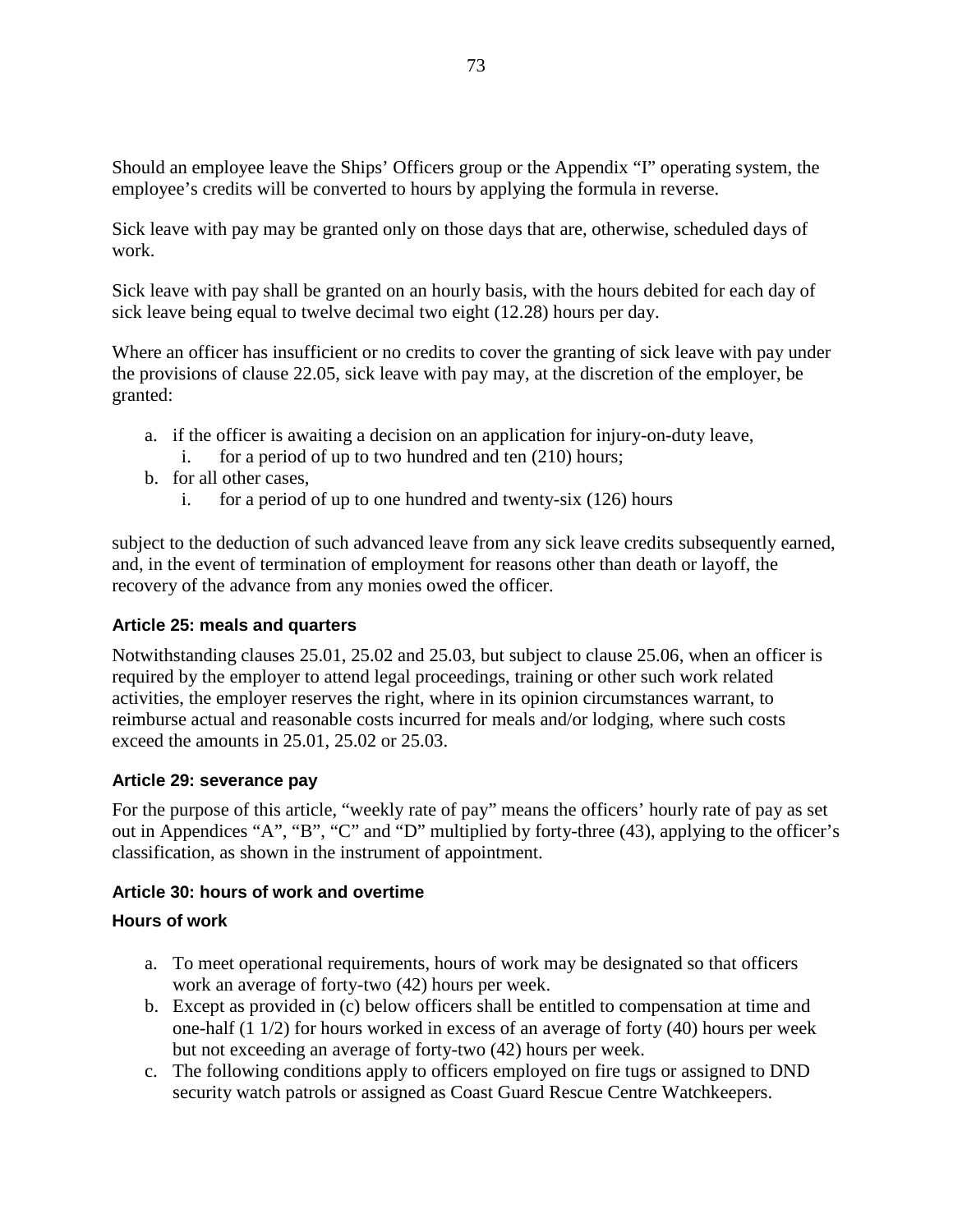- i. Subject to clause 30.07, but notwithstanding any other provisions of this agreement, officers shall be entitled to compensation at time and one-half (1 1/2) for hours worked in excess of an average of forty (40) hours per week.
- d. Officers subject to (a) and (b) above may leave the vessel after receiving permission from the master.

In the case of vessels engaged primarily in search and rescue operations, officers shall be available to return to the vessel within thirty (30) minutes. In the case of vessels whose primary function is not search and rescue, officers shall be available to return to the vessel within one (1) hour.

#### **Overtime compensation**

- 1. When an officer is required to work continuously without a break of at least six (6) hours, he/she shall continue to be compensated at double (2) time for hours worked provided:
	- i. the officer has worked more than twenty (20) hours in any period of twenty-four (24) consecutive hours for officers who normally work a twelve (12) hour day.
- 2. An officer subject to hours of work (a) and (b) above is entitled to compensation at double (2) time on alternate days on which he/she works, beginning with the first (1st) day on which he/she works, in any unbroken period of consecutive days of rest.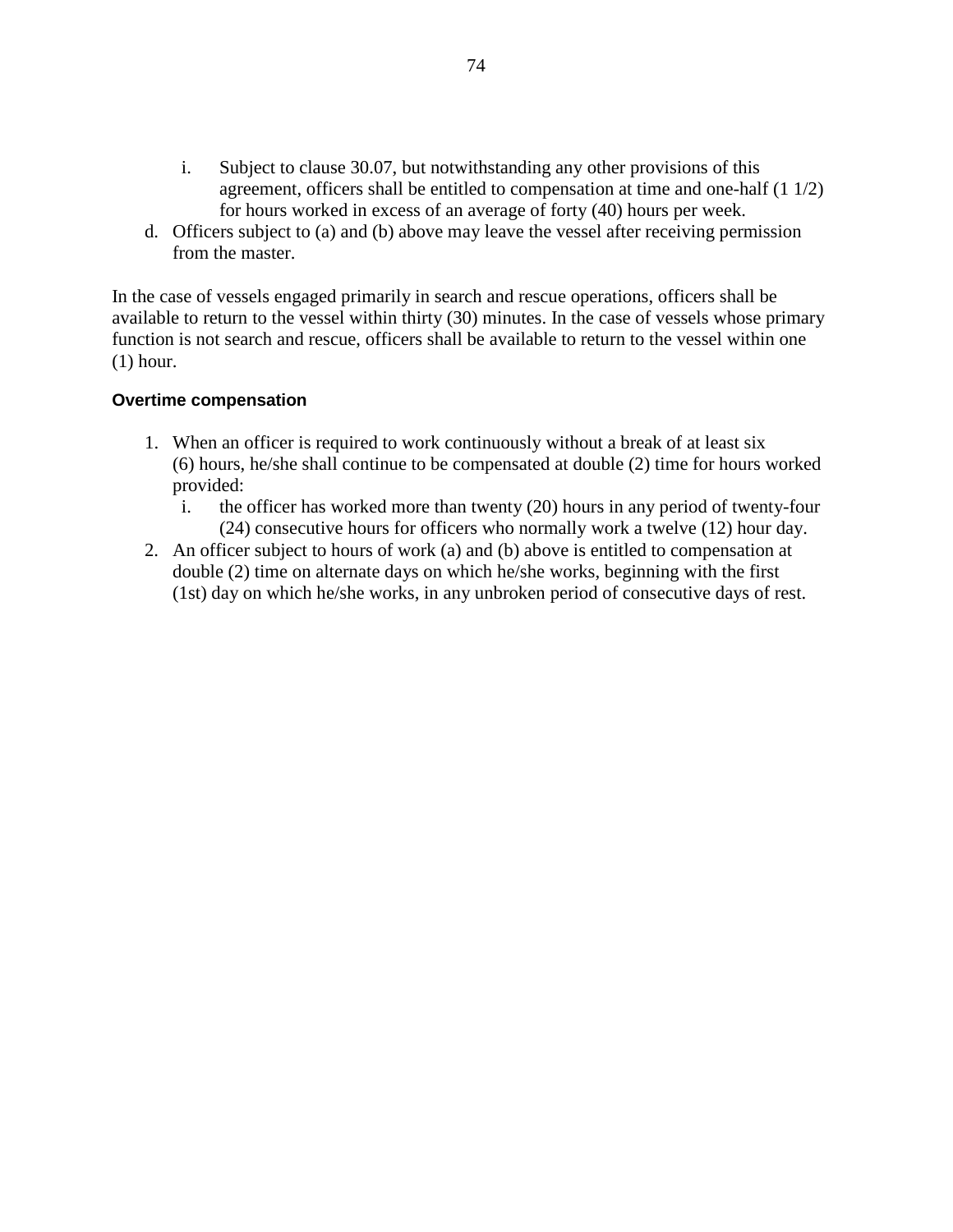# **Appendix "J"**

# **On-Call System: average forty-six point six (46.6) hours**

This is to confirm the understanding reached between the employer and the Canadian Merchant Service Guild with respect to the operation of vessels on the On-Call System average forty-six decimal six (46.6) hours.

Class 400 vessels will operate under this work system and shall not be placed under another work system except by mutual agreement between the parties.

Notwithstanding the provisions of the Ships' Officers collective agreement, the following shall apply:

### **Article 2: interpretations and definitions**

- f. "**Day**" in relation to an officer means the twenty-four (24) hour period during which that officer is normally required to perform the duties of his/her position and commences at the designated crew change time.
- g. "**Day of rest"** in relation to an officer means the twenty-four (24) hour period during which that officer is not ordinarily required to perform the duties of his/her position other than by reason of the officer being on leave, absent from duty without permission or by reason of that day being a holiday, and commences at designated crew change time or immediately following a preceding day of rest in any unbroken period of consecutive and contiguous days of rest.

### **Article 20: vacation leave with pay**

An officer shall earn vacation leave credits at the rate prescribed for his/her years of continuous employment, as set forth in Article 20 of the collective agreement, for each calendar month for which he/she receives at least ninety-three (93) hours' pay.

Vacation leave with pay may be granted only on those days that are, otherwise, scheduled days of work.

Effective April 1, 2010, vacation leave with pay shall be granted on an hourly basis with hours debited for each day of vacation leave being equal to thirteen decimal three (13.3) hours per day.

# **Article 22: sick leave with pay**

An officer shall earn sick leave credits at the rate prescribed in Article 22.01 for each calendar month for which the officer receives at least ninety-three (93) hours' pay.

An officer shall have his or her accrued hours of sick leave with pay adjusted by an hourly credit by multiplying the number of hours under Article 22 by a factor of one decimal six two seven five (1.6275).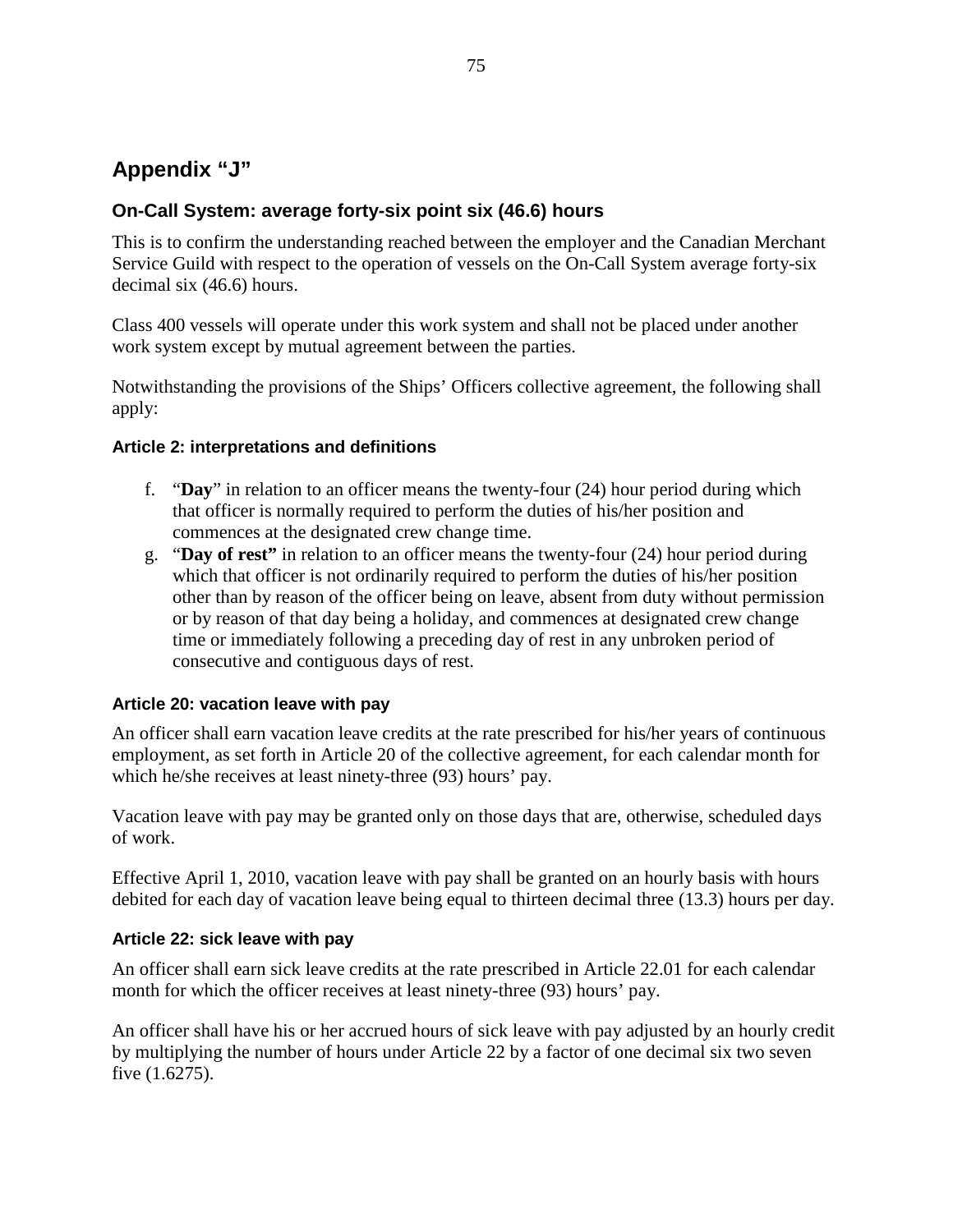Should an officer leave the Ships' Officers Group or the Appendix "J" operating system the officers' credits will be converted to hours by applying the formula in reverse.

Sick leave with pay may be granted only on those days that are, otherwise, scheduled days of work.

Sick leave with pay shall be granted on an hourly basis and, for pay purposes, the hours debited will be equivalent thirteen decimal three (13.3) hours pay per day for each day of sick leave taken.

Where an officer has insufficient or no credits to cover the granting of sick leave with pay under the provisions of clause 22.05, sick leave with pay may, at the discretion of the employer, be granted:

- a. if the officer is awaiting a decision on an application for injury-on-duty leave,
	- i. for a period of up to two hundred and thirty-three (233) hours;
- b. for all other cases,
	- i. for a period of up to one hundred and forty (140) hours;

subject to the deduction of such advanced leave from any sick leave credits subsequently earned, and, in the event of termination of employment for reasons other than death or layoff, the recovery of the advance from any monies owed the officer.

### **Article 25: meals and quarters**

Notwithstanding clauses 25.01, 25.02 and 25.03, but subject to clause 25.06, when an officer is required by the employer to attend legal proceedings, training or other such work related activities, the employer reserves the right, where in its opinion circumstances warrant, to reimburse actual and reasonable costs incurred for meals and/or lodging, where such costs exceed the amounts in 25.01, 25.02 or 25.03.

### **Article 29: severance pay**

For the purpose of this article "weekly rate of pay" means the officers' hourly rate of pay, as set out in Appendices " A", "B", "C" and "D" multiplied by forty-six (46), applying to the officer's classification, as shown in the instrument of appointment.

### **Article 30: hours of work and overtime**

### **Hours of work**

To meet operational requirements:

a. An officer's regular hours shall be a combination of hours worked and hours on "on call" duty which shall average twenty-eight (28) hours of work and fifty-six (56) hours of "on call" duty per week and for pay purposes be equivalent to an average of fortysix decimal six (46.6) straight-time hours per week.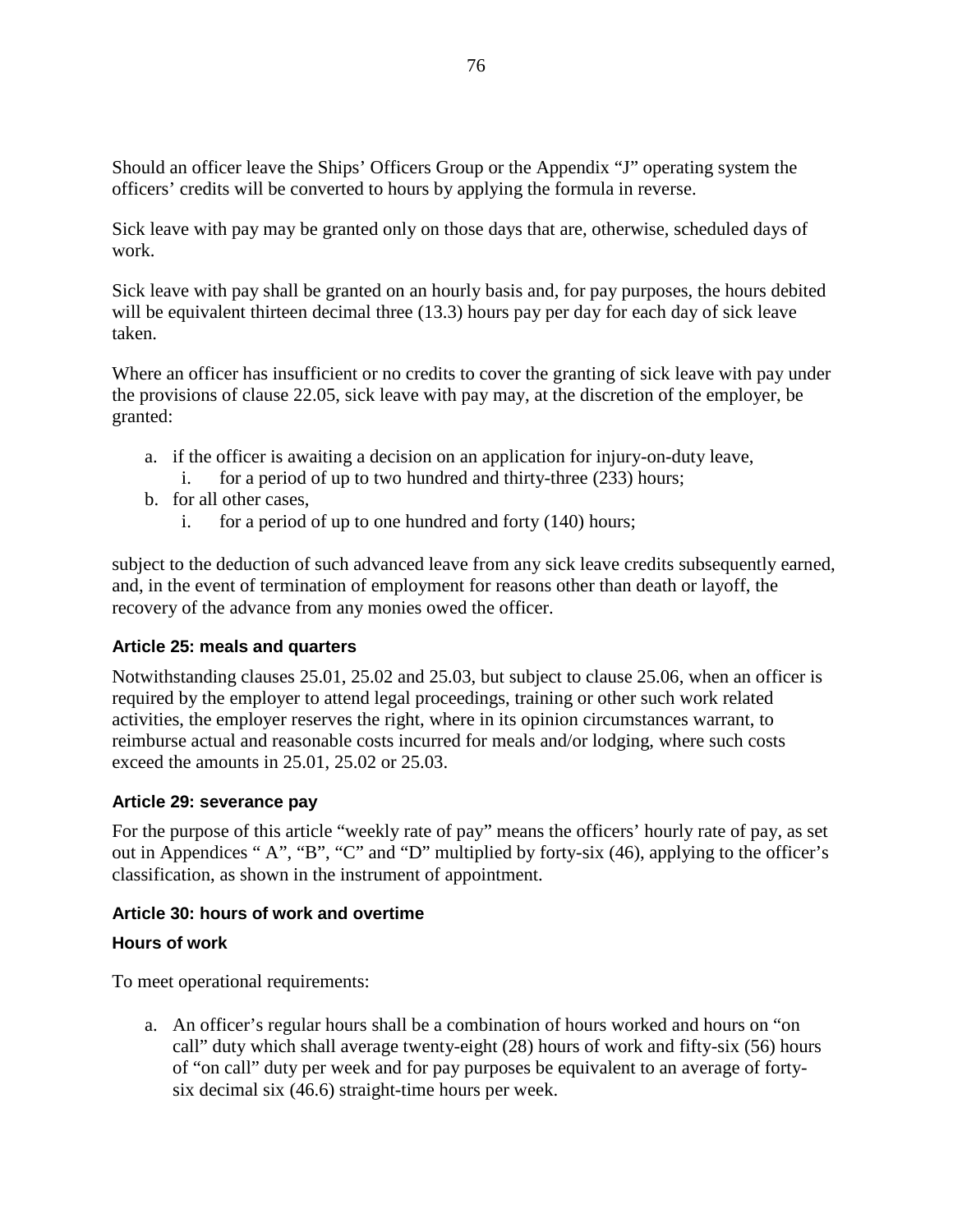An officer on "on call" duty shall be entitled to compensation at one-sixth (1/6) of his straighttime rate for each completed one-half (1/2) hour of "on call" duty.

When an officer is required to perform work, "on call" duty pay shall not apply.

- b. An officer must be available for work at all times while on "on call" duty.
- c. During the "on call" duty hours, ships' personnel must be in a position to respond to a search and rescue (SAR) call on a 0- to 30-minute basis.

#### **Overtime compensation**

- d. When an officer is required to work continuously without a break of at least six (6) hours, the officer shall continue to be compensated at double (2) time for hours worked provided he/she has worked more than sixteen (16) hours in anyone period of twenty-four (24) consecutive hours for officers who normally work an eight (8) hour day.
- e. An officer is entitled to compensation at double (2) time on alternate days on which the officer works, beginning with the first (1st) day on which he/she works, in any unbroken period of consecutive days of rest.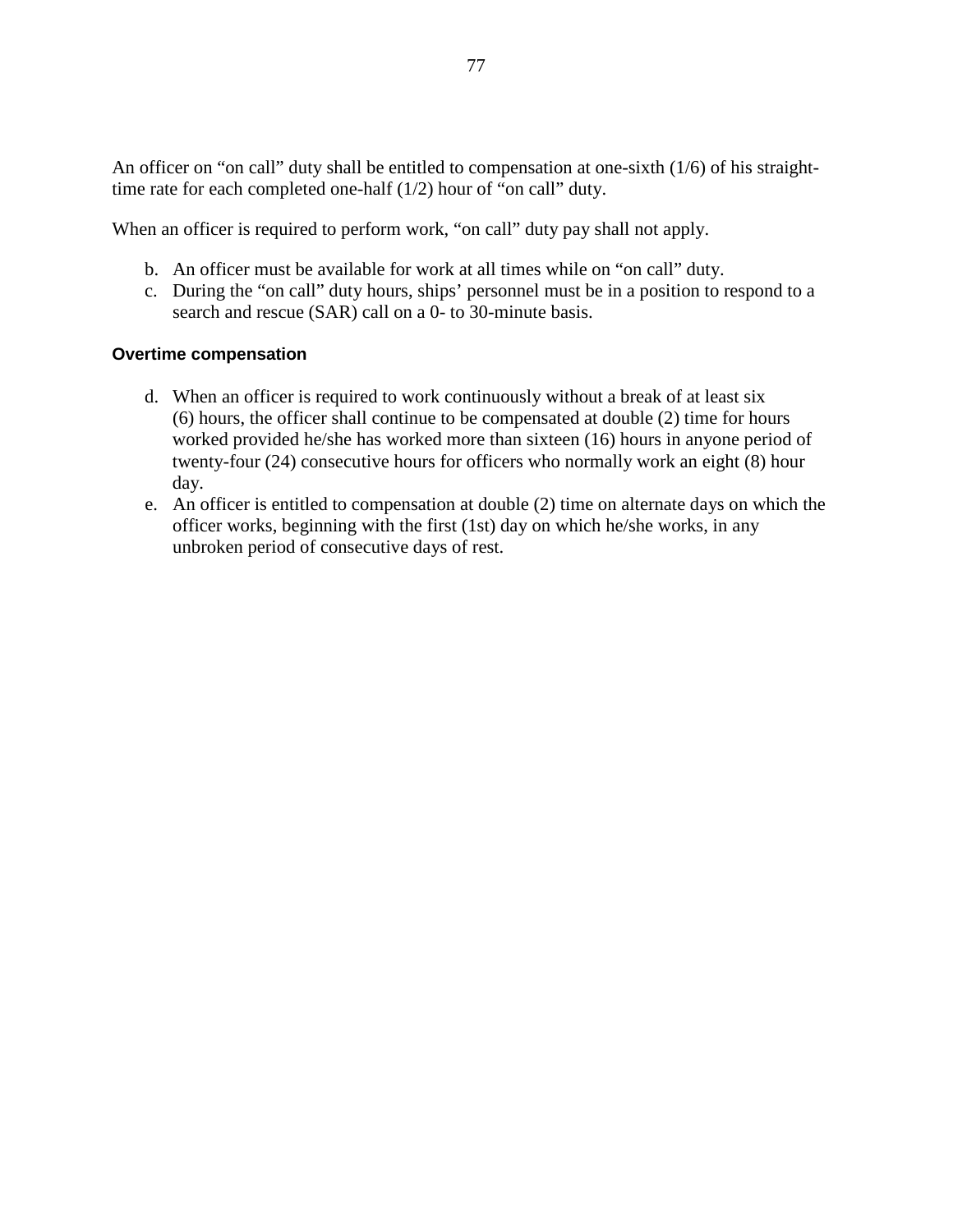# **Appendix "K"**

# **40-Hour-Workweek System**

This is to confirm the understanding reached between the employer and the Canadian Merchant Service Guild with respect to the operation of the 40-Hour Workweek System.

Notwithstanding the provisions of the Ships' Officers collective agreement, the following shall apply:

# **Article 2: interpretations and definitions**

For officers described in Article 30 of this appendix:

- f. **"Day"** in relation to an officer means the twenty-four (24) hour period during which that officer is normally required to perform the duties of his/her position and commences at 00:00;
- g. **"Day of rest"** in relation to an officer means the twenty-four (24) hour period during which that officer is not ordinarily required to perform the duties of his/her position other than by reason of the officer being on leave, absent from duty without permission or by reason of that day being a holiday, and commences at 00:00.

# **Article 20: vacation leave with pay**

An officer shall earn vacation leave credits at the rate prescribed for his/her years of continuous employment, as set forth in Article 20 of the collective agreement, for each calendar month for which he/she receives at least eighty (80) hours pay.

# **Article 22: sick leave with pay**

An officer shall earn sick leave credits at the rate prescribed in clause 22.01 for each calendar month for which he/she receives at least eighty (80) hours' pay.

Where an officer has insufficient or no credits to cover the granting of sick leave with pay under the provision of clause 22.05, sick leave with pay may, at the discretion of the employer, be granted:

- a. if the officer is awaiting a decision on an application for injury-on-duty leave for a period of up to two hundred (200) hours;
- b. for all other cases for a period of up to one hundred twenty (120) hours.

Subject to the deduction of such advanced leave from any sick leave credits subsequently earned, and, in the event of termination of employment for reasons other than death or layoff, the recovery of the advance from any monies owed the officer.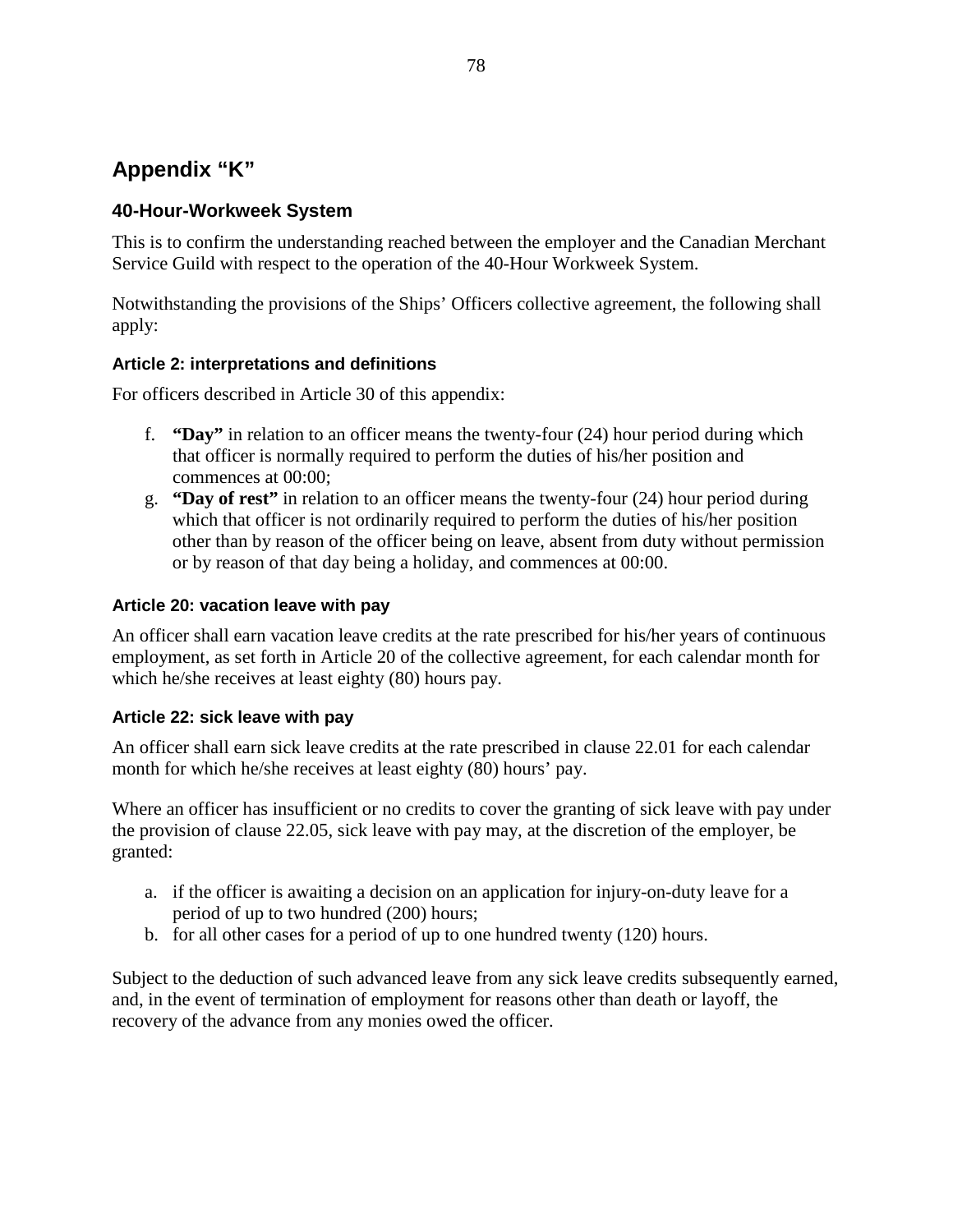### **Article 25: meals and quarters**

Notwithstanding clauses 25.01, 25.02 and 25.03, but subject to clause 25.06, when an officer is required by the employer to attend legal proceedings, training or other such work related activities, the employer reserves the right, where in its opinion circumstances warrant, to reimburse actual and reasonable costs incurred for meals and/or lodging, where such costs exceed the amounts in 25.01, 25.02 or 25.03.

### **Article 29: severance pay**

For the purpose of this article, "weekly rate of pay" means the officers' hourly rate of pay as set out in Appendices "A", "B", "C" and "D" multiplied by forty (40), applying to the officer's classification, as shown in the instrument of appointment.

### **Article 30: hours of work and overtime**

### **Hours of work**

- a. Hours of work shall be designated so that officers:
	- i. work eight (8) hours per day, and
	- ii. work an average of forty (40) hours and five (5) days per week. and
	- iii. the two (2) days of rest shall be consecutive.
- b. Officers working sea watches shall normally work on the basis of either:
	- i. four (4) hours on and eight (8) hours off; or
	- ii.  $six(6)$  hours on and six (6) hours off.
- c. Officers whose hours of work are designated in accordance with clause (a) and who are not assigned to watches shall perform their daily hours of work within a twelve (12) hour period as determined from time to time by the master/commanding officer. These hours shall be designated so as to be consecutive, except for meal periods.
- d. For officers who regularly work five (5) consecutive days per week on "nonwatchkeeping" vessels the hours of work shall be consecutive, except for meal periods, and

The normal daily hours of work shall be between 0600 hours and 1800 hours. and

Officers shall be given forty-eight (48) hours' notice of any change in scheduled starting time.

# e. **Reporting for sailing**

1. Where an officer is authorized to be absent from the vessel during his off-duty hours, the master/commanding officer shall inform the officer of the time at which shore leave will expire. If the shore leave expiry time cannot be determined and the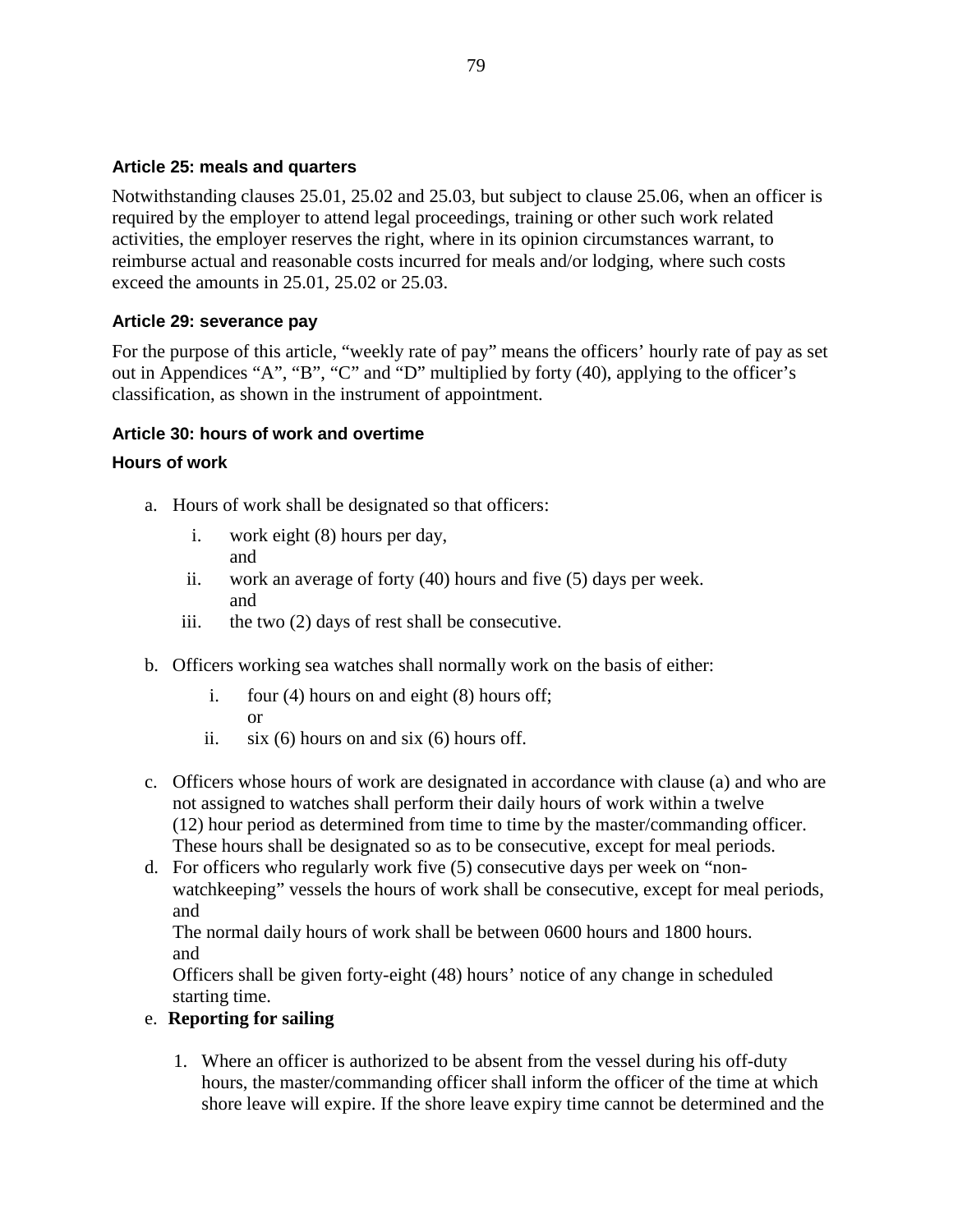vessel is placed in standby status, the officer shall notify his/her supervisor where and how he/she may be contacted; the employer will not be responsible for officers who fail to receive notice of sailing by reason of absence from the place of notification.

- 2. If an officer is unable to join his vessel because it either sails earlier than the posted sailing time or earlier than the time he/she was given under subparagraph (1), if the employer considers it feasible to do so:
	- a. the officer shall be transported to the vessel's first (1st) port of call or other point of contact with the vessel at the employer's expense, or
	- b. when work is available, the officer shall be employed in his classification until he/she is able to return to his vessel. or
	- c. The officer may take any compensatory leave credits and/or vacation leave credits he/she has accumulated up to the time the vessel sailed.
- 3. Where an officer reports on board for sailing in accordance with the sailing time posted on the vessel's notice board or as otherwise required by the master/ commanding officer, the officer is entitled to the greater of:
	- a. compensation at the applicable rate for any work performed on that day, or
	- b. one (1) hour's pay at the straight-time rate,

provided that the vessel is in home port.

### **Overtime compensation**

- f. An officer is entitled to compensation at double (2) time:
	- 1. for overtime worked following eight (8) hours of overtime worked in excess of his normal daily hours of work;
	- 2. for overtime worked on his/her days of rest in excess of the officer's normal daily hours of work; and
	- 3. for all overtime worked by an officer on the officer's second or subsequent day of rest, provided the days of rest are consecutive.
- g. When an officer is required to work continuously without a break of at least six (6) hours, he/she shall continue to be compensated at double (2) time for hours worked provided he/she has worked more than sixteen (16) hours in any one period of twentyfour (24) consecutive hours for officers who normally work an eight (8) hour day.

# h. **Reporting for SAR mission**

When an officer, after having completed his designated hours of work, has left the employer's premises, is subsequently required to return to the employer's premises to take part in a search and rescue mission (SAR) and does so aboard a vessel whose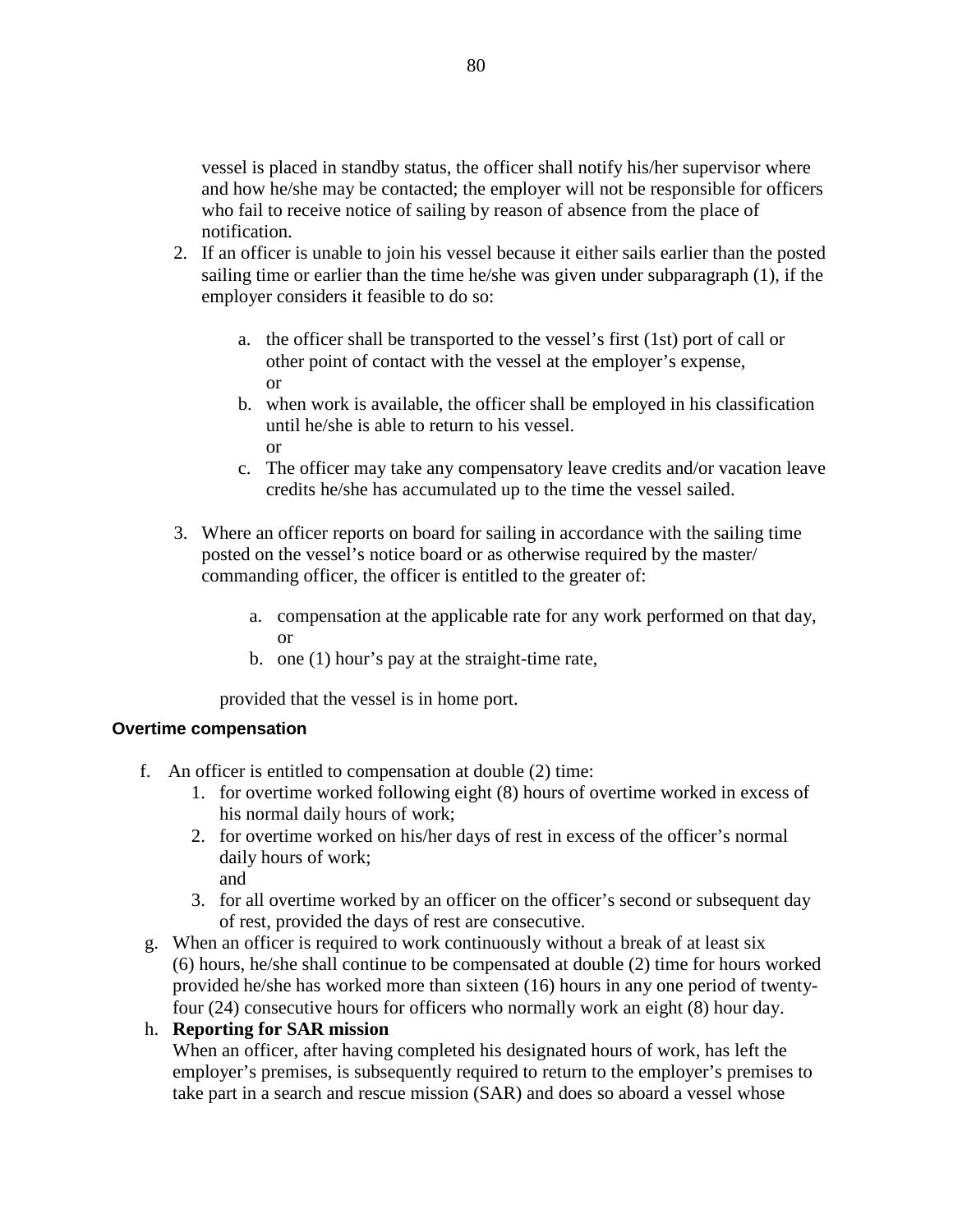primary function is not search and rescue operations, the officer shall be paid the greater of:

- 1. compensation at the applicable overtime rates for any work performed in excess of his designated hours of work, or
- 2. compensation equivalent to four (4) hour's pay at the straight-time rate.
- i. Where the employer requires a vessel operating under this appendix to be on standby, an officer who is assigned to that vessel and is required to be available for duty during off-duty hours, shall be compensated at the rate of one (1) hour for each eight (8) hour period or portion thereof for which he/she has been assigned to the vessel while it is on standby.

No payment shall be granted if an officer is unable to return to the vessel and/or report for work when required.

An officer on standby who is required to return to the vessel and report for work immediately shall be paid, in addition to the standby pay, the greater of:

a. the applicable overtime rate for the time actually worked,

b. compensation equivalent to three (3) hours' pay at the applicable overtime rate. Officers on standby who are required to return to the vessel only to be available for their next scheduled work period, shall be compensated in accordance with paragraph 3(d) Reporting for Sailing.

Standby shall not apply to officers on vessels while at sea.

j. Payments made under Article 31 (call-back pay), clause (d) above (Reporting for Sailing), clause (j) above (Reporting for SAR Mission) shall not be pyramided; that is an officer shall not receive more than one compensation for the same service.

### **Article 32: reporting pay**

Where an officer, who regularly work five consecutive days per week on a non-watchkeeping vessels, is required to report for work as directed on a day of rest he/she shall be paid for the time actually worked, or a minimum of three (3) hours' pay at the applicable overtime rate, whichever is the greater.

Time spent by the employee reporting to work or returning to the employee's residence shall not constitute time worked.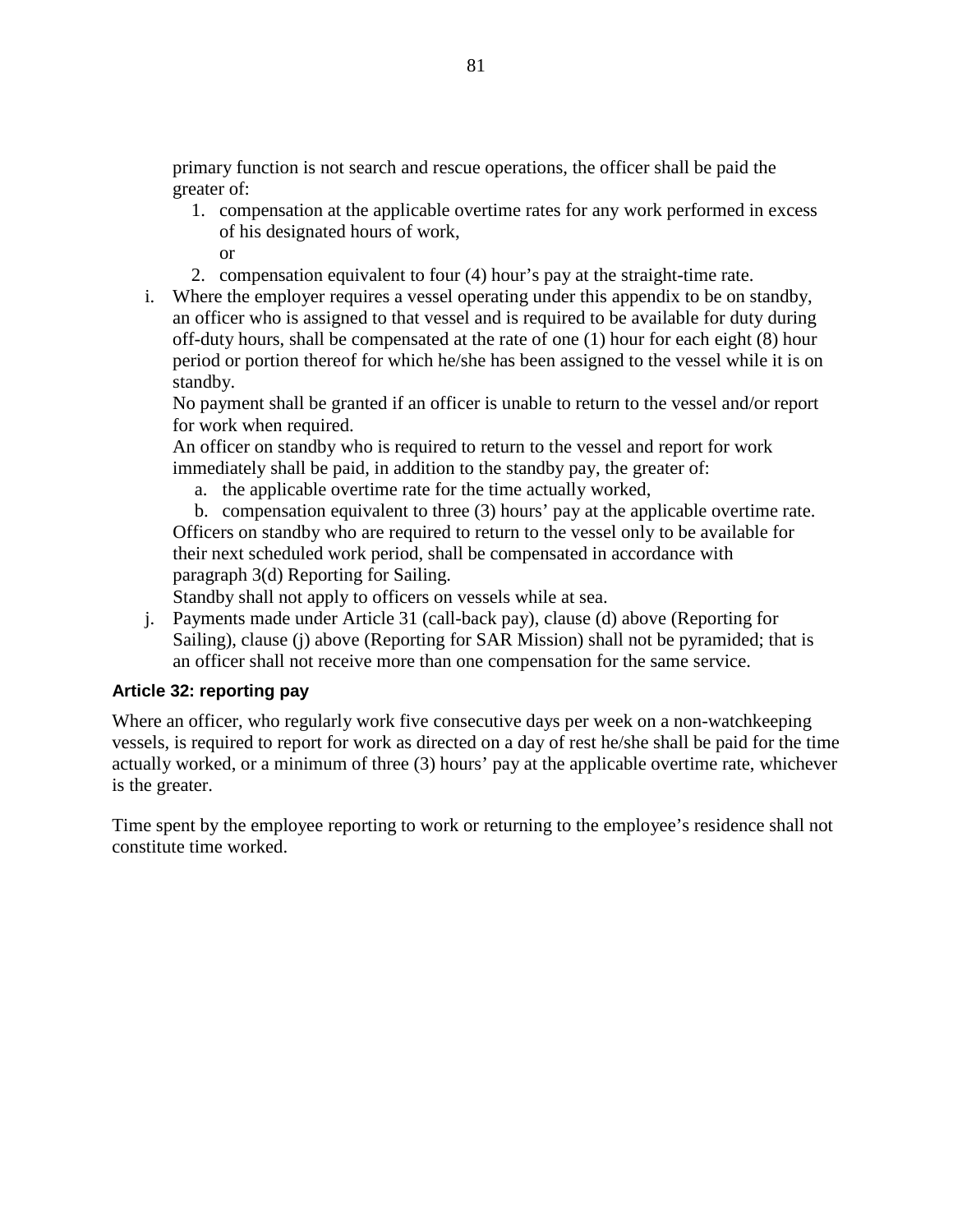# **Appendix "L"**

# **Instructors Sub-Group**

This is to confirm the understanding reached between the employer and the Canadian Merchant Service Guild with respect to the Instructor Sub-Group.

Notwithstanding the provisions of the Ship's Officers collective agreement, the following shall apply:

# **Article 30: hours of work and overtime**

### **Hours of work**

- a. Hours of work shall be designated so that officers normally work an average of:
	- i. eight (8) hours per day, and
	- ii. forty (40) hours per week, and
	- iii. five (5) days per week, Monday through Friday.
- b. Instructors shall not be required to provide classroom or similar instruction in excess of an average of twenty (20) hours per week, averaged over a four (4) month period.

The four (4) month period for averaging of courses shall be: January through April, May through August, and September through December.

# **General**

Instructors will not normally be required to perform non-officer duties.

# **Pedagogical break: Canadian Coast Guard College**

Instructors shall be granted a pedagogical break which will include all calendar days between December 25 and January 2, inclusively. During this period, instructors are entitled to four (4) days of leave with pay, in addition to three (3) designated paid holidays, as provided for under clause 21.01 of this agreement.

Should January 2 coincide with an instructor's day of rest or with a day to which a designated paid holiday has been moved, this day shall be moved to the instructors first (1st) scheduled working day following the pedagogical break.

If an instructor performs authorized work during the pedagogical break on a day other than a designated paid holiday or a normal day of rest, the instructor shall receive compensation based on his or her normal daily rate of pay, in addition to his or her usual pay for the day.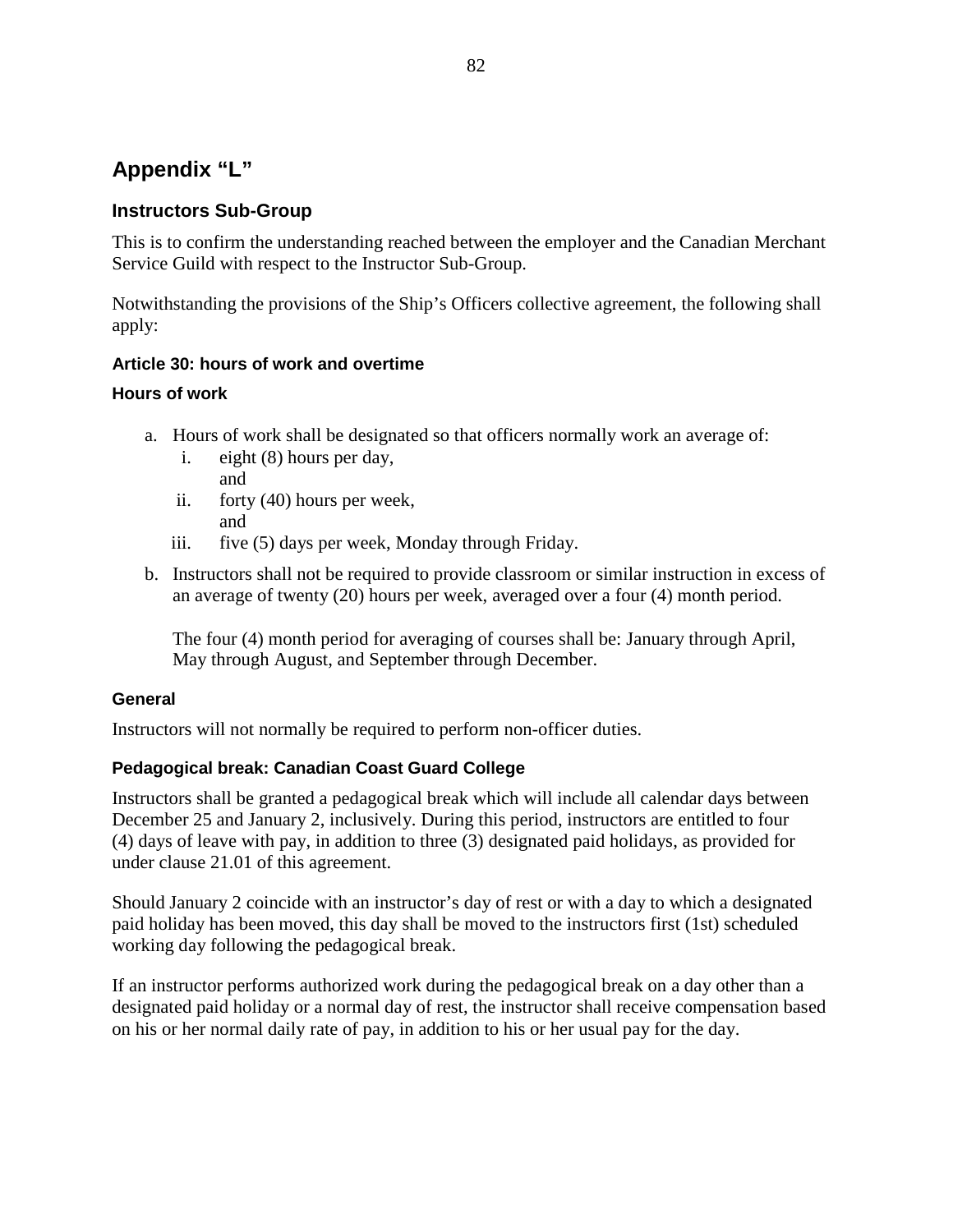# **\*\*Appendix "M"**

# **Archived provisions for the elimination of severance pay for resignation and retirement**

This appendix is to reflect the language established through an arbitral award on May 1, 2013, for the elimination of severance pay for resignation and retirement which became effective August 6, 2013. These historical provisions are being reproduced to reflect the language in case of deferred payment.

### **Article 29: severance pay**

### **Effective August 6, 2013, clauses 29.03 and 29.04 are deleted from the collective agreement.**

**29.01** For the purpose of this article, the terms:

- a. **"employer"** includes any organization, service with which is included in the calculation of "continuous employment";
- b. **"weekly rate of pay"**, subject to Appendices "H", "I" and "J", means the officer's hourly rate of pay as set out in Appendices "A", "B", "C" and "D" multiplied by forty (40) or as provided for in Article 29 of the applicable appendix, applying to the officer's classification, as shown in the instrument of appointment.

# **29.02 Lay-off**

An officer with one (1) or more years of continuous employment who is laid off after October 28, 1969, shall be paid severance pay based on completed years of continuous employment less any period within the period of continuous employment in respect of which the officer was granted a termination of employment benefit paid by the employer. It shall be calculated at the rate of:

- a. On the first (1st) layoff for the first (1st) complete year of continuous employment, two (2) weeks' pay, or three (3) weeks' pay for officers with ten (10) or more and less than twenty (20) years of continuous employment, or four (4) weeks' pay for officers with twenty (20) or more years of employment, plus one (1) week's pay for each succeeding completed year of continuous employment and, in the case of a partial year of continuous employment, one (1) week's pay multiplied by the number of days of continuous employment divided by three hundred and sixty five (365).
- b. On second (2nd) or subsequent layoffs one (1) week's pay for each completed year of continuous employment and, in the case of a partial year of continuous employment one (1) week's pay multiplied by the number of days of continuous employment divided by three hundred and sixty-five (365), less any period in respect of which the officer was granted severance pay under this clause.

### **29.03 Resignation**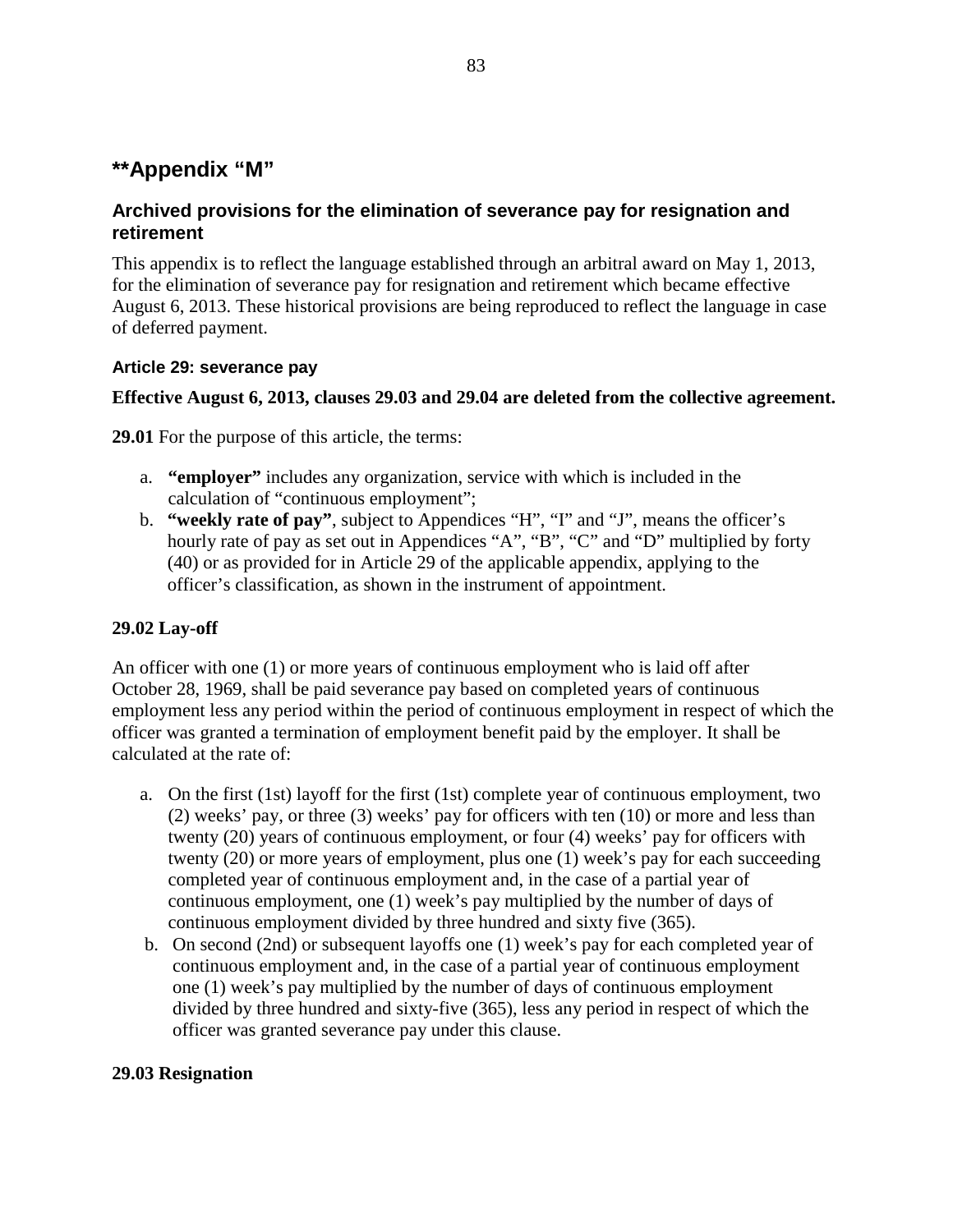- a. An officer who has ten (10) or more years of continuous employment on resignation shall be paid severance pay calculated by multiplying half the officer's weekly rate of pay on resignation by the number of completed years of continuous employment to a maximum of twenty-six (26) years less any period within that period of continuous employment in respect of which the officer was granted a termination of employment benefit paid by the employer.
- b. Notwithstanding paragraph 29.03(a), an officer who resigns to accept an appointment with an organization listed in Schedule V of the Financial Administration Act may choose not to be paid severance pay provided that the appointing organization will accept the officer's Schedules I and IV of the Financial Administration Act service for its severance pay entitlement.

#### **29.04 Retirement**

An officer who is entitled to an immediate annuity or an officer who is entitled to an immediate annual allowance under the Public Service Superannuation Act and resigns shall be paid severance pay calculated by multiplying the officer's weekly rate of pay on termination of employment by the number of completed years of continuous employment less any period within that period of continuous employment in respect of which the officer was granted a termination of employment benefit paid by the employer and, in the case of a partial year of continuous employment, one (1) week's pay multiplied by the number of days of continuous employment divided by three hundred and sixty-five (365), to a maximum of thirty (30) week's pay.

#### **29.05 Death**

Regardless of any other payment to an officer's estate, if the officer dies there shall be paid to the estate, severance pay calculated by multiplying the officer's weekly rate of pay at the time of death by the number of completed years of continuous employment less any period within that period of continuous employment in respect of which the officer was granted a termination of employment benefit paid by the employer and, in the case of a partial year of continuous employment, one (1) week's pay multiplied by the number of days of continuous employment divided by 365 (three hundred and sixty-five), to a maximum of thirty (30) weeks' pay.

#### **29.06 Termination for cause for reasons of incapacity**

An officer who has completed more than one (1) year of continuous employment and who is released by reason of termination for cause for reasons of incapacity pursuant to section 12(1)(e) of the Financial Administration Act shall be paid severance pay calculated by multiplying the officer's weekly rate of pay on termination by the number of completed years of continuous employment to a maximum of twenty-eight (28) years less any period within that period of continuous employment in respect of which the officer was granted a termination of employment benefit paid by the employer.

#### **29.07 Rejection on probation**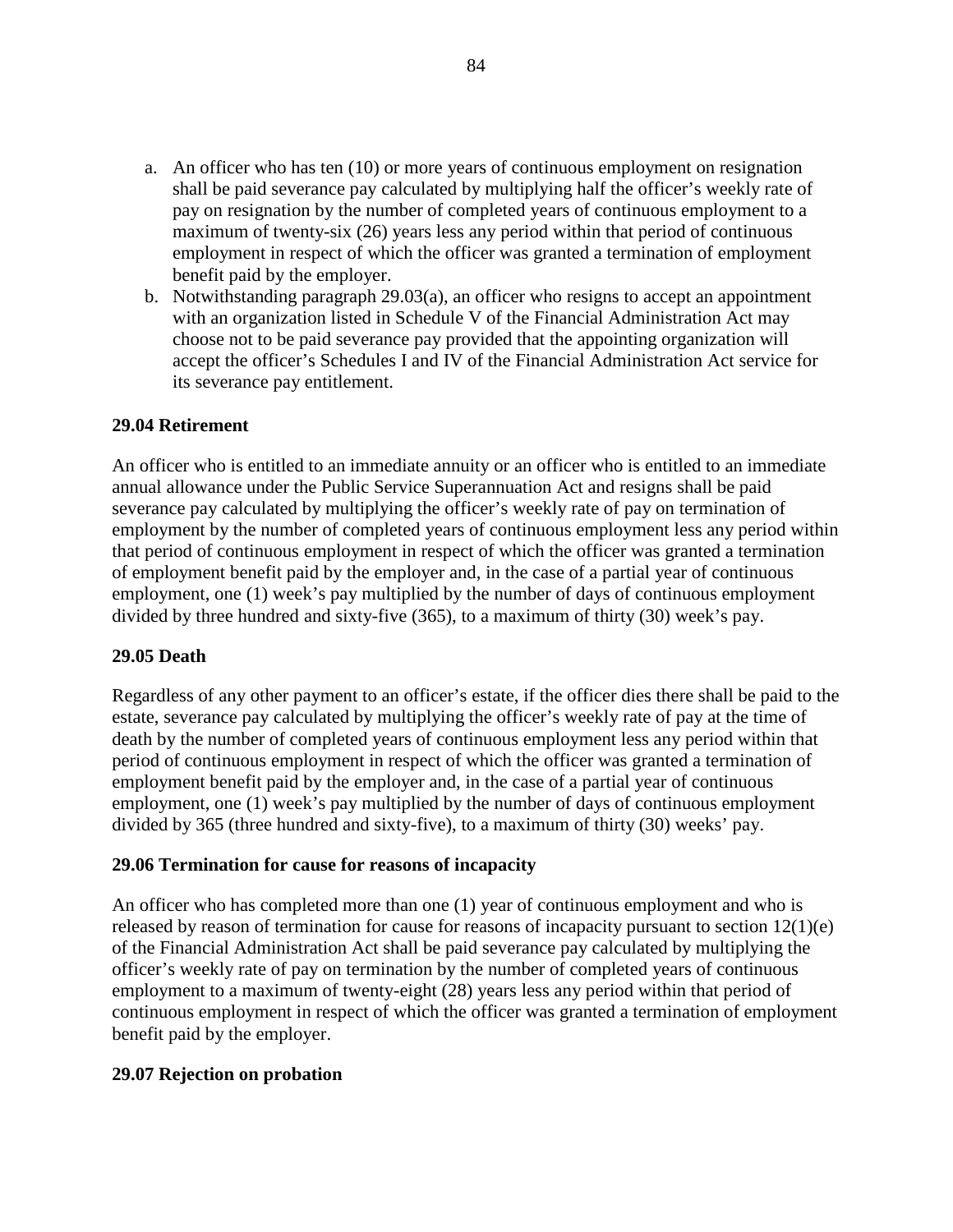An officer with more than one (1) year of continuous employment who ceases to be employed for reasons of rejection during his/her probationary period shall be paid severance pay calculated by multiplying the officer's weekly rate of pay on rejection during probation by the number of completed years of continuous employment to a maximum of twenty-seven (27) years less any period within that period of continuous employment in respect of which the officer was granted a termination of employment benefit paid by the employer.

**29.08** Severance benefits payable to an employee under this article shall be reduced by any period of continuous employment in respect of which the employee was already granted any type of termination benefit. Under no circumstances shall the maximum severance pay provided under this article be pyramided.

For greater certainty, payments made pursuant to 29.10 to 29.13 or similar provisions in other collective agreements shall be considered as a termination benefit for the administration of 29.08.

### **29.09 Appointment to a separate agency**

An officer who resigns to accept an appointment with an organization listed in Schedule V of the Financial Administration Act shall be paid all severance payments resulting from application of 29.03(a) (prior to August 6, 2013) or 29.10 to 29.13 (commencing on August 6, 2013).

### **29.10 Severance termination**

- a. Subject to 29.08 above, indeterminate officers on August 6, 2013, shall be entitled to severance termination benefits equal to one (1) week's pay for each completed year of continuous employment and, in the case of a partial year of continuous employment one (1) week's pay multiplied by the number of days of continuous employment divided by three hundred and sixty-five (365), to a maximum of thirty (30) weeks.
- b. Subject to 29.08 above, term officers on August 6, 2013, shall be entitled to severance termination benefits equal to one (1) week's pay for each complete year of continuous employment, to a maximum of thirty (30) weeks.

### **Terms of payment**

### **29.11 Options**

The amount to which an officer is entitled shall be paid, at the officer's discretion, either:

- a. as a single payment at the rate of pay of the officer's substantive position as of August 6, 2013, or
- b. as a single payment at the time of the officer's termination of employment from the core public administration, based on the rate of pay of the officer's substantive position at the date of termination of employment from the core public administration, or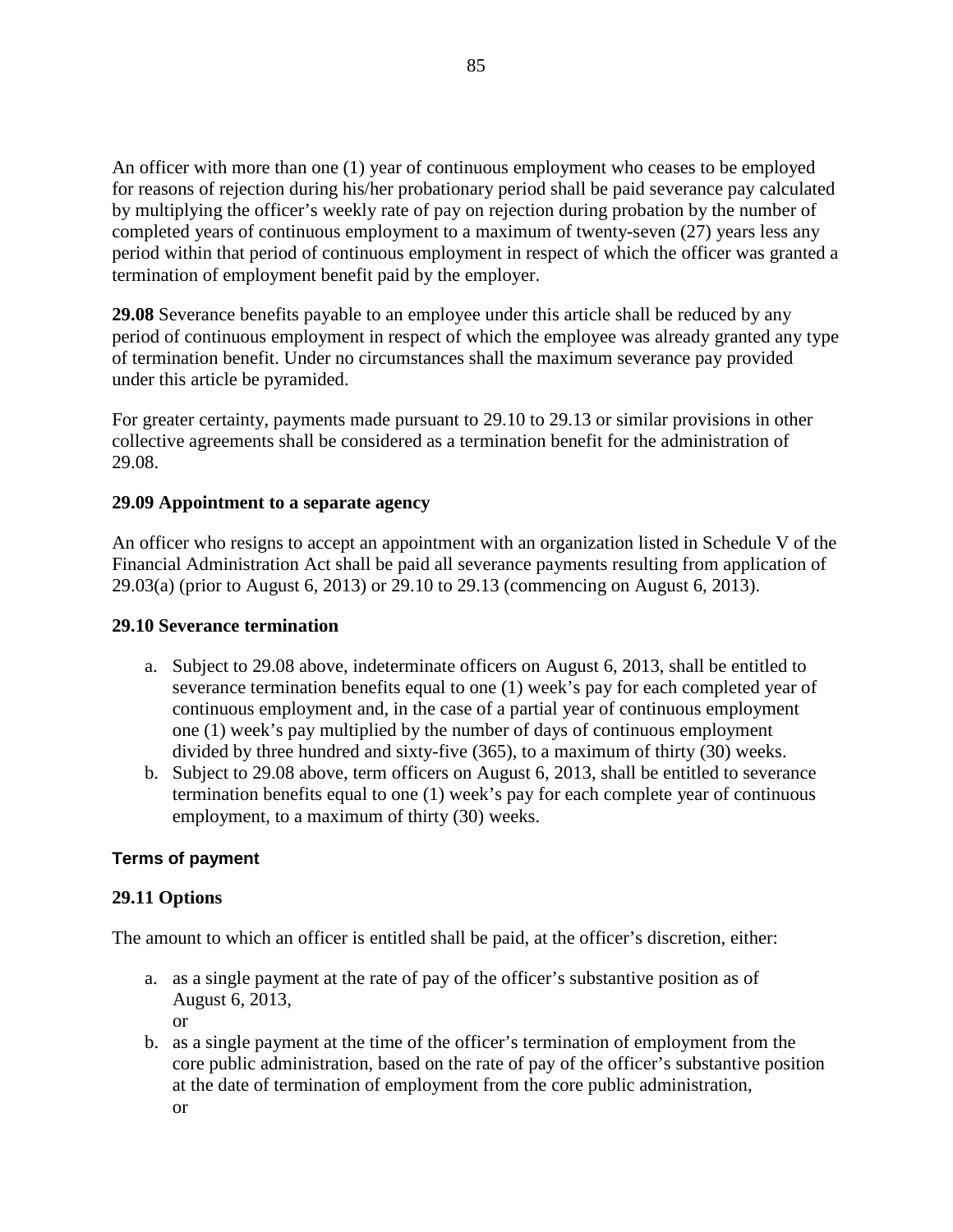c. as a combination of (a) and (b), pursuant to 29.12(c).

### **29.12 Selection of option**

- a. The employer will advise the officer of his or her years of continuous employment no later than three (3) months following the official date of signing of the collective agreement.
- b. The officer shall advise the employer of the term of payment option selected within six (6) months from the official date of signing of the collective agreement.
- c. The officer who opts for the option described in 29.11(c) must specify the number of complete weeks to be paid out pursuant to 29.11(a) and the remainder shall be paid out pursuant to 29.11(b).
- d. An officer who does not make a selection under 29.12(b) will be deemed to have chosen option 29.11(b).

### **29.13 Appointment from a different bargaining unit**

This clause applies in a situation where an officer is appointed into a position in the SO bargaining unit from a position outside the SO bargaining unit where, at the date of appointment, provisions similar to those in 29.03 and 29.04 are still in force, unless the appointment is only on an acting basis.

- a. Subject to 29.08 above, on the date an indeterminate employee becomes subject to this agreement after August 6, 2013, he or she shall be entitled to severance termination benefits equal to one (1) week's pay for each complete year of continuous employment and, in the case of a partial year of continuous employment, one (1) week's pay multiplied by the number of days of continuous employment divided by three hundred and sixty five (365), to a maximum of thirty (30) weeks, based on the employee's rate of pay of his substantive position on the day preceding the appointment.
- b. Subject to 29.08 above, on the date a term employee becomes subject to this agreement after August 6, 2013, he or she shall be entitled to severance termination benefits equal to one (1) week's pay for each complete year of continuous employment, to a maximum of thirty (30) weeks, based on the employee's rate of pay of his substantive position on the day preceding the appointment.
- c. An employee entitled to severance termination benefits under paragraph (a) or (b) shall have the same choice of options outlined in 29.11; however, the selection of which option must be made within three (3) months of being appointed to the bargaining unit.
- d. An employee who does not make a selection under 29.13(c) will be deemed to have chosen option 29.11(b).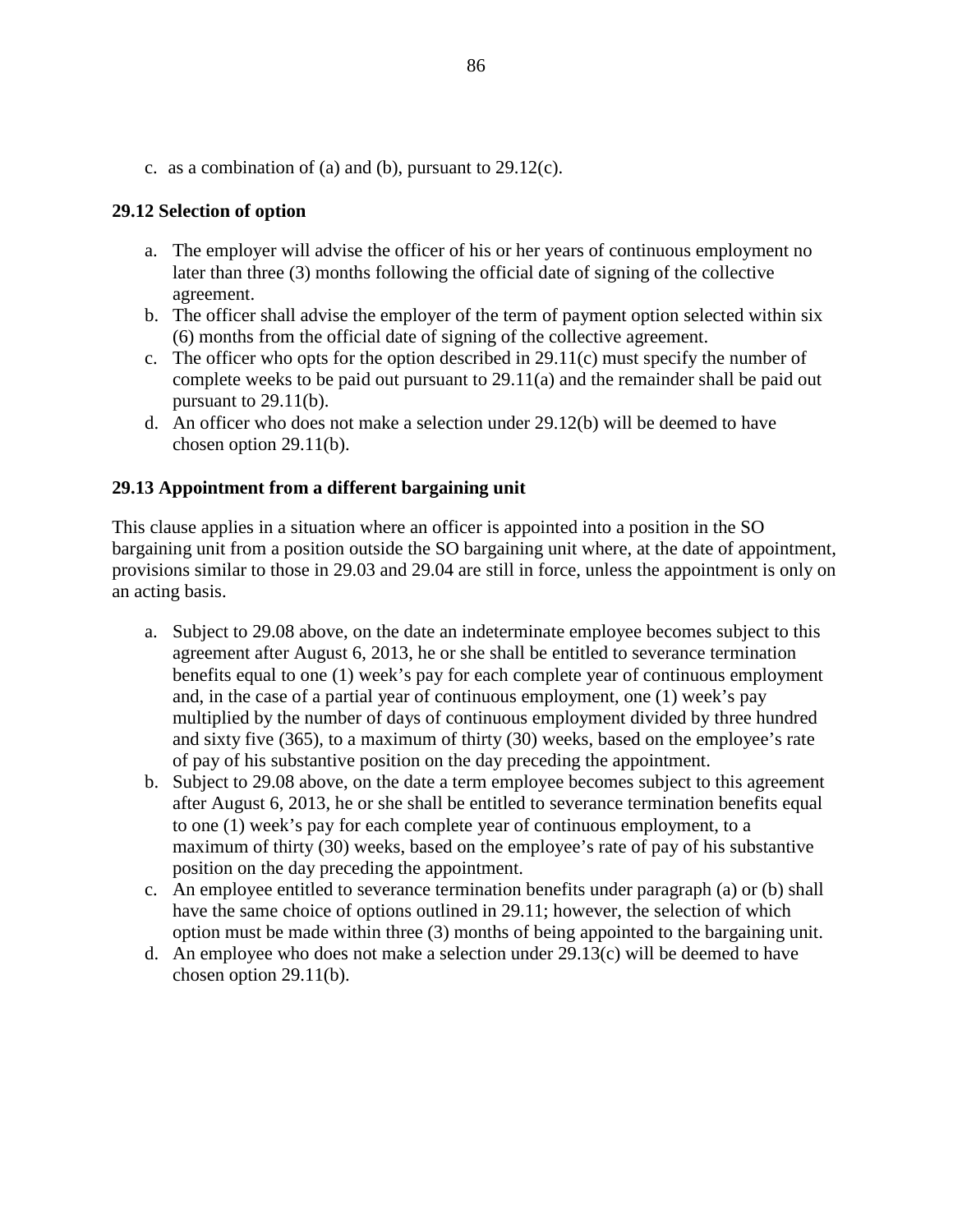# **Letter of Understanding (13-1)**

October 2, 2018

Mr. Thomas Spindler Chairman, National Bargaining Committee, Canadian Merchant Service Guild, 27 Auriga Drive, Unit 67 Ottawa, ON K2E 0B1

Dear Mr. Spindler:

### Subject: **Scheduling of Hours of Work for Appendix "K" Personnel**

This will confirm the understanding reached by the parties in negotiations regarding the fluctuation of hours of work for certain fisheries patrol operations in Pacific Region.

It is agreed that officers subject to clause (a) of Article 30 of Appendix "K" shall normally perform their daily hours of work between 0600 and 1800 with the specific period being determined from time to time by the master/commanding officer. These hours shall be designated so as to be consecutive, except for meal periods.

Notwithstanding the above, the employer, with at least forty-eight (48) hours' notice, may reschedule the eight (8) hour work period.

Yours sincerely,

Original signed by Ted Leindecker Negotiator, Collective Bargaining Labour Relations and Compensation Operations

Received and accepted by the Guild

Original signed by Thomas Spindler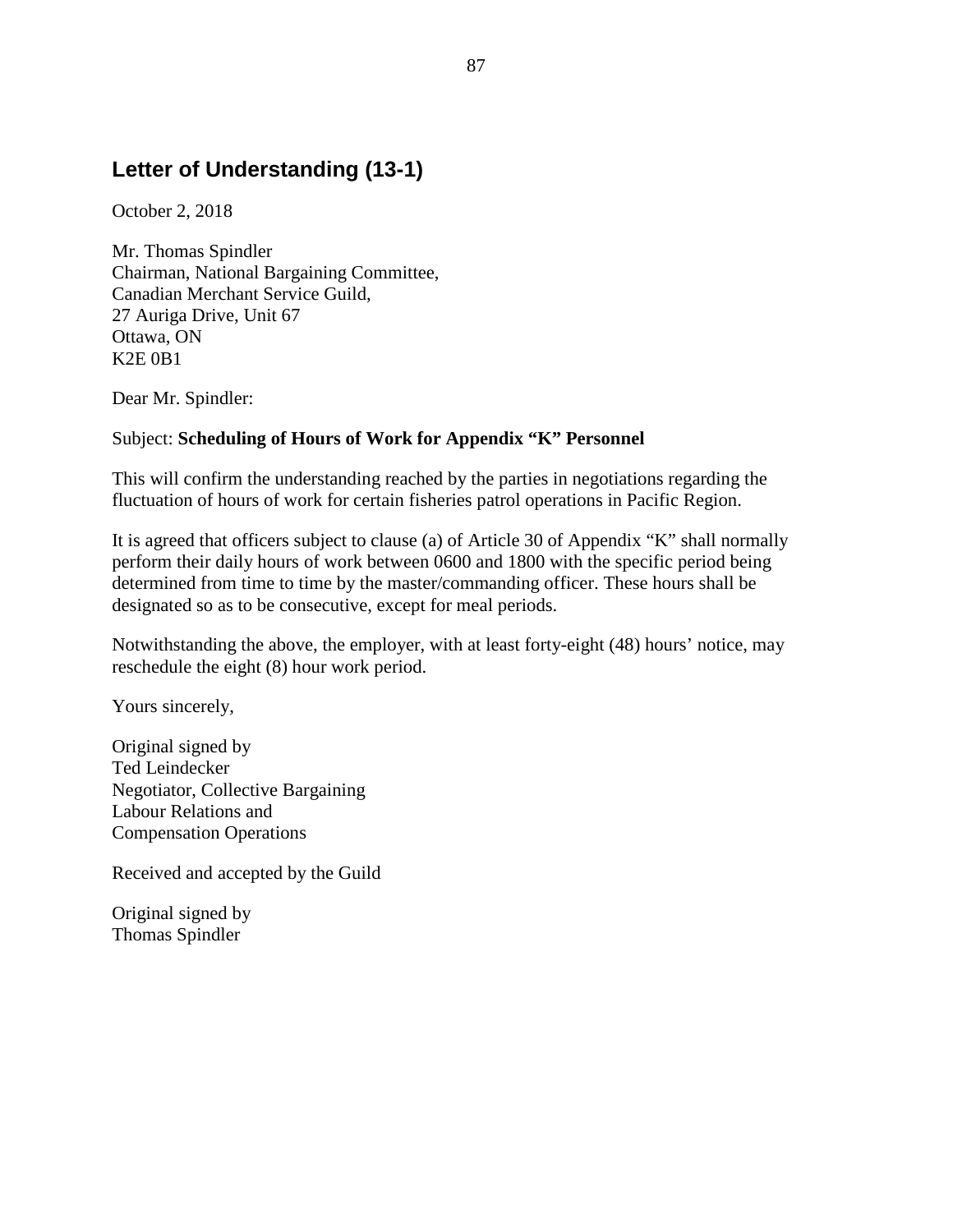# **Letter of Understanding (13-2)**

October 2, 2018

Mr. Thomas Spindler Chairman, National Bargaining Committee Canadian Merchant Service Guild 27 Auriga Drive, Unit 67 Ottawa, ON K2E 0B1

Dear Mr. Spindler:

# RE: **Granting of Days Off**

This letter will confirm the understanding reached between the employer and the Canadian Merchant Service Guild in negotiations with respect to the granting of days off.

For the duration of the Ships' Officers Group collective agreement which will expire on March 31, 2014, the employer recognizes the desirability of granting days off at such times and in such locations so as to provide an officer the opportunity to enjoy his/her days off preferably at home, or if not at home, in a community which affords the officer a recreational outlet.

The employer shall designate a home port for each officer, and subject to operational requirements undertakes the following:

- 1. The employer will grant an officer compensatory leave in the officer's home port unless otherwise mutually agreed.
- 2. The employer will grant days of rest to an officer either
	- a. in the officer's home port,

or

- b. when, in the opinion of the employer, an officer is within reasonable travelling distance from his/her place of residence or the officer's home port, or
- c. in a location which, in the opinion of the employer, provides adequate recreational facilities,
	- or
- d. in any other location which might be agreeable to both the officer and the employer.
- 3. When 2 above does not apply, an officer shall work on his/her day of rest at the applicable overtime compensation or, if, in the opinion of the employer, sufficient work is not available and the officer does not work, the officer shall be granted onehalf (1/2) day of compensation. If the officer works less than a day, he/she shall receive a minimum of four (4) hours' pay at the applicable premium rate.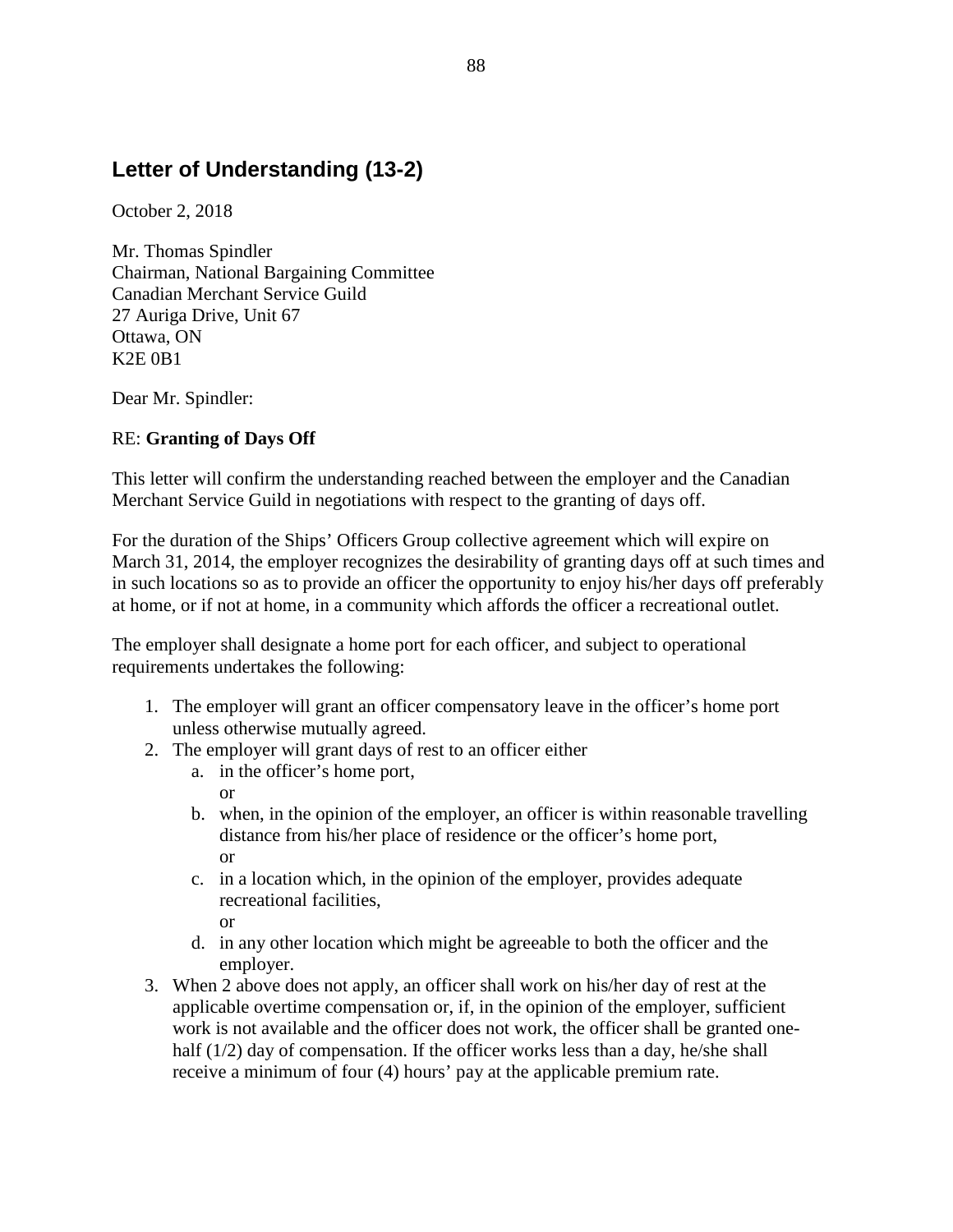The employer further undertakes, on request in writing from the Guild, to consult with the Guild with respect to locations which the employer considers provide adequate recreational facilities as envisaged in 2(c) above.

Yours sincerely,

Original signed by Ted Leindecker Negotiator, Collective Bargaining Labour Relations and Compensation Operations

Received and accepted by the Guild

Original signed by Thomas Spindler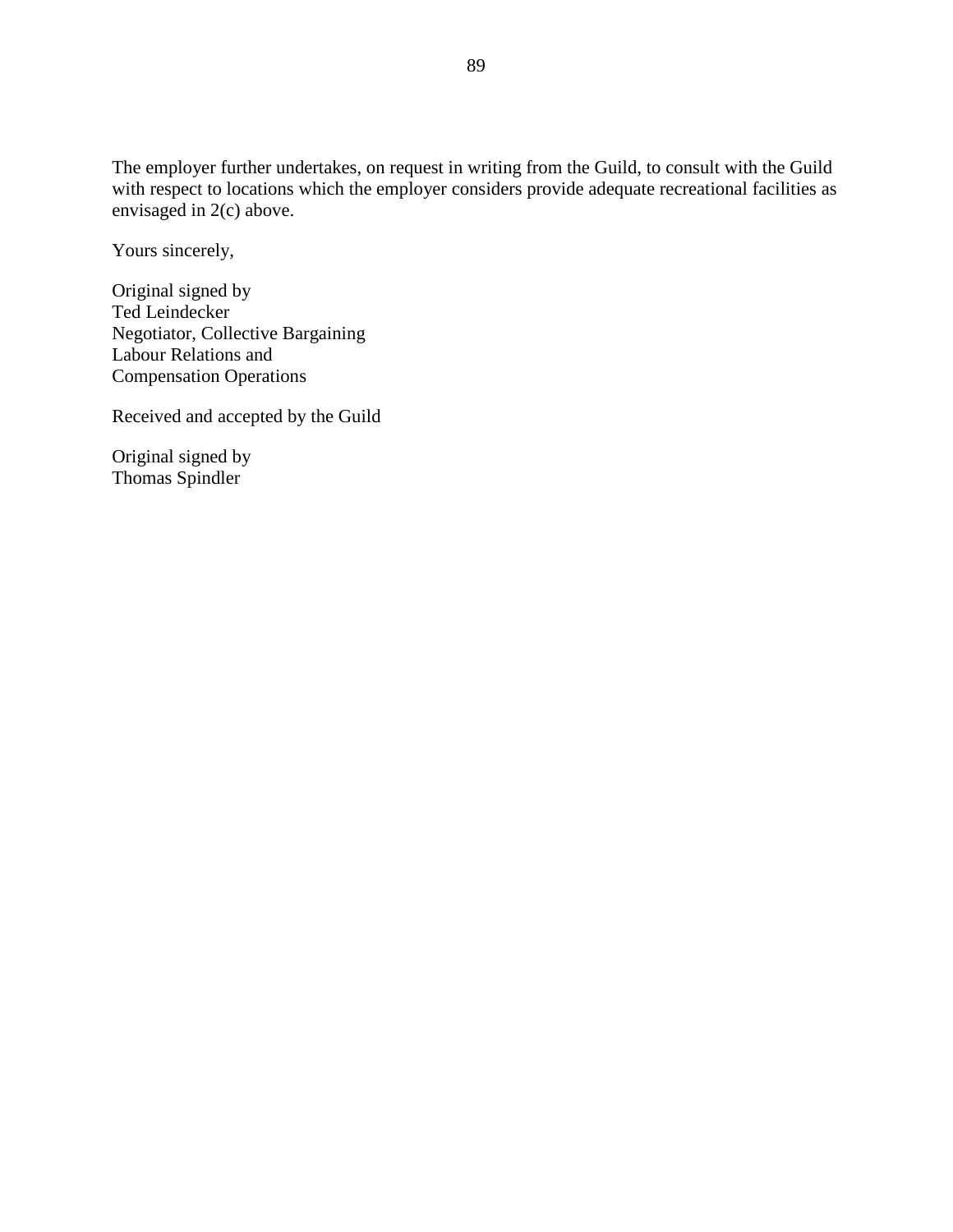# **Letter of Understanding (13-3)**

October 2, 2018

Mr. Thomas Spindler Chairman, National Bargaining Committee Canadian Merchant Service Guild 27 Auriga Drive, Unit 67 Ottawa, ON K2E 0B1

Dear Mr. Spindler:

# RE: **Travel for officers in a regional pool**

This letter will confirm the understanding reached between the employer and the Canadian Merchant Service Guild in negotiations with respect to Canadian Coast Guard officers appointed to positions in a regional pooling system.

For the duration of the Ships' Officers collective agreement which will expire on March 31, 2014, the parties agree that:

An officer who is appointed to a position in one pool within a region and who is assigned on a temporary basis to another pool within the same region shall be entitled to one (1) return trip once every three (3) weeks subject to the following conditions:

- 1. operational requirements permit the officer to be absent;
- 2. the period of assignment extends beyond the trip home by a further period of two (2) weeks;
- 3. the return trip specified above shall be to the officer's headquarters area or his permanent residence, whichever is closer; and
- 4. the reimbursement for the return trip shall be by the most economical means available, as determined by the employer.

Yours sincerely,

Original signed by Ted Leindecker Negotiator, Collective Bargaining Labour Relations and Compensation Operations

Received and accepted by the Guild

Original signed by Thomas Spindler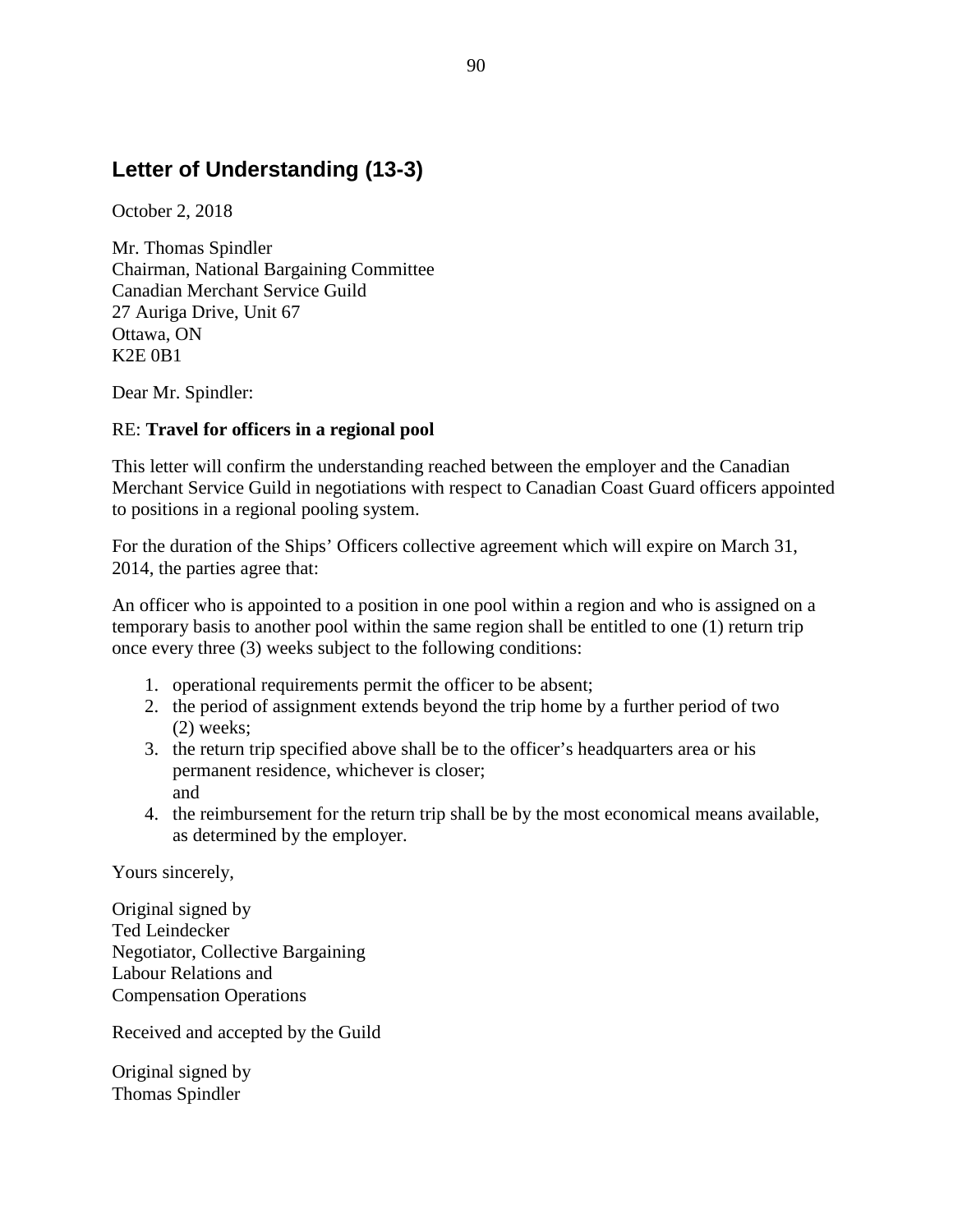# **Letter of Understanding (13-4)**

October 2, 2018

Mr. Thomas Spindler Chairman, National Bargaining Committee Canadian Merchant Service Guild 27 Auriga Drive, Unit 67 Ottawa, ON K2E 0B1

Dear Mr. Spindler:

# RE: **Variable Hours Of Work**

This will confirm the understanding reached by the parties in negotiations regarding the implementation of a variable hours work schedule for officers working under Appendix "K" and  $\lq\lq L$ ".

It is agreed that the implementation of any such variation in the hours of work shall not result in any additional expenditure or cost by reasons only of such variation, nor shall it be deemed to prohibit the right of the employer to schedule any hours of work permitted by the terms of this agreement.

Any special arrangement may be at the request of either party and must be mutually agreed between the employer and the Guild and shall apply to all employees at the work unit.

# **1. General terms**

Officers, with the approval of the employer, may complete their weekly hours of employment in a period other than five (5) full days provided that over a period to be determined by the employer, officers work an average of forty (40) hours per week. In every such period, officers shall be granted days of rest on days not scheduled as normal work days for them.

The starting and finishing times, meal breaks and rest periods shall be determined according to operational requirements as determined by the employer.

Scheduled hours shall be consecutive, exclusive of meal periods, and all hours in excess of the scheduled hours shall be overtime hours.

The maximum life of a schedule shall be six (6) months.

Normally, the cancellation of any agreed compressed work schedule shall require fourteen (14) days' notice.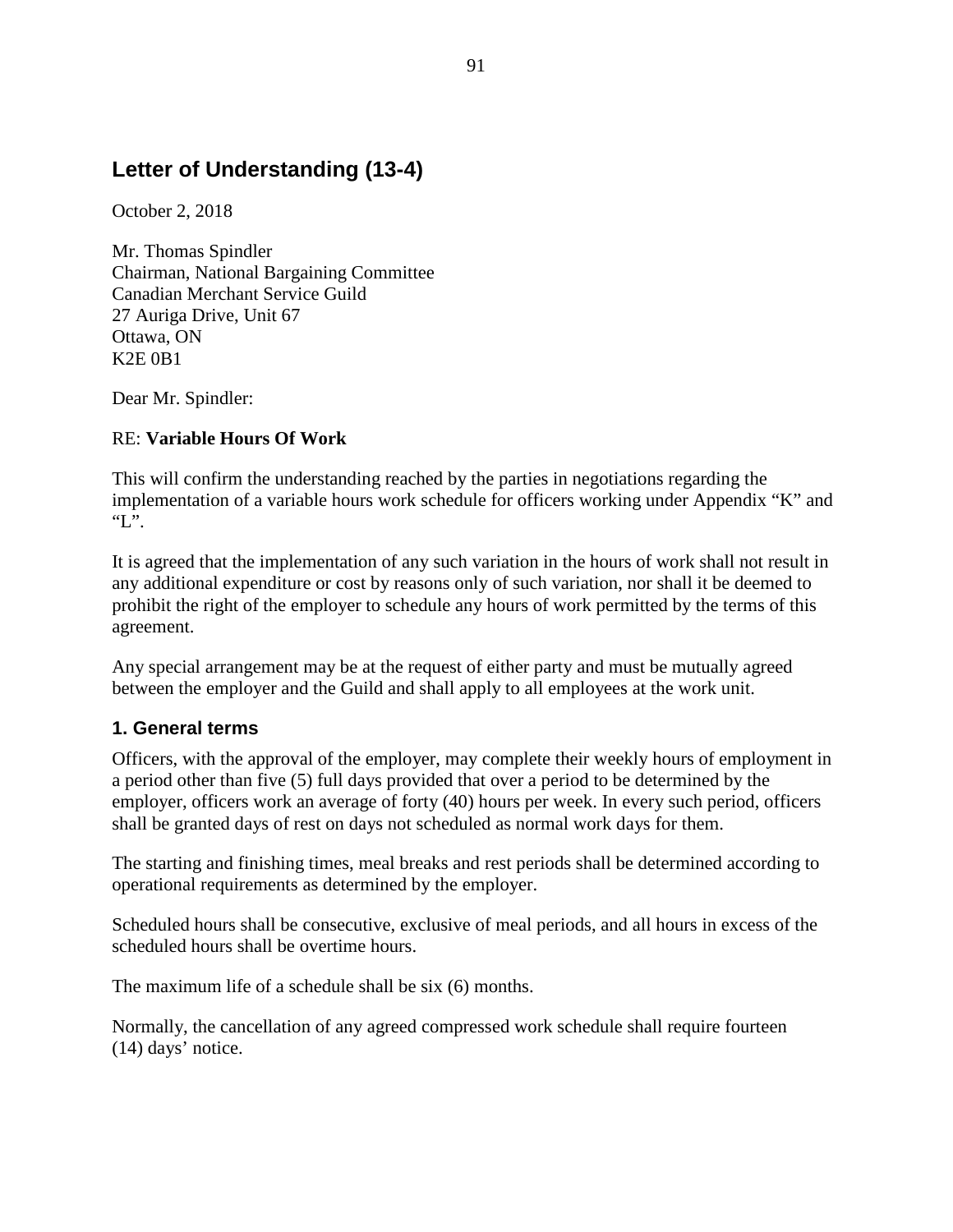# **2. Designated paid holidays**

A designated paid holiday shall account for the normal daily hours specified in Article 21.

When an officer works on a Designated Paid holiday, the officer shall be compensated, in addition to the normal daily hours' pay, time and one-half  $(1\ 1/2)$  up to his or her regular scheduled hours worked and double (2) time for all hours worked in excess of his or her regular scheduled hours.

# **3. Leave**

Where an officer is granted bereavement leave in accordance with the provisions of Article 23.02 a day shall equal the scheduled hours of work.

Yours sincerely,

Original signed by Ted Leindecker Negotiator, Collective Bargaining Labour Relations and Compensation Operations

Received and accepted by the Guild

Original signed by Thomas Spindler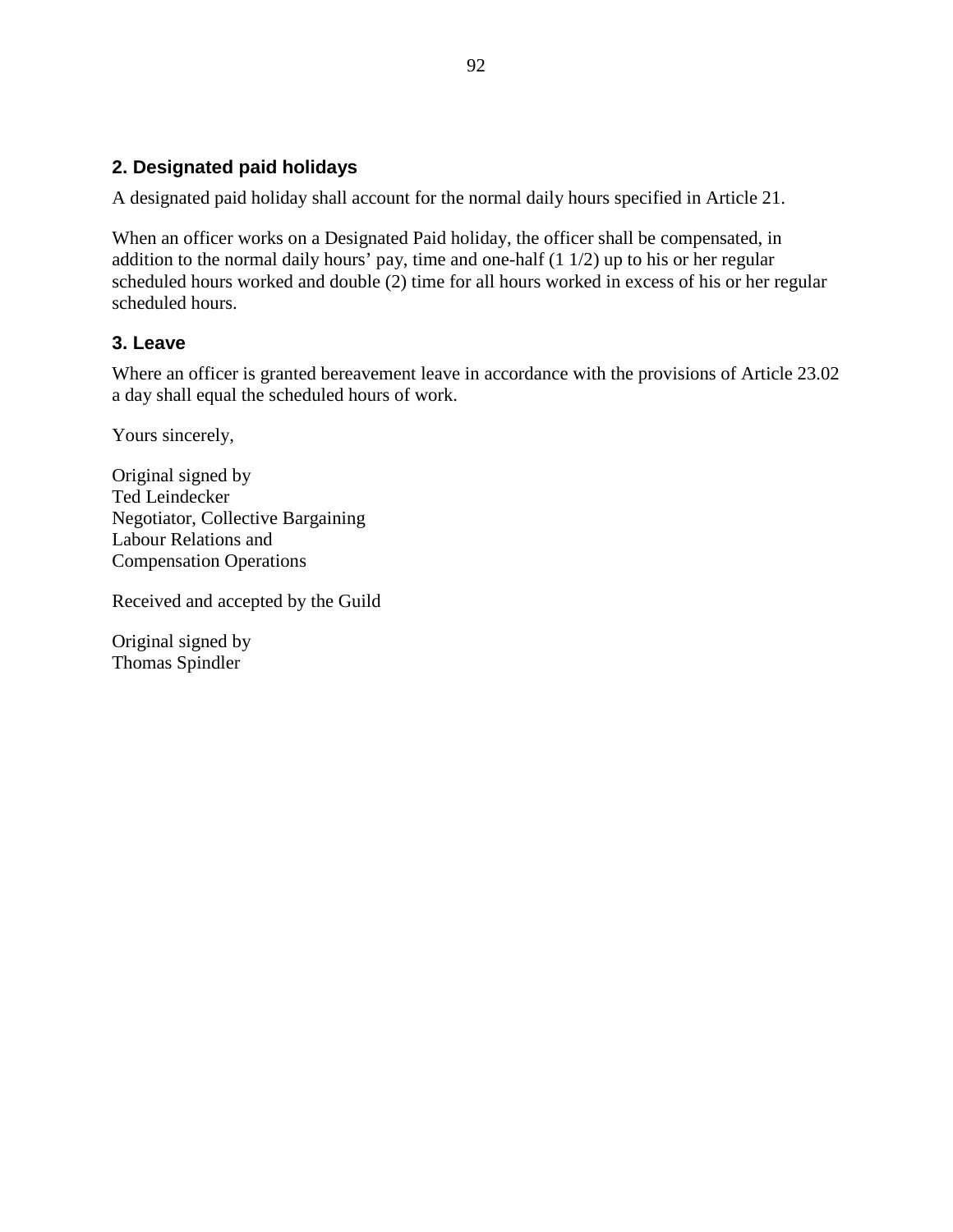# **Letter of Understanding (13-5)**

October 2, 2018

Mr. Thomas Spindler Chairman, National Bargaining Committee Canadian Merchant Service Guild 27 Auriga Drive, Unit 67 Ottawa, ON K2E 0B1

Dear Mr. Spindler:

# RE: **Training**

This will confirm the understanding reached by the parties in negotiations regarding the application of training for officers working under Appendices "H", "I" and "J".

# **Definition**

Training refers to an activity where the employer has determined that such training is necessary or will assist the officer in carrying out his/her assigned duties.

The following activities shall be deemed to be training:

- a. a course given by the employer,
- b. a course offered by a recognized academic institution,
- c. a seminar, convention or study session in a specialized field directly related to the officer's work,
- d. Time required to maintain or re-qualify or re-certify training previously taken under (a), (b) or (c).

Training is divided into short and long term. Short term training is any training scheduled to be twenty-eight (28) days or less in duration and long term training is that which is scheduled to be duration longer than twenty-eight (28) days.

# **Short term training**

For short term training the officer shall remain in their normal "work cycle". In those periods where the officer is undertaking training during the normally scheduled off duty portion of the work cycle the officer will be compensated for the scheduled training period at their straight time rate of pay.

# **Long term training**

For long term training the officers shall be temporarily removed from their work system and shall work, and be compensated, in accordance with Appendix "K".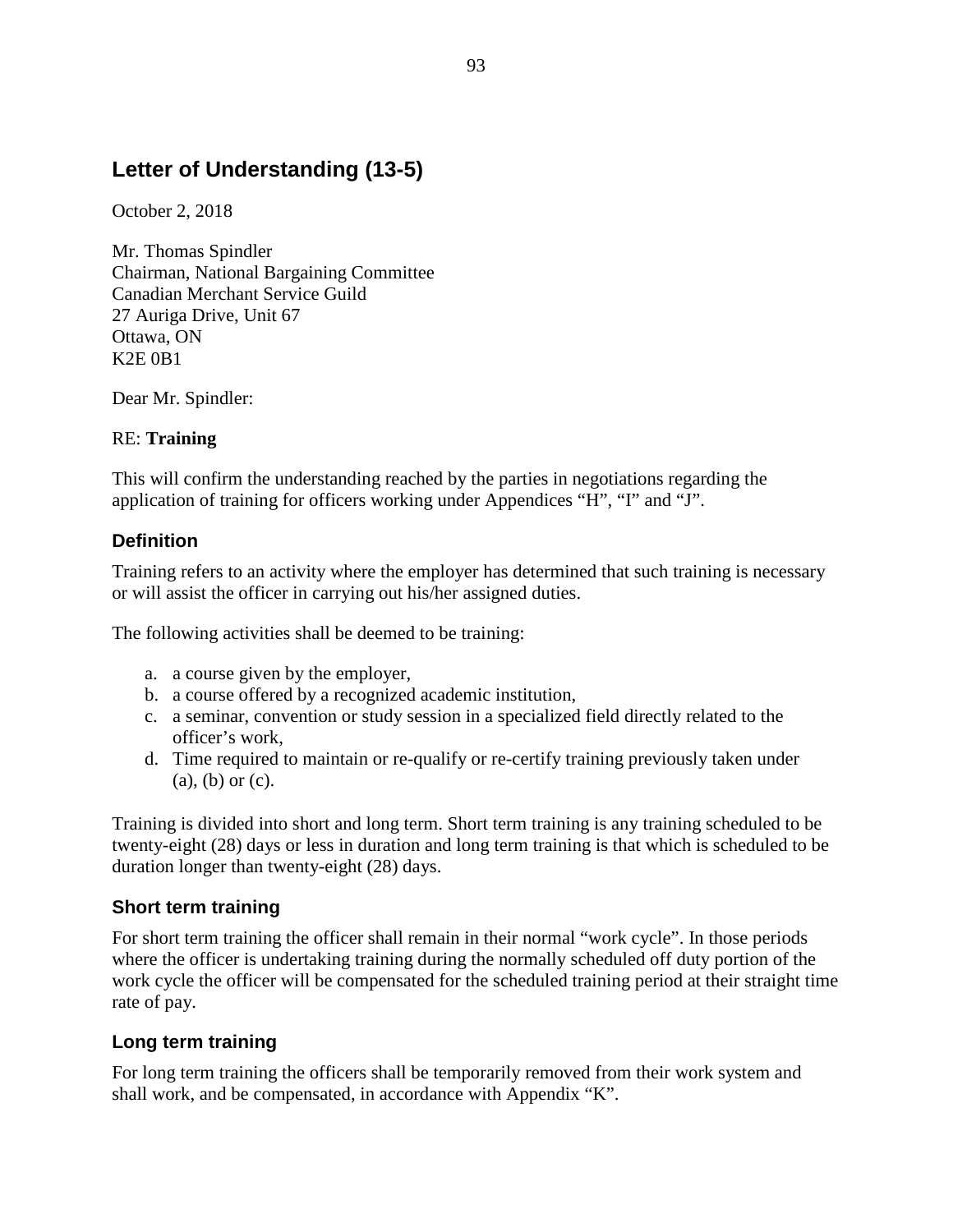### **Other**

Officers on training under Appendix "K" will be compensated for the scheduled training period at their straight time rate.

Officers on training shall be reimbursed for all reasonable travel expenses incurred.

Yours sincerely,

Original signed by Ted Leindecker Negotiator, Collective Bargaining Labour Relations and Compensation Operations

Received and accepted by the Guild

Original signed by Thomas Spindler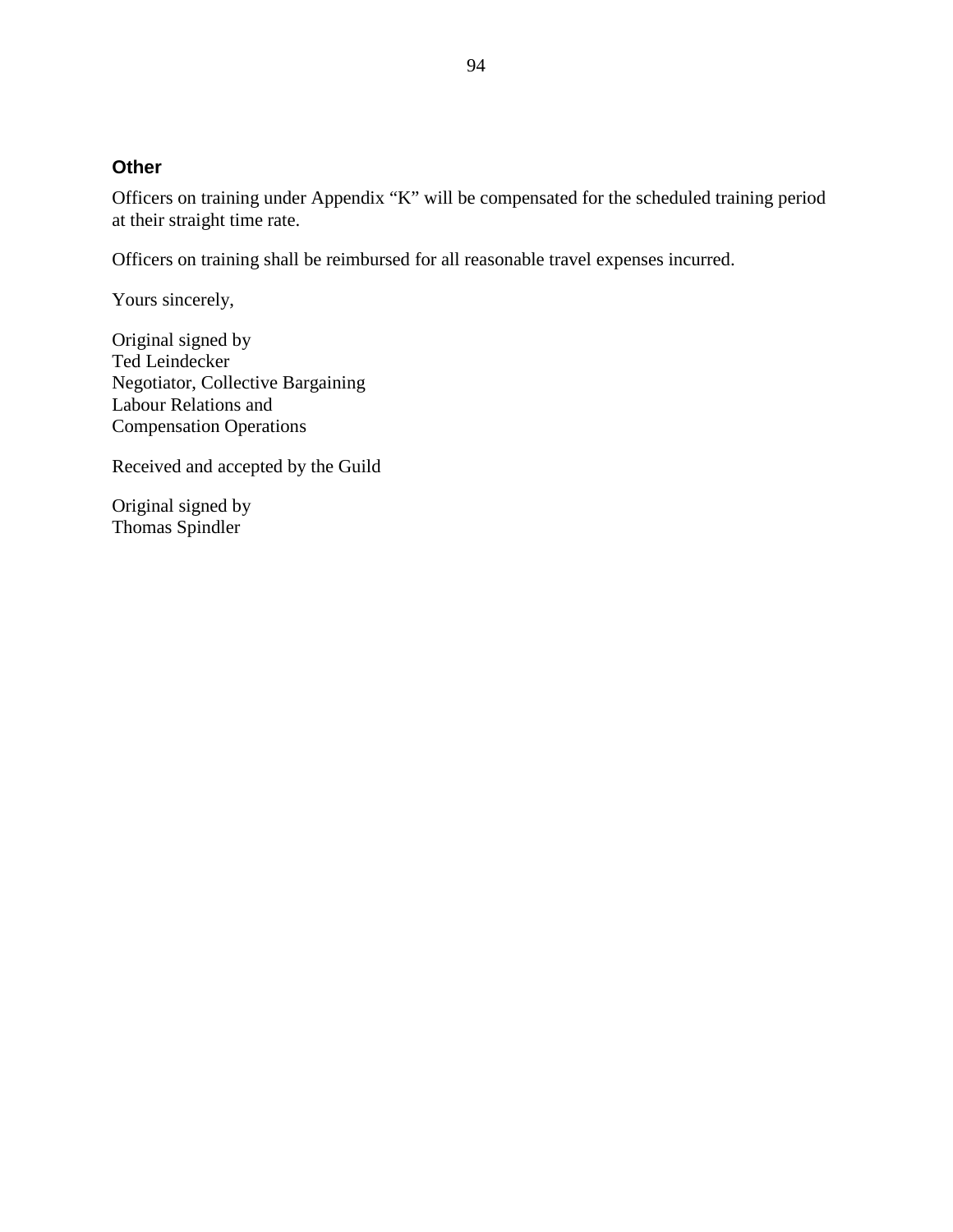# **Memorandum of Understanding Between the Canadian Merchant Service Guild and the Treasury Board on Special Lay Day Bank: 65- Day Cap**

In accordance with Article 39, the parties agree to amend the collective agreement as follows:

The employer and the Canadian Merchant Service Guild agree to the continuation of the Memorandum of Understanding on "Special Lay Day Banks".

It is understood that in recognition of operational and administrative difficulties in scheduling personnel, there is a need to establish a "Special Lay Day Bank" which will be administered, effective the date of signing of this memorandum, in accordance with the following procedures:

- A. When an officer is scheduled or required to work where he/she exceeds the 65-day cap on lay-days, the additional lay-days so earned (that is, lay-day factor) shall be accumulated in the "Special Leave Bank".
- B. Credits shall be accumulated in days and officers shall be advised in writing, on each occasion that days are added to this "Special Lay Day Bank", of the number of days and the lay-day rate at which they have been earned.
- C. Credits in this "Special Lay Day Bank" shall be held in reserve to be liquidated as time off work with pay at the request of the officer and at the discretion of the employer or at the request of the employer subject to the employer making every reasonable effort, subject to operational requirements, to grant the lay-days at such time as the officer may request.
- D. The accumulation of such lay-day credits shall not exceed sixty-five (65) days. Should an officer reach the maximum of sixty-five (65) days, he or she must proceed on leave.
- E. It is recognized that lay-day credits accumulated in this bank are intended to be taken as time off work with pay. Normally, the credits in this bank shall only be paid in cash in cases of termination of employment or permanent appointment to a position which is not on a vessel operating on the Lay-Day System, or is not within the same department or region.

For the purposes of cashing out such converted lay-day credits, it is agreed that this will be at the lay-day rate of pay multiplied by 1.5.

Signed at Ottawa, this 2nd day of the month of October 2018.

### **The Canadian Merchant Service Guild**

Original signed by Thomas Spindler

# **The Treasury Board of Canada**

Original signed by Ted Leindecker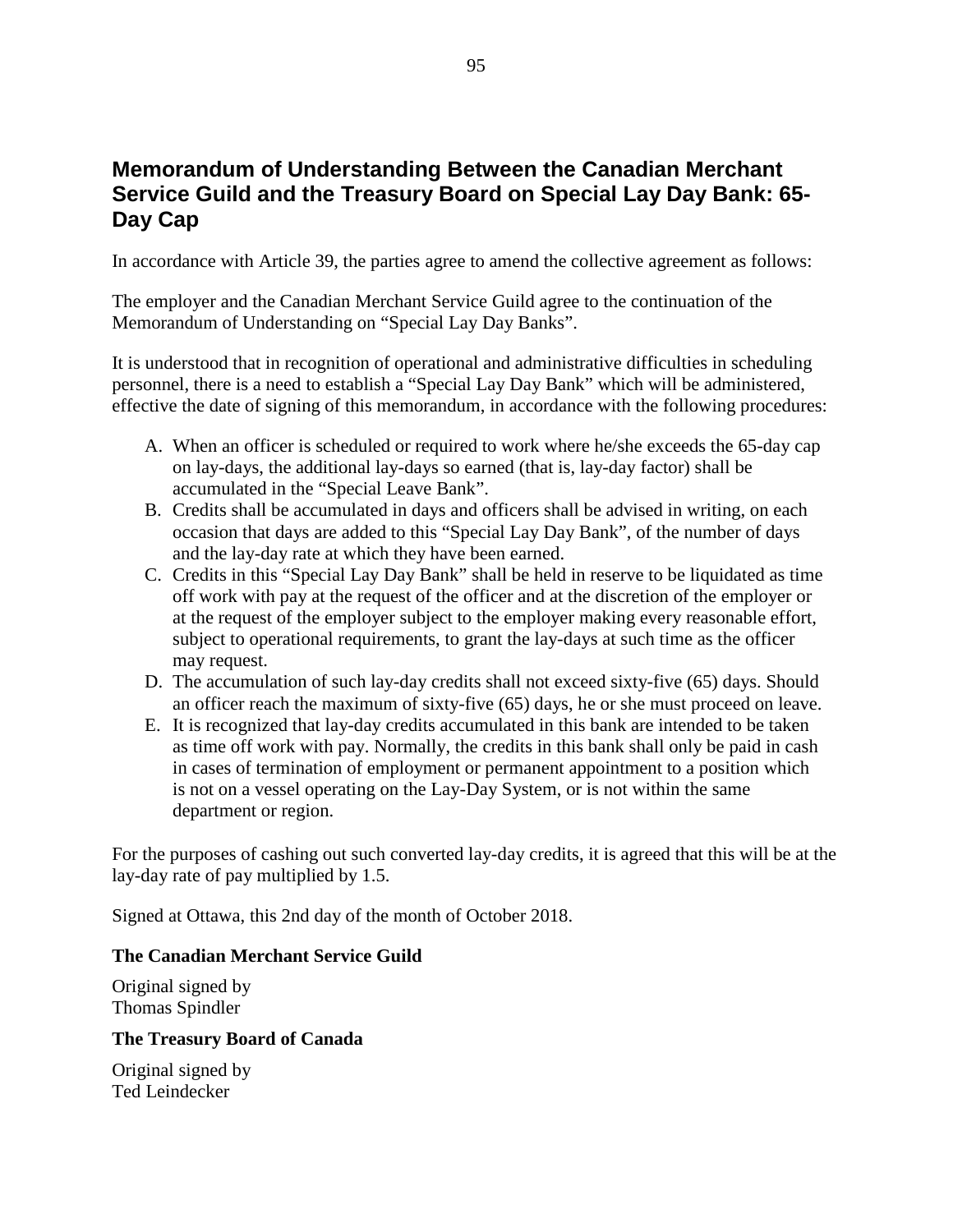# **Memorandum of Understanding Between the Canadian Merchant Service Guild and the Treasury Board on Compensatory Leave**

In accordance with Article 39, the parties agree to amend the collective agreement as follows:

Notwithstanding clause 30.14, for the duration of this collective agreement, the Guild and the employer recognize the benefit to all parties of officers accumulating compensatory leave credits for use in special circumstance noted in (1) and (2) below when Coast Guard vessels may be non-operational.

Accordingly officers are encouraged to accumulate and retain compensatory leave credits sufficient to cover:

- 1. periods during which the vessel will be non-operational by reason of refit, repair, seasonal lay-up; and
- 2. periods during which the employee is not required to work in accordance with a rotational or relief crew system.

To facilitate such accumulation of compensatory leave, the employer undertakes to provide officers with as much notice as possible of these periods.

Consequently, the parties agree, on a without prejudice basis that, at the request of an officer, and subject to the approval of the employer, compensatory leave credits may be accumulated in excess of four (400) hundred hours for these special circumstances. In the event that such accumulated compensatory leave in excess of four (400) hundred hours is not used for the purpose requested, the credits shall be liquidated in cash.

Signed at Ottawa, this 2nd day of the month of October, 2018.

### **The Canadian Merchant Service Guild**

Original signed by Thomas Spindler

### **The Treasury Board of Canada**

Original signed by Ted Leindecker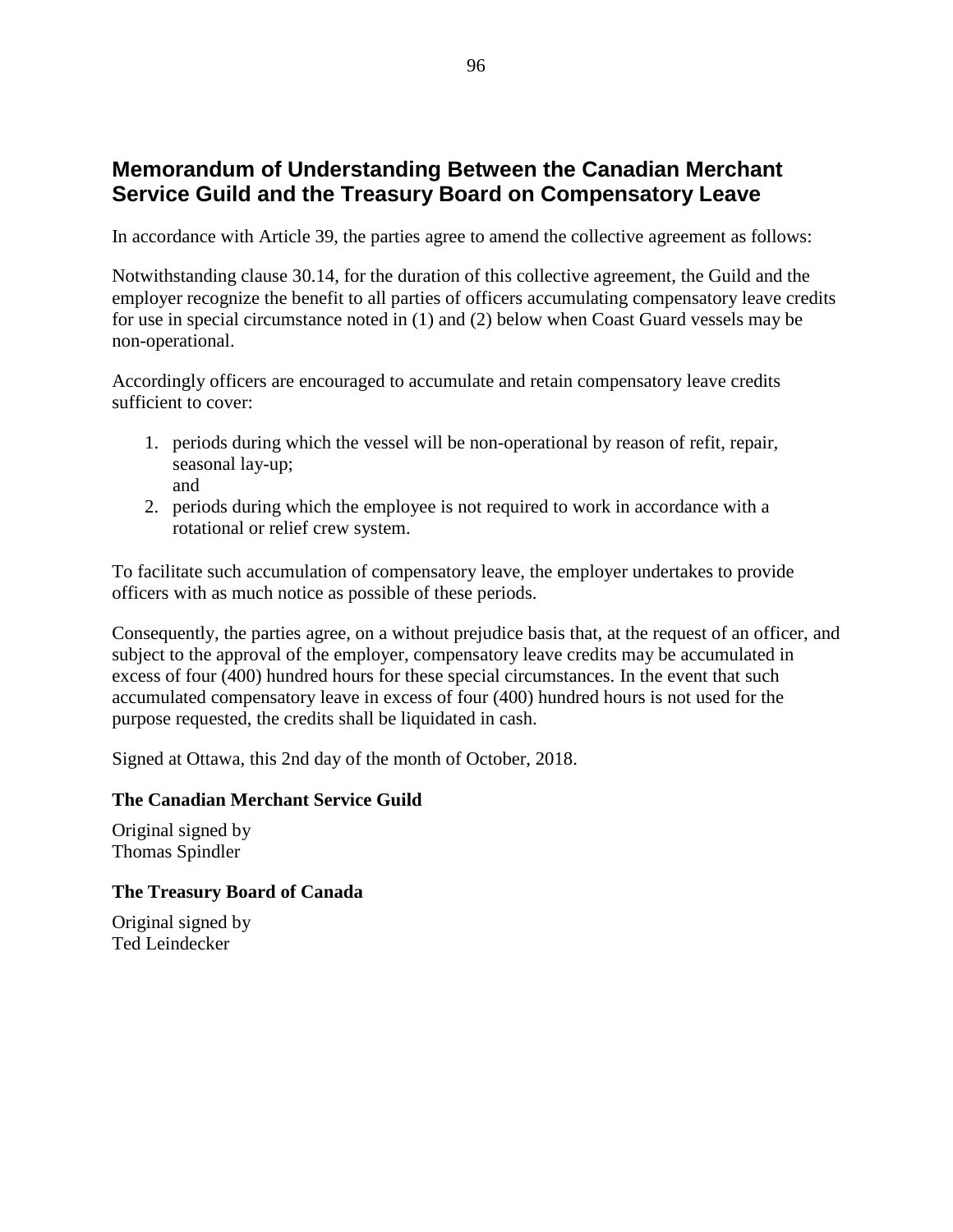# **Memorandum of Understanding on Temporary Lack of Work Situation**

As a result of the removal of the vacation leave factors, as set out in paragraph 20 of the arbitral award (PSLRB File 585-02-10) and in recognition of the Guild's concern regarding temporary lack of work situations for indeterminate full time officers and notwithstanding Article 30.13, the following steps shall be undertaken in the event of a temporary lack of work situation:

- 1. When a temporary lack of work situation has been identified, the officer shall be informed in writing with a copy provided to the Regional Guild Office with as much notice as possible of these situations, and shall include the anticipated dates of the temporary lack of work. Consultation with the Guild at the Regional level shall take place.
- 2. The officer's leave credits shall be managed in accordance with the provisions of the collective agreement and the MOU regarding compensatory leave.
- 3. The officer shall exhaust all his/her lay-day, annual leave and compensatory credits.
- 4. When all the lay-day, annual leave and compensatory credits have been exhausted, the employer shall endeavour to provide an opportunity for training or alternate assignment(s) at the officer's substantive pay level during this period. Where alternate assignments within the officer's home region cannot be found, alternate assignments in other regions will be considered. Nothing in this MOU will limit the employer's requirements with respect to competencies, qualifications, knowledge and abilities for potential assignments.
- 5. A review of the current staffing situation (casual, term, acting positions) will be completed to determine if opportunities are available. Alternate assignments in reference to this MOU, will be made to positions occupied by casual and term employees prior to affecting indeterminate officers performing duties in accordance with Article 35.04.
- 6. Consultation with the Guild at the National level shall be completed prior to an officer being placed in off-duty status.

In no case will an officer be placed in an off-duty status unless the above steps have been completed.

Should an officer refuse an offer of an alternate assignment or a training opportunity in accordance with this MOU, the provisions of this MOU will no longer apply for this temporary lack of work situation.

Signed at Ottawa, this 2nd day of the month of October 2018.

# **The Canadian Merchant Service Guild**

Original signed by Thomas Spindler

# **The Treasury Board of Canada**